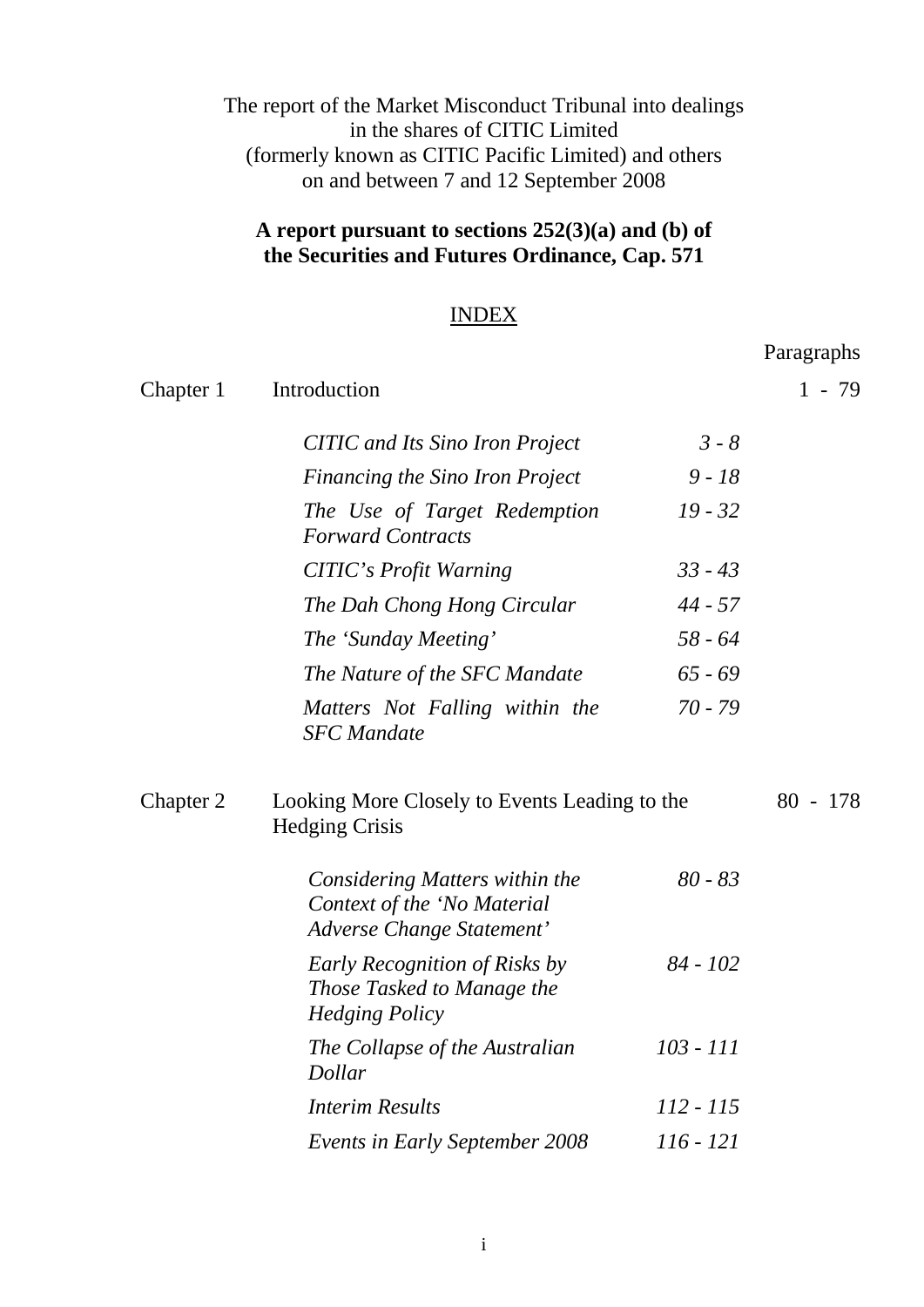Paragraphs

|           | The CITIC ExCo Meeting of<br>4 September 2008                                                              | 122 - 128   |             |
|-----------|------------------------------------------------------------------------------------------------------------|-------------|-------------|
|           | The Alarm Raised                                                                                           | 129 - 133   |             |
|           | The 'Sunday Meeting'                                                                                       | 134 - 149   |             |
|           | The Relevant to the Enquiry of<br>Mr Leslie Chang's Medical<br>Condition                                   | $150 - 153$ |             |
|           | Events Following the 'Sunday<br>Meeting'                                                                   | 154 - 159   |             |
|           | The Task Force Meeting on<br>15 September 2008                                                             | <i>160</i>  |             |
|           | The Cash Flow Analysis                                                                                     | 161 - 168   |             |
|           | Why Was No Action Taken to<br>Amend the Dah Chong Hong<br><b>Circular or Hold Back Its</b><br>Publication? | 169 - 178   |             |
| Chapter 3 | Directions as to Law                                                                                       |             | 179 - 191   |
|           | The Burden of Proof and Standard of 180 - 181<br>Proof                                                     |             |             |
|           | Good Character                                                                                             | 182         |             |
|           | The Dangers of Hindsight                                                                                   | 183 - 184   |             |
|           | The Drawing of Inferences                                                                                  | 185         |             |
|           | <b>Expert Evidence</b>                                                                                     | 186 - 191   |             |
| Chapter 4 | Have the First Two Essential Elements<br>of Section 277(1) Been Proved?                                    |             | $192 - 245$ |
|           | The First Essential Element: 'the<br><b>Publication Element'</b>                                           | 192 - 197   |             |
|           | The Second Essential Element: 'the<br>Market Effect Element'                                               | 198 - 239   |             |
|           | The Tribunal's Conclusions as to the<br><b>Second Essential Element</b>                                    | 240 - 245   |             |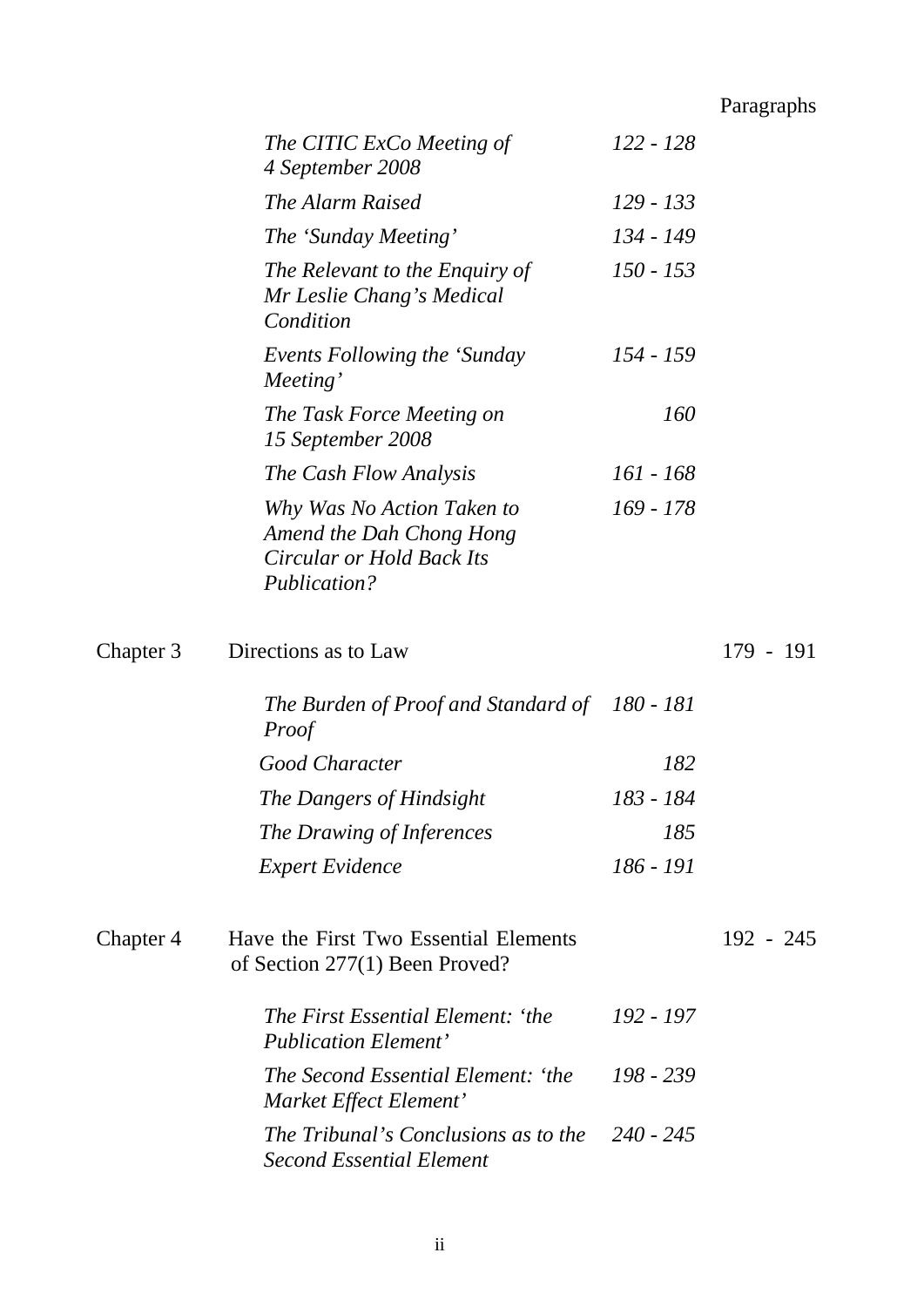# Paragraphs

| Chapter 5                                                                                                                                          | $277(1)$ Been Proved?                                                                   | Has the Third Essential Element of Section                                                                |             | $246 - 376$ |
|----------------------------------------------------------------------------------------------------------------------------------------------------|-----------------------------------------------------------------------------------------|-----------------------------------------------------------------------------------------------------------|-------------|-------------|
|                                                                                                                                                    |                                                                                         | Ms Stella Fung's Supporting Data                                                                          | $252 - 259$ |             |
|                                                                                                                                                    | Interpretative Guidance<br>The Defining Characteristics of<br>'Material Adverse Change' |                                                                                                           | $260 - 263$ |             |
|                                                                                                                                                    |                                                                                         |                                                                                                           | $264 - 309$ |             |
|                                                                                                                                                    | A. Materiality                                                                          | $268 - 273$                                                                                               |             |             |
|                                                                                                                                                    | <b>B.</b> Duration                                                                      | 274 - 276                                                                                                 |             |             |
|                                                                                                                                                    | C. Evidential                                                                           | 277 - 278<br>Considerations                                                                               |             |             |
|                                                                                                                                                    | D. The Rigour of<br>the Test                                                            | 279 - 285                                                                                                 |             |             |
|                                                                                                                                                    | E. Contrasting<br>'Actual' and<br>'Prospective'<br>Changes                              | 286 - 289                                                                                                 |             |             |
|                                                                                                                                                    | F. The Issue of<br>Unrealised<br>Losses                                                 | $290 - 309$                                                                                               |             |             |
|                                                                                                                                                    | Distinguishing 'Price Sensitivity'<br>and 'Material Adverse Change'<br>The SFC Case     |                                                                                                           | $310 - 317$ |             |
|                                                                                                                                                    |                                                                                         |                                                                                                           | $318 - 346$ |             |
| One Final Issue: Did the Failure to<br>Qualify the 'No Material Adverse<br>Change Statement' Constitute the<br><b>Omission of a Material Fact?</b> |                                                                                         | 347 - 354                                                                                                 |             |             |
|                                                                                                                                                    | Change                                                                                  | The Requirement to Prove That the<br>Specified Persons Were Not Aware<br>of Any Existing Material Adverse | $355 - 375$ |             |
|                                                                                                                                                    | Conclusion                                                                              |                                                                                                           | 376         |             |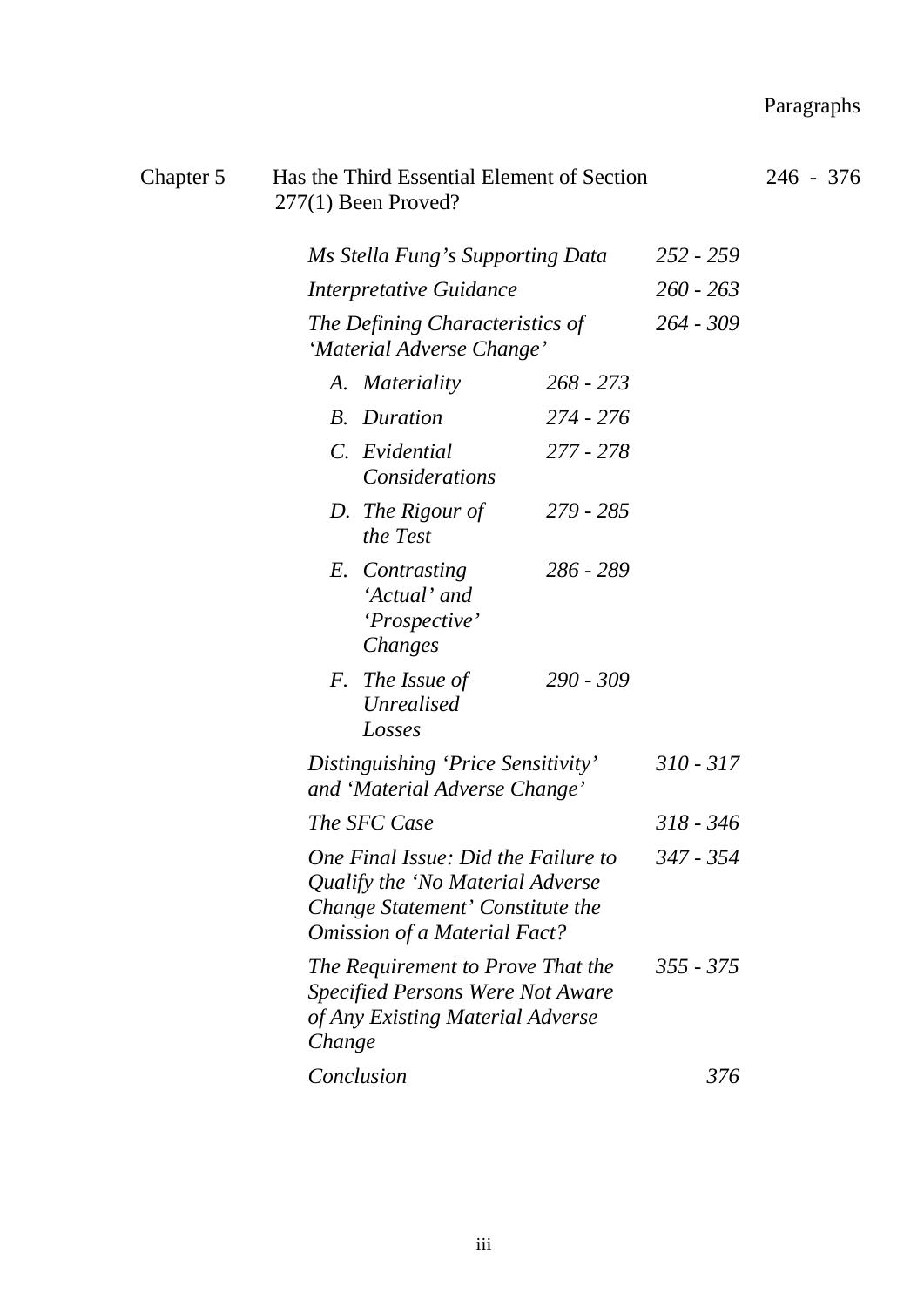|           |                                                |             | Paragraphs  |
|-----------|------------------------------------------------|-------------|-------------|
| Chapter 6 | Conclusion                                     |             | $377 - 385$ |
|           | The Findings of the Tribunal                   | $377 - 378$ |             |
|           | A Word about the Tribunal's<br>Limited Mandate | 379 - 384   |             |
|           | Costs                                          | 385         |             |

Attestation to the Report

# **INDEX – APPENDICES**

Pages

|            | Annexure A The Securities and Futures Commission's Notice                                                                | $A1 - A6$   |
|------------|--------------------------------------------------------------------------------------------------------------------------|-------------|
|            | Annexure B The Synopsis                                                                                                  | $A7 - A29$  |
|            | Annexure C Australian Dollar Historical Data<br>from 31 December 2007 to 30 October 2008                                 | $A30 - A31$ |
|            | Annexure D CITIC Limited - Stock Historical Data<br>from 1 August to 30 November 2008                                    | $A32 - A33$ |
| Annexure E | Details of the 16 Outstanding Australian Dollar<br><b>Target Redemption Forward Contracts</b><br>as at 12 September 2009 | $A34 - A38$ |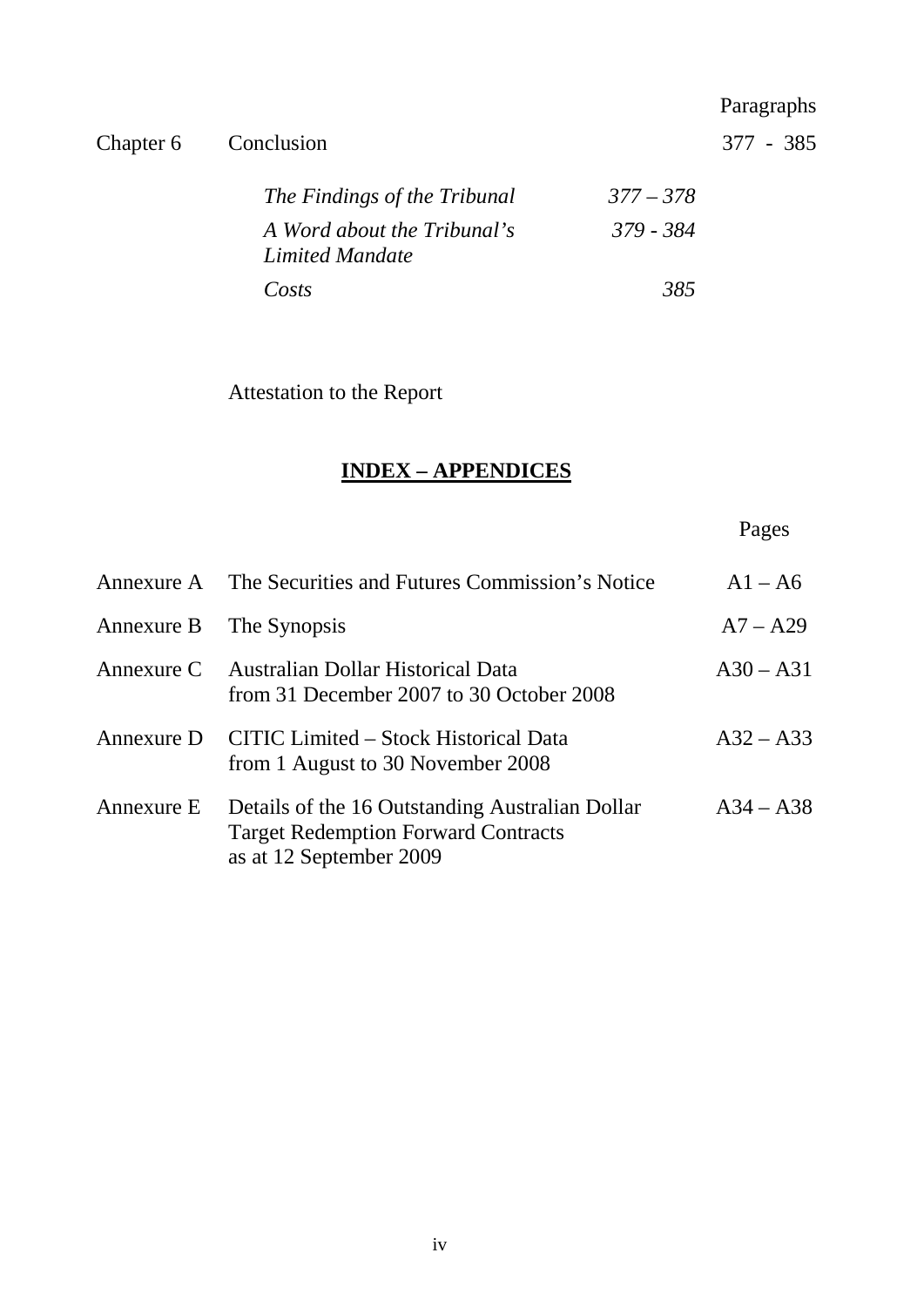#### CHAPTER ONE

### **INTRODUCTION**

1. The substantive enquiry in this matter ran before the Tribunal for a period of 53 days. During that time, through the witnesses, a very broad range of matters, many of considerable complexity, were explored. Almost without exception, due to the fact that the Tribunal had before it counsel of the highest calibre, all matters that fell for exploration were – directly or indirectly – relevant and of assistance to the Tribunal. The fact remains, however, that, when confronted with such a broad canvas painted over such an extended time, the danger presents itself that the essential issues falling for determination by the Tribunal may become obscured. For this reason, it is necessary at the outset to focus on the limited issues that fell for determination, contrasting those, where relevant, with the issues that did not fall for determination.

2. The Tribunal received its mandate from the Securities and Futures Commission ('the SFC') under a Notice dated 11 September 2014, that Notice being issued pursuant to section 252(2) and Schedule 9 of the Securities and Futures Ordinance ('the Ordinance'). The Notice and the accompanying synopsis are attached to this report as Annexures A and B.

# *CITIC and Its Sino Iron Project*

3. The SFC Notice concerned a company listed on the Stock Exchange of Hong Kong in 1986: stock number 267. At all times material to the enquiry before the Tribunal, the company was called CITIC Pacific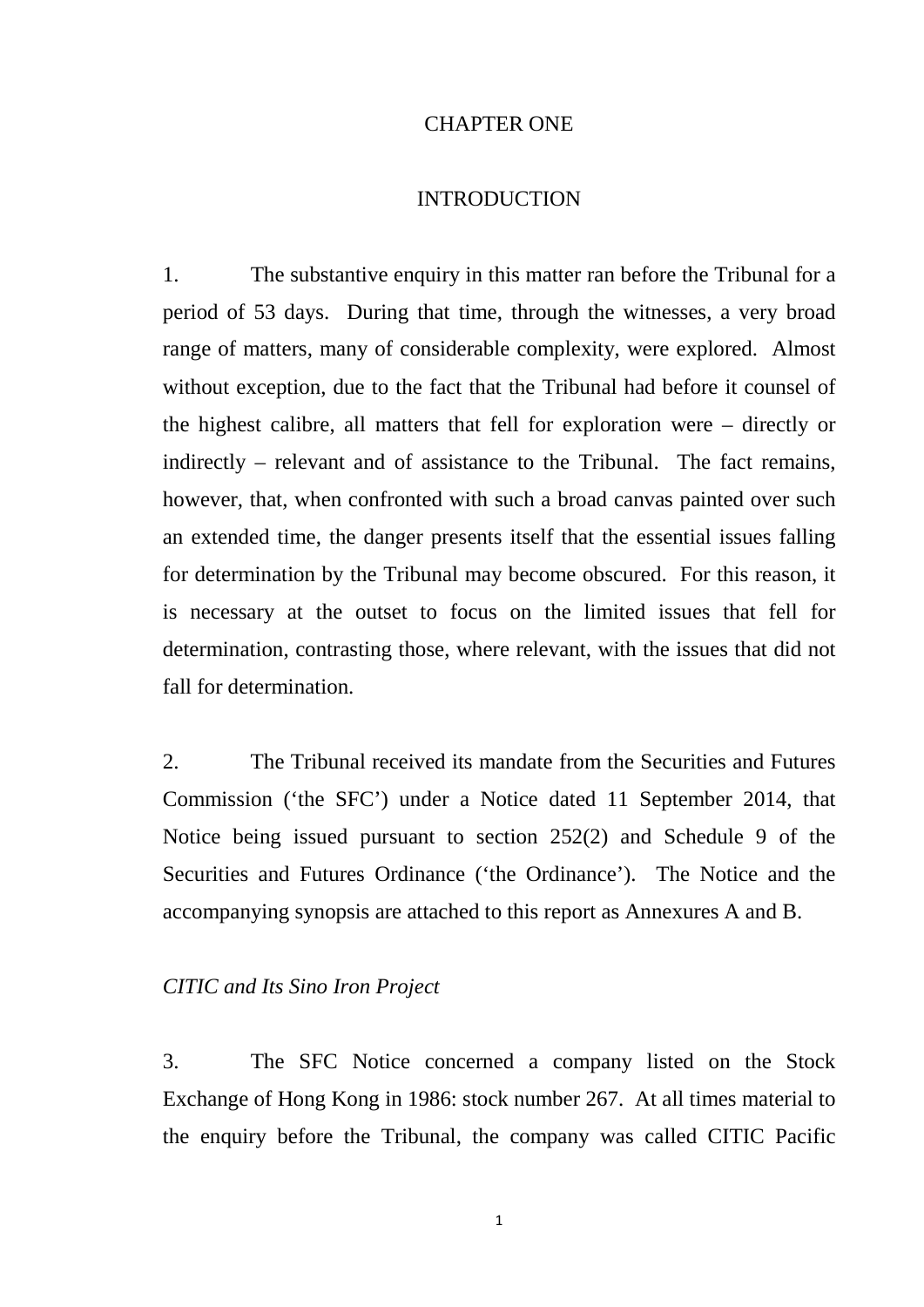Limited although in August 2014 it had changed its name to CITIC Limited ('CITIC').

4. CITIC was, and remains, a major conglomerate with interests in a large number of commercial ventures. The annual report for the year ended 31 December 2007 spoke of the diversity of those ventures which included aviation, telecommunications, power generation, special steel manufacturing, iron ore mining, property development and civil infrastructure. At about that time, CITIC employed over 24,000 people and had for the first time recorded a net profit of HK\$11.5 billion. Its net assets were stated to be some HK\$64.6 billion (with cash and bank deposits equivalent to HK\$8 billion).<sup>[1](#page-5-0)</sup>

5. At all material times, the Chairman of CITIC was Mr Yung Chi Kin ('Mr Larry Yung'), the effective founder of the Company. In his Chairman's letter contained in the 2007 annual report, Mr Larry Yung said that CITIC was at that time concentrating primarily on three core areas of business, namely, the manufacture of special steel products, iron ore mining and property development in Mainland China.

6. Concerning the manufacture of special steel products, CITIC operated three mills in the Mainland, their annual production being some 6.5 million tonnes of special steel products. These mills required a reliable source of iron ore of the appropriate quality. In order to ensure the supply, in 2006 CITIC had acquired the mining rights to two billion tonnes of magnetite iron ore with options to secure another four billion tonnes if the reserves were proved. The iron ore was located in a 'greenfield' site - one that had not been developed – in the Pilbara region of Western Australia.

<span id="page-5-0"></span><sup>1</sup> Derivative financial instruments were listed as a non-current asset at a figure of HK\$150 million, this valuation being separated into those instruments that qualified for hedge accounting and those that did not.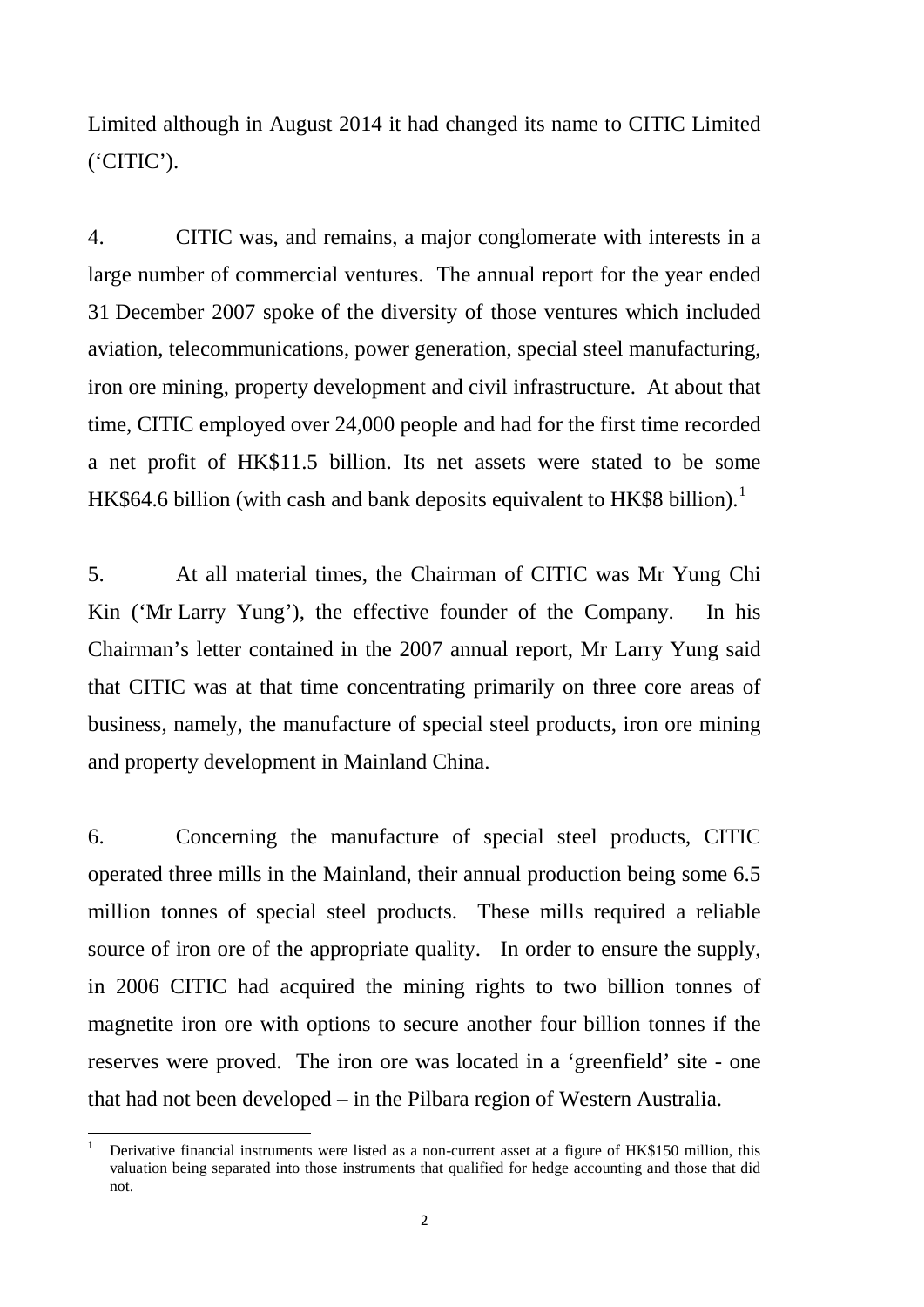7. The project to mine and ship the iron ore – known as the 'Sino Iron Project' - constituted what was described during the enquiry as a 'challenging' undertaking even for a conglomerate the size of CITIC. It was at the time the largest magnetite iron ore project planned in Australia; technologically a state of the art operation that would include not only the necessary infrastructure for mining the iron ore and processing it but would also include extensive supporting infrastructure: a power plant, desalination plant and, in particular, port facilities that would enable the ore to be shipped to China. Ship – bulk carriers – were also built.

8. The mining rights were held by Sino Iron Holdings Pty Limited ('Sino Iron'), a wholly owned subsidiary of CITIC while the management of the project was vested in CITIC Pacific Mining Management Pty Limited ('CITIC Mining Management'), an indirect subsidiary. CITIC Mining Management set up and staffed an office in Western Australia to oversee the project.

### *Financing the Sino Iron Project*

9. From a relatively early stage, there were mounting cost pressures on the Sino Iron Project. By the end of 2007 projected capital expenditure had increased from US\$2.5 billion to US\$3.5 billion. In Mr Larry Yung's letter in the 2007 annual report, the causes for these cost pressures, aside from a planned expansion in production, were summarised as being due to –

> "… industry wide cost pressures and inflation, especially in Australia; depreciation of the US dollar to the Australian dollar and to the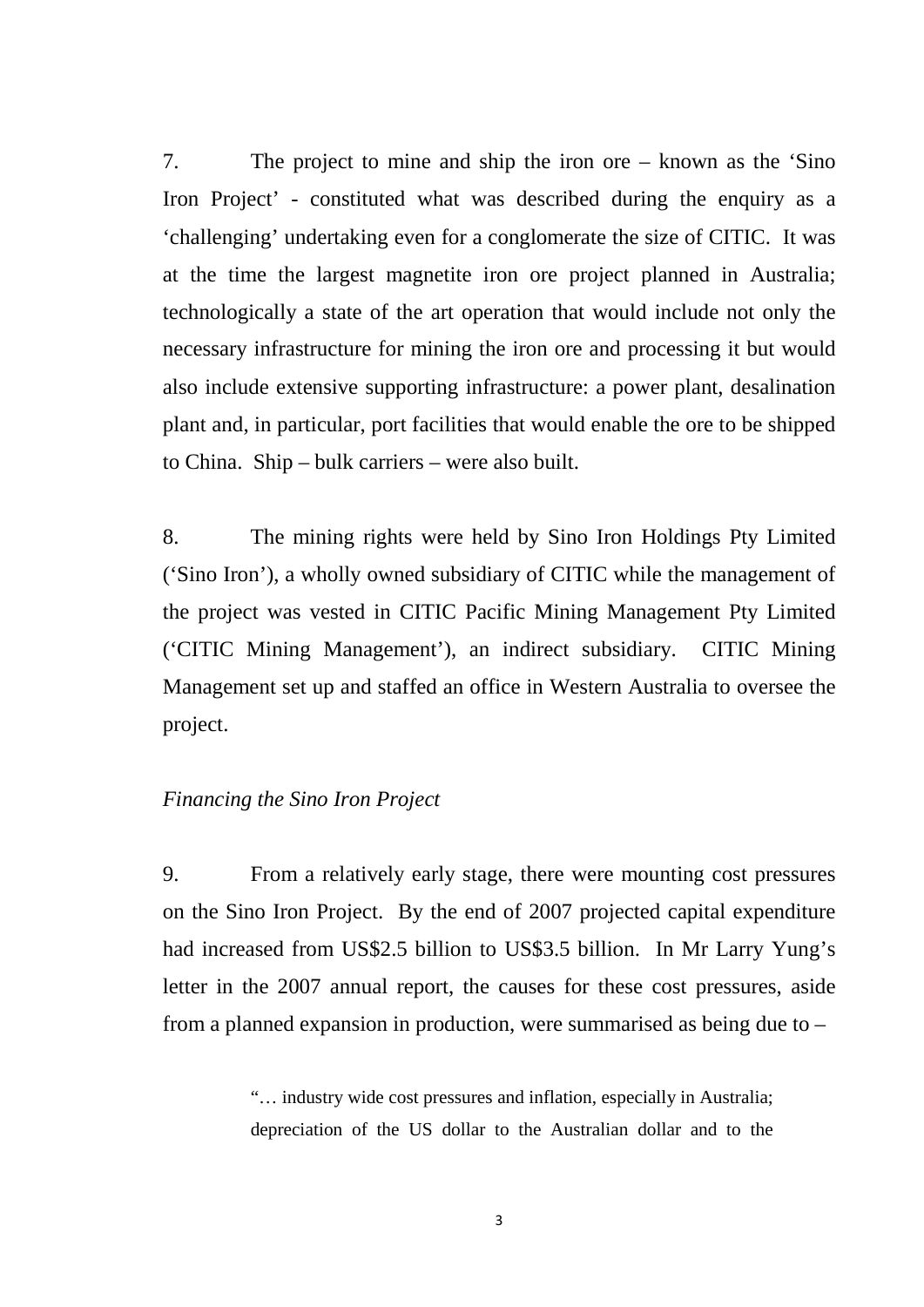renminbi; and cost pressures and inflation in China where certain supplies are sourced."

10. The project was largely financed by Mainland banks. For budget purposes, the estimated capital expenditure of the project was denominated in US dollars. However, a substantial portion of the capital expenditure required other currencies, more particularly, renminbi, euros, Swedish krona and, in greatest measure, Australian dollars.

11. In order to minimise – or 'hedge' – the foreign exchange risk associated with fluctuations in the value of these currencies against the US dollar, CITIC made use of foreign exchange forward contracts and structured forward instruments. In the 2007 annual report, when speaking of treasury policy and risk management, it was said that the CITIC Group employed a combination of financial instruments – including derivative products – to manage its exposure to fluctuations in interest and currency rates. However, it was emphasised that:

> "Derivative transactions are only used for interest rate and currency hedging purposes, speculative trading activity is prohibited."

12. As to the extent of any foreign currency risks facing CITIC, the 2007 annual report said that the Group at the end of that year was in the position of having no material currency risk arising from its operations.

13. In respect of the Sino Iron Project, the hedging activity was conducted by CITIC's Finance Department in Hong Kong. This arrangement was necessitated by the fact that in Western Australia at that time CITIC Mining Management, while it was managing the project, lacked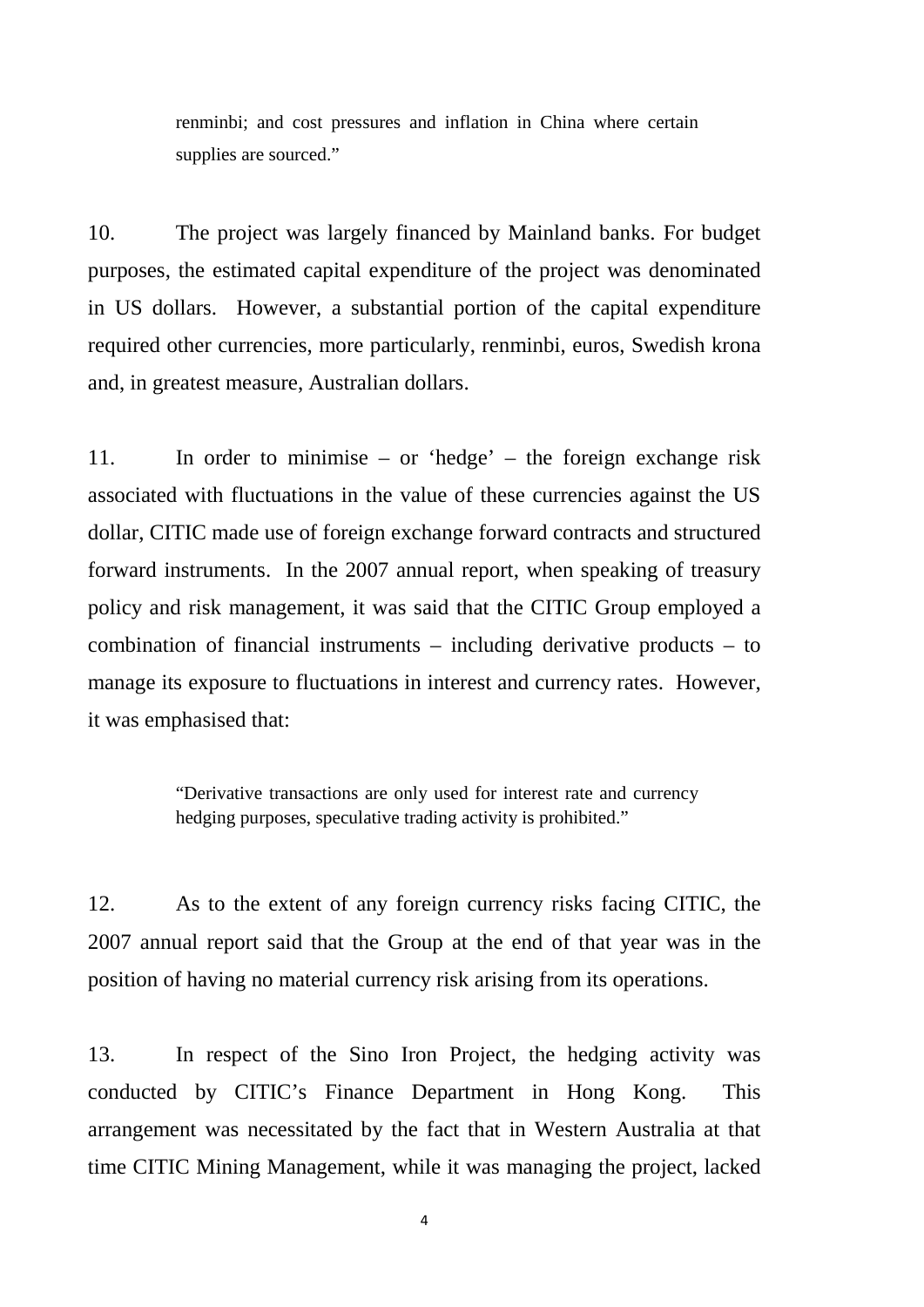the necessary revenue stream or any agreements with financial institutions enabling it to enter into hedging transactions. The solution was for the Executive Committee – the 'ExCo' - of CITIC Mining Management to keep CITIC's Finance Department informed of projected foreign currency outflows and for the Finance Department to determine the nature and extent of the required hedging, itself keeping CITIC's Executive Committee informed.

14. This arrangement, however, was subject to a written agreement between CITIC and Sino Iron, the company in which the project rights were vested, in terms of which, by way of back-to-back arrangements, all liabilities and obligations arising would be borne by Sino Iron. That said, despite the back-to-back provisions, as Sino Iron was a wholly-owned subsidiary of CITIC, it followed that any materially adverse changes to Sino Iron's financial position arising out of CITIC's hedging transactions may, depending on its severity, have caused a material adverse change to the financial position of the CITIC Group as a whole.

15. In respect of the Sino Iron Project, there were two disciplining factors which governed CITIC's hedging policy:

> (i) As and by way of a general policy governing all projects in which there was a foreign currency requirement, CITIC hedged no more than 30% (or approximately 30%,) of any foreign currency requirements. That said, there does not appear to have been any internal directive prescribing that exact ratio.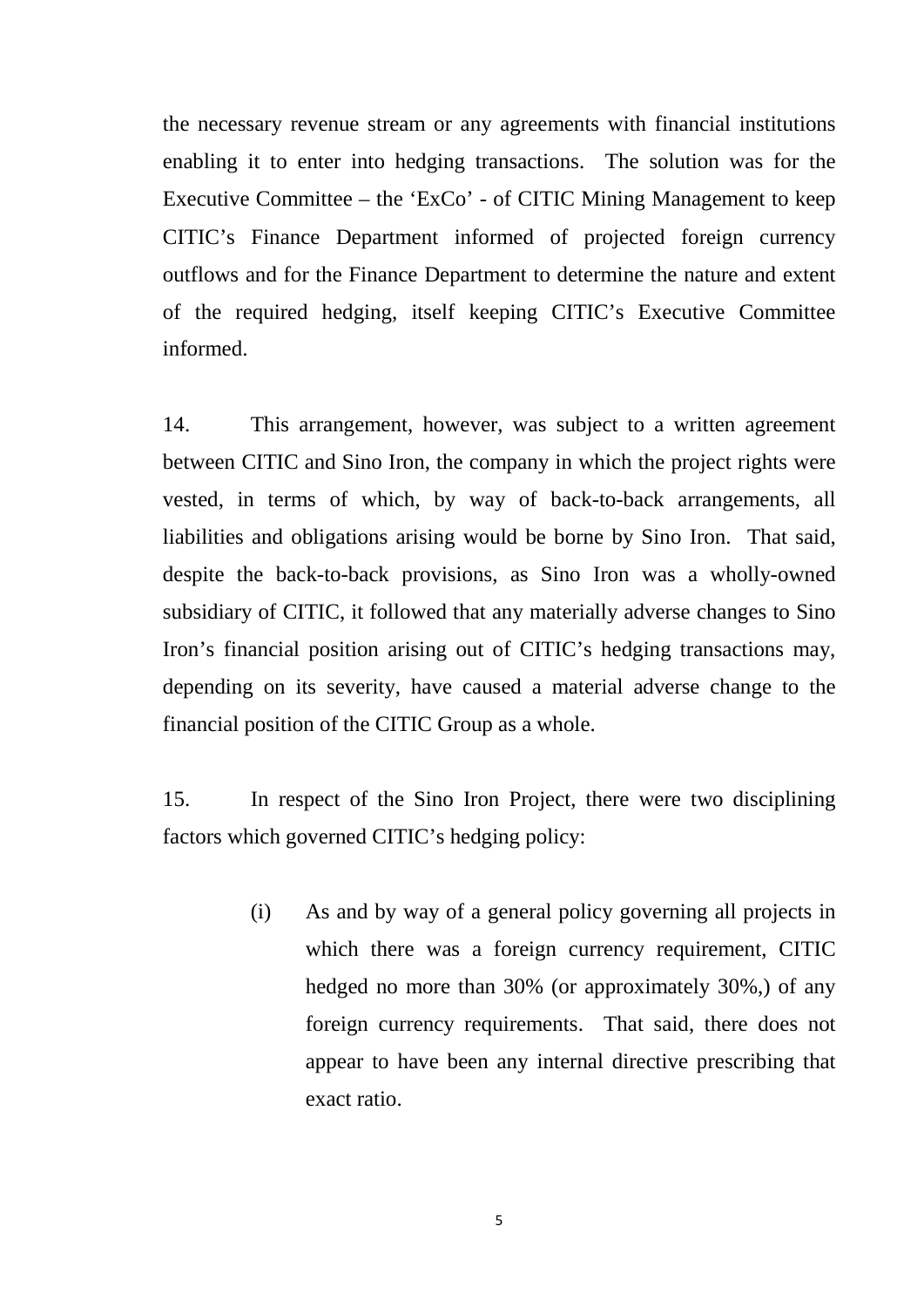(ii) As to a budget rate for the Sino Iron Project, in a document dated 25 June 2007 issued by CITIC Mining Management, it was stated that the budget rate of the US dollar against the Australian dollar was to be from 0.75 to 0.80. This was subject to the stated condition that the band would be monitored and revised, if necessary, from time to time. However, because of the strength of the Australian dollar in 2007, and well into 2008, the rate of 0.80 became the *de facto* rate.

16. The evidence showed that attempts persisted to achieve this rate of 0.80 despite the continuing rise of the Australian dollar. Certainly, as Mr Chang Li Hsien, Leslie ('Mr Leslie Chang'), CITIC's Chief Finance Officer and head of the Finance Department, appeared to see it, the budget parameters were effectively set in stone. In his witness statement (some 89 pages in length) dated 7 August 2015, he spoke of the difficulties facing him by reason of a failure to compromise on that budget rate. In this regard, he said that, by reason of discussions held between September 2007 and July 2008, he understood that–

> " … the CITIC Pacific Mining ExCo well knew that an adjustment was needed to the budget rate and that it had been discussed on several occasions at CITIC Pacific Mining ExCo meetings that this was too low and was unrealistic, and that the rise in the Australian dollar meant plain vanilla swap at the specified rate was not feasible. I have seen from the CITIC Pacific Mining ExCo papers that these issues were discussed multiple times, see for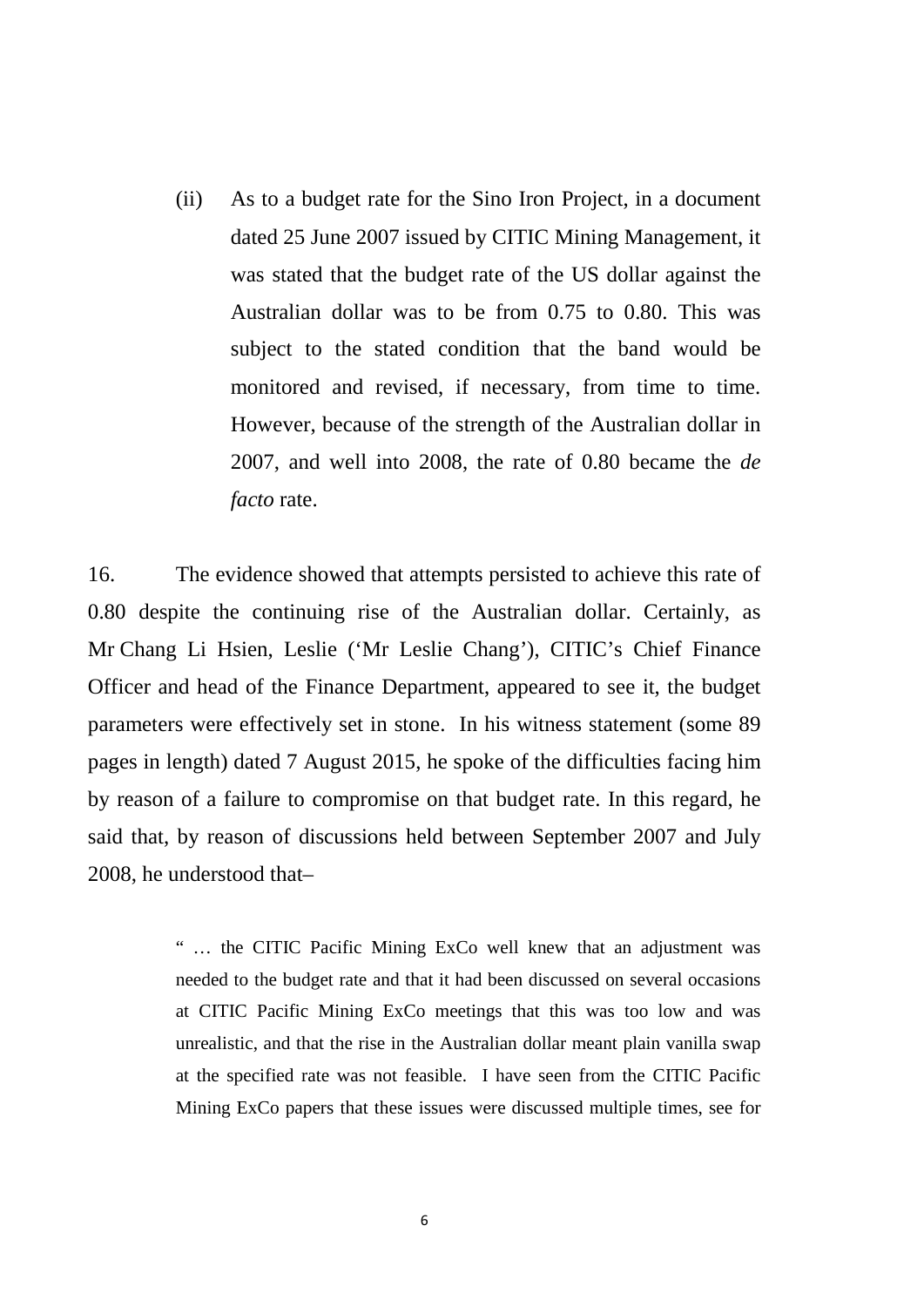example the ExCo papers dated [2](#page-10-0)3 November 2007<sup>2</sup> where it was acknowledged that the spot rate was US\$0.94 but the hedge strategy was to secure more hedge Australian dollars at the budget rate of US\$0.8 through structured derivative contracts, but the budget rate was nonetheless never revised in light of the huge difference from the Australian dollar spot rate."

17. At the end of his witness statement – under the sub-heading of 'impossible hedge parameters' – Mr Leslie Chang said that the greatest pressure was centred on the "impossible" hedging parameters that had been set for him and his staff in the Finance Department. These parameters, he said, included the Australian dollar requirement which was constantly increasing, a difficulty exacerbated by the fact that there was no certainty as to the timing and extent of the increases. He continued:

> "Further, with a rigid budget rate, and corresponding hedging policies that (to the best of my recollection) were never revised, it would have been impossible to hedge the Australian dollar and still expect certainty on the amount to be delivered and the strike price at which the Australian dollar could be bought."

18. It should be said that not all the witnesses who testified before the Tribunal were of the opinion that it had been necessary to adhere rigidly to the budget rate of 0.80. A couple were perplexed by this insistence on rigidity. In the view of the Tribunal, however, whether the strict adherence to that budget rate was at the relevant times commercially wise or unwise is not to the point. What is to the point is that Mr Leslie Chang, and those who worked with him in the Finance Department, that is, the persons responsible

<span id="page-10-0"></span> <sup>2</sup> The relevant part of the minutes read: "Based on forecast by major bankers … the Australian dollar should be reaching its short-term peak at around 0.94 and commonly projected trading range is 0.85 to 0.95 in the coming one year. We do not recommend locking in the Australian dollar at the current rate. However, in view of the relatively current low hedging ratio, we will continue to closely observe the market movement and situation, target to secure more hedged amount at our budget AUD/USD rate 0.80 during construction period through the employment of structured derivative contracts."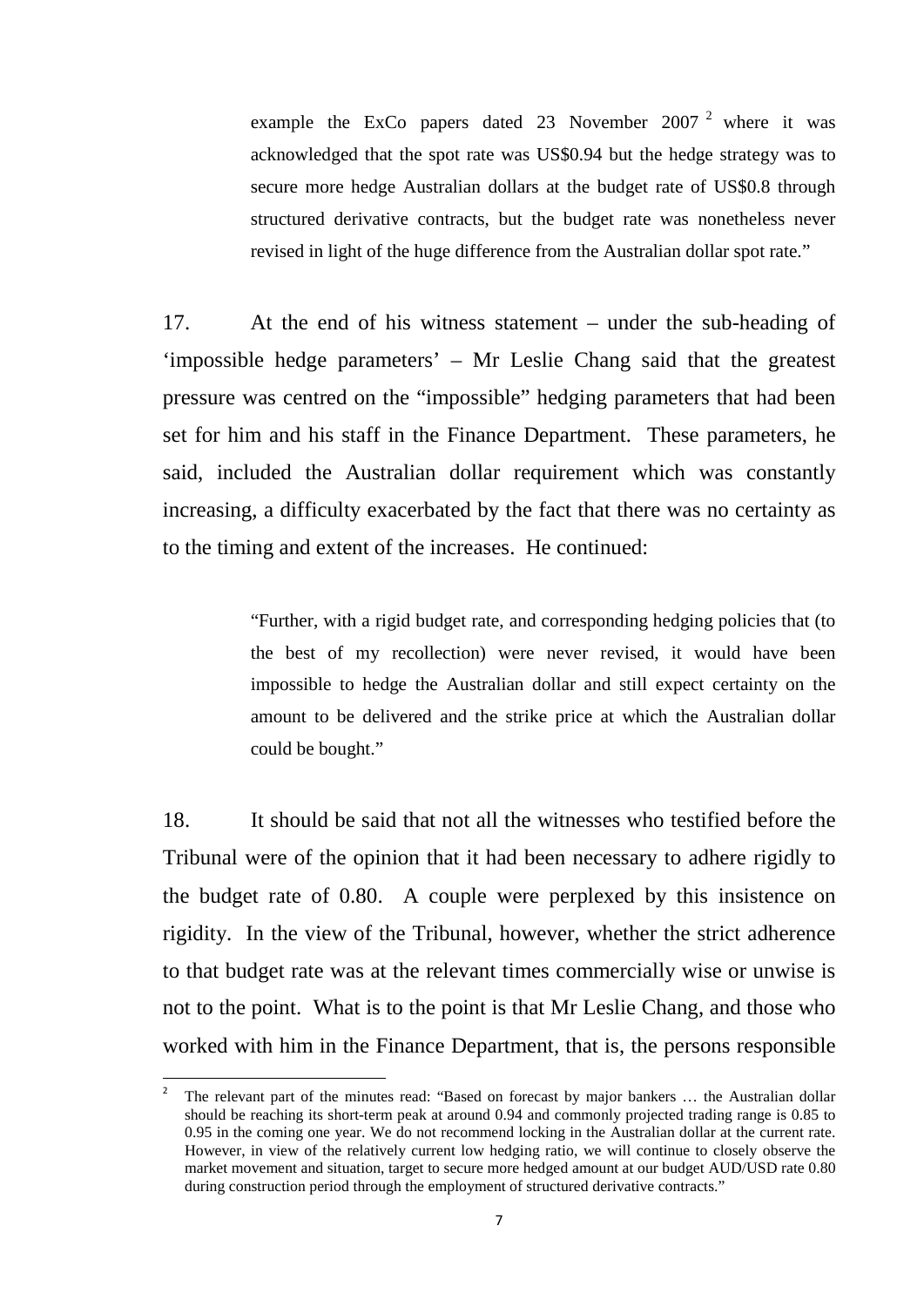for fashioning the hedging policy, were of the view that it *was* necessary to adhere to the budget rate even though, in order to do so, it became necessary to employ high risk derivative instruments.

# *The Use of Target Redemption Forward Contracts*

19. Hedging for the Sino Iron Project began in 2007. Initially, it was possible for those in CITIC's Finance Department in Hong Kong to use 'plain vanilla'[3](#page-11-0) contracts. However, in light of the continuing depreciation of the US dollar to the Australian dollar (and other currencies required for the Sino Iron Project), and seeking to adhere strictly to the budget rate of 0.80, in early September 2007 the decision was made to begin hedging by way of employing derivative instruments called target redemption forward contracts ('TRF contracts'), these being contracts entered into between CITIC and various counterparty banks.

20. It was the use of TRF contracts - referred to in the market as 'accumulators' - and their dire financial consequences that was to bring CITIC to a state of crisis. An overview of their nature - using Australian dollar/US dollar contracts for illustrative purposes - must therefore be given:

> (i) By way of a generic introduction, it can be said that accumulators are derivative products which enable an investor to accumulate over a stated period of time an asset (shares, bonds, foreign currency and the like) at an initially attractive – that is, discounted - price that stays constant in

<span id="page-11-0"></span><sup>&</sup>lt;sup>3</sup> "Plain vanilla' signifies the standard version of a financial instrument to be contrasted with one that alters the components of a traditional financial instrument thereby resulting in a more complex security. A plain vanilla forward contract is a contract entered into with a bank for the purchase of foreign currency at a future date and at an exchange rate that is fixed at the time of signing.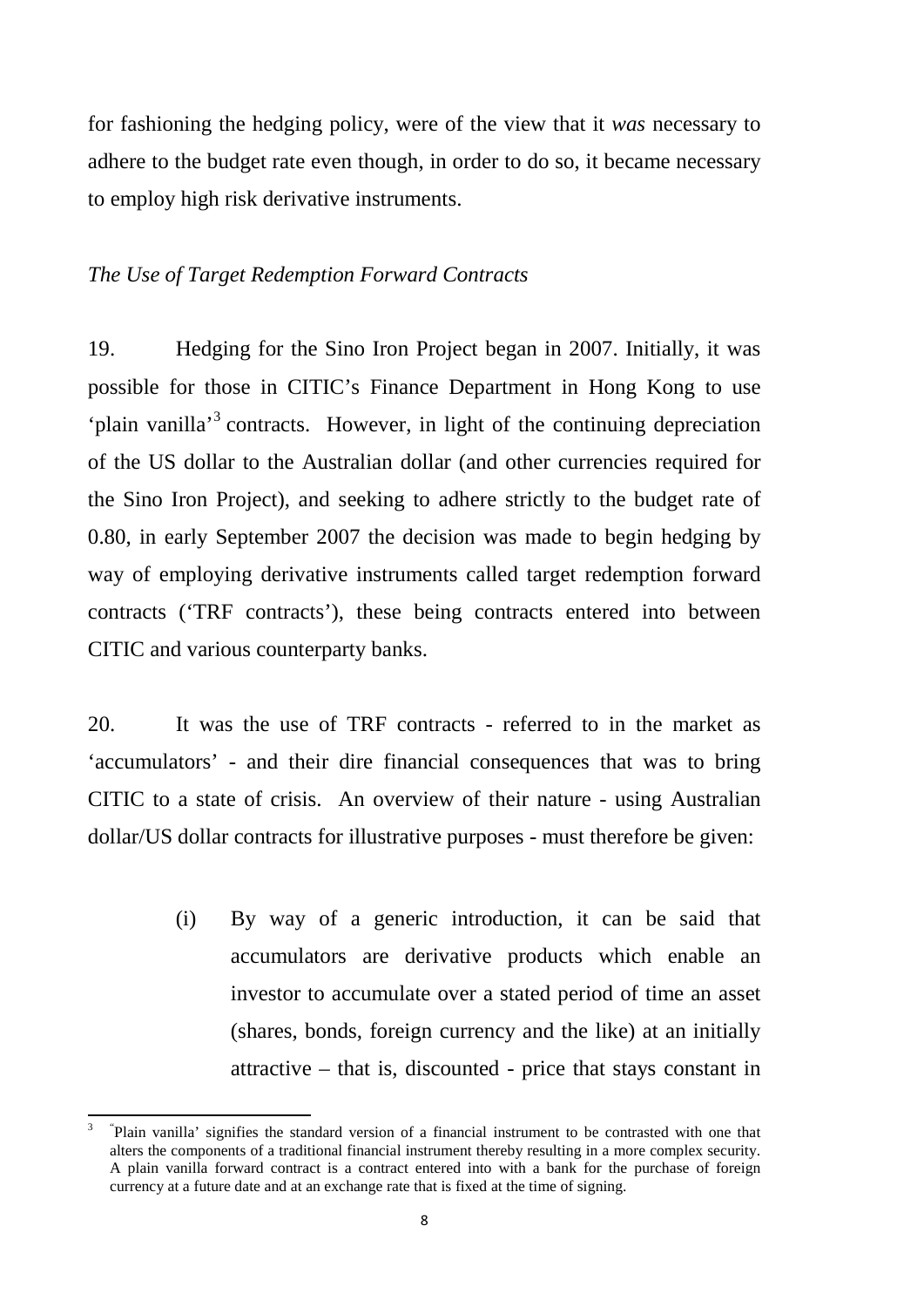exchange for the risk that, if the asset price drops, the investor is committed to continuing accumulating the asset at a price that is now above the prevailing price, and to continue doing so perhaps on a leveraged basis, that is, even though in a losing position, to continue accumulating a greater amount of the asset.

- (ii) In respect of the TRF contracts entered into by CITIC with various counterparty banks, each was an agreement, usually enduring for 24 months, in terms of which the counterparty bank was obliged to deliver to CITIC pre-determined amounts of Australian dollars each month on a specified settlement date at an exchange rate – the strike rate - agreed at the time of entering into the contract.
- (iii) In the event that each month on the settlement date the prevailing Australian dollar/US dollar spot rate<sup>[4](#page-12-0)</sup> was higher than the strike rate then CITIC would make a gain. This was because it would receive the pre-determined amount of Australian dollars at the strike rate and not at the higher prevailing market rate.
- (iv) To protect the counterparty bank, however, there was a predetermined upper limit to the value of the gains that CITIC could obtain in this way. Once CITIC had obtained that maximum gain, the contract would be 'knocked out' regardless of how much longer the contract had left to run.

<span id="page-12-0"></span>The spot rate was determined in accordance with the provisions of each contract, usually by reference to the Reserve Bank of Australia published rate given at close of business the day before delivery of funds.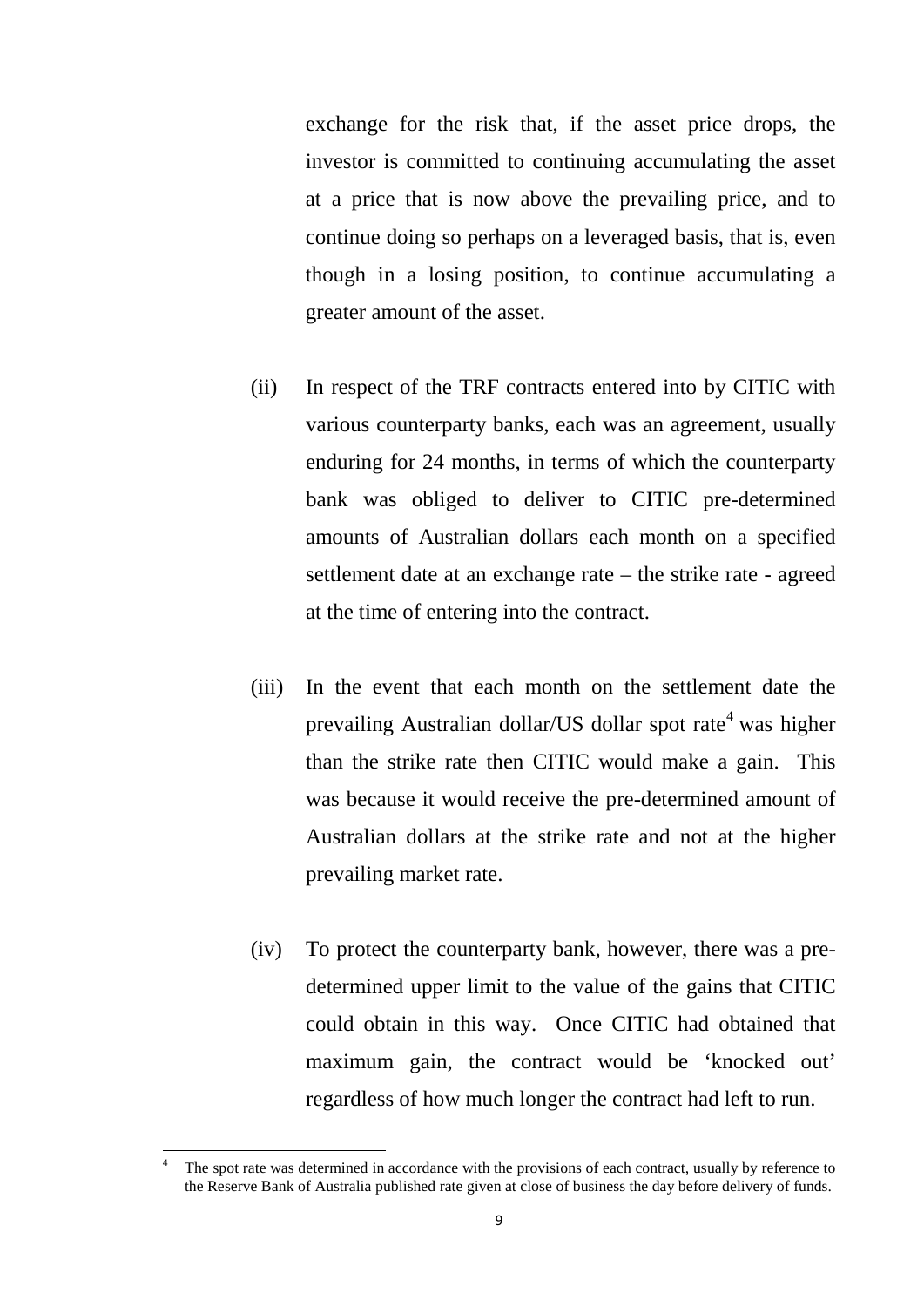- (v) If, however, on the monthly settlement date the Australian dollar/US dollar spot rate was less than the strike rate then CITIC would make a loss. First, it would receive Australian dollars at the strike rate and not at the cheaper prevailing market rate; put simply, it would be paying higher than the market rate. Second, importantly, the contracts provided that in this instance CITIC would have to take a greater amount of Australian dollars, for example, two times the pre-determined amount. By this means, potential losses on the part of CITIC could be doubled (or even trebled) depending on the terms of contract.
- (vi) Nor was there any 'knock out' provision enabling CITIC to limit the measure of its losses. In terms of the contracts, CITIC would be obliged to continue receiving the leveraged amounts of Australian dollars until the expiration of each contract - unless of course the Australian dollar regained value, placing CITIC into a position where it was again purchasing at a profit.
- (vii) A defining feature of the TRF contracts, therefore, was that, while each counterparty bank had a defined loss, CITIC carried the risk of an open ended loss, that loss accumulating over the duration of a contract.
- (viii) What must also be noted is that a number of TRF contracts did not have a fixed strike price but a variable strike price. This – and other variations - increased their complexity. If,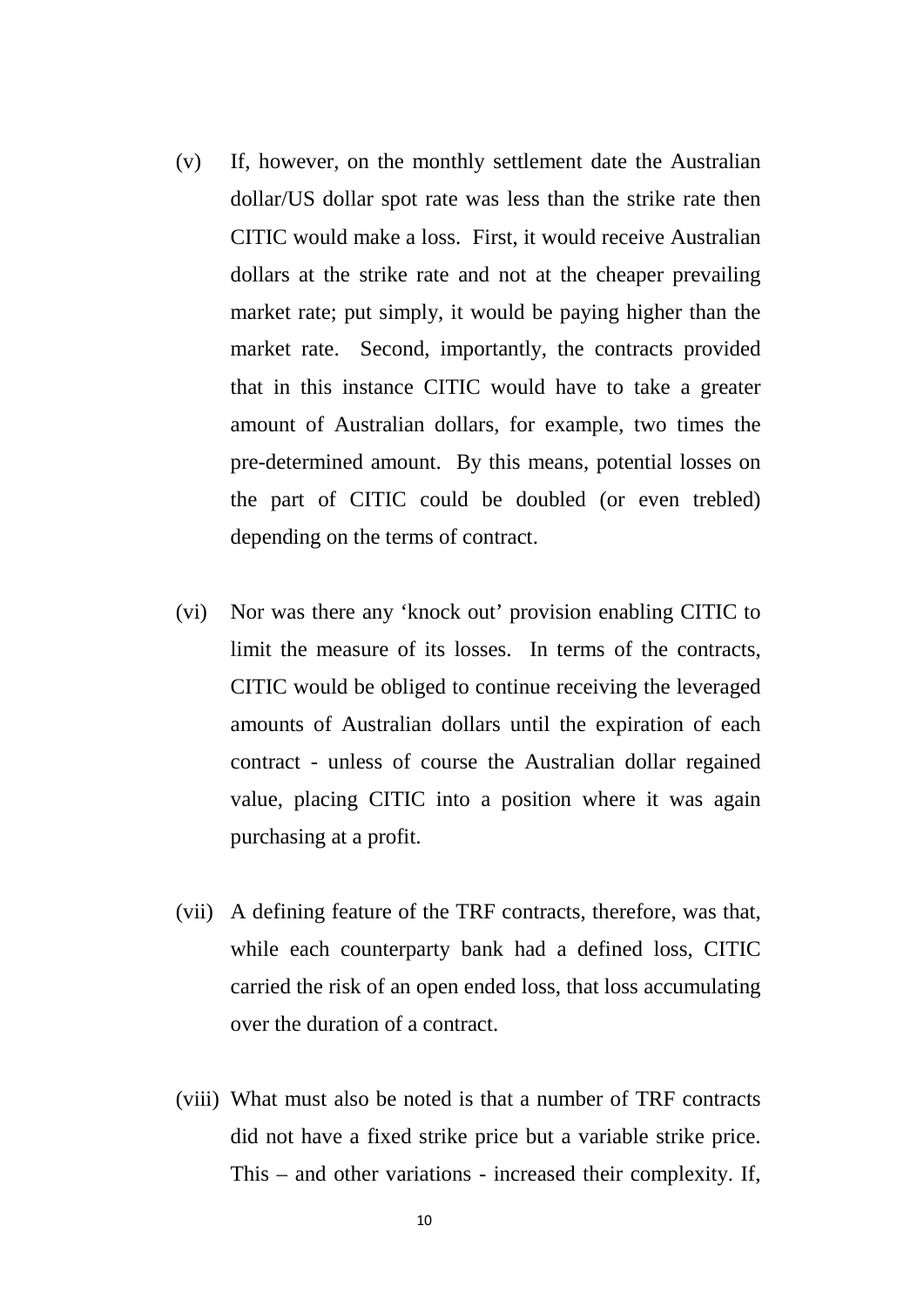in negotiating a new TRF contract, a counterparty bank had reservations as to the volatility of the relevant currencies, it could protect itself by imposing more stringent provisions, for all practical purposes, increasing CITIC's risk. For example, 'step-up' features could be included in terms of which the strike rate increased in steps over the tenure of the contract. In this regard, it is to be noted that 12 of the 16 TRF contracts that CITIC entered into between June and August 2008 contained variable strike prices; described during the hearing as "aggressive 'step up' features and provided for the delivery of *multiples* of the notional amount of Australian dollars if the spot rate fell below the strike rate."<sup>[5](#page-14-0)</sup>

(ix) Nor was there any pre-set mechanism in terms of which CITIC could at least crystallise its losses by having the bank 'buy-out' a contract. The bank had no such obligation. This is not to say that banks never entered into 'buy-out' arrangements. If they did, however, the process was not fully transparent. Banks quoted mark-to-market<sup>[6](#page-14-1)</sup> values for TRF contracts but in doing so used their own internal models. While objectively verifiable inputs were employed by banks, for example, interest rates for the currencies involved and historical measures of volatility, they also used

<span id="page-14-0"></span><sup>5</sup> See the opening submissions of the Presenting Officer, Mr Adrian Bell SC, dated 16 October 2015.

<span id="page-14-1"></span><sup>6</sup> 'Mark-to-market' describes the accounting method by which assets are valued at a price at which they could be traded in the market. More will be said of the concept later in this report. What is to be emphasised, however, is that a 'mark-to-market' value is a calculation given at a particular point in time and, in respect of derivative currency contracts, such values can, theoretically, change continuously depending on factors such as the exchange rate and the volatility of the currency market. It follows, of course, that a 'mark-to-market' value is only ever crystallised when the asset itself is realised.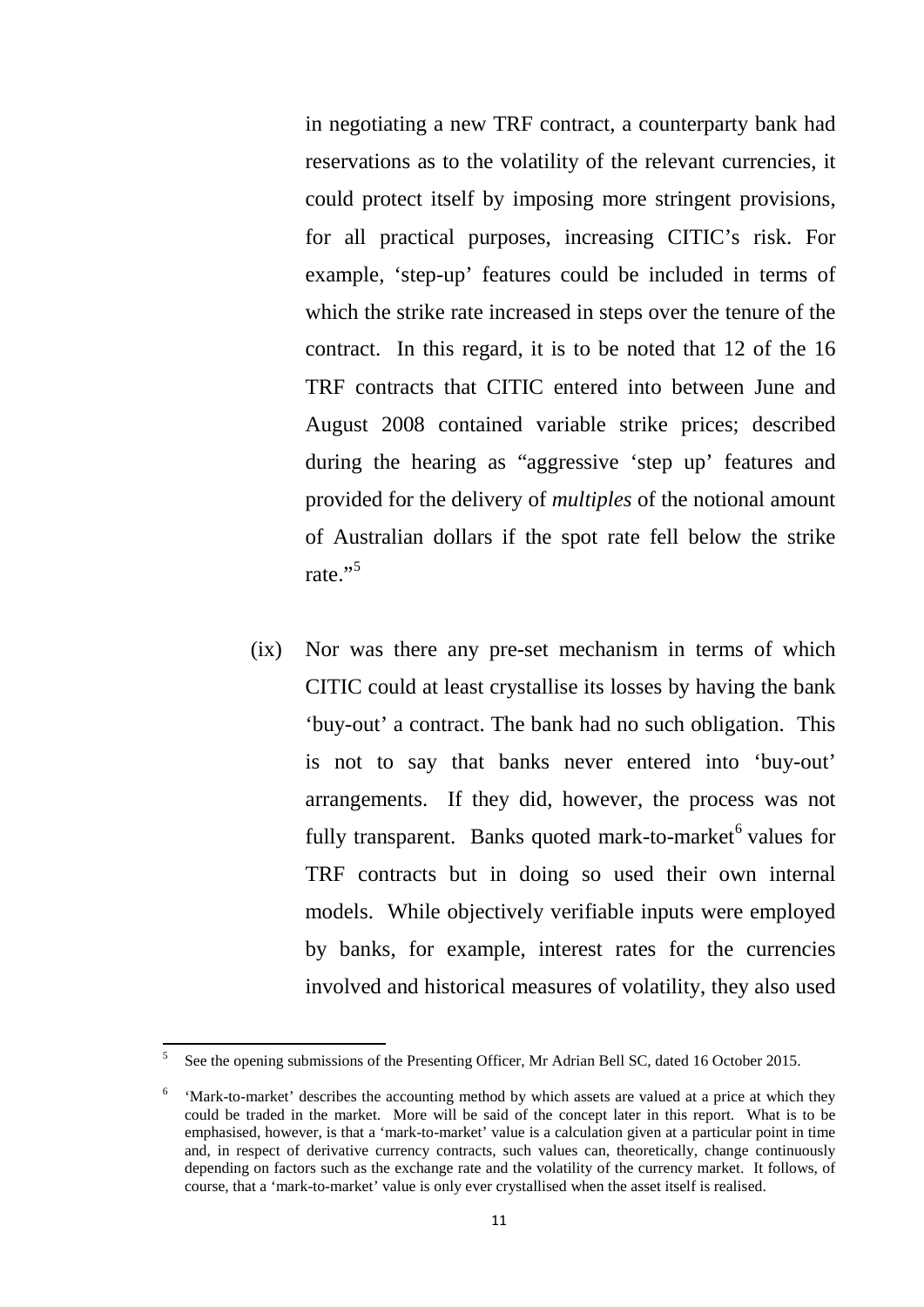inputs based on their own proprietary algorithms, for example, measures of future volatility. Nor were mark-tomarket values calculated by the counterparty banks definitive of price. During the enquiry, the Tribunal was informed that they were often at best a starting point for negotiation. Put another way, the assessment of mark-tomarket values – being based on proprietary models and not being traded on an open market - was not a precise science.

- (x) The fact that invariably only the counterparty banks understood the idiosyncratic risks associated with specific TRF contracts meant that there was no ready market for TRF contracts; they were not like shares that could be sold on an exchange. In this sense, they were, as a number of witnesses said, 'illiquid instruments'.
- (xi) More than that, they were bespoke instruments, each individual TRF contract having its own particular features. Fully understanding one contract, therefore, did not result in a full understanding of each and every contract.

21. As to the manner in which CITIC treated TRF contracts in its accounts, there was a policy document in existence in 2007 and 2008 – headed 'Risk Management Policies and Hedging Activities' - which made plain that CITIC only employed derivative instruments for hedging purposes, speculative trading being prohibited. The policy document warned that derivative instruments, while providing effective economic hedges, did not necessarily qualify for hedge accounting in the Hong Kong Accountancy Standards (HKAS39). Accordingly, profit and loss arising from the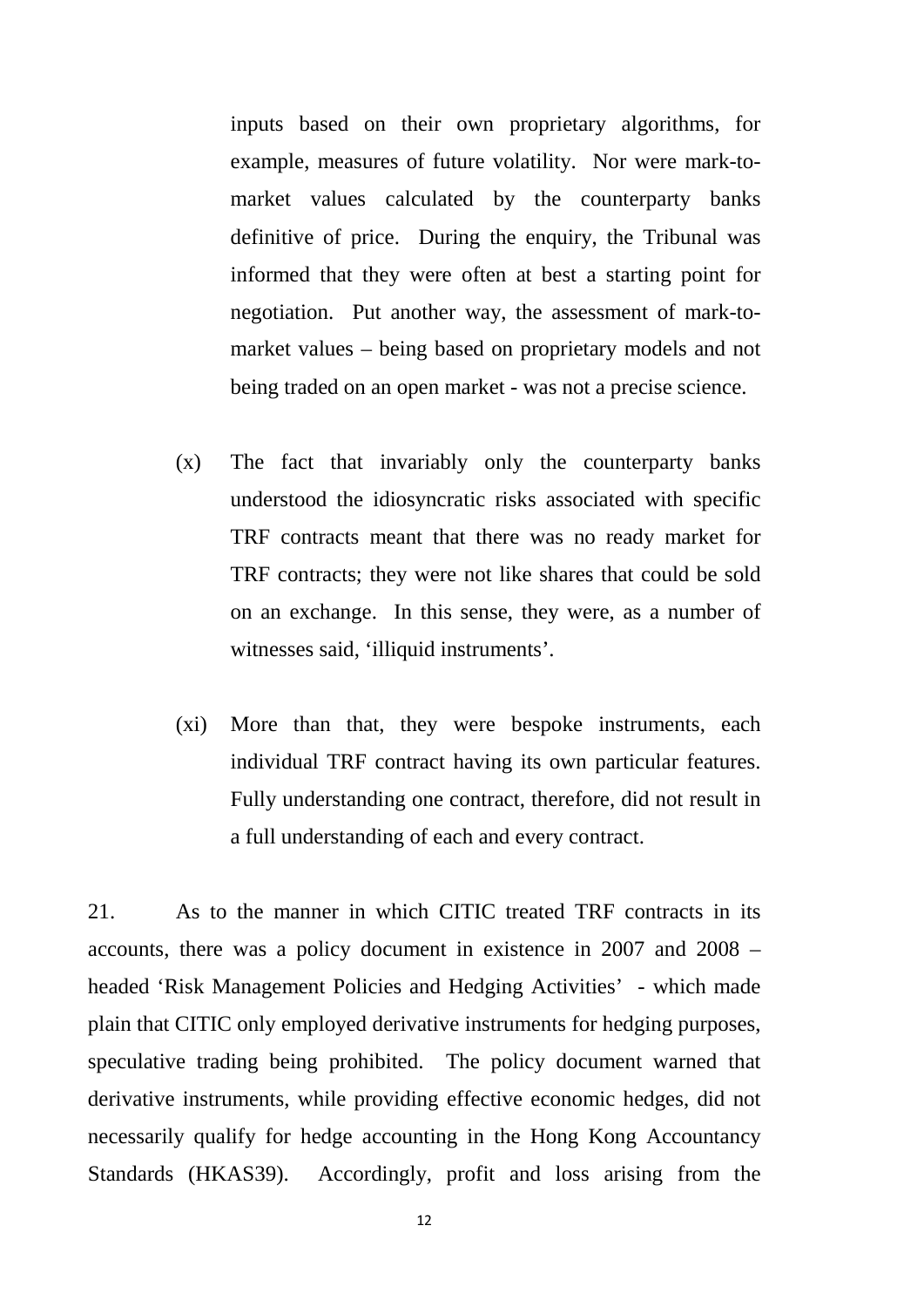derivative instruments which did not qualify for hedge accounting would be recognised in the Consolidated Profit and Loss Accounts. As to when they would qualify, the document said :

> "a derivative may qualify as a hedging instrument in a fair value hedge if the changes in its fair value are equal and opposite to that of the hedged item".

22. TRF contracts, being asymmetrical in nature (in that their gains are capped at a relatively low level while losses are almost unlimited), did not constitute effective hedging instruments for accounting purposes. The evidence shows that this was understood by those in the senior management of CITIC who were accountants by qualification or who had relevant experience.

23. As such, as they did not qualify for hedge accounting, TRF contracts were given a mark-to-market valuation at the end of each financial period. This meant that CITIC had a consequential profit and loss exposure. In the notes to the 2007 annual report, it was said that "the fair value of outstanding derivative transactions is calculated at least semi-annually based on the price quotations obtained from major financial institutions".

24. In all, CITIC entered into a total of 49 TRF contracts denominated in Australian dollars. Through until mid-2008, with the increasing value of the Australian dollar against the US dollar, all of the contracts were 'knocked out', meaning that CITIC had achieved its maximum gains under those contracts which had then been terminated by the counterparty banks.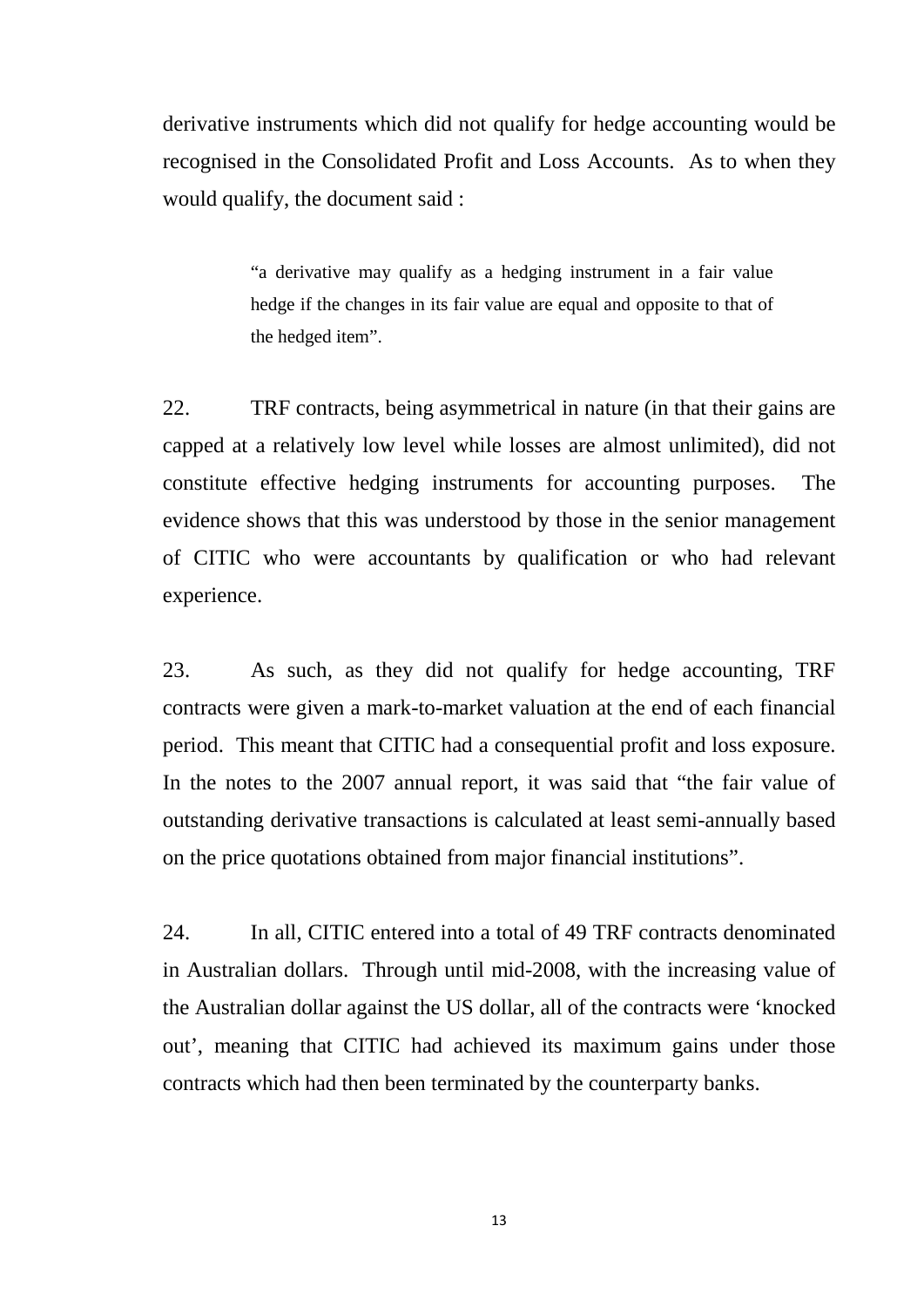25. That is not to say, however, that the risks inherent in these contracts were not understood. More will be said of this later in the report but, simply to illustrate the point, in the minutes of the ExCo meeting of CITIC Mining Management held on 23 January 2008 the following was said under the heading of 'hedging':

> "Action: Mr Charles Yau to advise Hong Kong [i.e. the Hong Kong Finance Department] not to use similar products as exposure is high to a low Australian dollar."

26. That said, for reasons to be touched upon later in this report, the employment of TRF contracts was not halted and in fact continued to constitute an effective hedge. In the May 2008 CITIC Mining Management ExCo report, when looking at the question of risk at that time, it was noted that there was only one contract outstanding, all the earlier ones having been knocked out (at a profit to CITIC). A graph was embedded in the report with the following commentary appearing:

> "The key point about this graph for this month is that even a 10% drop of the Australian dollar/United States dollar rate [10% was the largest drop contemplated] does not significantly affect our exposure. This is because the remaining outstanding contract has a strike price of 0.77. Effectively, this means that the Australian dollar/United States dollar exchange rate would need to fall 19% or 20% before the leverage exposure effect in the contracts would kick in. As can be seen from the potential impact of exchange rates on the Financial Model, it is critical that additional Australian dollar hedging at favourable rates is obtained. "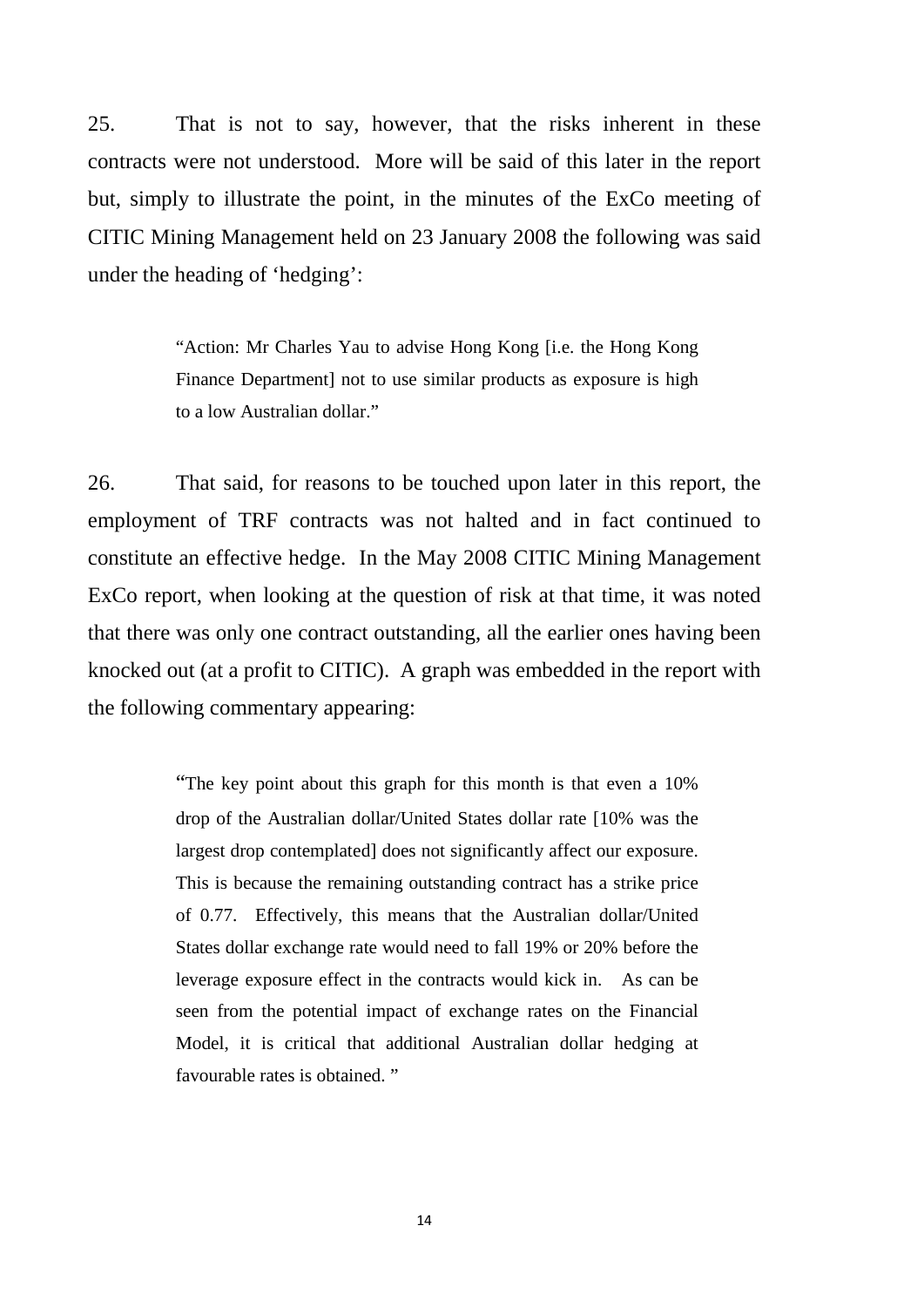27. It was forecast in the report that the available Australian dollar funding for the construction of the Sino Iron Project would be completely utilised some time in the fourth quarter of 2008.

28. It was against this background that, in June, July and August 2008 CITIC entered into a further 16 TRF contracts as a hedge against the Australian dollar. It was always accepted that it was these contracts that overwhelmingly brought about the financial crisis to which reference will be made shortly. In his final submissions to the Tribunal, Mr Bell SC, the lead presenting officer for the SFC, focused almost exclusively on these 16 contracts: doing so in part, of course, for purposes of clarity.

29. When the Australian dollar first began to lose value against the US dollar at the end of July/early August 2008, Mr Leslie Chang, having previously felt strangled by the budget parameters, saw it as a good moment to enter into further hedging contracts. In this regard, in his witness statement, he said:

> "I believed and market reports supported the view that this was a correction just as the market had seen a year before, and that it was accordingly a good moment to enter into further hedge contracts (given the growing Australian dollar requirement), and to take advantage of the lower strike rates …"

30. He continued in his statement by saying that, unknown to him and everyone in the market –

> "… the global financial crisis had already rippled out and would go on to topple the Australian dollar spot rate. By the time the Australian dollar plunged - and the drop was a dramatic 37% over the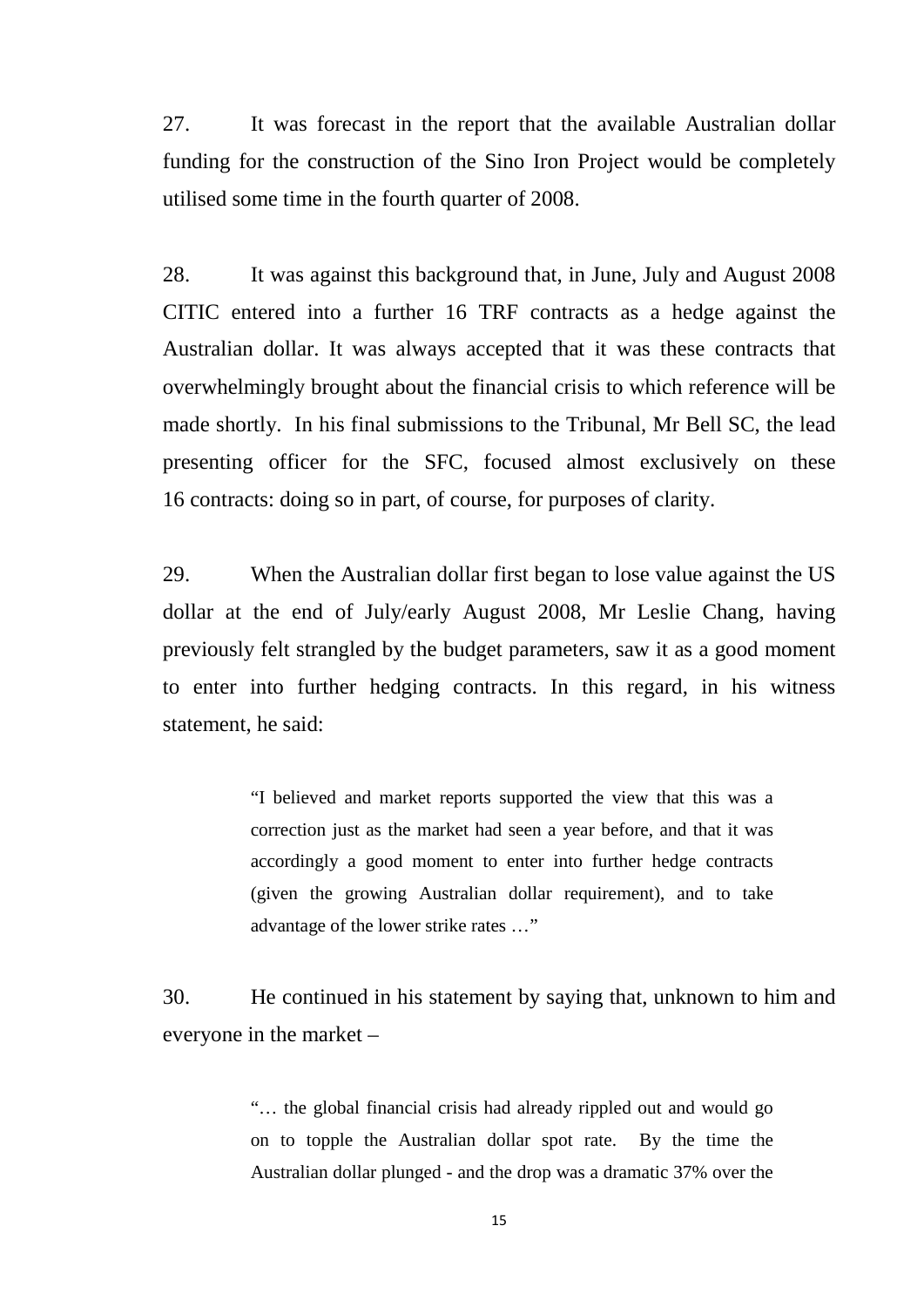space of just over three months - it had already become too late to unwind the contracts…"

31. The summer and autumn of 2008 was, of course, a time of great turbulence in world markets. History shows that the contagion in the United States sub-prime mortgage market which had emerged in 2007 erupted into a global economic and financial crisis in the autumn of 2008. A couple of indicators illustrate the point:

- (i) on 7 September 2008, mortgage lenders, Fannie Mae and Freddie Mac - which accounted for nearly half of the outstanding mortgages in the United States - were rescued by the United States Government in one of the largest 'bailouts' in history; and
- (ii) on 15 September 2008, Lehman Brothers, a Wall Street institution, filed for bankruptcy, this being the largest bankruptcy filing in the history of the United States: involving apparently some US\$639 billion.

32. Against this background of turbulence in world markets and a sudden flight to the US dollar, commencing in late July 2008 and running through until October of that year, there was an extraordinary collapse in the Australian dollar - described by a number of counsel who appeared before the Tribunal as a 'black swan' event<sup>[7](#page-19-0)</sup>. By all measures, it was certainly an extreme event, the Australian dollar losing some 37% of its value in just over

<span id="page-19-0"></span><sup>7</sup> A 'black swan' event is one that deviates greatly beyond what is normally expected of a situation and is extremely difficult to predict.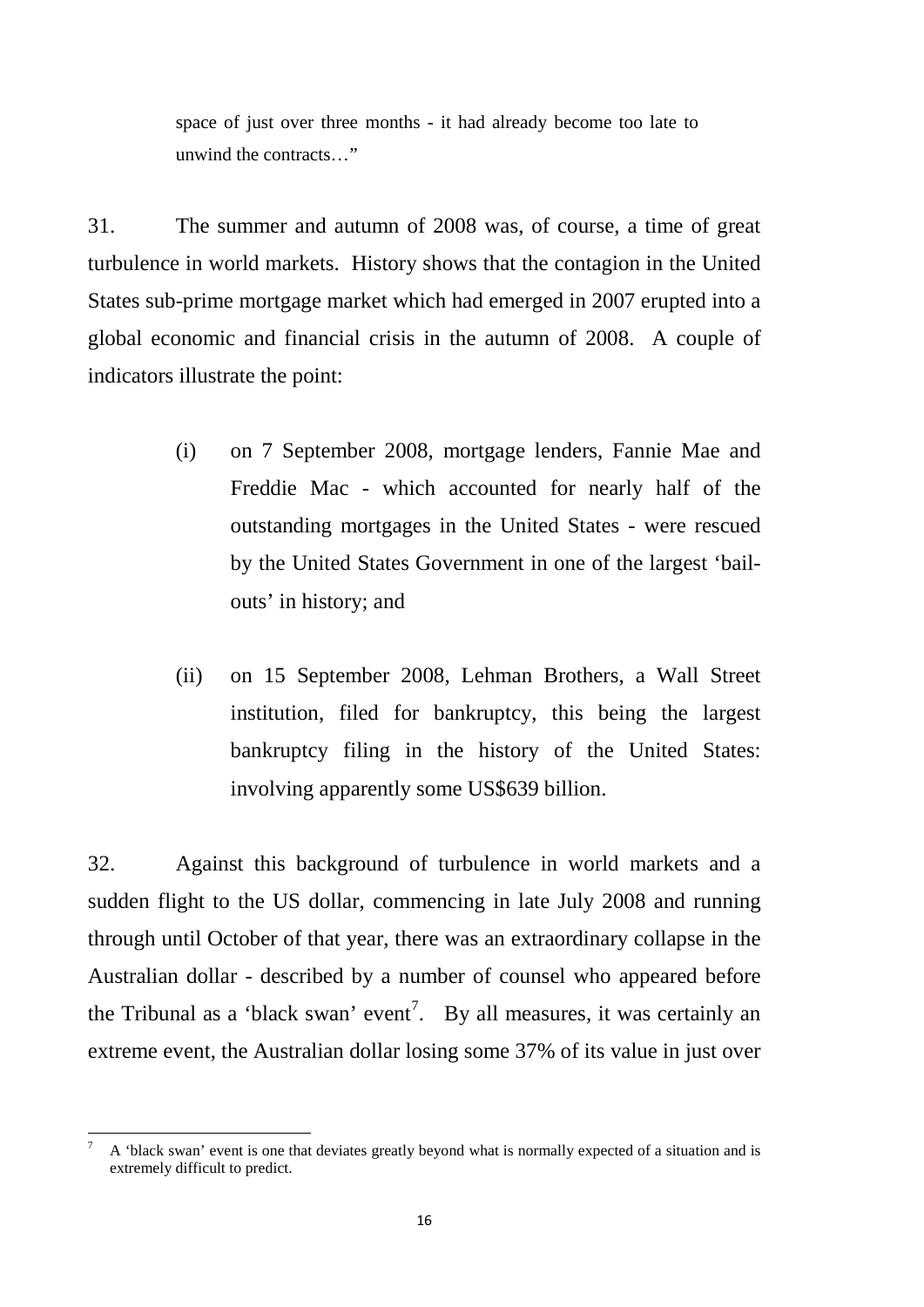three months. A Bloomberg graph, annexed to this report as Annexure C, shows the precipitous decline from the end of July to late October 200[8](#page-20-0).<sup>8</sup>

## *CITIC's Profit Warning*

33. The collapse in the value of the Australian dollar meant that CITIC's outstanding Australian dollar/US dollar TRF contracts placed CITIC under a contractual obligation to purchase increasing multiples of Australian dollars – way beyond what was needed for the construction of the Sino Iron Project - at prices materiality higher than prevailing market rates.

34. On 20 October 2008, CITIC published a profit warning. In that announcement, it informed the public of the severe losses that had been sustained through its use of TRF contracts. It was said that, based on the most up-to-date valuations received from various counterparty banks, CITIC estimated that its mark-to-market loss on that date under the outstanding leveraged foreign exchange contracts (of all currencies) was HK\$14.7 billion.

35. There was a seismic reaction in the stock market. CITIC shares, which had been drifting downwards during the month of October and which had closed on the last trading day before the profit warning at \$14.52, closed on the first trading day after the announcement at \$6.52 (a 55% fall). The day after that they closed at \$4.91.

<span id="page-20-0"></span>The following daily spot rates of the Australian dollar to the US dollar in the period between May and October 2008 are also illustrative :

| 23 May:       | .9613: | $22$ July:    | .9781: | $30$ July:    | .9471: |
|---------------|--------|---------------|--------|---------------|--------|
| 6 August:     | .9155: | 22 August:    | .8736: | 2 September:  | .8337: |
| 9 September:  | .8139: | 12 September: | .8079: | 17 September: | .7934; |
| 23 September: | .8440: | 3 October:    | .7791: | 16 October:   | .6748: |
| 27 October:   | .6058  |               |        |               |        |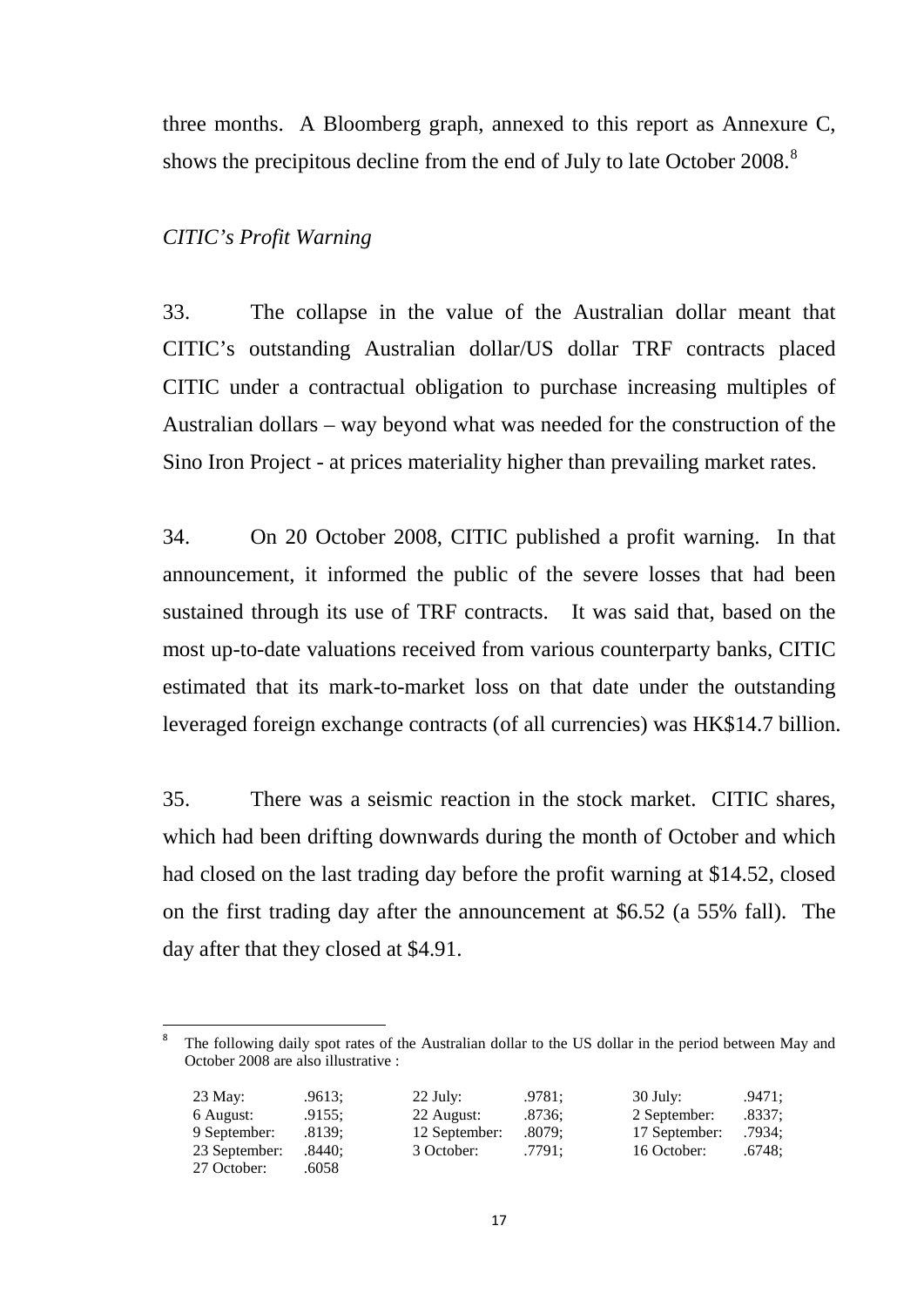36. Looking to the details of the profit warning, in the announcement CITIC informed the public that its results for the financial year ending 31 December 2008 were –

> "… expected to be affected by a loss arising from certain leveraged foreign exchange contracts entered into by the Group with a view to minimising currency exposure of the Company's iron ore mining project in Australia."

37. To soften the blow, CITIC said that its liquidity would be strengthened by CITIC Group - a state-owned company in Beijing holding 29% of the Company shares - by means of a standby loan facility of US\$1.5 billion.

38. The profit warning stated that the maximum amount deliverable to the Group under all of its Australian dollar leveraged foreign exchange contracts was AUD\$9.44 billion, the last amounts only falling due in October 2010. In respect of the anticipated capital expenditure on the construction of the Sino Iron Project over the coming two years, that is, until its completion, the announcement estimated that it would require AUD\$1.6 billion. In respect of capital expenditure, it therefore found itself over hedged by almost 6 times.

39. Losses had not only been incurred in the Australian dollar TRF contracts. In the announcement, it was said that, assessed in euros, it was estimated that a capital expenditure of €85 million would be required for the completion of the project. However, the total maximum amount deliverable in euros under dual currency TRF contracts was in excess of  $\epsilon$ 160 million.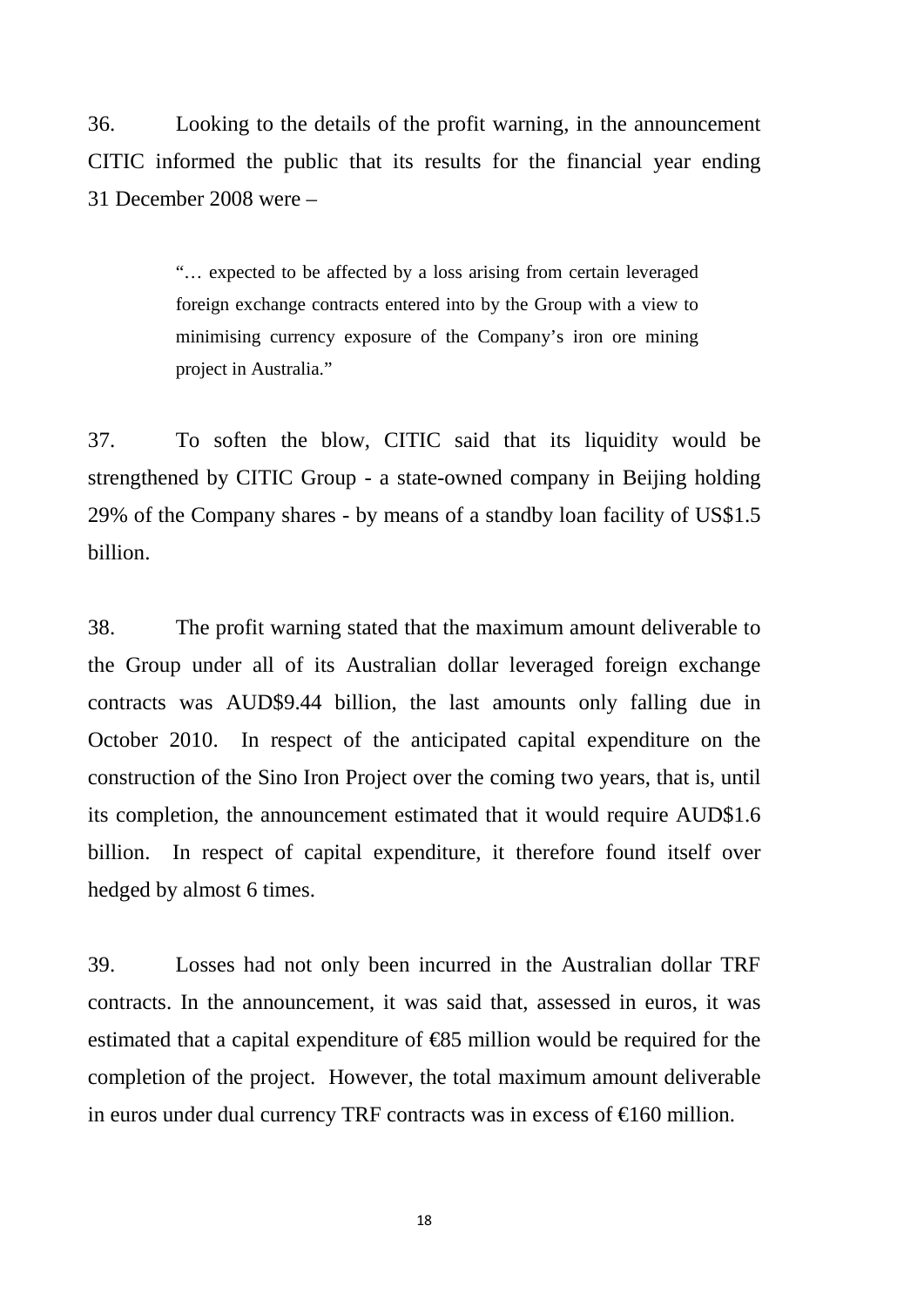40. As to the mark-to-market loss at the date of publication of the profit warning, the announcement said:

> "Based on the valuations received on the Latest Practicable Date from the relevant counterparties to the outstanding Leveraged Foreign Exchange Contracts and [with the appropriate currency rates stated], the mark-to-market loss of the outstanding Leveraged Foreign Exchange Contracts is HK\$14.7 billion (the "mark-to-market Loss")."

41. The announcement went on to say that the amount of the mark-tomarket loss at the end of the financial year, that is, as at 31 December 2008, would be driven by a number of factors including the termination of any of the Leveraged Foreign Exchange Contracts, the interim fixing and delivery of foreign currencies, changes in exchange rates, interest rate differentials and volatility in the currency markets.

42. In the profit warning, CITIC gave details of attempts already made to mitigate its losses. It spoke, for example, of the fact that it had been able to terminate some of the outstanding TRF contracts. In setting out such details, the following was said:

> "*Since becoming aware of the exposure arising from these contracts on 7 September 2008*, the Company has terminated some of the then outstanding leveraged foreign exchange contracts at a loss of HK\$626.6 million. In addition, the Company has bought and sold AUD foreign exchange forwards to manage its exposure on AUD which resulted in a loss of HK\$128.6 million." [emphasis added]

43. What was said, therefore, was that CITIC had been aware of the exposure arising out of the various TRF contracts for a period in excess of a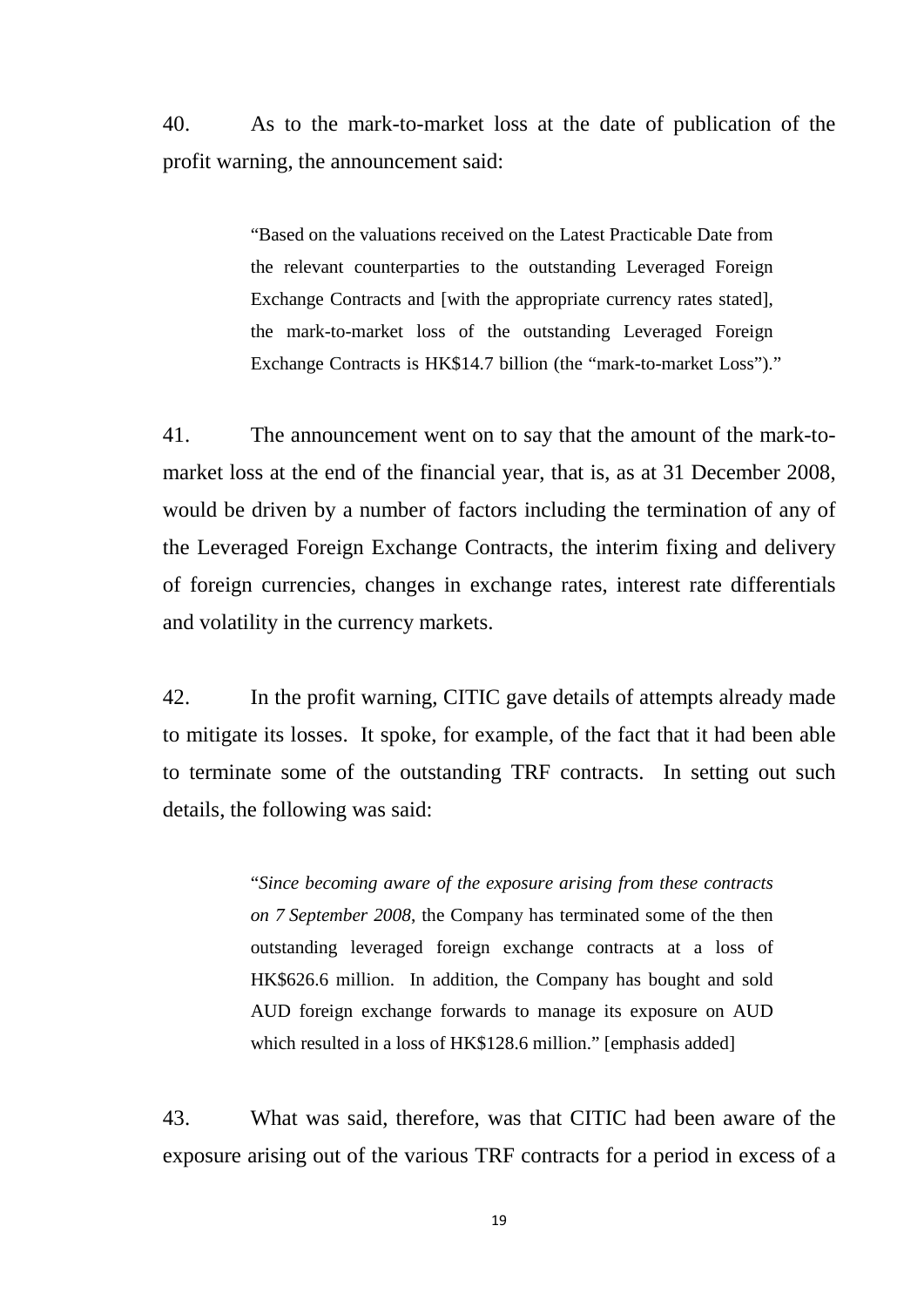month, specifically since 7 September 2008. The statement in the profit warning was, of course, a broad one, nothing being said of the *level* of exposure of which CITIC had become aware at that earlier time.

#### *The Dah Chong Hong Circular*

44. In looking back to events in September 2008, it was discovered by the SFC that on 12 September - four clear days *after* CITIC (according to its profit warning) had become aware of its exposure - it had published a circular on the Stock Exchange website concerning a 'disclosable and connected' transaction and in that circular, in addition to providing a clear and adequate explanation of the disclosable and connected transaction itself, it had provided certain details concerning its own financial and trading position at that time.

45. Specifically, in accordance with the Listing Rules, the published circular of 12 September had said that the directors of CITIC had not been aware of any material adverse change in the financial or trading position of the Group since the last audited accounts had been published, those accounts being for the financial year ending 31 December 2007.

46. If it was the fact – as asserted in the October profit warning – that CITIC had become aware of its exposure arising out of the TRF contracts on 7 September, that fact may have contradicted the assurance given in the circular published on 12 September that it was *not* aware of any material adverse change in its financial position at that time. In short, the assurance given in the circular of 12 September may have been false or misleading as to CITIC's true financial position.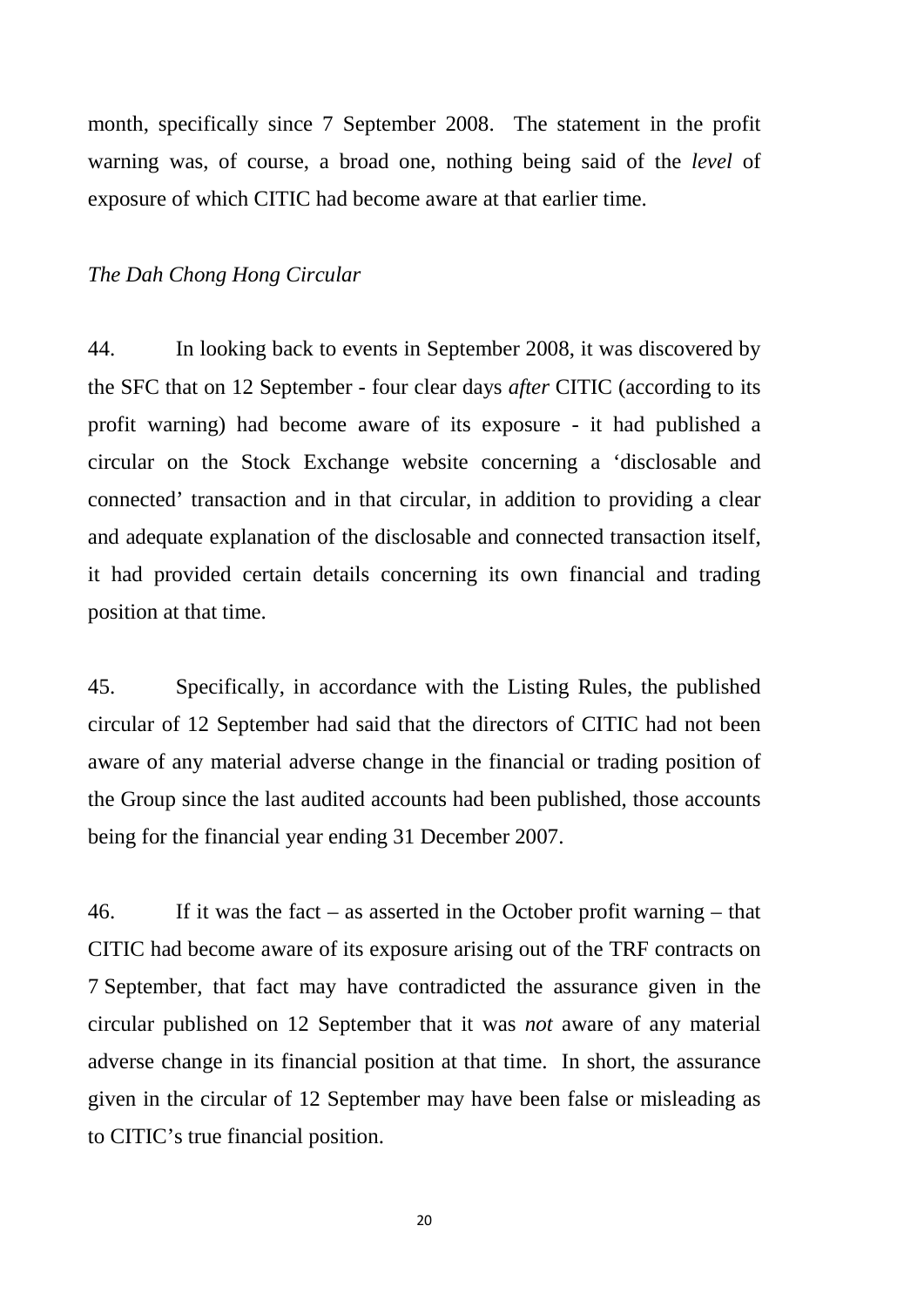47. It was this apparent contradiction that gave rise to the enquiry and at all times lay at its heart.

48. The circular published on the Stock Exchange website was published pursuant to Chapter 14A of the Listing Rules, it being a requirement that a proposed connected transaction had to be announced and, within a period of some 21 days of that announcement, a circular addressed to shareholders had to be published.

49. After the publication of an announcement of a 'disclosable and connected transaction', it was the job of CITIC's Company Secretarial Department to see to the placing of the necessary circular on the Stock Exchange website. The circular would be drafted by CITIC's solicitors, would then be considered by an independent financial house (acting as financial adviser) and would of course be considered internally before being sent to the Stock Exchange for review. The drafting of these circulars was a fairly regular matter for CITIC, a major trading conglomerate, almost one a month being published.

50. In the present instance, the announcement of the disclosable and connected transaction had been made some 21 days prior to 12 September 2008, in about mid-August. During the course of the enquiry, it was never disputed that the August announcement and the subsequent circular related to an entirely mundane transaction, one that for CITIC itself was of no real consequence. The mid-August announcement had seemingly elicited no comment or reaction of any kind.

51. The transaction announced in the mid-August announcement and detailed in the subsequent circular was one in terms of which Dah Chong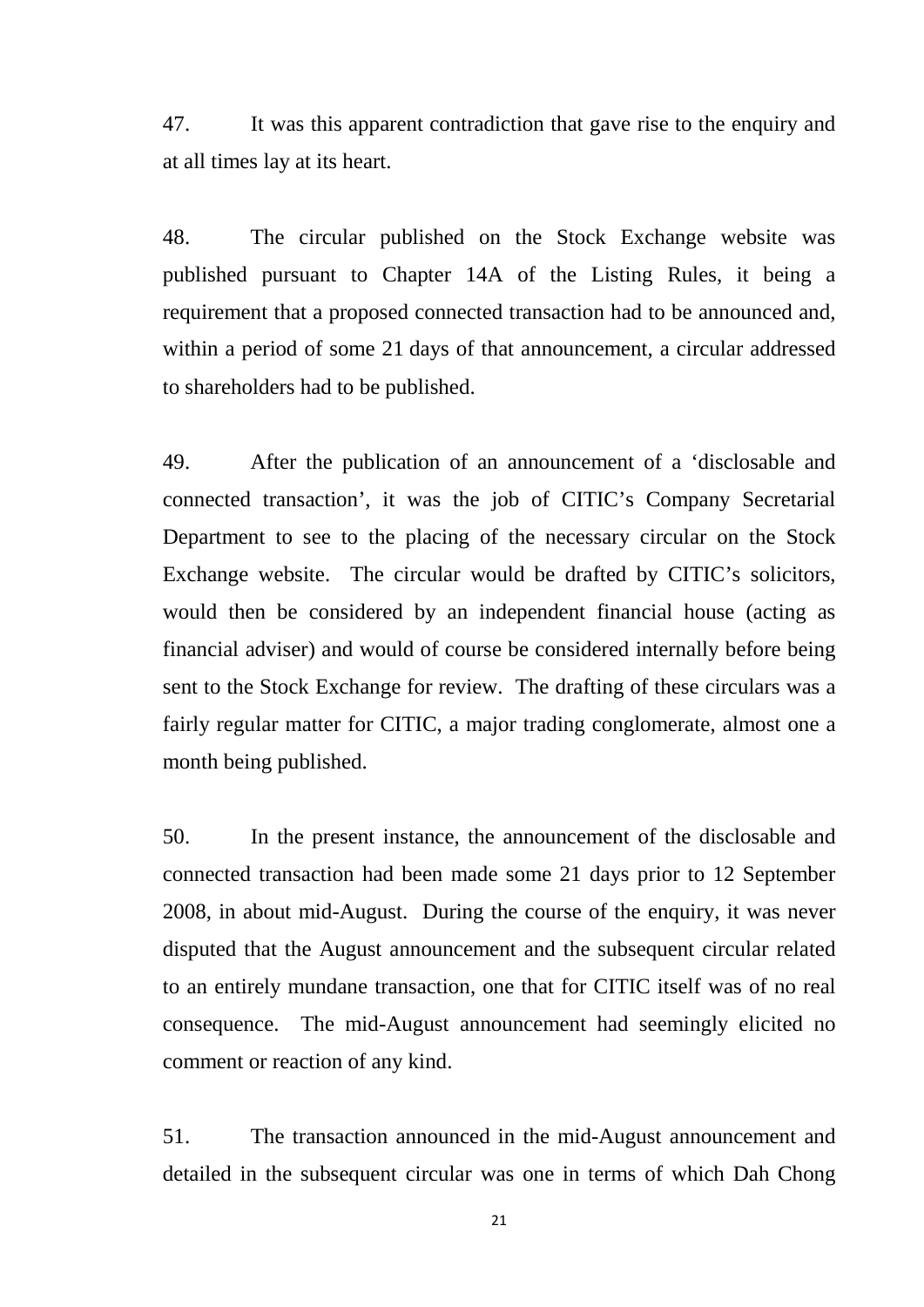Holdings Limited ('Dah Chong Hong'), a company listed on the Stock Exchange of Hong Kong, but also a non wholly-owned subsidiary of CITIC, acting through its own subsidiaries, had entered into a sale and purchase agreement with a company called Denker Investment Limited ('Denker Investment') in terms of which it had purchased 49% of the issued share capital of a motor business called FAW Toyota 4S Company and 50% of the issued share capital of a second motor business called Lexus 4S Company, both businesses operating in Southern China, and had also taken assignment of certain shareholders loans.

52. The total consideration in terms of the sale and purchase agreement - to be funded by the internal resources of Dah Chong Hong - was HK\$143,716,000. For a corporate enterprise the size of the CITIC Group this sum was of no real consequence.

53. Aside from Dah Chong Hong being a non wholly-owned subsidiary of CITIC, Denker Investment, the vendor, was itself a substantial shareholder of various subsidiaries of Dah Chong Hong. In addition, a Mr Mak Hing Lung, who had stood as guarantor for Denker Investment, was a director of certain of those subsidiaries. As such, both Denker Investment and Mr Mak were, in respect of CITIC, classified as 'connected persons'. In the result, the acquisition costs and the financial assistance costs detailed in the sale and purchase agreement – falling within the relevant percentage ratios under the Listing Rules – constituted transactions that were disclosable by CITIC pursuant to Chapter 14A of those Rules<sup>[9](#page-25-0)</sup>.

<span id="page-25-0"></span><sup>9</sup> The evidence revealed that the consideration ratio, assets ratio and profits ratio calculated by CITIC in accordance with the Listing Rules were less than 1%. Only the revenue ratio was higher, calculated to be 5.3%. As a result, the transaction constituted a 'disclosable transaction'.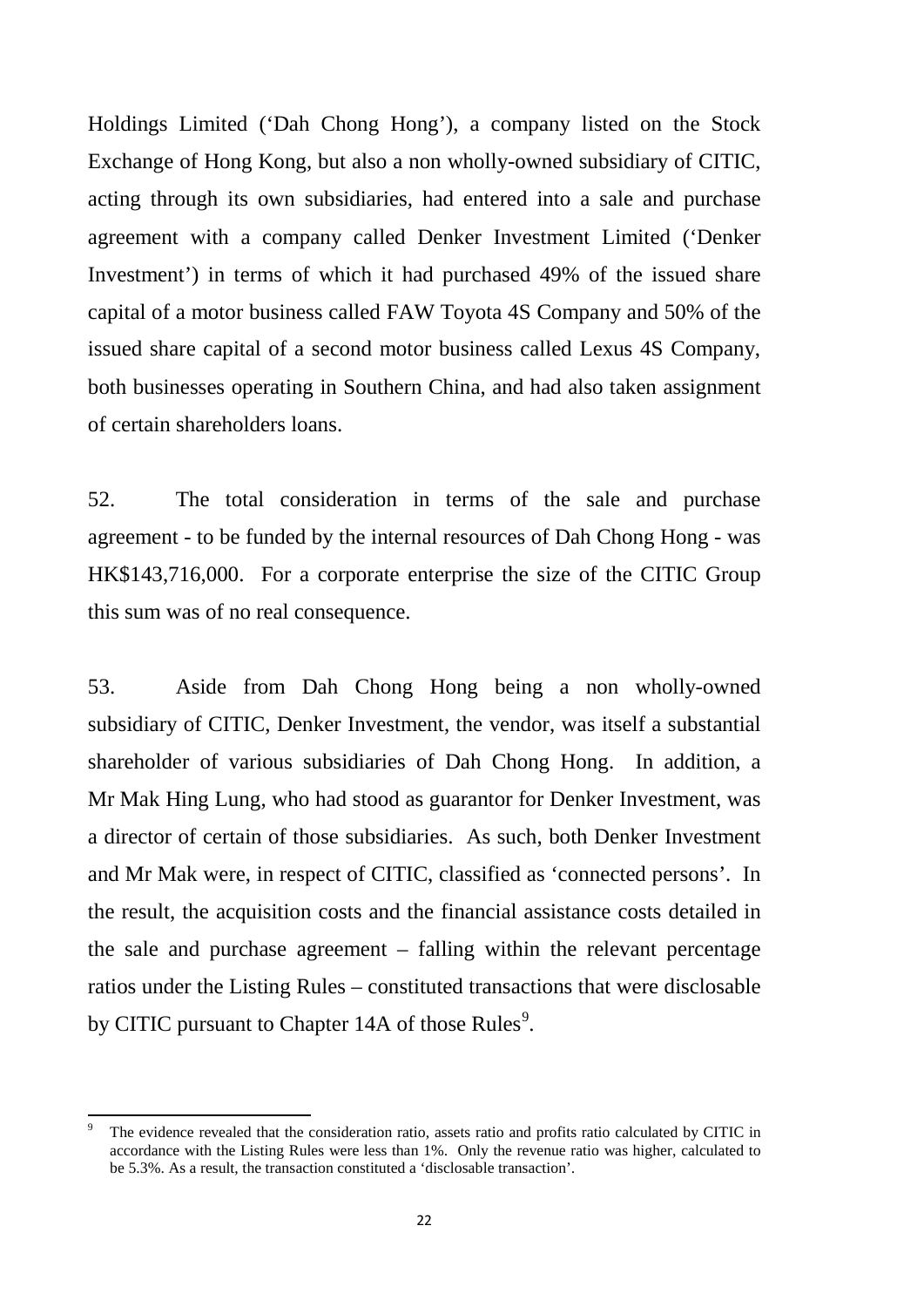54. In addition to the requirement to fully explain the connected and disclosable transaction, Chapter 14A of the Listing Rules directed that details must be published concerning CITIC itself including a statement by the directors of any material adverse change in the financial or trading position of CITIC and its subsidiaries since the date to which its last published audited accounts had been made up or, if there had been no material adverse change, a statement confirming that to be the position.<sup>[10](#page-26-0)</sup>

55. In accordance with this direction, the Dah Chong Hong circular had contained the 'no material adverse change' statement, that statement appearing in an annexure to the circular: on page 43. The statement had been drawn up by CITIC's solicitors, the wording apparently being entirely standard: wording that had been used routinely.

> "Save as disclosed in this Circular, the directors are not aware of any material adverse change in the financial or trading position of the Group [that is, CITIC and its subsidiaries] since 31 December 2007, the date to which the latest published audited accounts of the Company [that is, CITIC] were made up."<sup>[11](#page-26-1)</sup>

56. The circular had also contained a "responsibility statement" that was worded –

> "This Circular includes particulars given in compliance with the Listing Rules for the purpose of giving information with regard to the Company. The Directors collectively and individually accept full

<span id="page-26-0"></span><sup>&</sup>lt;sup>10</sup> The direction was made pursuant to paragraph 32 of appendix 1, Part B of chapter 14A which reads:

<sup>&</sup>quot;A statement by the directors of any material adverse change in the financial or trading position of the group since the date to which the latest published audited accounts of the issuer have been made up, or an appropriate negative statement."

<span id="page-26-1"></span><sup>&</sup>lt;sup>11</sup> During the hearing of the enquiry, it was at all times the case put forward on behalf of the SFC that it was the 'financial' position of the CITIC Group that fell for determination, not the 'trading' position.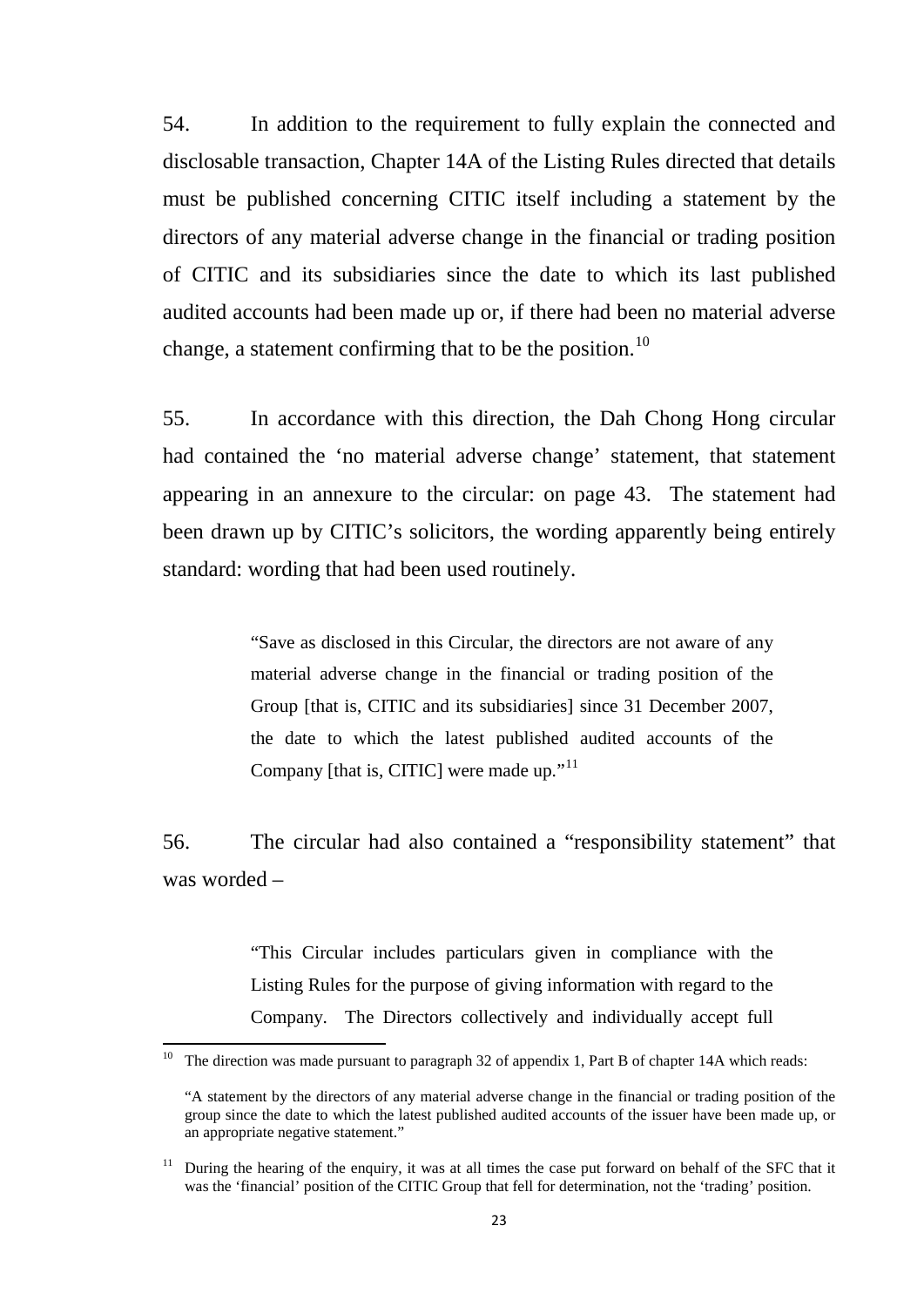responsibility for the accuracy of the information contained in this Circular and confirm, having made all reasonable enquiries, that to the best of their knowledge and belief, there are no other facts not contained in this Circular, the omission of which would make any statement herein misleading."

57. So that readers of the circular could know the cut-off date for updating the contents of the circular, the 'latest practicable date' by which any amendments could have been made was stated in the following terms:

> "9 September 2008, being the latest practicable date prior to the printing of this Circular for the purpose of ascertaining certain information contained in this Circular."

# *The 'Sunday Meeting'*

58. When, in the profit warning of 20 October 2008, it was said that CITIC had become aware of the exposure arising from its leveraged foreign exchange contracts – its TRF contracts - on 7 September 2008, reference was in fact being made to an urgent meeting that had taken place on that day - a Sunday - at the offices of CITIC in Hong Kong.

59. This meeting will be referred to in greater detail later in the report. At this juncture it suffices to say that, having worked over the Friday afternoon and the Saturday, Mr Leslie Chang, in a state of considerable emotional distress, had contacted Mr Fan Hung Ling, Henry ('Mr Henry Fan'), the Managing Director of CITIC, to ask to meet him urgently. He had informed Mr Henry Fan that, due to the unexpected and drastic change in the foreign currency markets, specifically the freefall in the Australian dollar and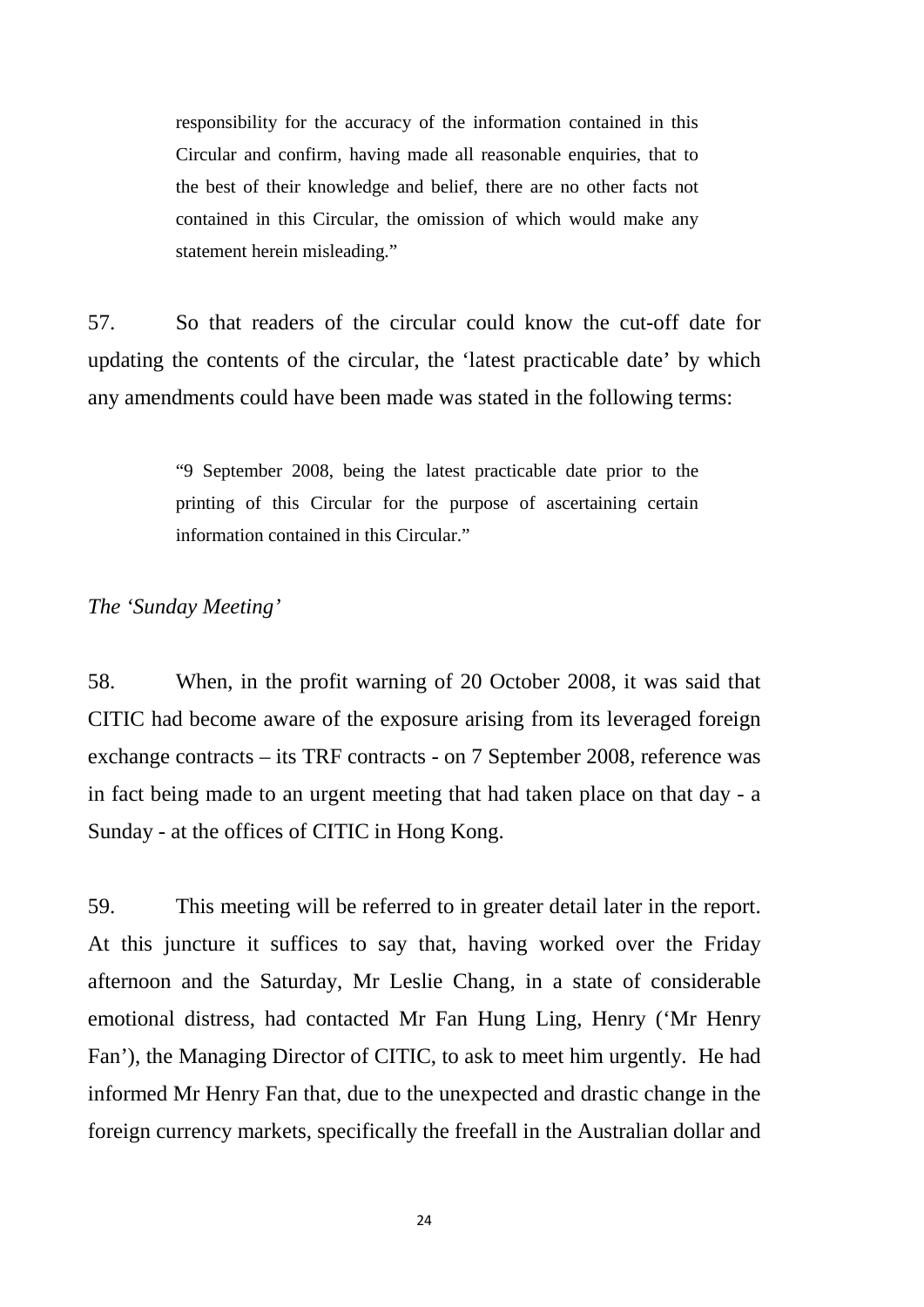the Euro against the US dollar, CITIC was "facing huge losses" on its outstanding TRF contracts "on a mark-to-market basis".

60. Mr Leslie Chang had met with Mr Henry Fan on the morning of Sunday, 7 September 2008, explaining to him that he (and those working with him) had prepared figures which revealed that as at 29 August 2008, as best as could be calculated on the information available, the mark-to-market loss arising from the Australian dollar/US dollar TRF contracts (with a spot rate of 0.8578) was some HK\$3.119 billion. In addition, a scenario had been prepared to show the prospective losses at different spot rates  $12$ .

- (i) at a spot rate of 0.8500 (Australian dollar/US dollar) and 1.45 (Euro/US dollar), under the outstanding Australian dollar denominated TRF contracts CITIC was looking at a mark-to-market loss of HK\$4.159 billion with AUD\$6.561 billion to be delivered under the contracts while, under the outstanding Euro denominated contracts CITIC was looking at a mark-to-market loss of HK\$439.96 million.
- (ii) At a spot rate of 0.8200 (Australian dollar/US dollar) and 1.43 (Euro/US dollar), under the outstanding Australian dollar denominated TRF contracts CITIC was looking at a mark-to-market loss of HK\$6.002 billion with AUD\$7.173 billion to be delivered under the contracts while, under the outstanding Euro denominated contracts CITIC was looking at a mark-to-market loss of HK\$631.09 million.

<span id="page-28-0"></span>For ease of reference, the figures have been rounded off.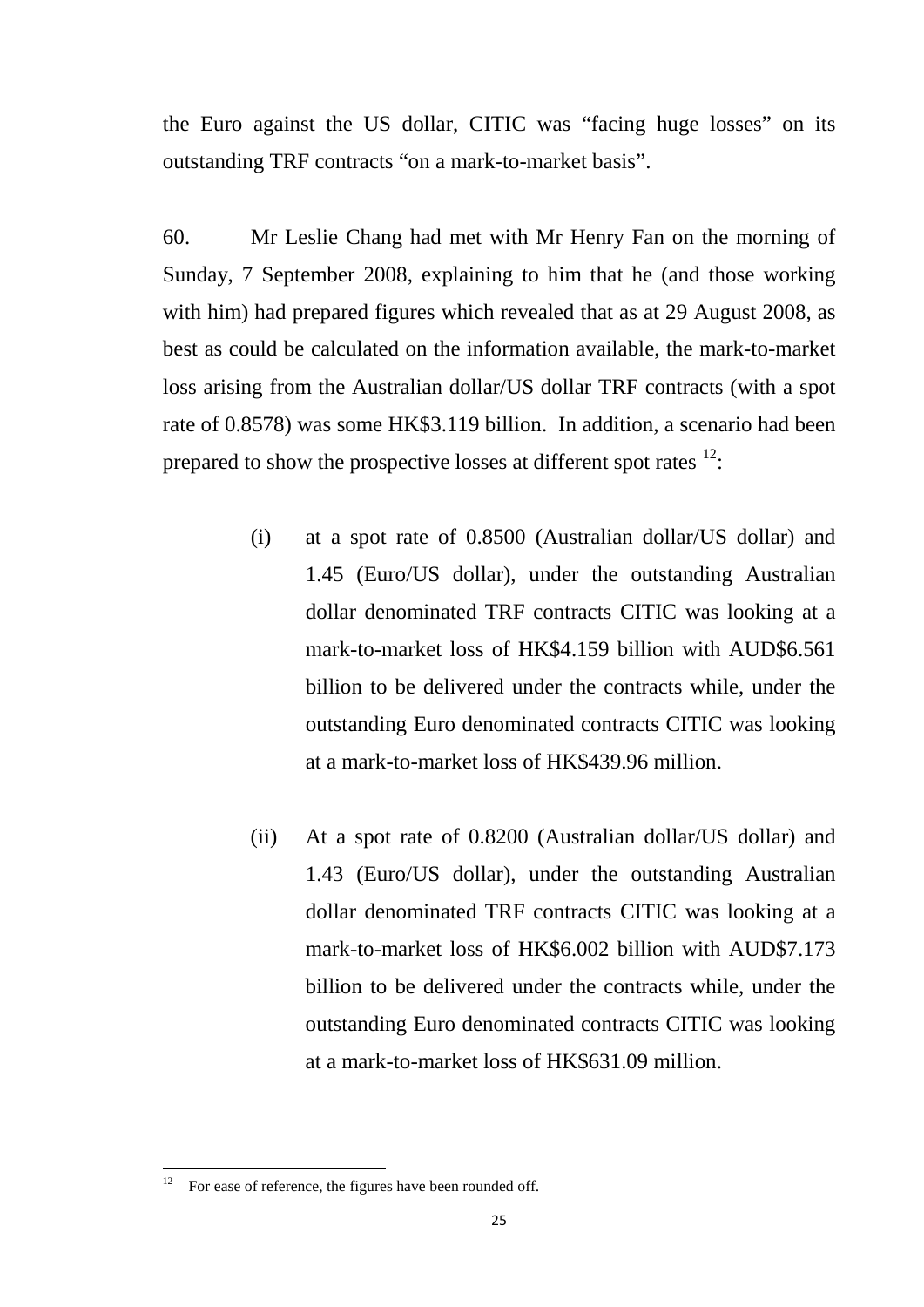(iii) At a spot rate of 0.8000 (Australian dollar/US dollar) and 1.40 (Euro/US dollar), under the outstanding Australian dollar denominated TRF contracts CITIC was looking at a mark-to-market loss of HK\$7.777 billion with AUD\$7.735 billion to be delivered under the contracts while, under the outstanding Euro denominated contracts CITIC was looking at a mark-to-market loss of HK\$816.33 million.

61. Appreciating the seriousness of the position, Mr Henry Fan had asked a number of other senior executives to attend the meeting. They included Mr Larry Yung, the Chairman, Mr Lee Chung Hing, Peter ('Mr Peter Lee'), the Deputy Managing Director with special responsibility for business development and Mr Chau Chi Yin ('Mr C.Y. Chau'), an Executive Director and Group Financial Controller.

62. Those who came to the Sunday meeting commented that Mr Leslie Chang appeared to be under very great emotional stress and, while they understood in broad terms what was being told to them, they had difficulty understanding more detailed aspects and in addition, found a number of inconsistencies in the figures that were laid before them.

63. In the result, a task force was set up that same  $day -$  the Sunday – to seek to discover the true nature and extent of the problem and to identify ways of dealing with it. Mr Leslie Chang, the victim of a major depressive disorder, could be of no assistance. The TRF contracts that had been entered into by CITIC were each bespoke instruments and were complex products. Understandably, it took time to come to grips with their complexity.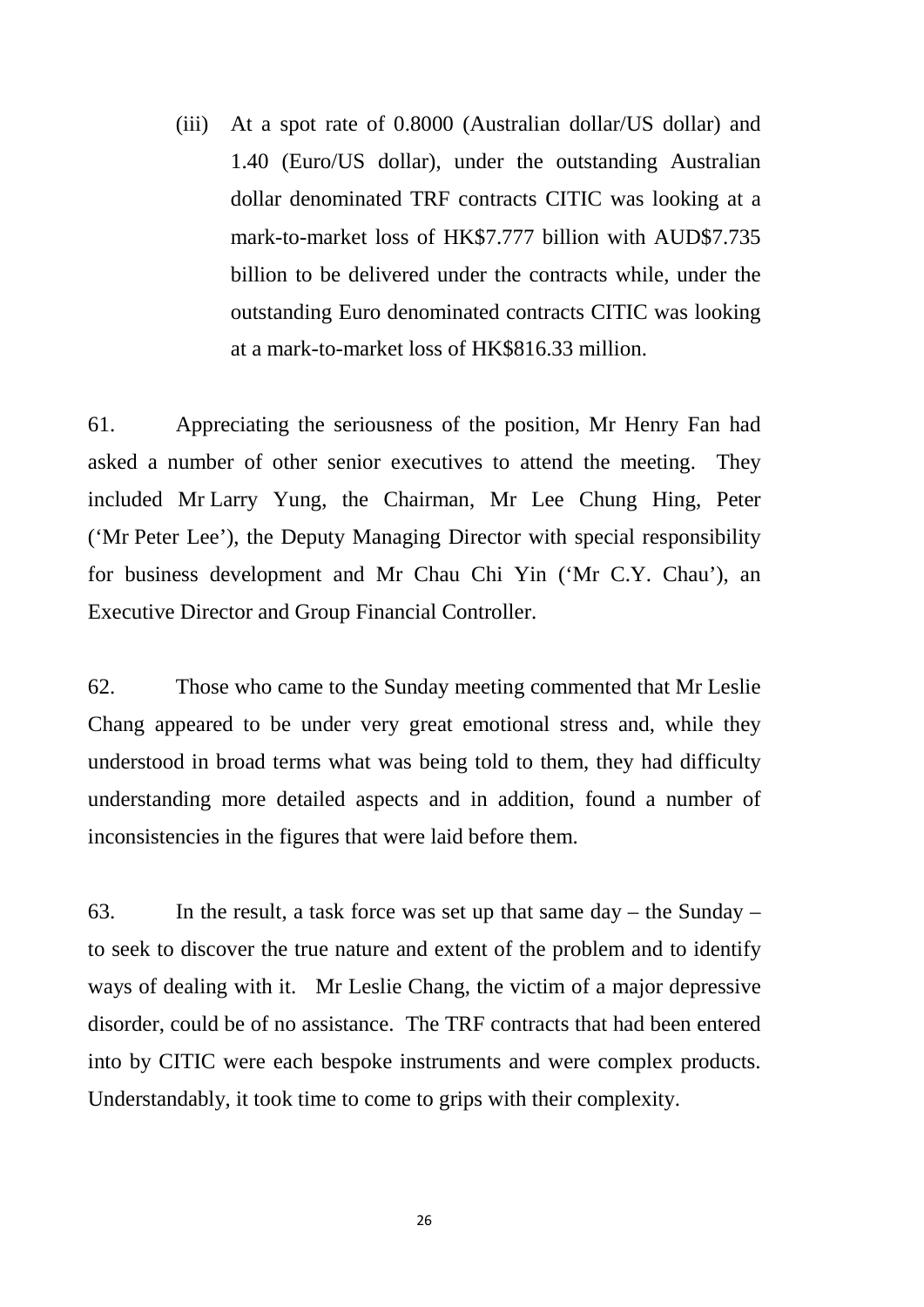64. Because of the sensitivity of the matters confronting the task force, it was agreed that it would conduct its work on a confidential basis and because of that confidentiality it appears that nobody in the Company Secretarial Office which was responsible for making any amendments to the Dah Chong Hong circular and for putting it on the Stock Exchange website came to know what was happening. In the result, on 12 September 2008 the circular was published without change.

#### *The Nature of the SFC Mandate*

65. Consequent upon its investigations - particularly in light of the losses that the senior executives of CITIC had learnt the Company was facing at the Sunday meeting held on 7 September 2008 - the SFC (in its Notice of 11 September 2014) mandated the Tribunal to conduct an enquiry to determine two primary matters: First, whether, in the publication of the Dah Chong Hong circular containing the 'no material adverse change' statement, market misconduct within the meaning of section 277(1) of the Ordinance had taken place. Second, if so, the identity of any person who had engaged in that market misconduct.

66. Section 13 of schedule 9 to the Ordinance requires the SFC to specify the identity of those persons who, it is asserted, may have been culpable of market misconduct. Pursuant to this section, the following were specified in the notice:

- (i) the company itself, that is, CITIC.
- (ii) Mr Leslie Chang who at all material times held the position of Deputy Managing Director of CITIC and who, as part of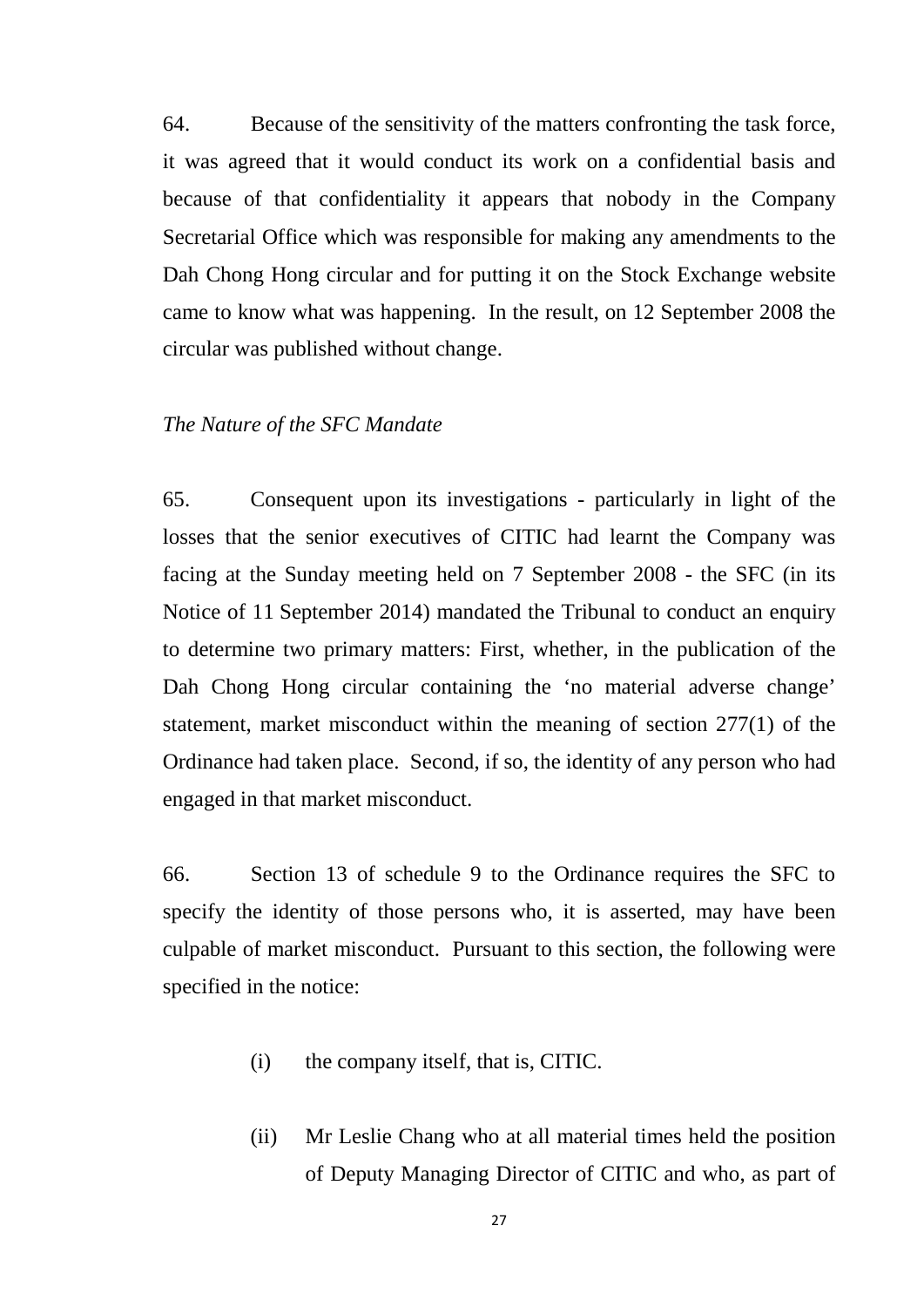his duties, discharged the responsibilities of Chief Finance Officer.

- (iii) Mr Larry Yung who at all material times was the Chairman of CITIC, having been at the helm of the company since its establishment in 1987.
- (iv) Mr Henry Fan who at all material times was the Managing Director of CITIC, having held that position since 1992.
- (v) Mr Peter Lee who at all material times was the Deputy Managing Director of CITIC with special responsibility for business development.
- (vi) Mr C.Y. Chau who at all material times was an Executive Director of CITIC and who, as part of his duties, discharged the responsibilities of Group Financial Controller.

67. The five directors who were identified as specified persons had each been at the Sunday meeting. Other directors who had authorised the publication of the Dah Chong Hong circular but had not been at the Sunday meeting were not identified.

68. As to the nature of the market misconduct asserted by the SFC, it was limited to misconduct within the meaning of section 277(1) of the Ordinance. That section states:

> "Disclosure of false or misleading information inducing transactions takes place when, in Hong Kong or elsewhere, a person discloses,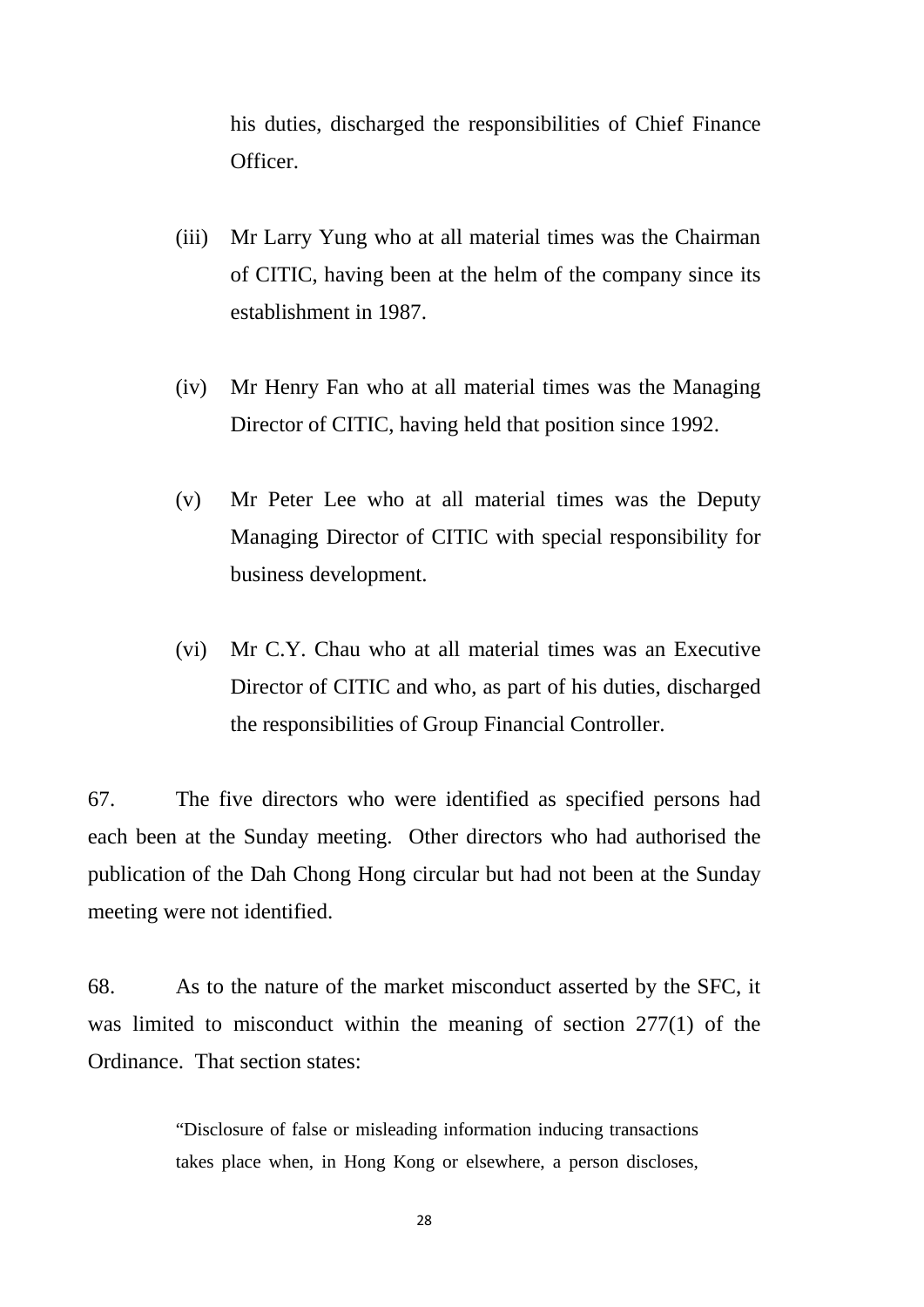circulates or disseminates, or authorizes or is concerned in the disclosure, circulation or dissemination of, information that is likely –

- (a) to induce another person to subscribe for securities, or deal in future contracts, in Hong Kong;
- (b) to induce the sale or purchase in Hong Kong of securities by another person; or
- (c) to maintain, increase, reduce or stabilize the price of securities, or the price for dealings in futures contracts, in Hong Kong,

 $if =$ 

- (i) the information is false or misleading as to a material fact, or is false or misleading through the omission of a material fact; and
- (ii) the person knows that, or is reckless or negligent as to whether, the information is false or misleading as to a material fact, or is false or misleading through the omission of a material fact."

69. Section 277(1) of the Ordinance contains four essential elements. These four elements may be described by stating that market misconduct is committed if:

> (i) a person, whether in Hong Kong or elsewhere, disseminates, or is concerned in the dissemination of information ('the publication element'), in the present case this being the publication of the Dah Chong Hong circular containing the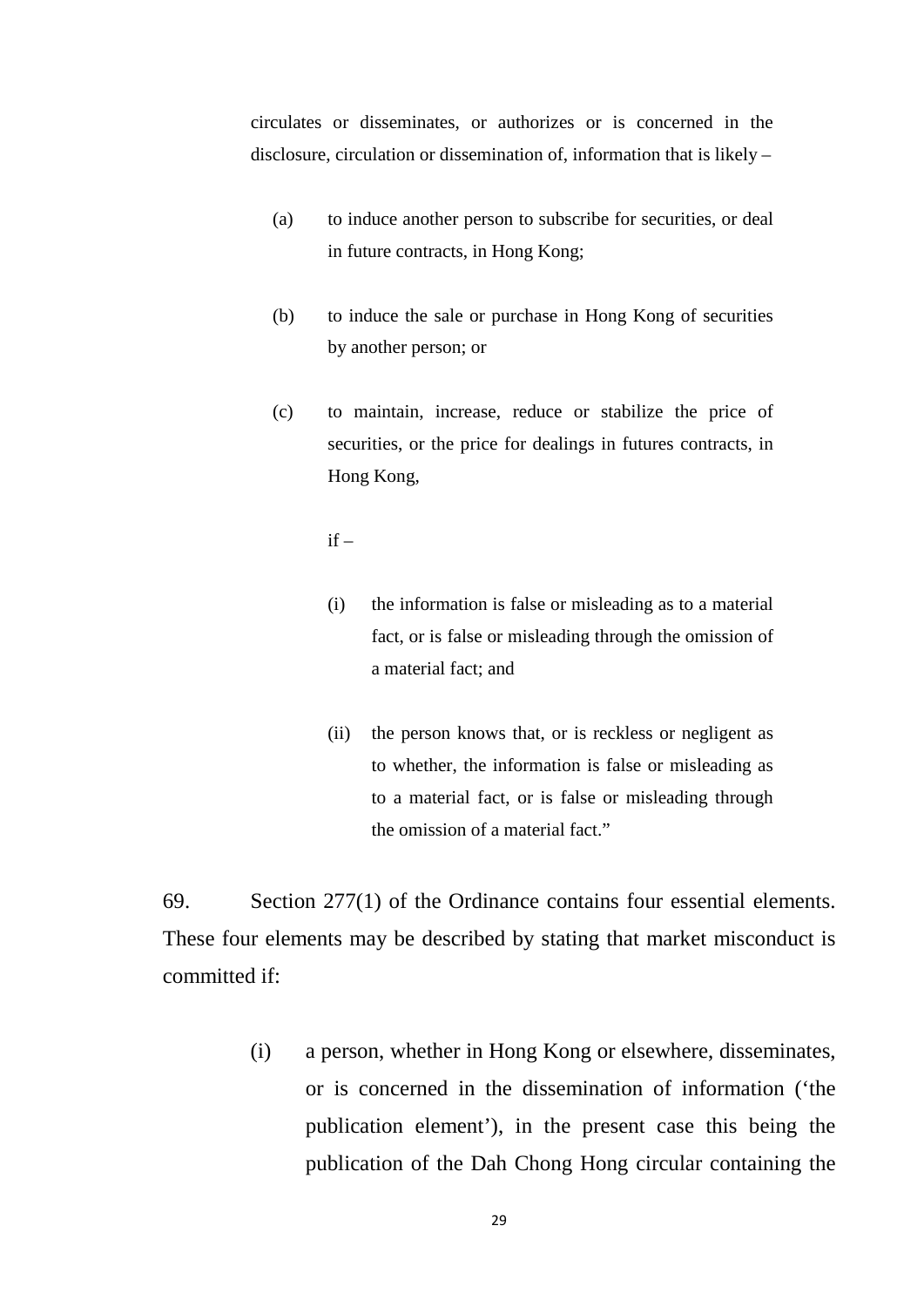assertion that the directors of CITIC were not aware of any material adverse change in the financial position of the Company;

- (ii) the information is likely to induce dealing in securities in Hong Kong or is likely to "maintain, increase, reduce or stabilise the price of securities in Hong Kong" in Hong Kong ('the market effect element'); in the present case it being said that, against the background of turbulent markets globally, the assertion was likely to reassure the market and 'maintain' the price of CITIC shares;
- (iii) the information is false or misleading as to a material fact or is false or misleading through the omission of a material fact ('the false or misleading element'), in the present case it being said that CITIC's derivatives exposure was of such a magnitude that, although there were not as yet any actual losses, that exposure itself (measured by way of mark-tomarket losses and the cash flow stress of having to purchase highly leveraged amounts of currency) constituted an actual material adverse change in the Group's financial position, and
- (iv) the person in question knows that, or is reckless or negligent as to whether, the information is false or misleading ('the fault element), in the present case the assertion being that each of the specified persons *knew* that the assertion of no material adverse change in the financial position of the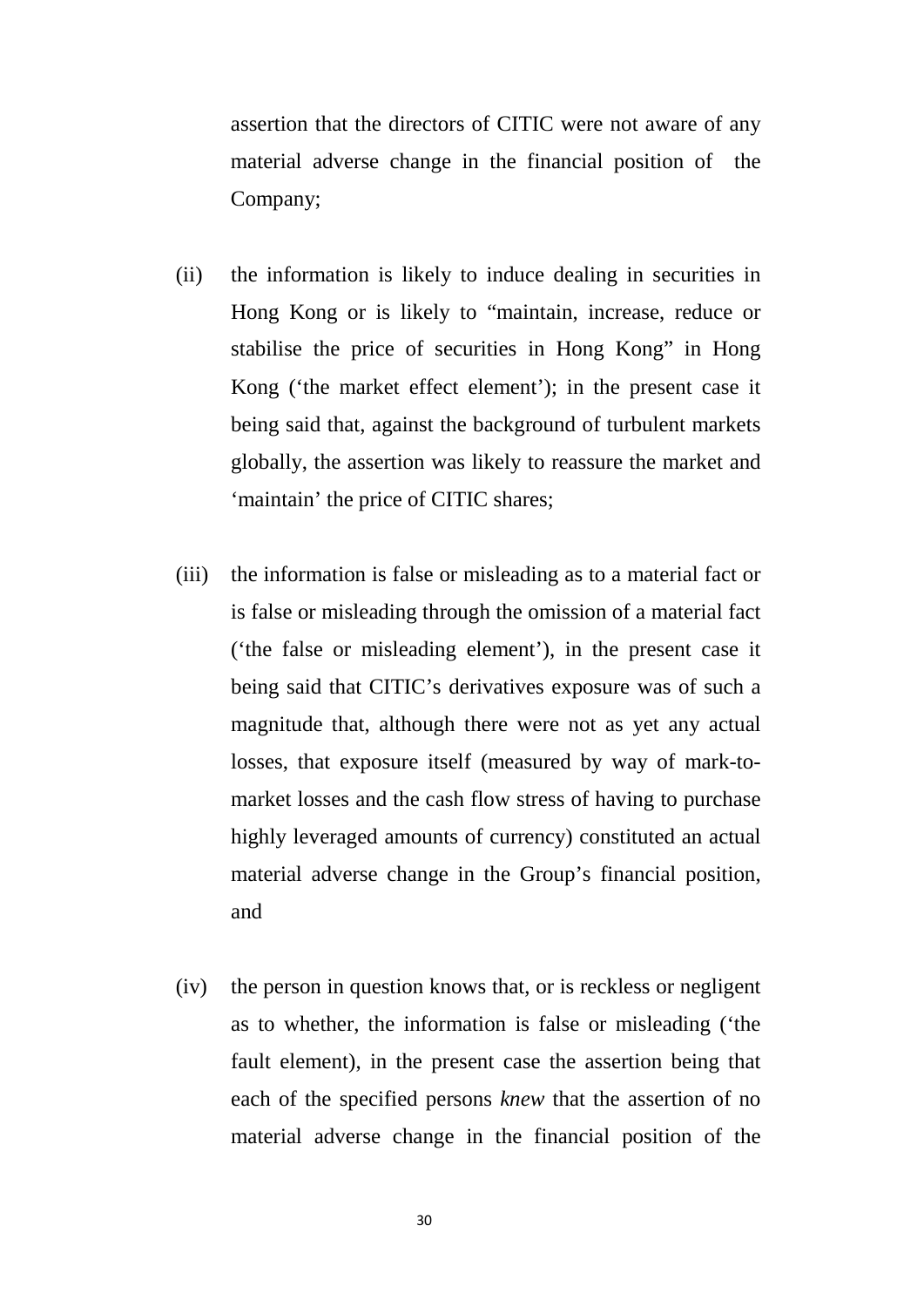Company was false or misleading or was *reckless* or *negligent* as to that fact.

#### *Matters Not Falling within the SFC Mandate*

70. As just indicated, in his opening submissions, Mr Bell, on behalf of the SFC, said that, on a consideration of all the evidence, by the evening of 7 September 2008, after the Sunday meeting, all of the specified persons must have been aware that the exposure arising from the TRF contracts – encompassing both the contemporary mark-to-market losses and the potentially hugely increased amount of foreign currency deliverable under the contracts - amounted to a material adverse change to the 'financial' position of CITIC. That being the case, the 'no material adverse change' statement that was published five days later on the Stock Exchange website was false or misleading as to a material fact or was false or misleading through the omission of a material fact. Mr Bell said that one of the specified persons, Mr Leslie Chang, must have known of that fact, while the others must have been reckless or negligent as to it.

71. In his closing submissions, Mr Bell said that the 'no material adverse change' statement published on 12 September 2008 purported to give a 'clean bill of health' – a reassurance to CITIC shareholders and the market - in relation to the financial position of CITIC which was later contradicted by the profit warning issued by CITIC on 20 October 2008, that profit warning containing an acceptance that the Company had been aware of "its massive currency exposures"<sup>[13](#page-34-0)</sup> since 7 September 2008.

<span id="page-34-0"></span><sup>&</sup>lt;sup>13</sup> See the opening paragraph of his final written submissions.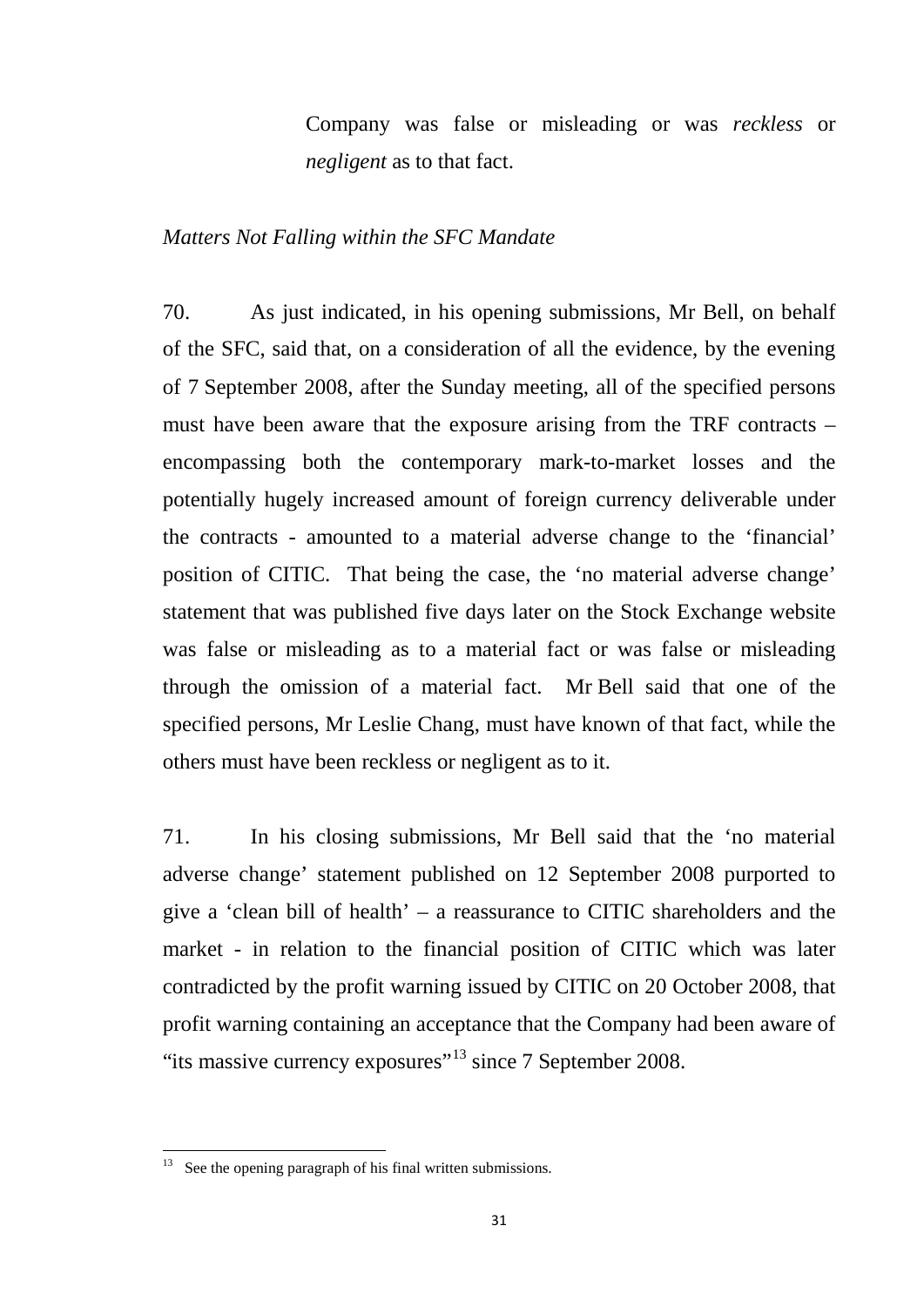72. In the result, said Mr Bell, between 12 September 2008, when the 'no material adverse change' statement was published, and 20 October 2008, when the profit warning was published, those in the market trading in CITIC securities did so under a false premise and suffered losses as a result.

73. On the basis of the case presented by the SFC, therefore, the basis of the market misconduct culpability alleged by it was essentially limited to a particular – and small – window of time, that is, from Sunday, 7 September 2008 when the Sunday meeting took place, through until the late afternoon of 12 September 2008, when the 'no material adverse change' statement, being part of the Dah Chong Hong circular, was uplifted to the Stock Exchange website.

74. Pausing for a moment, it should be said that during the course of the hearing, it appeared to be accepted that the window of time should be measured only up to and including 9 September 2008, that being the advertised latest practicable date and therefore the latest date up to which shareholders – they being the ones to whom the circular was addressed – would have understood the information as being applicable. The Tribunal was prepared to accept that measurement. It should be said, however, that, even if 12 September 2008 was chosen, there would have been no difference in the findings of the Tribunal

75. Of course, that is not to deny the relevance of events leading up to the Sunday meeting held on 7 September 2008. Nor is it to deny the relevance of subsequent events in so far as they may reflect back and thereby shed light on the issues to be determined pursuant to the SFC Notice.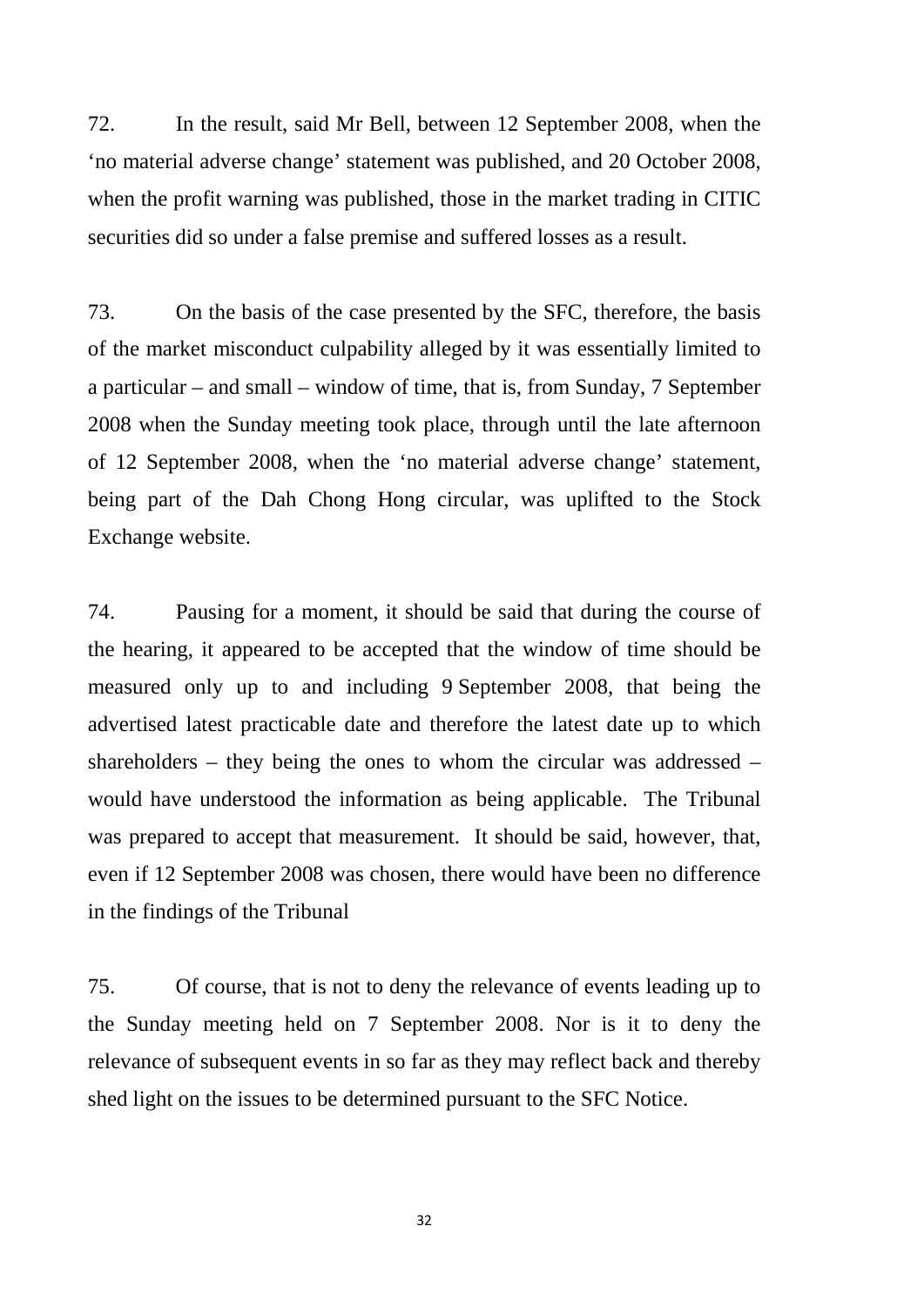76. On a reading of this report, it may be suggested that, in light of the continuing collapse of the Australian dollar (and other currencies) against the US dollar, it would have been prudent of CITIC to publish its profit warning well before 20 October 2008. It may even be suggested that, in terms of section 13.09 (1) of the Listing Rules<sup>[14](#page-36-0)</sup>, which imposes an obligation on listed companies to inform the Stock Exchange and its shareholders as soon as reasonably practicable of any major new developments that may be expected to materially affect the price of its securities, there was a regulatory obligation on CITIC to do so well before 20 October 2008. These matters, however, even accepting that the Tribunal's enquiry is essentially an inquisitorial one and reasonably broad, have *not* formed part of the mandate given to it.

77. To repeat, the Tribunal's mandate, while it has encompassed all relevant evidence whatever the timing and nature of its provenance, has essentially been focused on a compact period of time, indeed a period of some six days.

78. Nor has it been part of the Tribunal's mandate to apportion blame in respect of the wisdom or otherwise of commercial decisions made. As the Tribunal has noted in the opening paragraph of this report, during the course of the enquiry a great many issues were canvassed. By way of example, with the wisdom of hindsight it may perhaps be said that the use of TRF contracts as a hedging tool should never have been contemplated or, if

<span id="page-36-0"></span> $14$  The section reads as follows:

<sup>&</sup>quot;Generally and apart from compliance with all the specific requirements in this Chapter, an issuer shall keep the Exchange, members of the issuer and other holders of its listed securities informed as soon as reasonably practicable of any information relating to the group (including information on any major new development in the group's sphere of activity which is not public knowledge) which:

a) is necessary to enable them and the public to appraise the position of the group; or

b) is necessary to avoid the establishment of a false market in its securities; or

c) might be reasonably expected materially to affect market activity in and the price of its securities."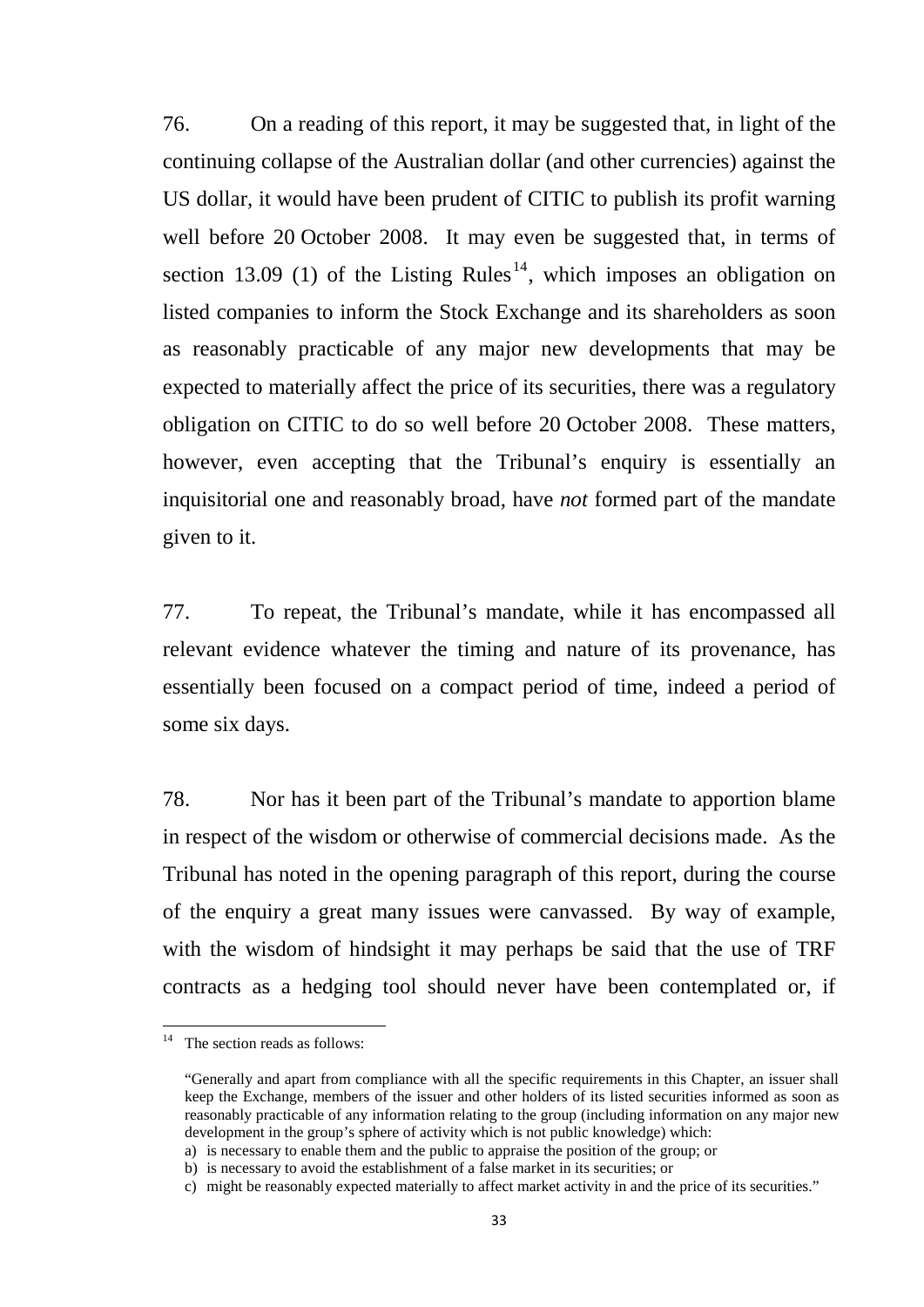contemplated, that the global financial crisis that was emerging in the summer and autumn of 2008 should have dictated a far more cautious approach than the one adopted by those within CITIC who had management of the Sino Iron Project's hedging policies. It is to be emphasised, however, that it has never been the Tribunal's function to determine the wisdom of CITIC's hedging policies at the material times nor, if any blame be apparent, to apportion such blame between the specified persons.

79. The responsibility of the Tribunal in this enquiry has been limited to determining in respect of each of the specified persons - their cases being considered separately - whether each of the four elements of section 277(1) that are set out above have been demonstrated and, if so, in respect of the fault element, the degree of culpability  $-$  if any  $-$  of each of the specified persons.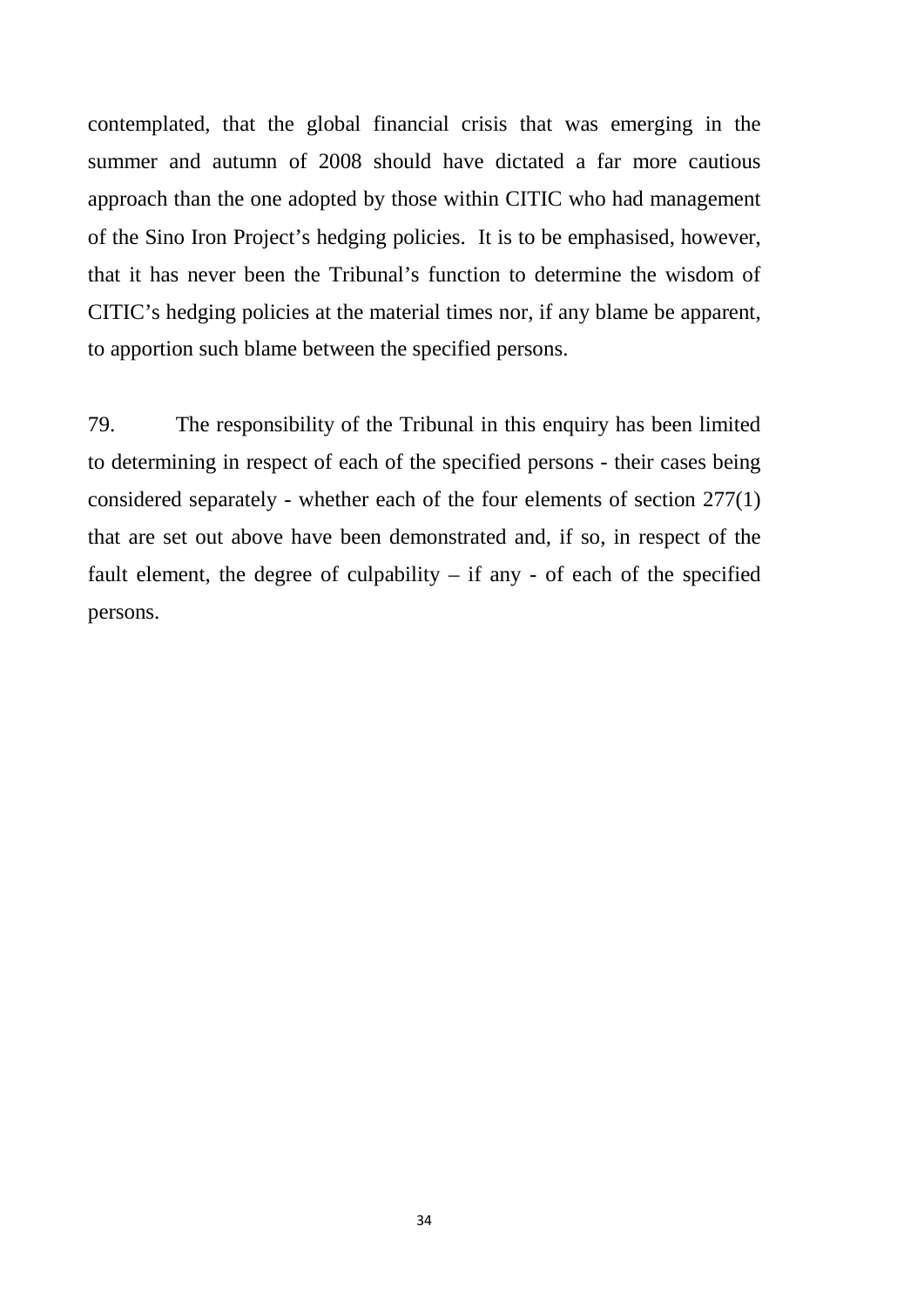#### CHAPTER TWO

# LOOKING MORE CLOSELY TO EVENTS LEADING TO THE HEDGING CRISIS

*Considering Matters within the Context of the 'No Material Adverse Change Statement'*

80. Prior to its publication on the Stock Exchange website, the wording of the Dah Chong Hong circular had been approved by the Stock Exchange. Within that circular, the 'no material adverse change statement' began with the words:

> "Save as disclosed in this Circular, the directors are not aware of any material adverse change in the financial … position of the Group since 31December 2007…"

81. Accordingly, for that (duly approved) statement to be demonstrated to be false or misleading as to a material 'fact' it fell to the SFC to demonstrate, first, that by the latest practicable date, namely, 9 September 2008, there was in existence a material adverse change in the financial position of CITIC as opposed to a prospective or threatened material adverse change and, second, that the directors had knowledge of that 'fact'.

82. In the content of this enquiry, a 'fact' may be said to be an item of verified information, a thing that is known to be true. To be aware of a fact, therefore, is not simply to suspect that a matter may be true or to be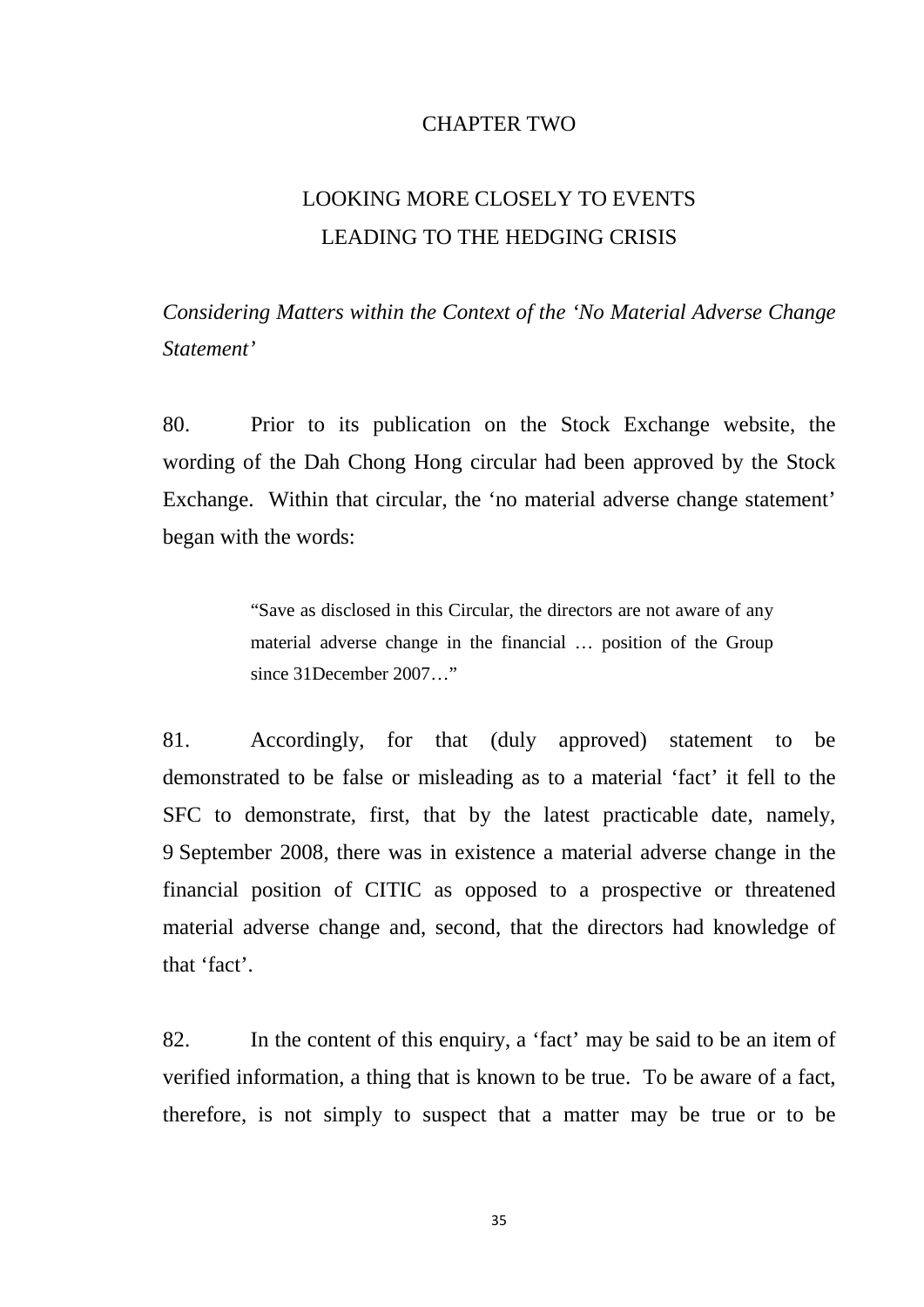concerned that it may be true, it is to have knowledge of its independent reality.

83. In the judgment of the Tribunal, when looking more closely to the events that led to CITIC's hedging crisis, it is important to do so within the context that has just been set out and to recognise that not all of the specified persons who were Executive Directors were aware at all times of the intricacies of the hedging policy that had been adopted to manage the foreign currency risks of the Sino Iron Project. By way of illustration, the evidence presented to the Tribunal revealed that Mr Larry Yung, the Chairman, and Mr Henry Fan, the Managing Director, the two most senior decision-makers, only became aware of a mark-to-market hedging loss of any kind on 3 September 2008 and were only given detailed scenarios pointing to an exposure crisis at the Sunday meeting.

#### *Early Recognition of Risks by Those Tasked to Manage the Hedging Policy*

84. That said, it is apparent from the evidence that from the outset those in the senior management of the CITIC Group charged with the day-today task of hedging the Sino Iron Project understood that the employment of accumulators - TRF contracts - presented a very particular risk.

85. When the proposal to use TRF contracts was first put to him, Mr Leslie Chang, CITIC's Chief Finance Officer, was instinctively sceptical. Mr Simon Chui, who was then the Assistant Director of the Hong Kong Finance Department (and who had been approached by one of CITIC's bankers promoting the concept) accepted their inherent risks. In an email to Mr Leslie Chang, he said: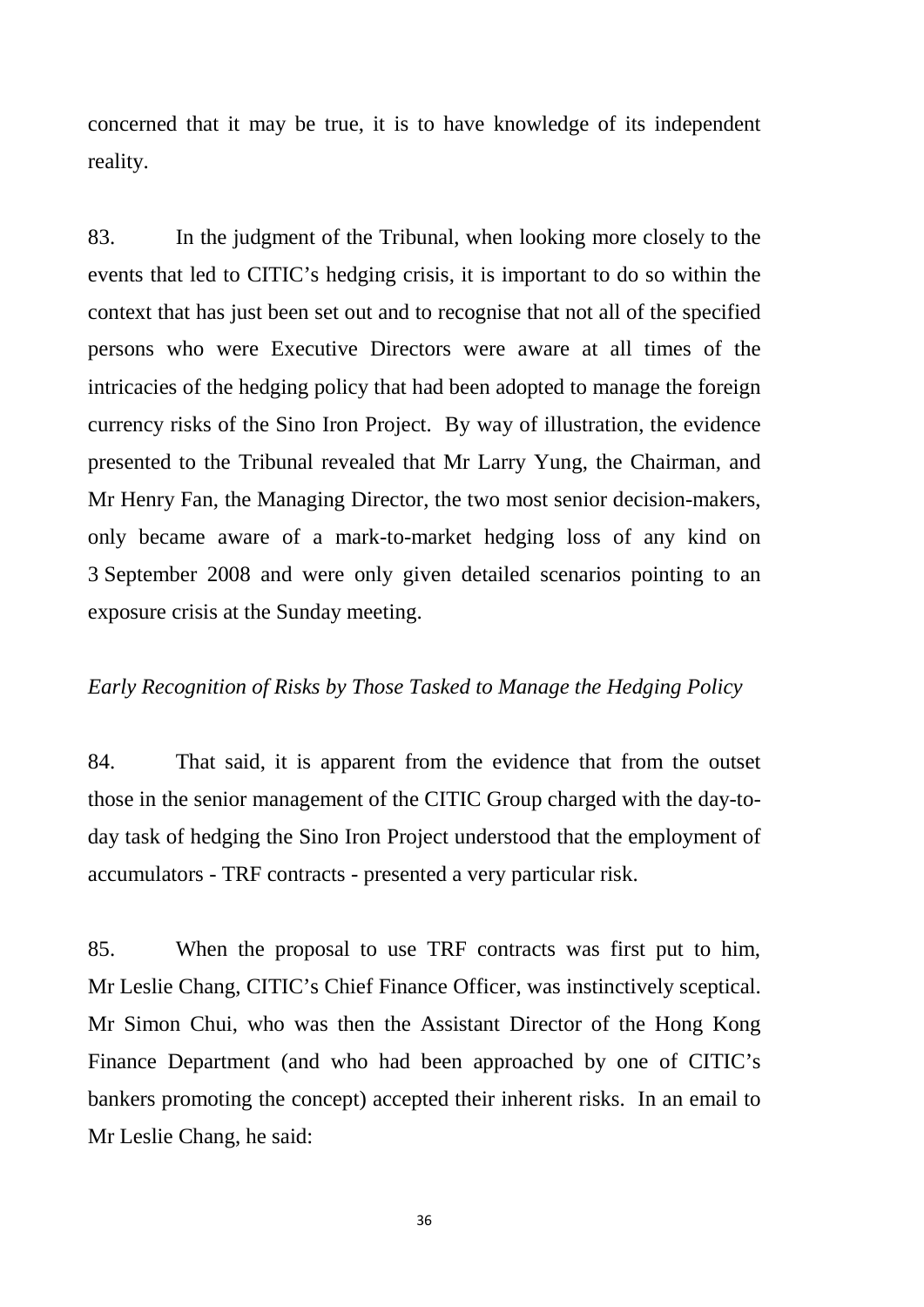"You are right, there is no free lunch. In this structure, CP's [CITIC's] upside is limited (up to US\$2 million). Our downside (if AUD/USD drops below 0.78) can be very significant. Take an extreme example, if AUD/USD drops to 0.75 and maintains this level for 12 months, our loss would be US\$6 million."

86. Mr Leslie Chang replied that they needed to be careful when considering complicated structures promoted by banks. He agreed that the prospect of the Australian dollar falling below 0.75 was not impossible. He ended by saying:

> "Let's go over the structure in more detail next week to see if we can mitigate the risks. *I am not too concerned about the accounting loss, effective cost or economic substance is more important.*" [emphasis added]

87. Despite Mr Leslie Chang's concerns, in the face of an increasing requirement for Australian dollars to finance the construction of the Sino Iron Project coupled with the continued strength of the Australian dollar as against the US dollar, it was determined that TRF contracts would have to be employed. The first Australian dollar/US dollar contract was entered into in the latter part of September 2007. Two more contracts were entered into in October and in November.

88. However, the concerns as to risk were always present. In an email dated 24 January 2008 sent by Mr Charles Yau, the Chief Financial Officer of CITIC Mining Management, to Mr Simon Chui, the following was said:

> "For your information and action, ExCo members decided no further target redemption forward contracts will be utilised for hedging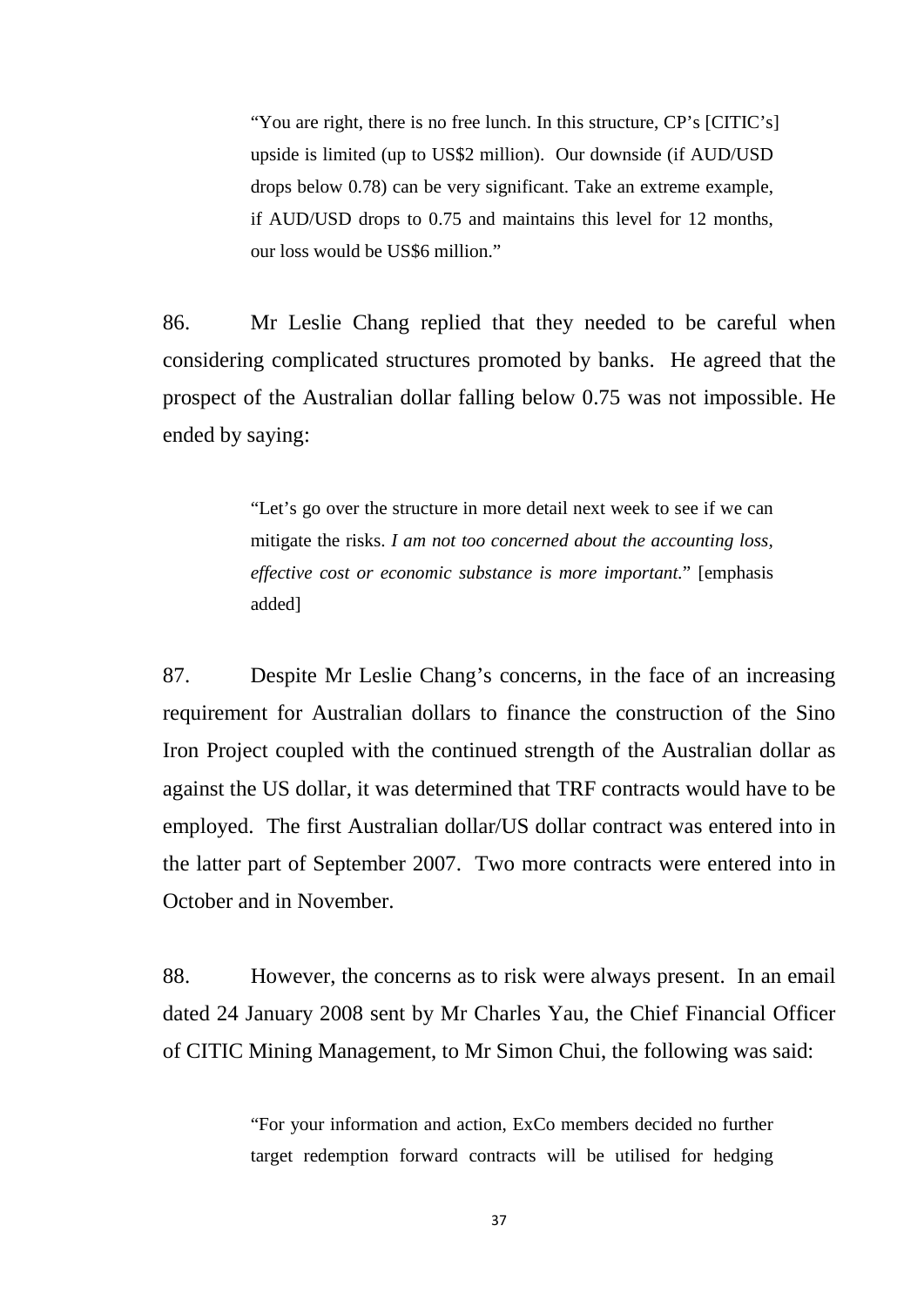purposes in our ExCo meeting yesterday. I would also be glad to have your advice for our hedging policy covering structural products."

89. Discussion followed. In an email dated 18 February 2008, Mr Simon Chui informed the ExCo of CITIC Mining Management that, in view of the gap between the current Australian dollar rate (0.91) and the budget rate (0.80), it was difficult to accumulate sufficient Australian dollars without using structured instruments. As to the use of these instruments to date, Mr Simon Chui said that they had been knocked out within one to three months.<sup>[15](#page-41-0)</sup> As to alternatives, he said:

> "We can always wait for a big correction on the Australian dollar rate so that we can lock in the Australian dollar at our desirable rate. However, banks' economists do not expect a big correction on the Australian dollar rate …"

90. In a hedging update sent to CITIC Mining Management, the Hong Kong Finance Department reported that:

> "Up to 31 January 2008, these contracts have realised AUD 231 million at an average forward rate of 0.7913. The achieved forward rate is significantly favourable compared to the average market spot rate of 0.88 for the period from September 2007 to January 2008. At 31 January 2008, eight remaining target redemption forward contracts existed, with these contracts expected to realise AUD 158 million at an average rate of 0.7822. This compares very favourably with the current spot rates in the order of 0.90."

91. In the same background paper, concerning the continuing strength of the Australian dollar, and the need thereby to continue employing TRF

<span id="page-41-0"></span><sup>&</sup>lt;sup>15</sup> A profit had therefore been made on each.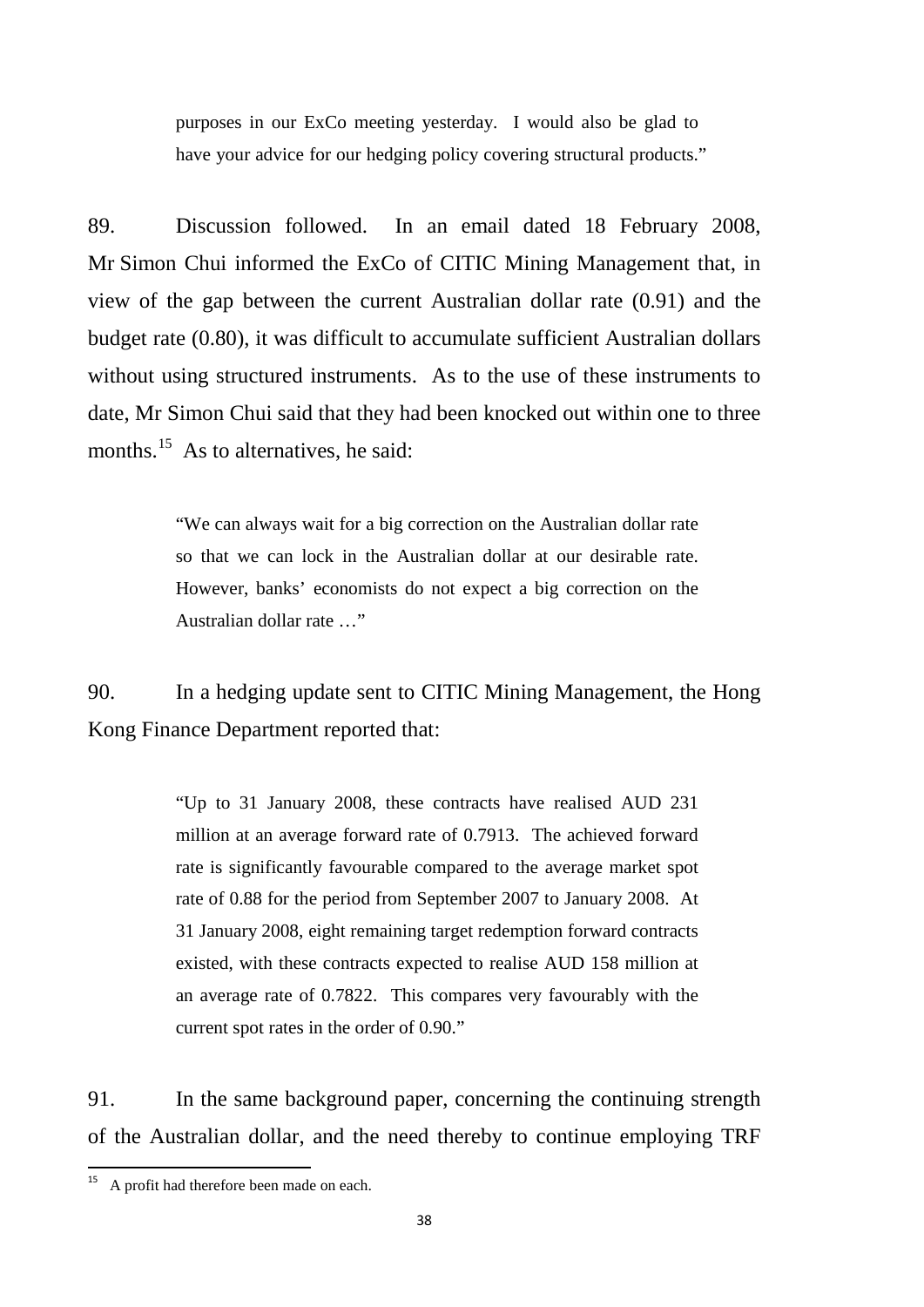contracts as a hedge, it was noted that the Reserve Bank of Australia had lifted the official cash rate by 25 basis points to 7% and commented:

> "Though there are significant risks of a US recession and global slowdown, given wider interest rate spreads, firmer commodity prices and improved risk appetite, market cannot see a dramatic fall in AUD/USD until the Reserve Bank of Australia cuts rates."

92. In the result, it was agreed between the Hong Kong Finance Department and the ExCo of CITIC Mining Management that TRF contracts would continue to be employed but only within the constraints of a threestage policy. That policy was defined as follows:

## "1. Determine the AUD requirement The AUD [Australian dollar] requirement of the project should be determined and updated every month.

#### 2. Monitor the expected hedged amount

Expected hedged amount means the aggregate AUD amount to be delivered from all the outstanding target redemption forwards, as calculated by the current spot AUD/USD rate. The expected hedged amount should be monitored on daily basis and should be lower than the AUD requirement at all times. No further hedging contracts can be entered into if this condition is not fulfilled.

#### 3. Statistic analysis before entering into new contracts

Before entering into new transactions, statistic analysis (using five-year historical figures and 5% confidence interval) should be conducted. The new transactions can be entered into if there is more than 95% possibility that the transaction can be early terminated within six months' time (i.e. for an AUD 10M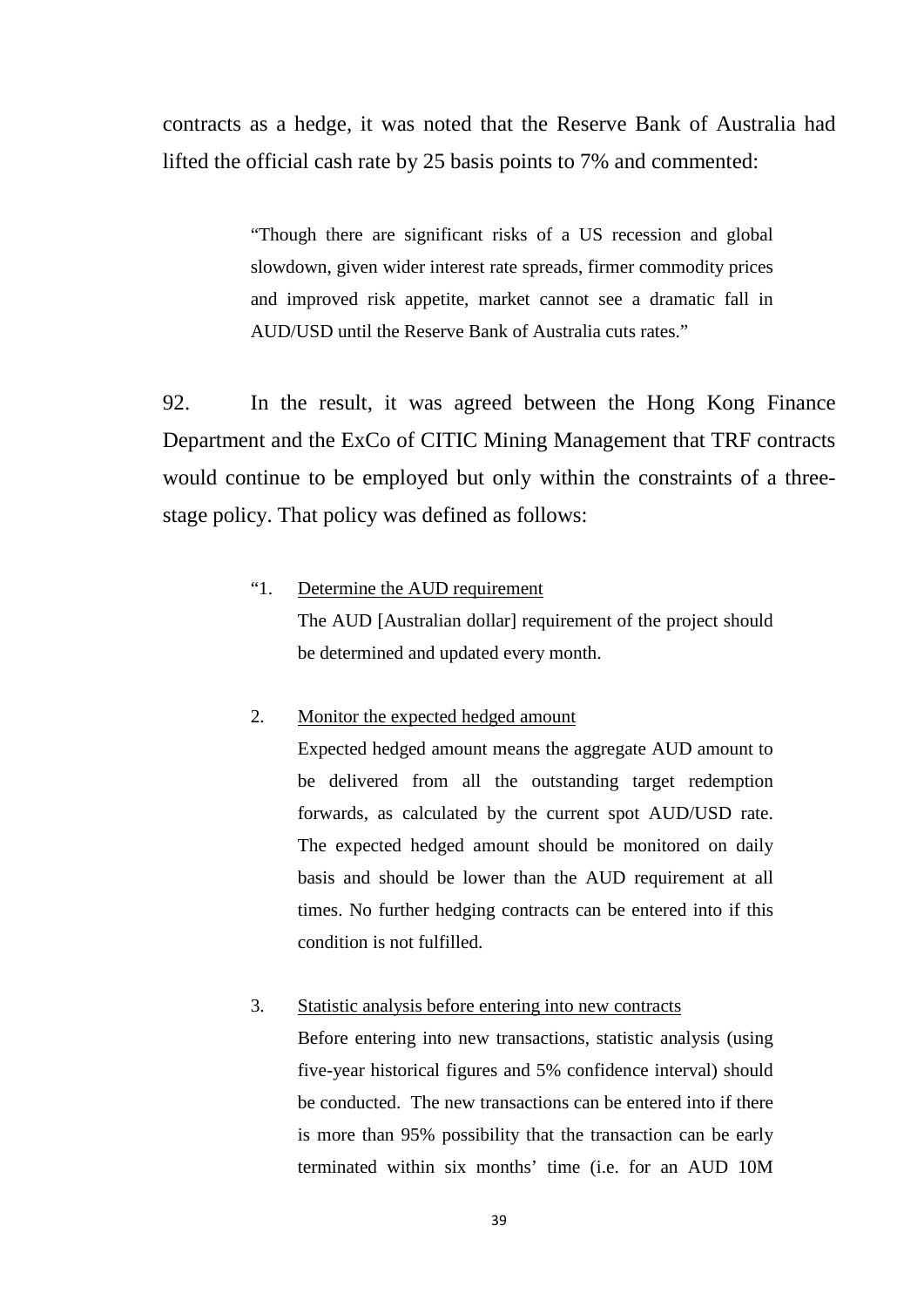transaction, the AUD amount to be delivered is expected to be less than AUD 60M)."

93. During the course of submissions, a number of criticisms were levelled at the structural integrity of this policy. In the view of the Tribunal, however, for the purposes of this report, it has not been necessary to consider its relative strengths and weaknesses.

94. Following the implementation of the new policy, relatively fewer Australian dollar/US dollar TRF contracts were concluded. From March 2008 through until the end of June 2008 CITIC only entered into six new contracts.

95. As at 30 June 2008, it appears that CITIC held three outstanding Australian dollar/US dollar TRF contracts, eight outstanding Euro/US dollar TRF contracts and three outstanding renminbi/US dollar contracts.

96. In July 2008, however, CITIC entered into 11 new Australian dollar/US dollar TRF contracts. These new contracts were more aggressive in that they carried a potential for greater profit but also carried greater risk. As to risk, by way of example, although the leverage ratio in previous contracts had been 2, the leverage ratio for nine of the new contracts was 2.5 while one contract was set at 3. Put simply, in respect of the contract with a leverage ratio of 3, it meant that, if the Australian dollar/US dollar spot rate fell below the contracted strike rate, then CITIC would not only have to receive Australian dollars at a rate higher than the market rate, it would be contractually obliged to receive three times the amount.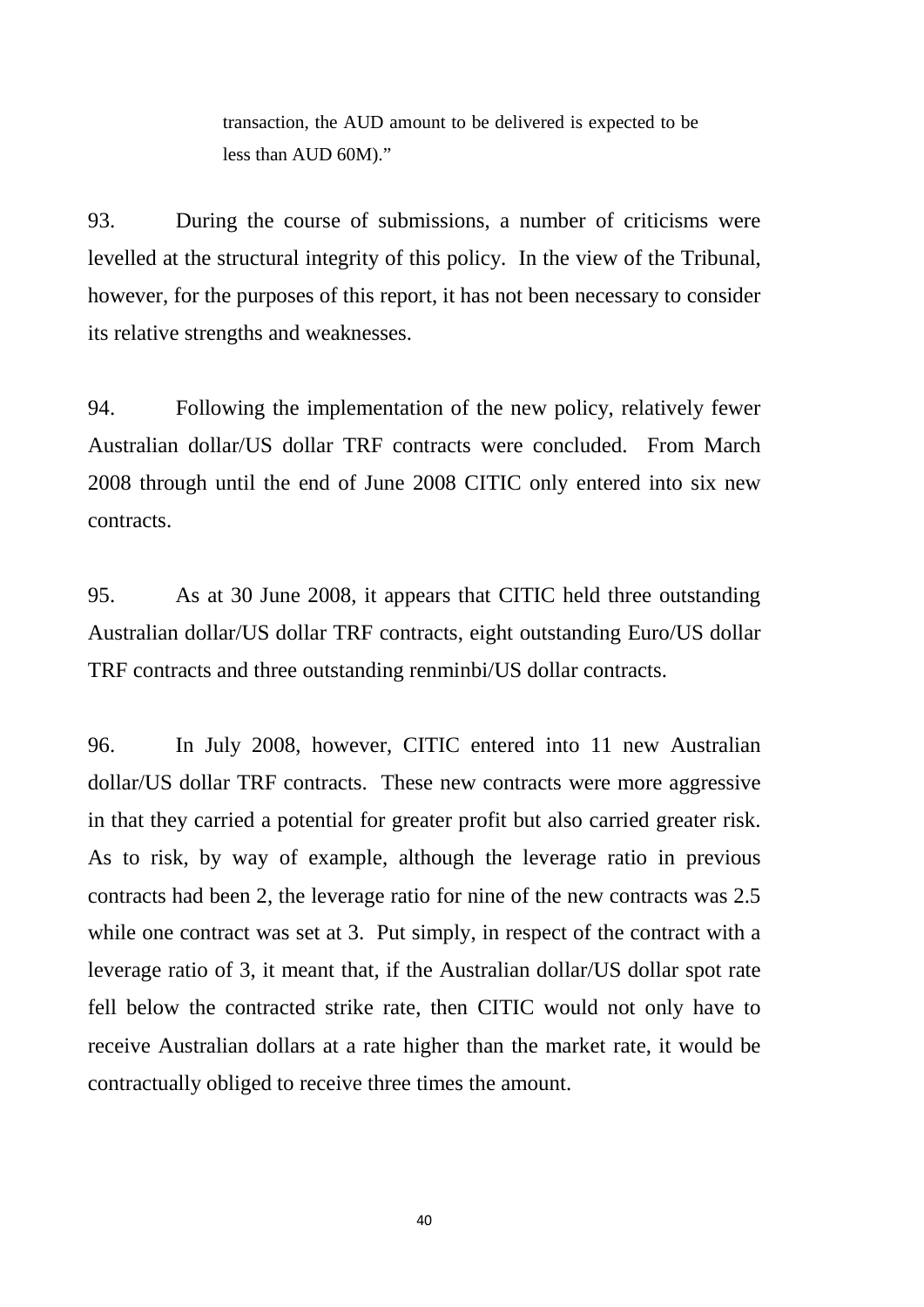97. Mr Leslie Chang was concerned at this increased level of risk but nevertheless agreed to continue purchasing more TRF contracts. On 17 July 2008, in an email to Mr Simon Chui, he said:

> "Yes, please go ahead. My personal view is that it is likely that more bad news will come out of the US, plus the uncertainties of the financial market, the US dollar may be weak for a while. Although I believe next year the US dollar will rebound, but we need more Australian dollars in the near term. As such, we should be a bit more aggressive."

98. In so far as it is relevant to the issues that fall for determination by the Tribunal, it was emphasised by Mr Bell, the Presenting Officer, that, although Mr Leslie Chang may have believed that he was using the TRF contracts for legitimate hedging purposes, viewed objectively, he was speculating. This was because his rationale for entering into the TRF contracts - more particularly in July and August 2008 when he agreed to more aggressive and riskier contracts - was based on predictions as to the movement of the Australian dollar spot rate.

99. As to that movement, on 15 July 2008, the Australian dollar reached an all-time high of 0.9827, there being concerns that it would shortly exceed the value of the US dollar. However, it then started to decline, decreasing to 0.9439 by 31 July 2008. As indicated earlier in this report, this was seen by Mr Leslie Chang as a good opportunity to enter into new TRF contracts. On 25 July 2008 he sent an email to his staff in the Finance Department saying:

> "Please note that the US dollar continued to strengthen tonight. As discussed with Winnie today, let's take advantage of the current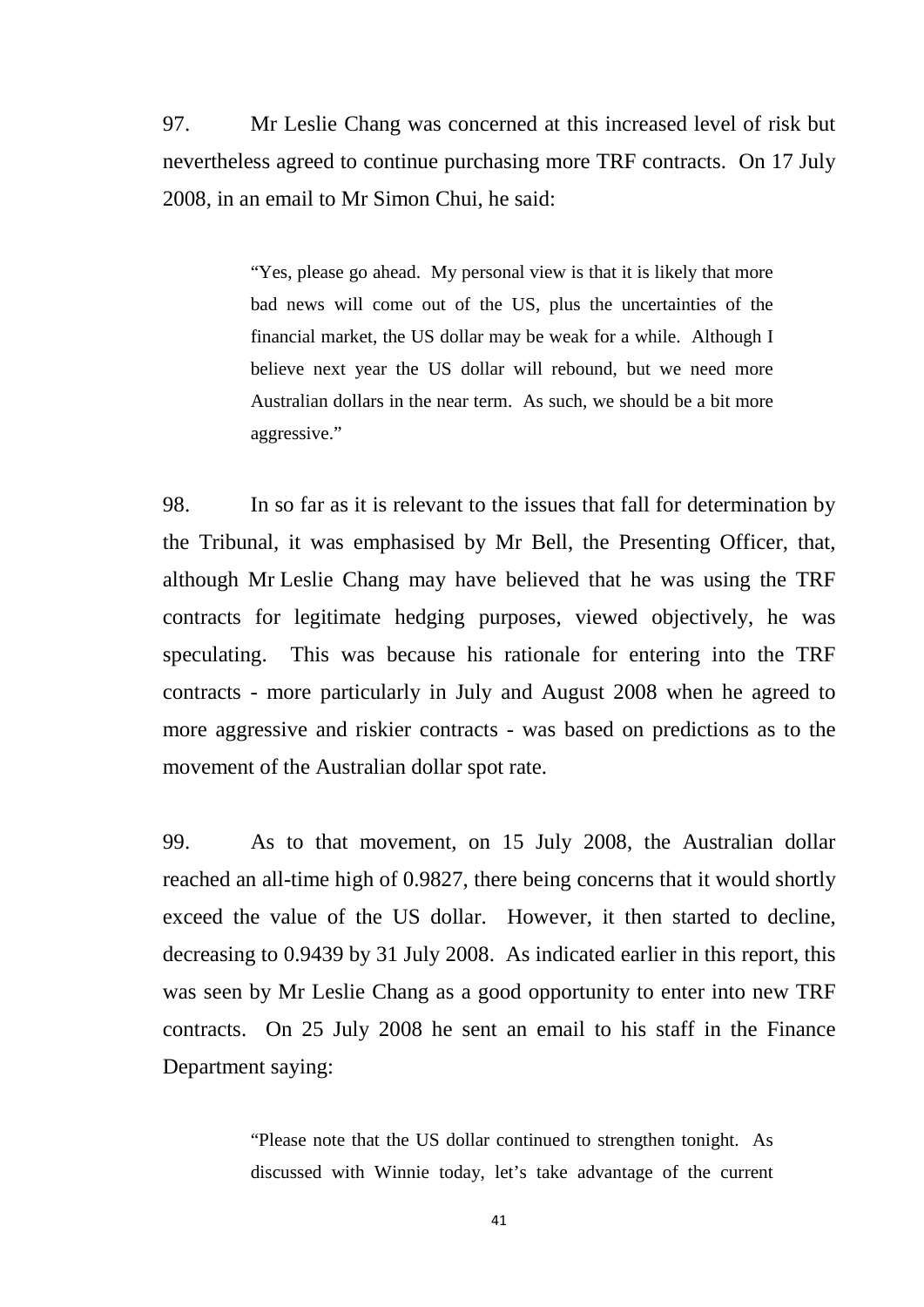recovery (expect the foreign exchange market will remain volatile for this year) to increase our Australian dollar hedging ratio. My initial target is to increase our outstanding contract amount (including the expected deliveries) to about 500 million by the end of July."

100. In CITIC Mining Management's ExCo report for July 2008, the following was said in respect of foreign exchange exposure to the Australian dollar:

> "Foreign exchange forward contracts and structured forward instruments have been employed to hedge the Australian dollar exposure. Considering that the current rate (0.9423 as at 31 July 2008) is higher than the budget rate of 0.79, target redemption forwards [TRF contracts] are utilised for hedging at more favourable rates. During July 2008, we have entered into 11 new target redemption forward contracts with a projected deliverable amount of AUD\$257 million.

> Up to 31 July 2008, totalling AUD\$1,046 million was hedged against the US dollar (weighted average rate of the Australian dollar/US dollar at 0.79). Of this amount, AUD\$529 million has already been spent and the remaining forward contracts outstanding of around AUD\$517 million can be utilised for future Australian dollar payment requirements.

> In view of the large Australian dollar requirement for the project, we would like to keep outstanding hedging amount above AUD\$500 million. Structured derivative products will be carefully implemented to lower our hedging costs while keeping the hedging risk under control."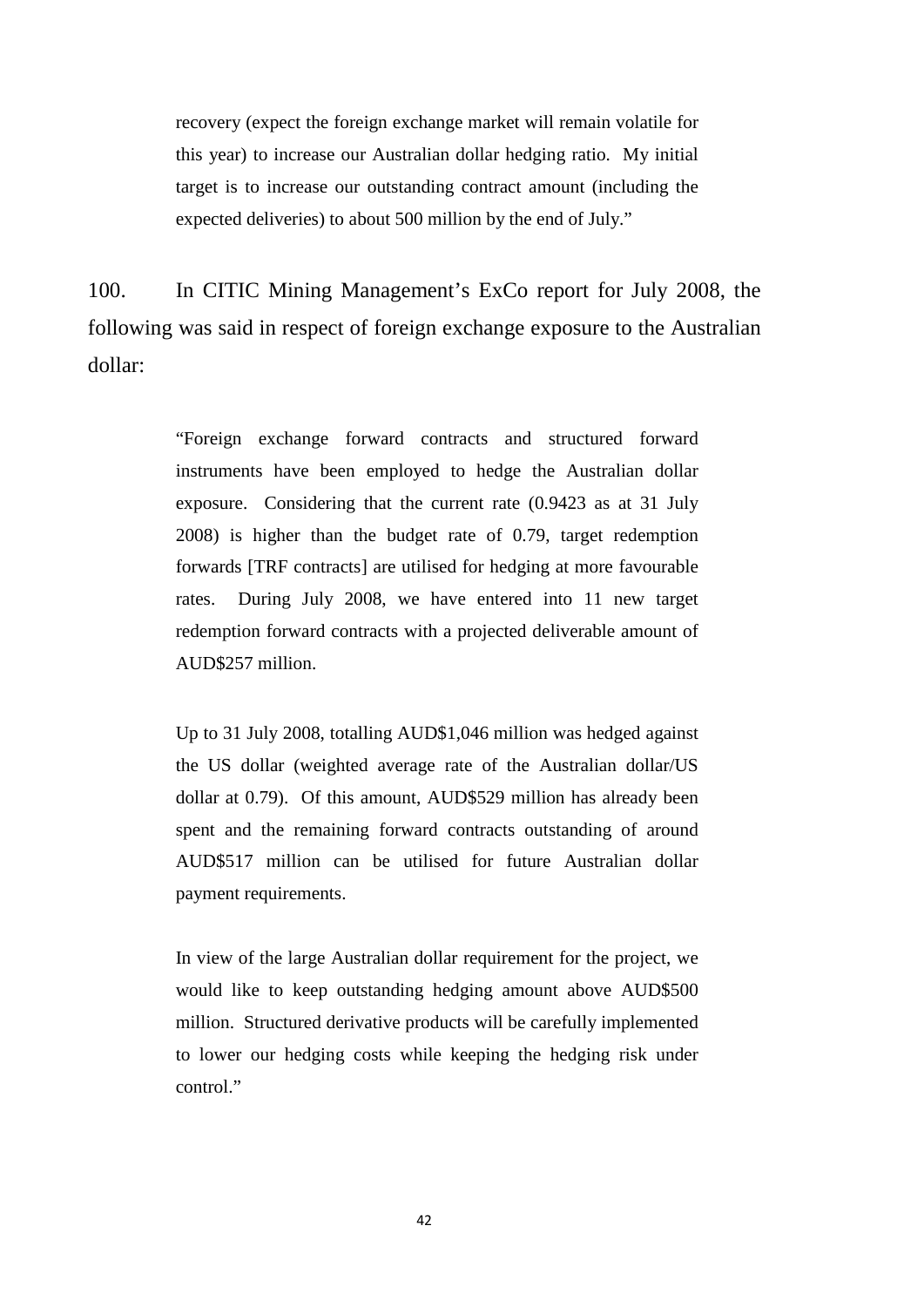101. In the first week of August 2008, the Australian dollar continued its fall against the US dollar, the rate on 11 August 2008 being 0.8902. Mr Leslie Chang, however, was of the view that the fall was only temporary. In an email to Mr Simon Chui, he said that he did not believe the recent fall in the value of the Australian dollar was due to the economic fundamentals.

102. In the result, as Mr Bell put it in his final submissions, as at 11 August 2008 CITIC held a total of 16 Australian dollar/US dollar TRF contracts with a total maximum exposure of almost AUD\$9.4 billion.

#### *The Collapse of the Australian Dollar*

103. As the graph – Annexure C to this report - illustrates, from the last few days of July 2008 to the latter part of October 2008, with the exception of a limited rebound in September 2008, the Australian dollar collapsed in value. That collapse was, as commentators now appreciate, bound up within the maelstrom of the global financial crisis. At the time, however, as the Tribunal has observed earlier in this report, a collapse of that magnitude could not have been anticipated. As earlier observed, a number of counsel referred to it as a 'black swan' event.

104. That collapse of the Australian dollar (together with the euro and the renminbi) occurred within the context of the purchase by CITIC in June, July and August 2008 of 16 TRF contracts, most containing far riskier features than the earlier contracts. It was the obligations contained in *these* complex derivatives that precipitated the very grave losses sustained by the Company and were the cause of the profit warning published on 20 October 2008 (when the Australian dollar: US dollar rate was at its nadir).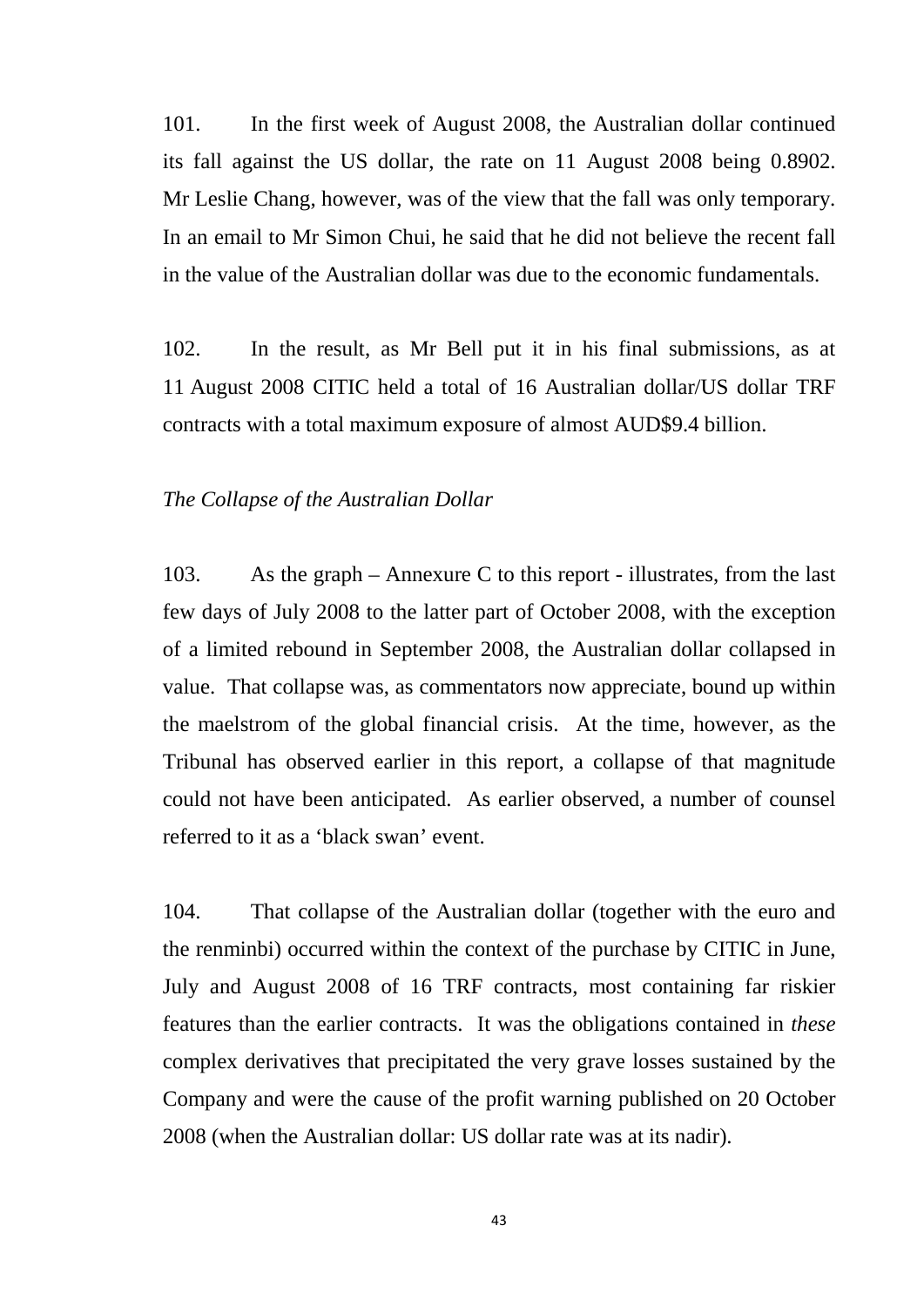105. By the 12 August 2008, increasing caution was apparent in the workings of the Hong Kong Finance Department. On that day, Mr Leslie Chang sent an email to Mr Simon Chui:

> "Noted that the US dollar continues to advance against all currencies and notably Euro and Australian. Please take a look at our OS [TRF] contracts and do some sensitivity analysis on the exposure. What will be our position, say, Australian moves to 0.85 and Euro to 1.45?"

106. On 13 August 2008, Ms Winnie Tse Wai Ping ('Ms Winnie Tse'), an assistant manager in CITIC's Finance Department, made the relevant calculations, informing Mr Simon Chui by email that, at the Australian dollar: US dollar rate of 0.85, the projected hedged amount would be AU\$6.795 billion. This email was not sent to Mr Leslie Chang.

107. On 19 August 2008, Mr Charles Yau (of CITIC Mining Management) sent an email to Mr Simon Chui in which he said that, while he fully understood that the drastic change in the increase in the value of the US dollar as against other currencies had not been expected, and while it was too early to form the view that the US dollar had reversed its weakening trend, nevertheless close attention had to be paid to CITIC's exposure both in terms of cash flow and the impact on the accounts. In this latter regard, he recommended that there should be close monitoring of the impact of markto-market valuations.

108. Certainly, Mr Vernon Moore, a past Chief Financial Officer of CITIC and still an Executive Director sitting on the ExCo of CITIC Mining Management, was well aware that the TRF contracts, by their asymmetrical nature, would not qualify as hedging instruments under the relevant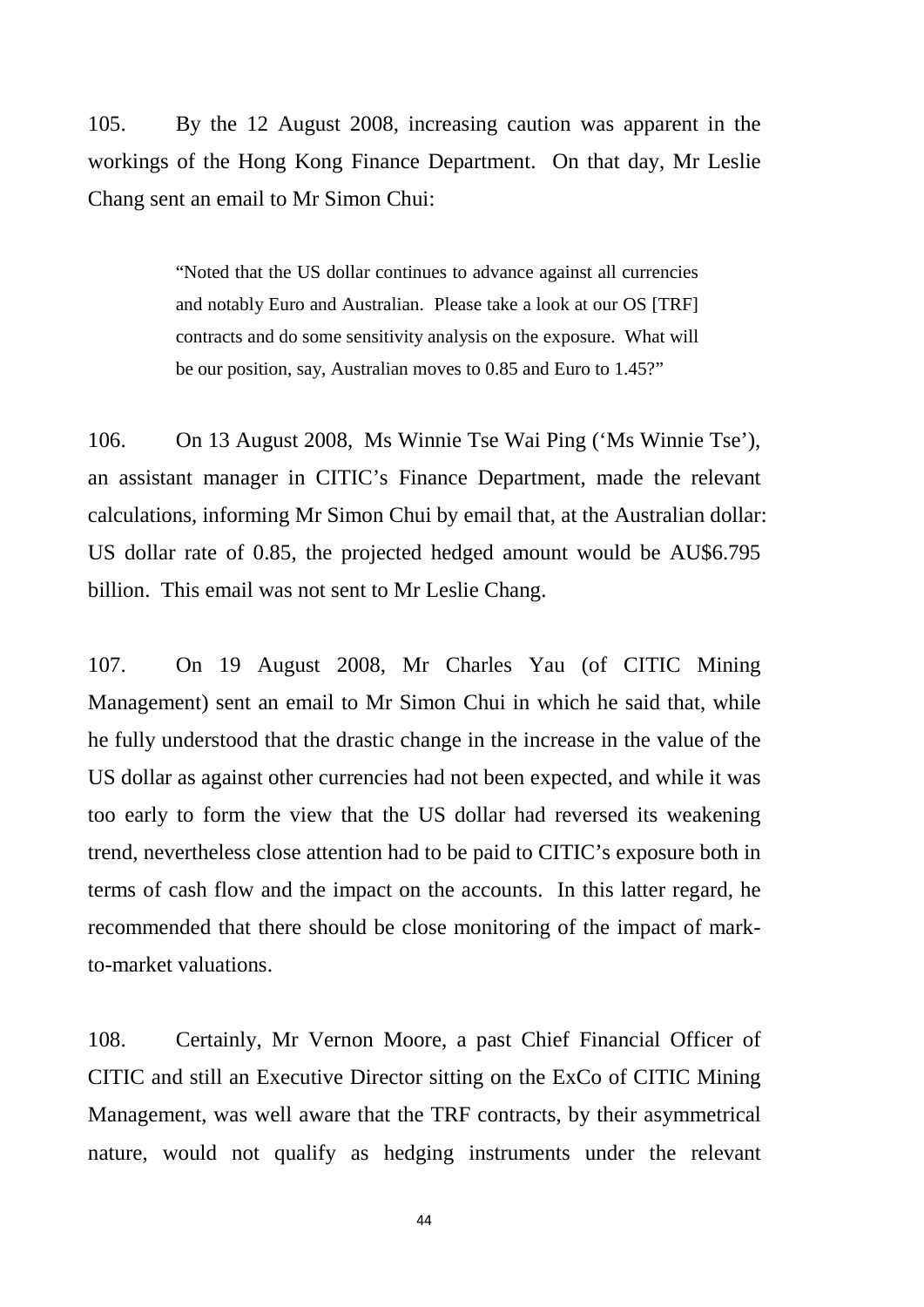accountancy standards and as a result would have to be reflected on a markto-market basis in the profit and loss account. He attended the ExCo meeting on 20 August 2008 and recorded his evidence that:

> "I said to this meeting, that's not the right pattern for a hedging transaction. Hedging is supposed to be symmetrical. There shouldn't be a situation where if you get to a point, one of the variables, you get a loss. So the graph displayed a character which you wouldn't expect for the transactions that we were supposed to be doing."

109. By 30 August 2008, Mr Leslie Chang was clearly deeply concerned. In an email of that date addressed to Mr Simon Chui he said the following in respect of the Australian dollar/US dollar TRF contracts:

> "Have you completed the sensitivity analysis on the swap position we discussed yesterday? I am really concerned about the position we are in. I looked at the list you gave me yesterday again. If I am correct, we started the position as at 30 June with available and expected balance of about 380 million. Right now, we have only one outstanding contract of 8 million that was traded before the end of June. On the other hand, altogether 11 contracts were traded in July with a notional amount totalling 125 million, and all of these contracts were with 'step-up' structure! (I sent out an email on 6 July stating that I am not in favour of this type of structure but noted that the first trade with the feature was entered into on 8 July with Citibank). This was followed by another four contracts traded in August totalling 35 million. No matter how I look at these trading positions (actual or expected) clearly the total balance was far exceeded 500 million target long ago. Obviously, this was out of control."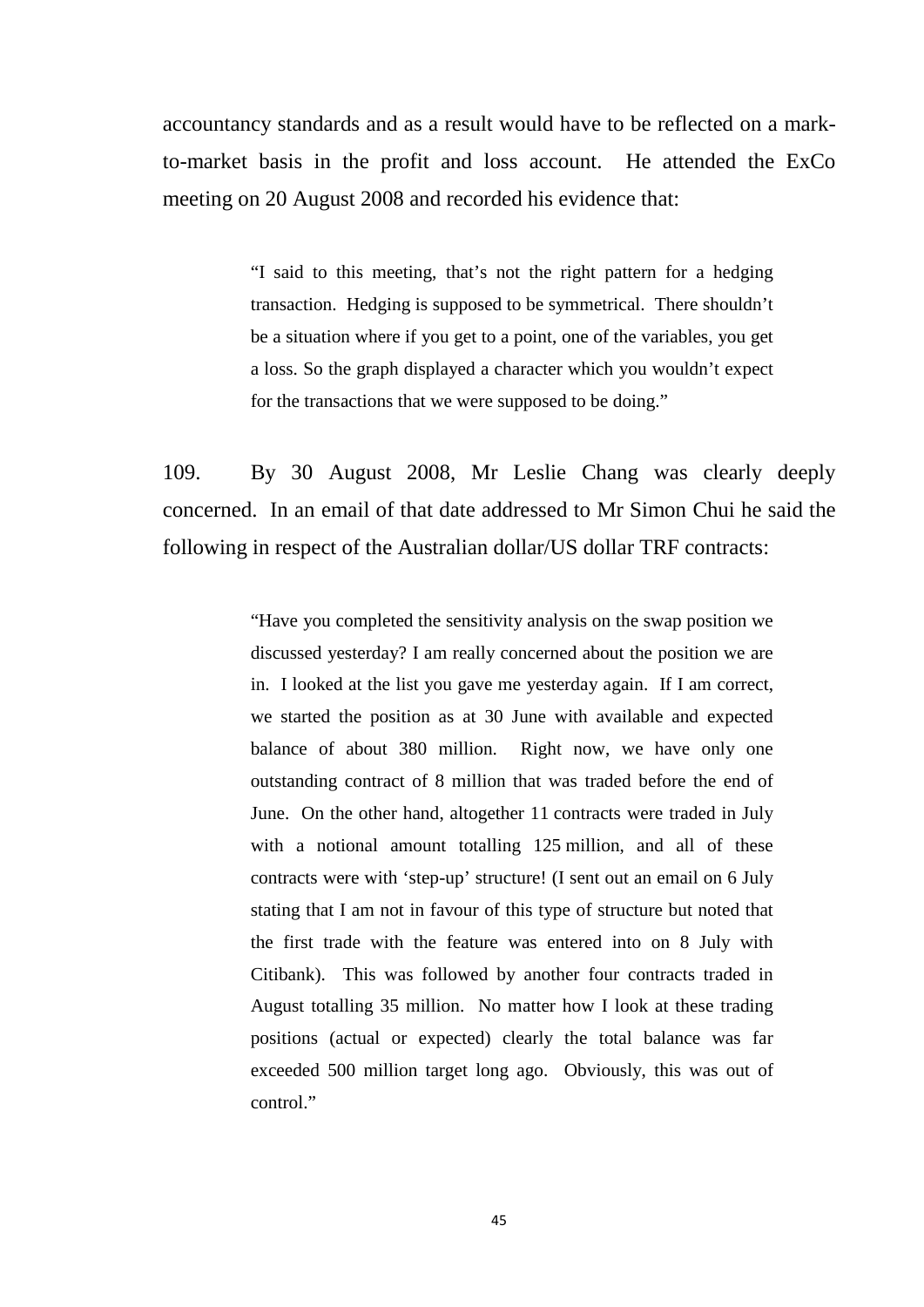110. In the same email, he made the following comments in respect of the Euro/US dollar TRF contracts:

> "During the same period, several Euro target redemption trades were also entered. I have stated on several occasions that we should only maintain a low hedging position of about 20 to 30% for the Euro exposure. In the light of Larry's [Mr Larry Yung's] personal outlook on the Euro, I have also said around 1.40 is the level I would feel more comfortable. But it seems that we continue to trade with increasing aggressive structure. I noted that there are three contracts entered in July which all require the spot level to go above 1.61 (as high as 1.6564) to knock out these contracts in three months! I am surprised that we would take such an aggressive approach."

## 111. Mr Leslie Chang concluded by saying:

"Needless to say, I shall take the ultimate responsibility for the results. But we must learn the lessons and need to improve our internal control system (clearly lacking proper analysis before and after such trading). Right now, the most important thing is to take appropriate measures to control the damage. Please make this a priority to find the best way to minimise the exposures."

#### *Interim Results*

112. On 28 August 2008, a CITIC board meeting took place. The principal purpose appears to have been to approve the announcement of the Company's interim results which were in fact published that same day.

113. It appears from the minutes and the accompanying board papers that, in respect of CITIC's hedging difficulties, Mr Leslie Chang only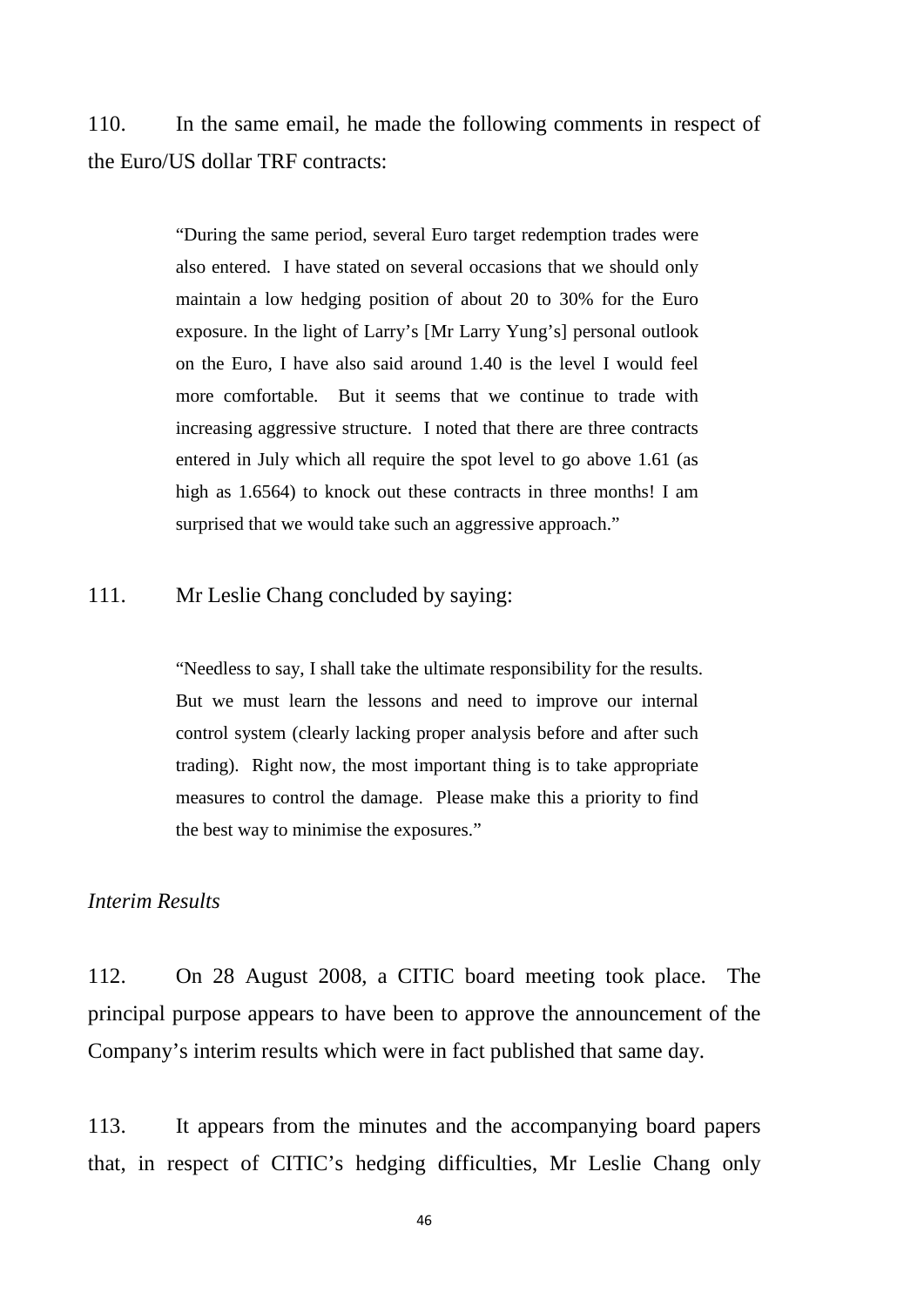reported the position as at 30 June 2008, that being the position appearing in the interim results. At that date, the Australian dollar rate to the US dollar had stood at 0.9637 in contrast to the rate on the day before the board meeting: 0.8618.

114. When Mr Leslie Chang was asked in cross-examination why he had not provided the board with fully up-to-date hedging information, he replied that, with the benefit of hindsight, he should have done so but that the principal purpose of the meeting, as he understood it, had been to approve the interim results and it was possible that at the time he had still not fully appreciated the significance of the strengthening of the US dollar.

115. In the interim results, that is, for the six months ended 30 June 2008, under the heading of 'Foreign Currency Exposure' the following was said:

> "A portion of the Iron Ore Mining project development costs, as well as certain pre-completion expenditures, required paying in non-USD currencies. Foreign exchange forward contracts and structured forward instruments are employed to hedge or minimise these currency exposures. As at 30 June 2008, outstanding foreign exchange forward contracts and structured forward instruments amounted to HK\$3.9 billion (31 December 2007: HK\$3.5 billion)."

#### *Events in Early September 2008*

116. On 1 September 2008, with CITIC Mining Management's July accounts for the Sino Iron Project showing a total mark-to-market loss occasioned by foreign currency exposure under the TRF contracts in the region of HK\$500 million, Mr Alan Lee, the Assistant Director of CITIC's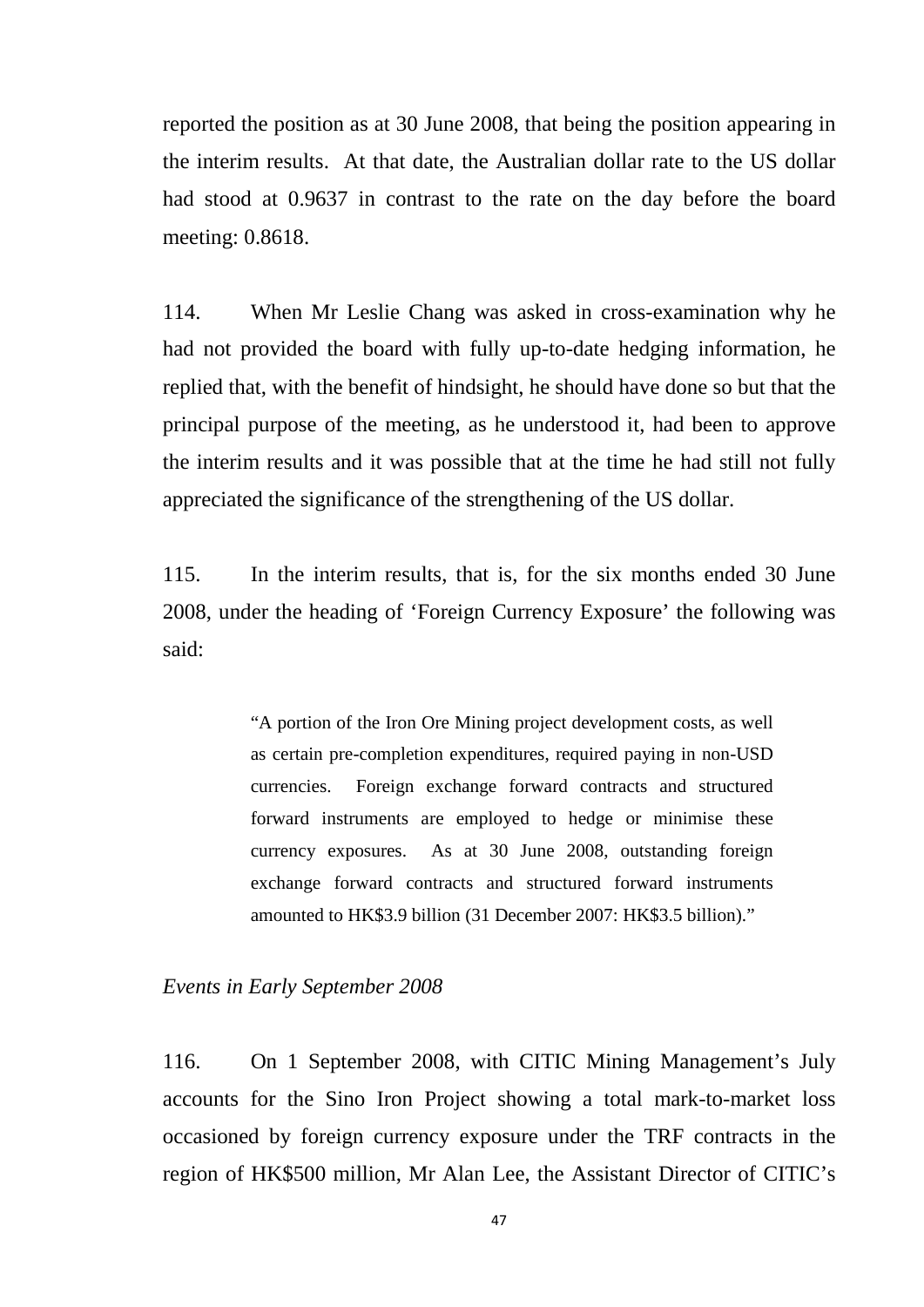Accounts Division, sent an email to Mr Charles Yau, copied to Mr Leslie Chang and Mr Simon Chui, which (in part) said:

> "The amount involved is very significant, talking about a loss of HK\$520 million and HK\$350 million for pre-tax and after-tax, respectively. The issue should be addressed as soon as possible and seriously. I would suggest to have a telephone conference early tomorrow morning, say, 9:30 AM so that you can talk to Simon [Chui] directly to get what you need for the projection. Some of the major questions that come out of my mind are:

How much of the loss recorded in July will be reversed before the end of 2008?

Is it confirmed that the loss that will be realised in the remaining period of 2008 can be debited to the reserve, instead of profit and loss account? Has this been confirmed by the auditors?"

117. A telephone conference took place on the morning of 2 September 2008, the participants (so it appears) being Mr Simon Chui, Mr Charles Yau, Mr Alan Lee and Ms Jenny Cheung, the General Manager of CITIC's Accounts Division. At the end of that conference, Ms Jenny Cheung sent out an email summarising what had been discussed during the meeting and ending with the following remark:

> "The full year projection of the MTM value is assumed to be breakeven ."

118. Exactly who had made that projection was never identified with certainty during the course of the enquiry nor was the basis for making it. But it appears to have had some influence on subsequent actions.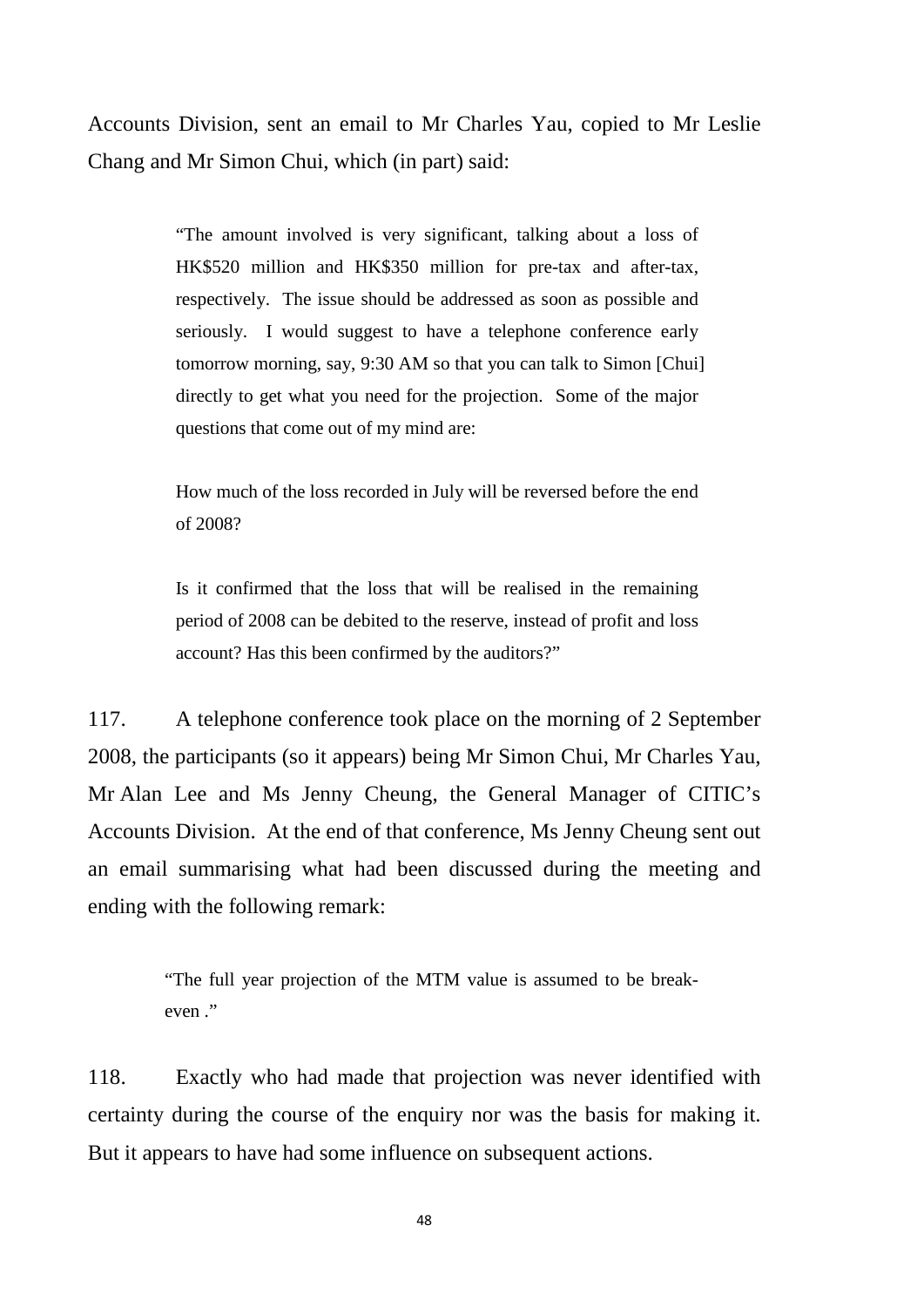119. Mr Charles Yau, however, was not convinced as to the accuracy of this prediction. In an email of the same date, he commented:

> "As discussed before, outstanding financial instruments will have huge impact on our financial accounts. With the recent appreciation of USD, the mark-to-market losses will get bigger. I don't have the exact figures as these must be calculated by banks with highly sophisticated programmes."

120. On 3 September 2008, Mr C.Y. Chau, one of the specified persons, an Executive Director and Group Financial Controller, made a report to Mr Henry Fan, CITIC's Managing Director, informing him of an estimated foreign currency loss of HK\$374 million for the month of July 2008. Mr C.Y. Chau gave evidence that he was not overly concerned as 'one of the colleagues' had estimated that the foreign currency losses would result in a break-even situation by the end of the year. Mr Henry Fan, however, said that he was surprised as he had not expected a hedging loss of that magnitude.

121. Mr Henry Fan reported to Mr Larry Yung, the Chairman. Mr Larry Yung, in his evidence, recalled being informed of the loss arising out of hedging the Australian dollar. He said that he was surprised as no such loss could arise by way of "direct hedging": the plain vanilla hedging that he had anticipated would only be used. He said that he attempted to contact Mr Leslie Chang in order to obtain an explanation from him but was told that Mr Leslie Chang was on a business trip and would only return on 5 September 2008. He therefore asked Mr Henry Fan to look into the matter.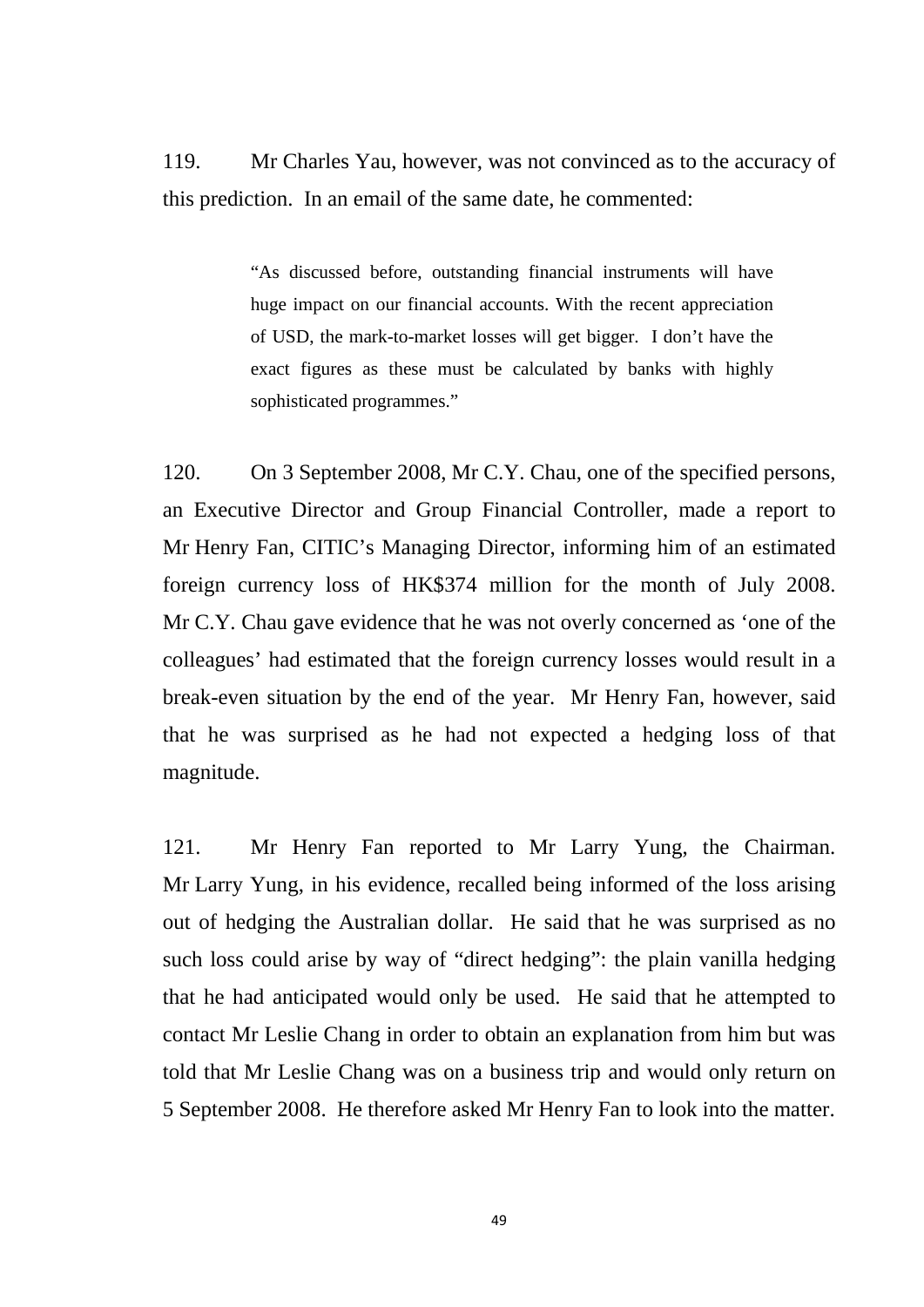### *The CITIC ExCo Meeting of 4 September 2008*

122. On the following day, 4 September 2008, there was an Executive Committee Meeting of CITIC held in the offices of the Hong Kong headquarters.<sup>[16](#page-53-0)</sup> In the report prepared for the meeting, among the many other matters that fell for consideration, the hedging troubles were explained in some detail. $^{17}$  $^{17}$  $^{17}$ 

123. In the report, the nature of TRF contracts was set out for the benefit of those at the meeting, especially their leveraged nature. The report went on to say:

> "Recently, however, the AUD/USD spot rate dropped unexpectedly from the peak of 0.98 to 0.88 within two weeks, and this sharp fall has been over 13% by the end of August. The movement has lengthened the expected life of our hedging contracts and caused drastic change in our hedging position for the AUD. As at 22 August 2008, the expected deliverable amount based on the spot rate on that date was AUD 3,510 million. As described above, the expected deliverable amount will be varied based on different spot rate assumptions. For example, the spot rate of 0.93, 0.88 and 0.86 (the market believed that these rates were important supporting levels for the AUD), the accumulated deliverable amount would be AUD 610 million, AUD 890 million and AUD 6,120 million respectively for the entire life of the contracts.

<span id="page-53-0"></span><sup>&</sup>lt;sup>16</sup> Those who attended the Executive Committee Meeting included Mr Henry Fan, the Managing Director of CITIC; Mr Carl Yung, Deputy Managing Director of CITIC; Mr C.Y. Chau, an Executive Director of CITIC and the Group Financial Controller; Mr Steve Kwok, an Executive Director of CITIC and the man in charge of the Business Development Department and Ms Frances Yung, the daughter of the Chairman, Mr Larry Yung, and the Director of the CITIC Finance Department.

<span id="page-53-1"></span><sup>&</sup>lt;sup>17</sup> On 3 September 2008, the day before the meeting, that being the day when the report was circulated, the AUD:USD spot rate had fallen to 0.8296.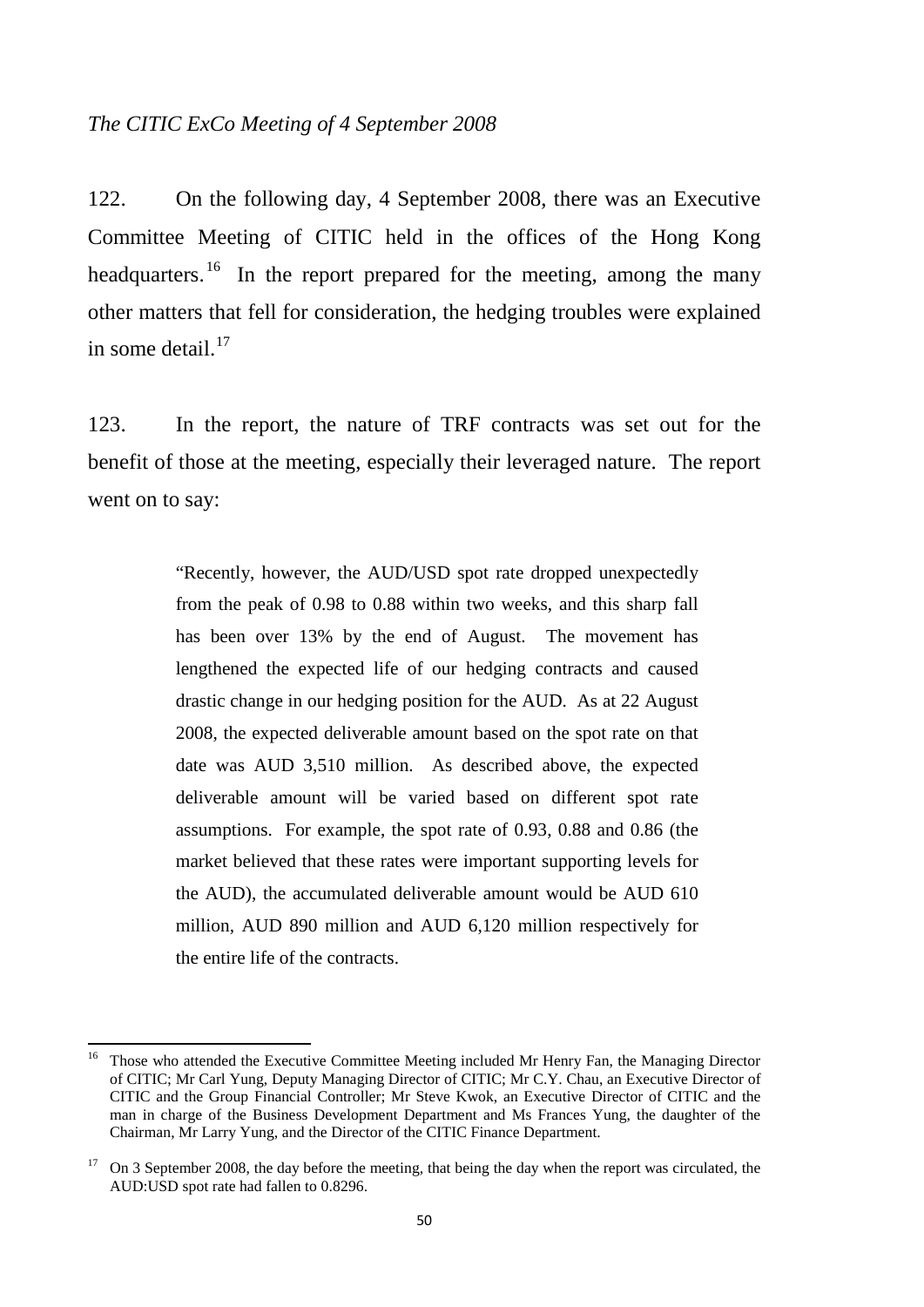Comparing with our AUD capex [estimated capital expenditure] and pre-completion expenditure of AUD 1.6 billion, we are at risk that the expected deliverable amount may be significantly higher than the required AUD amount based on the current level of exchange rate."

124. The report went on to outline what was being done:

"We are exploring different alternatives to restore a proper hedging ratio. On the other hand, as all the outstanding hedging contracts have 24 monthly fixing, if the exchange rates continue to stay low, there will be no early termination and the contracts will run well into the operational period of the mine. We are also evaluating whether we can allocate part of the future deliverable amount to cover the operating costs which are estimated to be over AUD 1 billion annually …"

125. The report also spoke of the potential exposures under other foreign currencies, namely, the euro, the renminbi, the krona and the yen.

126. The minutes of the meeting revealed that the hedging troubles had been discussed. In this regard, the minutes said:

> "In response to the question raised by Mr Henry Fan [Managing Director of CITIC] about the situation of the Australian dollar hedging, Ms Frances Yung [the Director of the Finance Department]<sup>[18](#page-54-0)</sup> responded that measures were under study trying to mitigate the hedging loss. Mr C.Y. Chau [the Group Financial Controller] supplemented [by saying that ] the hedging loss was about HK\$390 million and only 20% to 30% of the Australian dollar was hedged *and so the drop in Australian dollar should be beneficial to*

<span id="page-54-0"></span><sup>18</sup> Mr Leslie Chang, CITIC's Chief Finance Officer, was not present at this meeting. He was travelling on business. Ms Frances Yung, therefore, spoke on his behalf.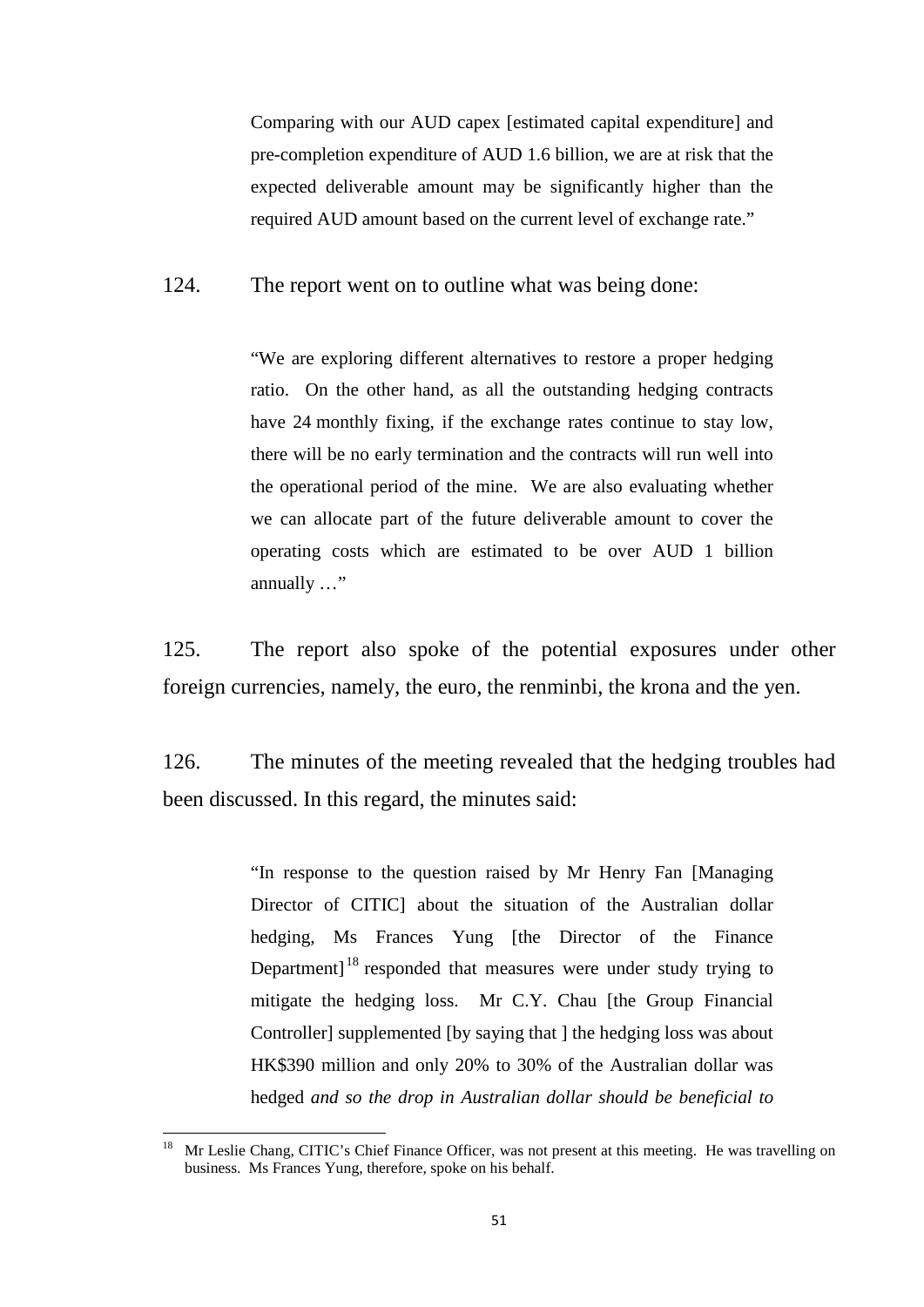*the overall Iron Ore project.* Mr Henry Fan instructed Mr C.Y. Chau to look into the details with the Finance Department." [emphasis added]

127. Clearly, on the face of the minutes, no great concern appears to have been shown by those at the Executive Committee Meeting as to the over hedging position. To the contrary, Mr C.Y. Chau appears to have been of the view that the fall in the strength of the Australian dollar as against the US dollar would be beneficial.

128. In his witness statement prepared for the enquiry before the Tribunal<sup>[19](#page-55-0)</sup>, Mr Henry Fan said that, given what Ms Frances Yung and Mr C.Y. Chau had told him during the meeting, he believed that the situation was under control. He gave a number of reasons for this. First, active measures to counter-hedge and to mitigate were being taken; second, he believed that the investigations to be conducted by Mr C.Y. Chau would help to identify and manage further potential exposure and, third, the estimated foreign currency loss of HK\$374 million for the month of July, was not a substantial amount when compared with CITIC's "profit of over HK\$10.8 billion and net assets of over HK\$64.6 billion for 2007".

## *The Alarm Raised*

129. While CITIC's Executive Committee was meeting on 4 September 2008, Ms Winnie Tse of CITIC's Finance Department was in the process of compiling an up-to-date risk exposure analysis in respect of all outstanding TRF contracts, principally those denominated in Australian dollars, but also those denominated in euros and a number of contracts that were dual

<span id="page-55-0"></span><sup>&</sup>lt;sup>19</sup> Dated 7 August 2015.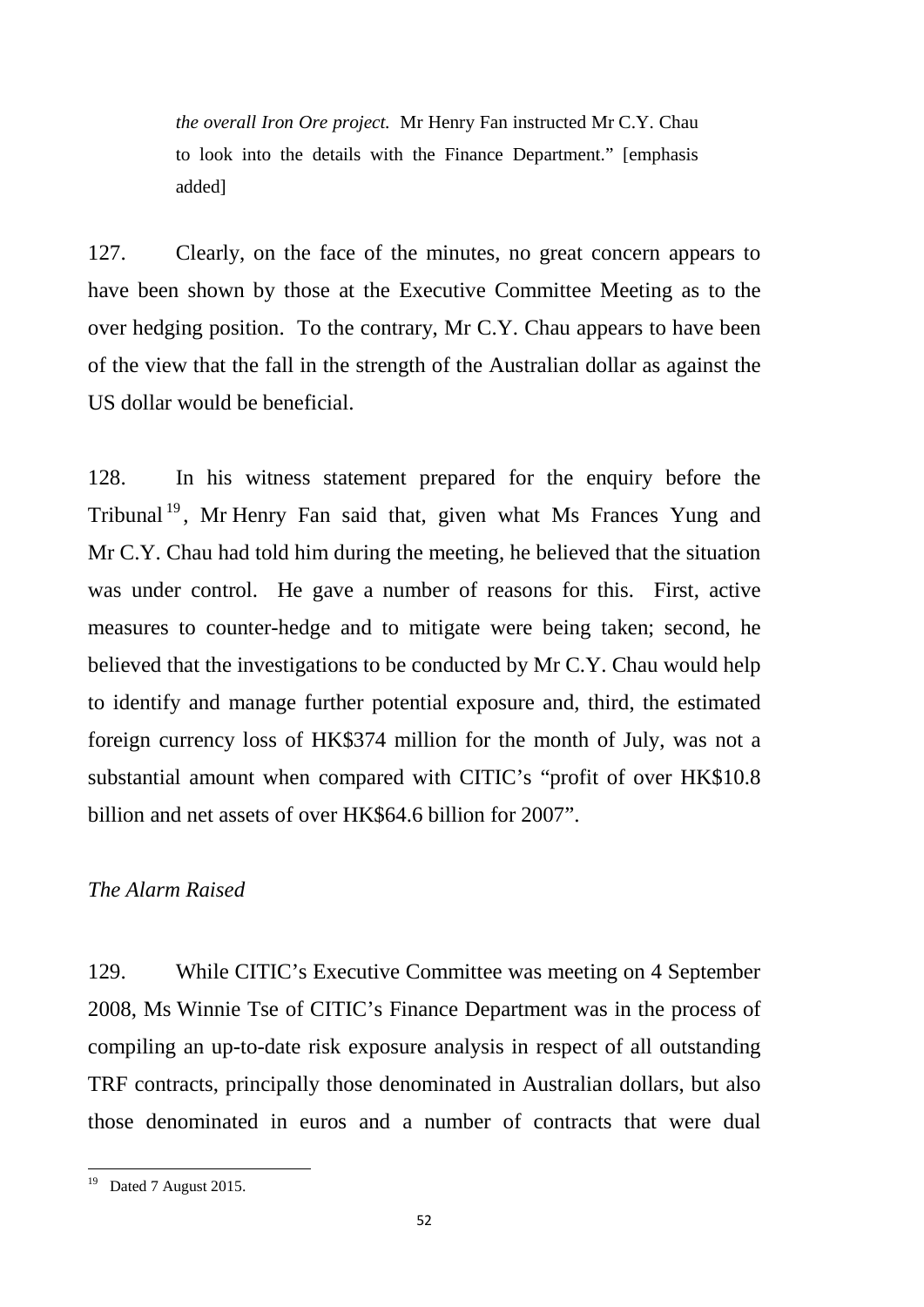currency: denominated in both euros and Australian dollars. In order to ensure both the accuracy and the breadth of the analysis, she sought from the counterparty banks the mark-to-market values at different spot rates. In respect of the Australian dollar denominated contracts, there were three spot rates, namely: 0.8000; 0.8200 and 0.8500. In respect of the euro denominated contracts, the spot rates were set at 1.40; 1.43 and 1.45.

130. At about 10:30pm that night, with the analysis substantially completed, she sent the analysis under cover of an email to Mr Simon Chui, her superior in the Finance Department, who had instructed her to undertake the work. In her covering note, she confirmed that the figures had been checked by another senior officer in the Finance Department.

131. The analysis revealed that as at 29 August 2008, the mark-tomarket loss of all outstanding TRF contracts had amounted to HK\$3.17 billion (HK\$332 million from TRF contracts denominated in euros and HK\$2.838 billion from TRF contracts denominated in Australian dollars).

132. The scenarios that had been prepared also contained summaries of outstanding TRF contracts at different spot rates. Those summaries were put into a table by Ms Stella Fung Sau Hong ('Ms Stella Fung') in her expert report dated 7 November 2014 -

| <b>AUD/USD</b><br><b>EUR/USD</b><br><b>Spot rates</b> | <b>Contract</b>                 | <b>MTM</b> profit/(loss) | <b>Expected amount of AUD</b><br>and EUR to be delivered<br>under the contracts |
|-------------------------------------------------------|---------------------------------|--------------------------|---------------------------------------------------------------------------------|
| 0.8000 /<br>1.40                                      | <b>AUD TRF</b>                  | (HK\$7,777.94 million)   | AUD 7,735,571,429                                                               |
|                                                       | <b>EUR TRF</b><br>(incl. DCTRF) | (HK\$816.33 million)     | AUD 846,897,590<br>$+$ EUR 218,305,606                                          |
|                                                       | <b>Total</b>                    | (HK\$8,594.27 million)   | AUD 8,582,469,019<br>$+$ EUR 218,305,606                                        |
|                                                       | <b>AUD TRF</b>                  | (HK\$6,002.99 million)   | AUD 7,173,529,412                                                               |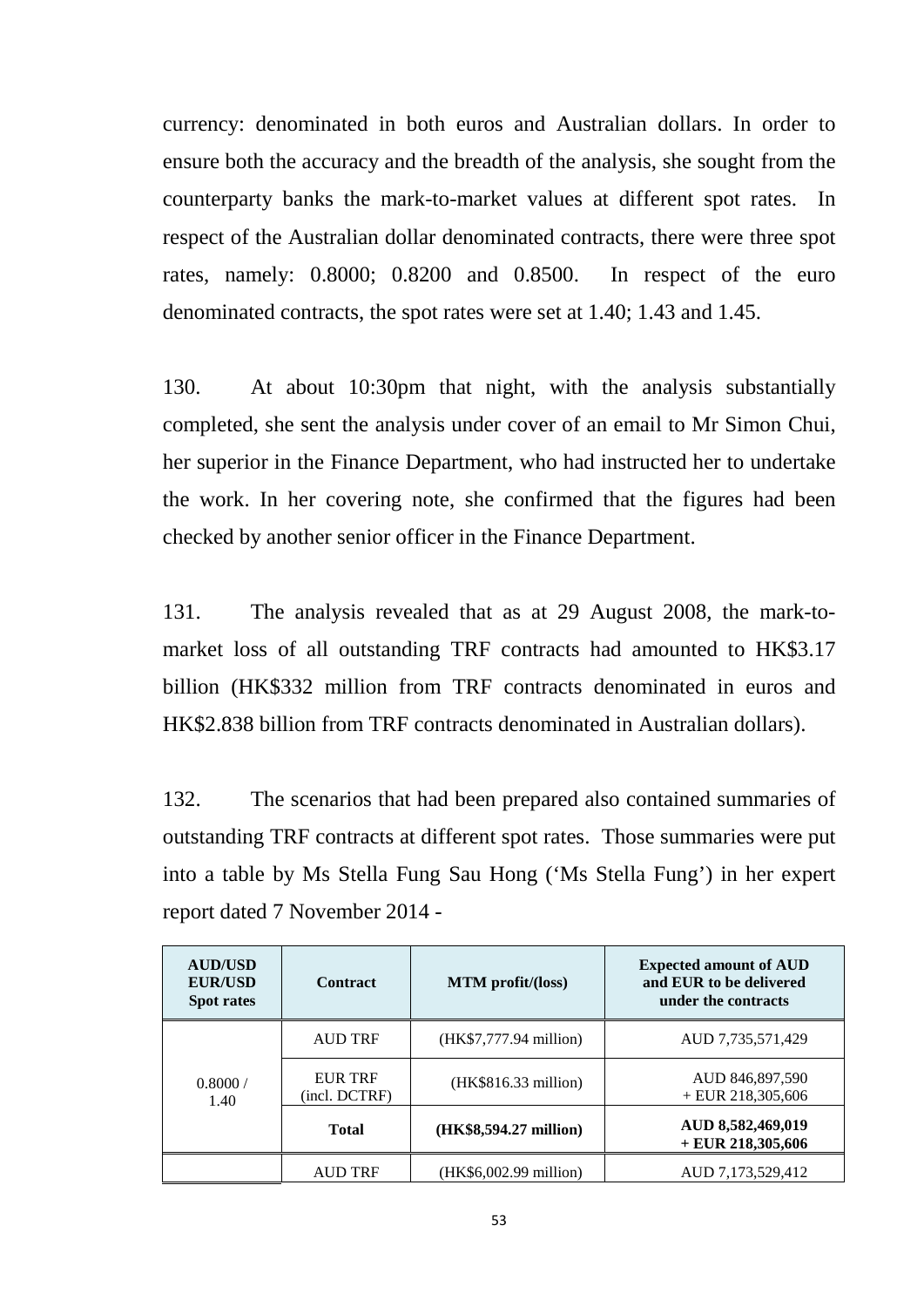| <b>AUD/USD</b><br><b>EUR/USD</b><br><b>Spot rates</b> | <b>Contract</b>                 | MTM profit/(loss)       | <b>Expected amount of AUD</b><br>and EUR to be delivered<br>under the contracts |
|-------------------------------------------------------|---------------------------------|-------------------------|---------------------------------------------------------------------------------|
| 0.8200/<br>1.43                                       | <b>EUR TRF</b><br>(incl. DCTRF) | (HK\$631.09 million)    | AUD 539,676,739<br>$+$ EUR 154,235,351                                          |
|                                                       | <b>Total</b>                    | (HK\$6,634.08 million)  | AUD 7,713,206,151<br>$+$ EUR 154,235,351                                        |
| 0.8500/<br>1.45                                       | <b>AUD TRF</b>                  | (HK\$ 4,159.66 million) | AUD 6,561,443,452                                                               |
|                                                       | <b>EUR TRF</b><br>(incl. DCTRF) | (HK\$439.96 million)    | AUD 144,041,616<br>$+$ EUR 173,059,088                                          |
|                                                       | <b>Total</b>                    | (HK\$4,599.62 million)  | AUD 6,705,485,068<br>$+$ EUR 173,059,088                                        |

133. It was on the afternoon of 5 September, having returned from his business trip, that Mr Leslie Chang sat with Mr Simon Chui and Ms Winnie Tse to consider the sensitivity scenarios that Ms Winnie Tse had been working on over the past two days. He was shocked by what he read. In respect of the Australian dollar-denominated TRF contracts, in his witness statement<sup>20</sup>, he said that, on the basis of Ms Winnie Tse's sensitivity analysis, the mark-to-market loss as at 29 August 2008 had been HK\$2.838 billion. The projected losses at 0.85 were HK\$4.159 billion, at 0.82 they were HK\$6 billion and at 0.80 they were HK\$7.777 billion.<sup>[21](#page-57-1)</sup>

<span id="page-57-0"></span><sup>&</sup>lt;sup>20</sup> Dated 7 August 2015

<span id="page-57-1"></span><sup>21</sup> Evidence was placed before the Tribunal that Mr Leslie Chang was at the time under considerable stress and suffering from depression. His witness statement was worded, therefore in the context of his depressive condition. As to his reaction when he first considered Ms Winnie Tse's sensitivity analysis, he wrote the following in his statement:

<sup>&</sup>quot;I remember listening to Simon [Chui] and Winnie [Tse] but I could not help focusing on the MTM losses. On the dual currency summary sheet, there was an MTM loss as at 29 August 2008 of HK\$332 million, and on the projected rates of US\$0.85, US\$0.82 and US\$0.8, there would be losses of between HK\$440 million and HK\$816 million. I quickly looked through the supporting calculations at the back of the summary to check the losses and also leafed through the projected delivery of Australian dollars at various Australian dollar support levels. I do not recall focusing on the total figures at the end of the projections, but when I came to the summary page for Australian dollars. I recall my mind going blank for a brief while, and when I looked at the MTM loss of HK\$2.838 billion as at 29 August 2008 I could feel my heart sink. I looked at the projected losses on the same Australian dollar support levels which were HK\$4.159 billion, HK\$6 billion and HK\$7.777 billion and I could not believe what I was seeing. The numbers did not register in my mind and I looked at them for a long time without saying anything. I was very confused, disappointed and angry, but mainly felt disbelief."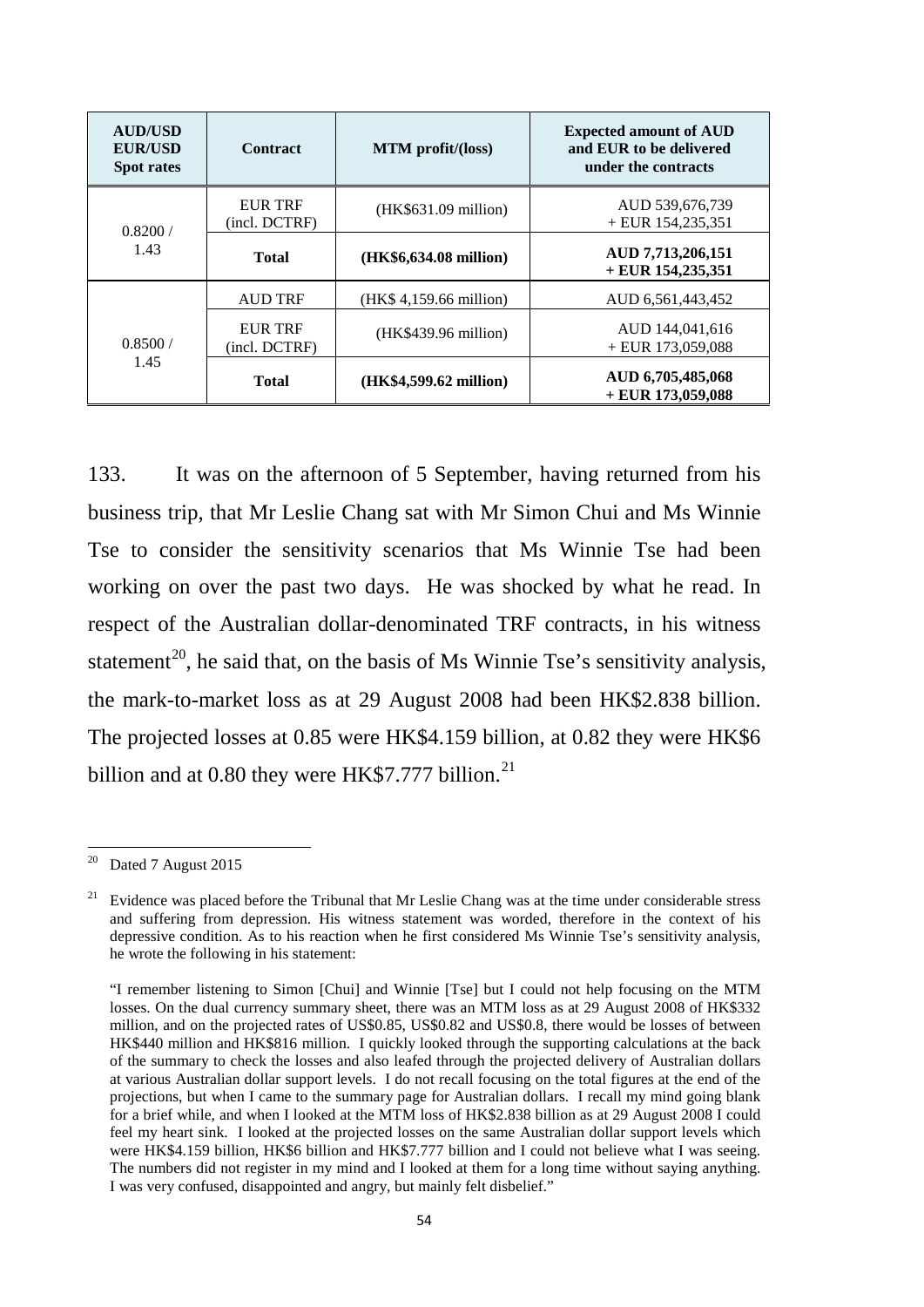#### *The 'Sunday Meeting'*

134. Having worked with Mr Simon Chui through Saturday and into the evening, a little after midnight – in the early hours of Sunday, 7 September – Mr Leslie Chang sent the following email to Mr Henry Fan:

> "I am sorry to bother you on the weekend. I would like to request a meeting with you if possible to report our hedging trading position.

> Due to the unexpected drastic changes in the FX market recently, and in particular the continued free fall in Australian and Euro against the US dollar in the last few days, *we are facing huge losses on our outstanding hedging contracts on a mark-to-market basis*. We have been working on the market scenario analysis for all of our outstanding hedging contracts yesterday and again today. We also worked with our counterparties for their input on mark-to-market as well as potential ways to mitigate the impact. Originally, we planned to report the matter to you first thing on Monday but, as the matter is so important and has been bothering me deeply, I would really like to have an opportunity to give you a briefing in person as soon as possible." [emphasis added]

135. The meeting took place that Sunday at around mid-morning in the CITIC offices. Initially, Mr Leslie Chang met with Mr Henry Fan. However, when Mr Henry Fan appreciated the seriousness of the problem, he invited Mr Larry Yung and others to join the meeting, specifically, Mr Peter Lee, Mr C.Y. Chau and Mr Albert Tam, Head of Treasury Department of CITIC HK (Holdings) Limited.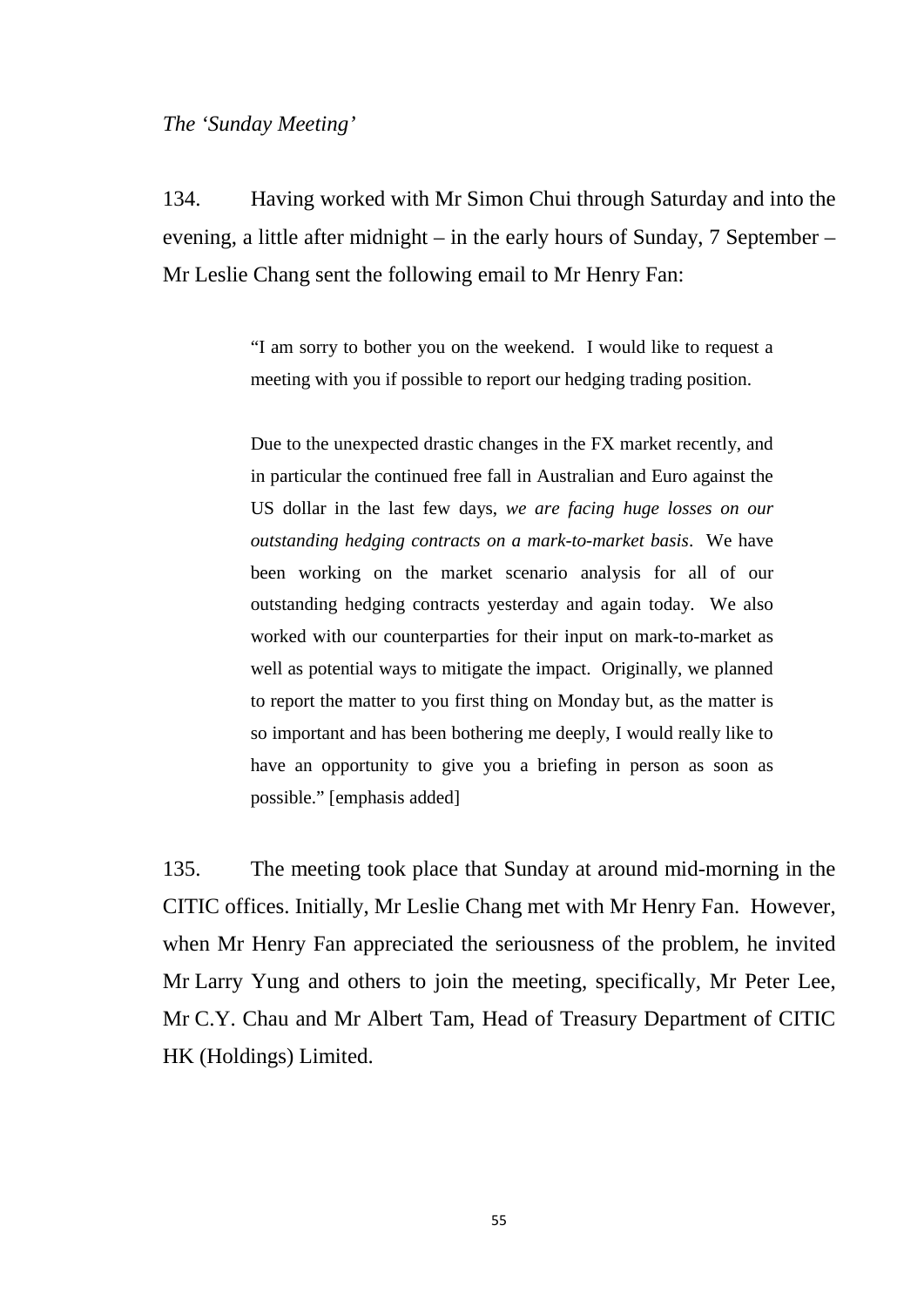136. On all the evidence, it was apparent that Mr Leslie Chang was under very considerable stress at the meeting. In the circumstances, and having regard to the seriousness of the potential problems facing CITIC, it is understandable that each of those attending would have slightly different recollections as to exactly what was said.

137. Initially, when Mr Leslie Chang met with Mr Henry Fan, he explained that the foreign currency exposure brought about by the use of TRF contracts was more severe than the HK\$374 million mark-to-market loss that had been reported for the end of July. He gave Mr Henry Fan various sheets of paper setting out various scenarios. When he gave evidence, Mr Leslie Chang recalled that, although he and his team had worked on the position as at 4 September, he had used 29 August as the base in order to explain the situation to Mr Henry Fan because the mark-to-market information was more accurate for that date. He said that he also attempted to explain the leverage and step-up features of the TRF contracts and why it had been necessary, in his opinion, to enter into risky contracts of this kind in order to achieve the budget rate for the Sino Iron Project.

138. Mr Henry Fan recalled that Mr Leslie Chang was in an emotional somewhat confused state but that he was able to obtain a broad understanding of the serious situation confronting them. He then called Mr Larry Yung, gave him a brief report and it was agreed that Mr Larry Yung would come to the office. They were joined, as said earlier, by Mr Peter Lee, Mr C.Y. Chau and Mr Albert Tam.

139. Mr Leslie Chang addressed the meeting in order to explain the fundamental features of the TRF contracts and how, with the unprecedented rise in the value of the US dollar against the Australian dollar and other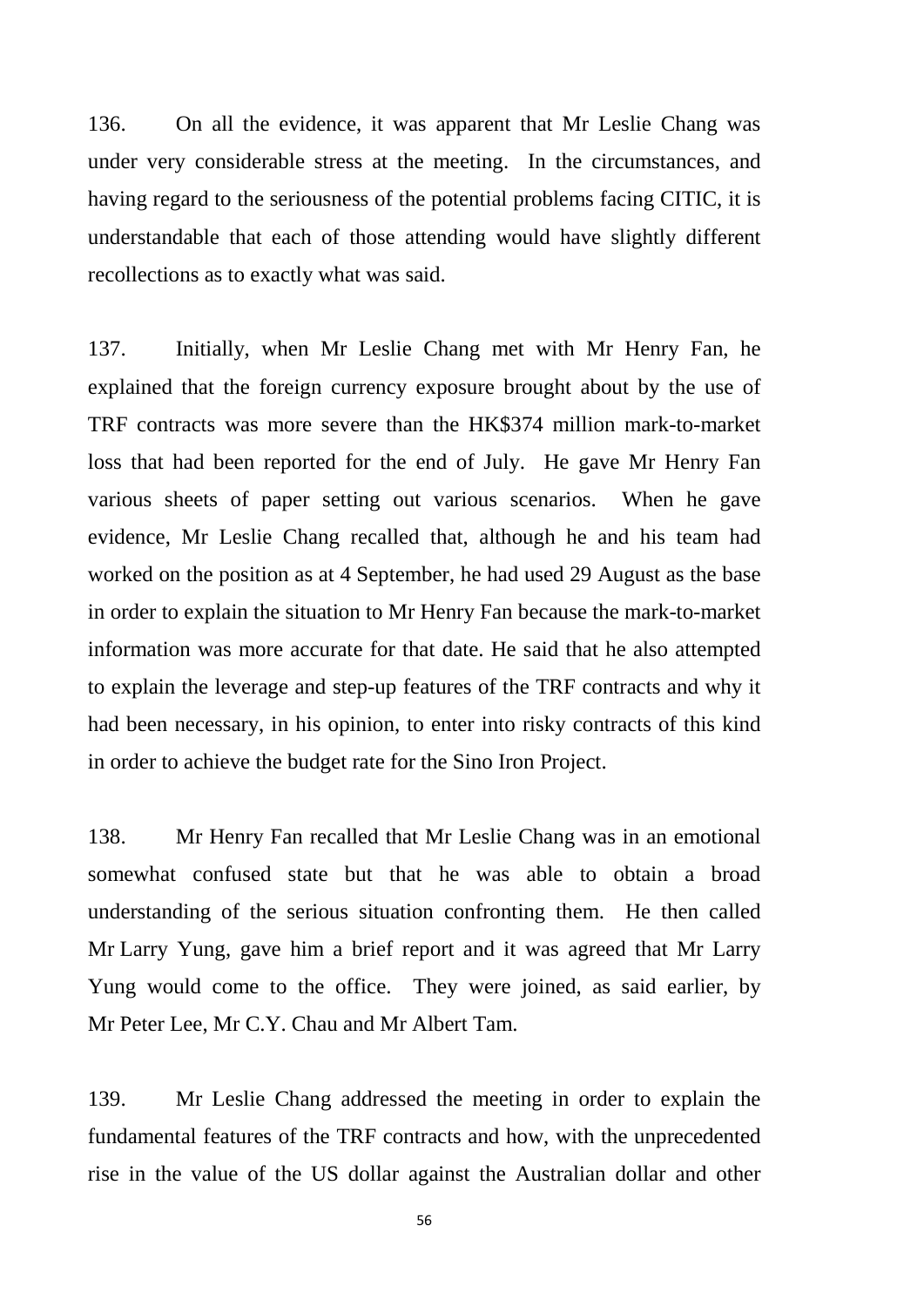currencies, the over-hedging had occurred. As to the estimated losses, Mr Leslie Chang said that he explained that the losses appearing in the further scenario analyses were no more than 'projected' losses – they were not actual losses – and that any final loss would be dependent upon spot rate changes in the future, that is, on the movement of the relevant currencies.

140. All those who had been brought to the meeting commented upon the fact that Mr Leslie Chang was clearly under great stress, there being different opinions as to the effectiveness of his explanations. Indeed, it is apparent that everybody at the meeting was under a degree of stress. At one stage, Mr Larry Yung lost his temper, banging his fist on the table and shouting at Mr Leslie Chang.

141. Those at the meeting, however, appear to have understood that CITIC was facing a potential loss of HK\$4 billion to HK\$6 billion with the deliverables in the region of AUD\$6 billion to AUD\$7 billion but that, if the Australian dollar rebounded, the potential losses would disappear or be greatly diminished.

142. In his witness statement of 4 August 2015, Mr Larry Yung said that, while he understood the broad outlines of what was being explained by Mr Leslie Chang –

> " … he was very nervous and also very confused at that time, and was not able to explain clearly or state how much the potential losses would be."

143. Mr Peter Lee, in the course of his evidence, also accepted that he understood the broad position but he qualified this by saying that at that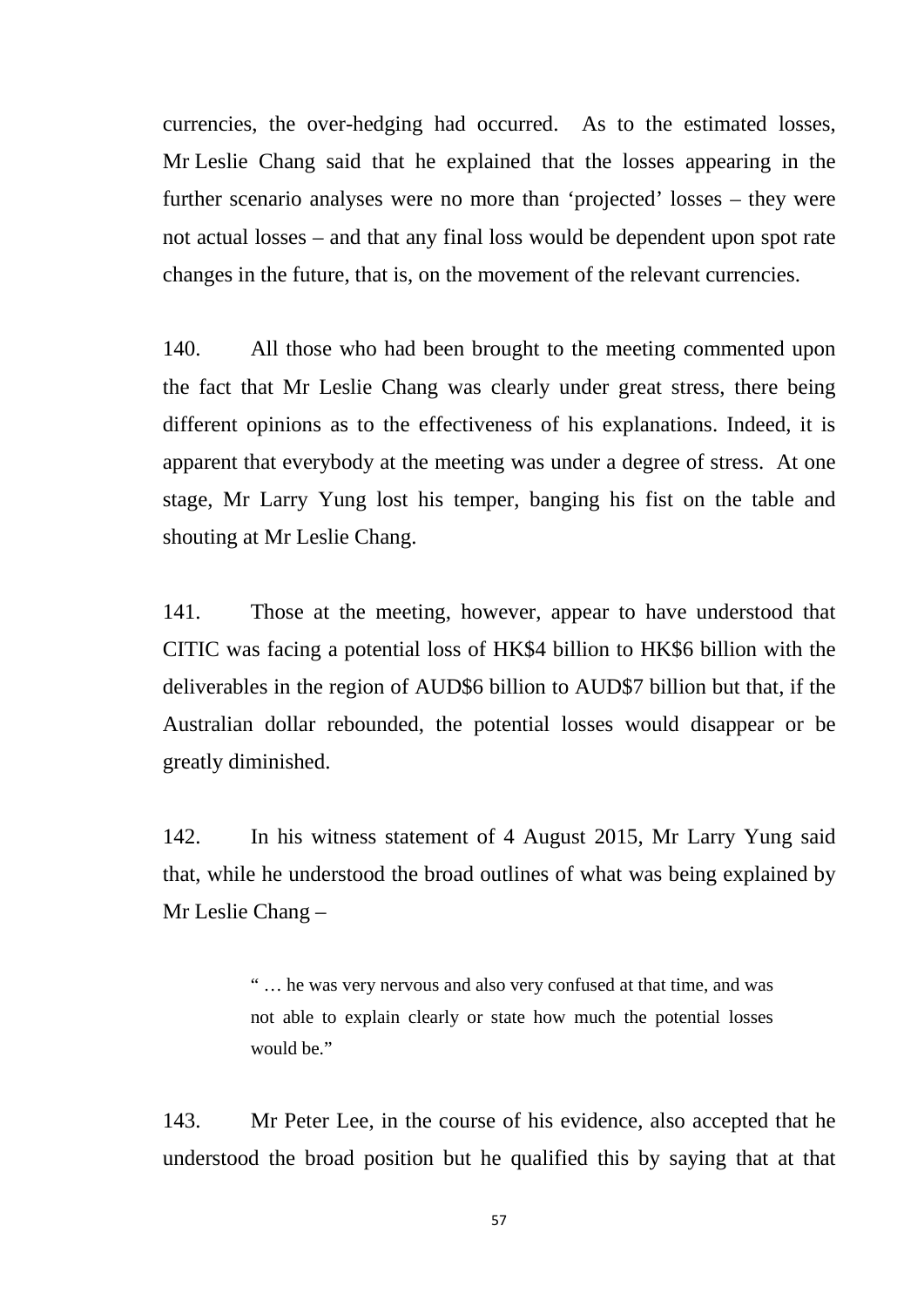point of time nobody could be certain as to the exact position in respect of a number of very material matters. By way of example, he said that he remembered that –

> " … at the same exchange rate of 0.8, one of these so-called sheets thrown on the table showed HK\$4 billion potential loss, but with the same exchange rate another sheet showed, so-called with the wording of MTM, HK\$6 billion. Of course, some people asked him: "why, at the same exchange rate, have we got this 4 billion and 6 billion; which one is correct?" He could not give a good answer."

144. It also appeared that Mr Leslie Chang proposed the use of derivatives described as 'decumulators' in order to attempt to mitigate the situation. Mr Peter Lee's reaction was to the following effect:

> "But obviously that one is totally illogical. We don't want to be in a frying pan and then jumped into another one."

145. In the result, Mr Larry Yung made the decision to set up a task force. With potential losses so high it was determined that the relevant facts must first be ascertained and solutions found as quickly as possible to tackle the problems that presented themselves. Mr Larry Yung explained the essential objects of the task force as being –

- (i) to promptly ascertain and clarify the potential losses and further risks;
- (ii) to consider and ascertain whether the TRF contracts could be transferred to and borne by the project company;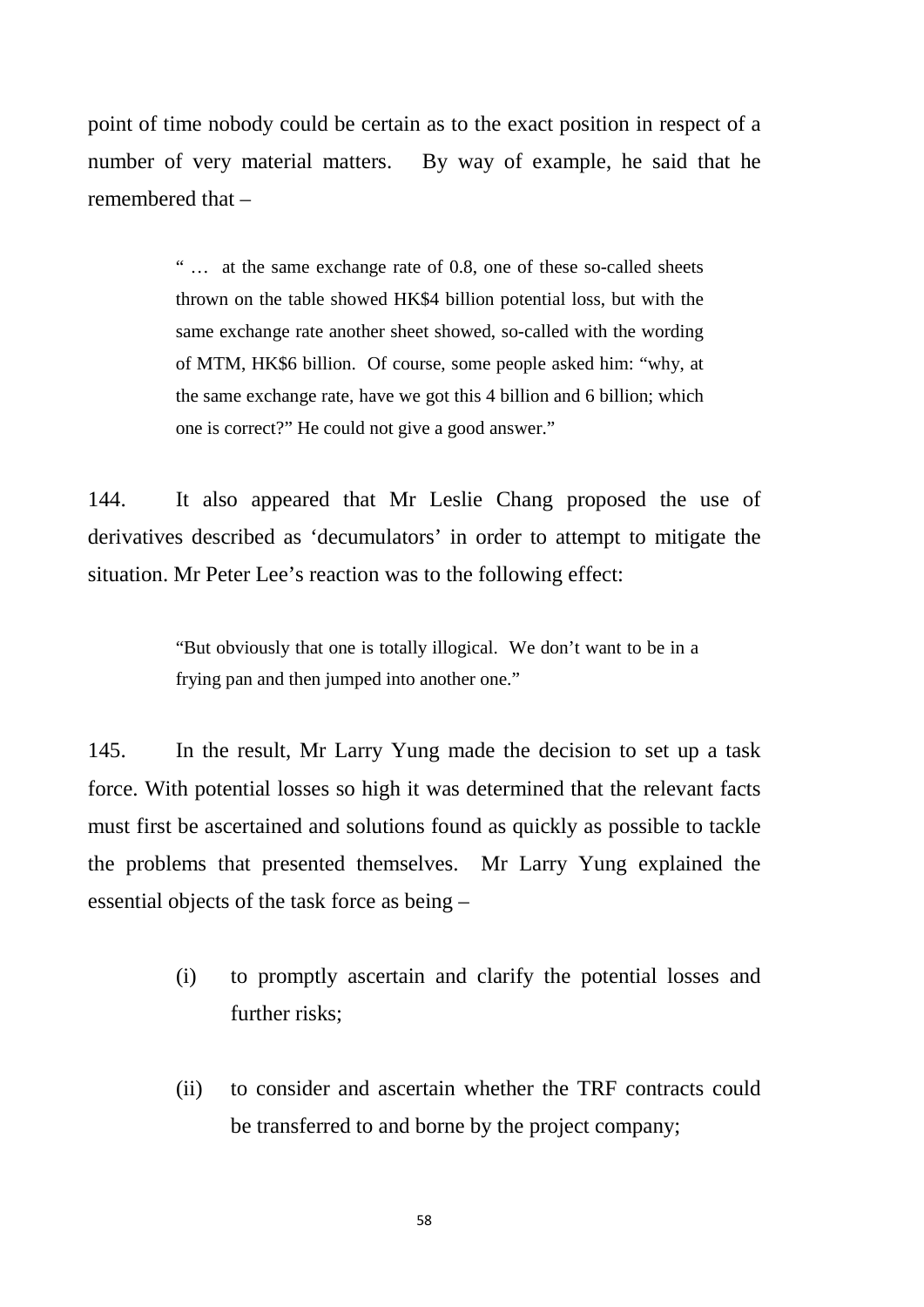- (iii) to discuss with the accountants, the most appropriate way of treating the potential losses; and
- (iv) to explore the possibility of novating the TRF contracts to third parties in order to reduce the risks of CITIC incurring further losses.

## 146. Mr Larry Yung said that he and Mr Henry Fan –

" … reached a consensus after discussions that the TRFs involved should be unwound as soon as possible so that we could crystallise and confirm the losses actually suffered. As I saw it, until the losses were crystallised and confirmed, this uncontrollable and potentially bottomless exposure would hang over the head of CITIC Pacific like Damocles' sword, and CITIC Pacific would not have been able to continue to operate and carry on its business normally; this situation would not be acceptable."

147. Mr Leslie Chang was not included in the task force, being told not to have any further involvement with the hedging issue. Instead he was asked to prepare a report on the history of the hedging.

148. As to the work allocated to those who were included in the task force, the following is a summary:

- (i) Mr Larry Yung himself would look to unwinding the TRF contracts in order to reduce on-going losses;
- (ii) Mr Henry Fan would look to legal issues;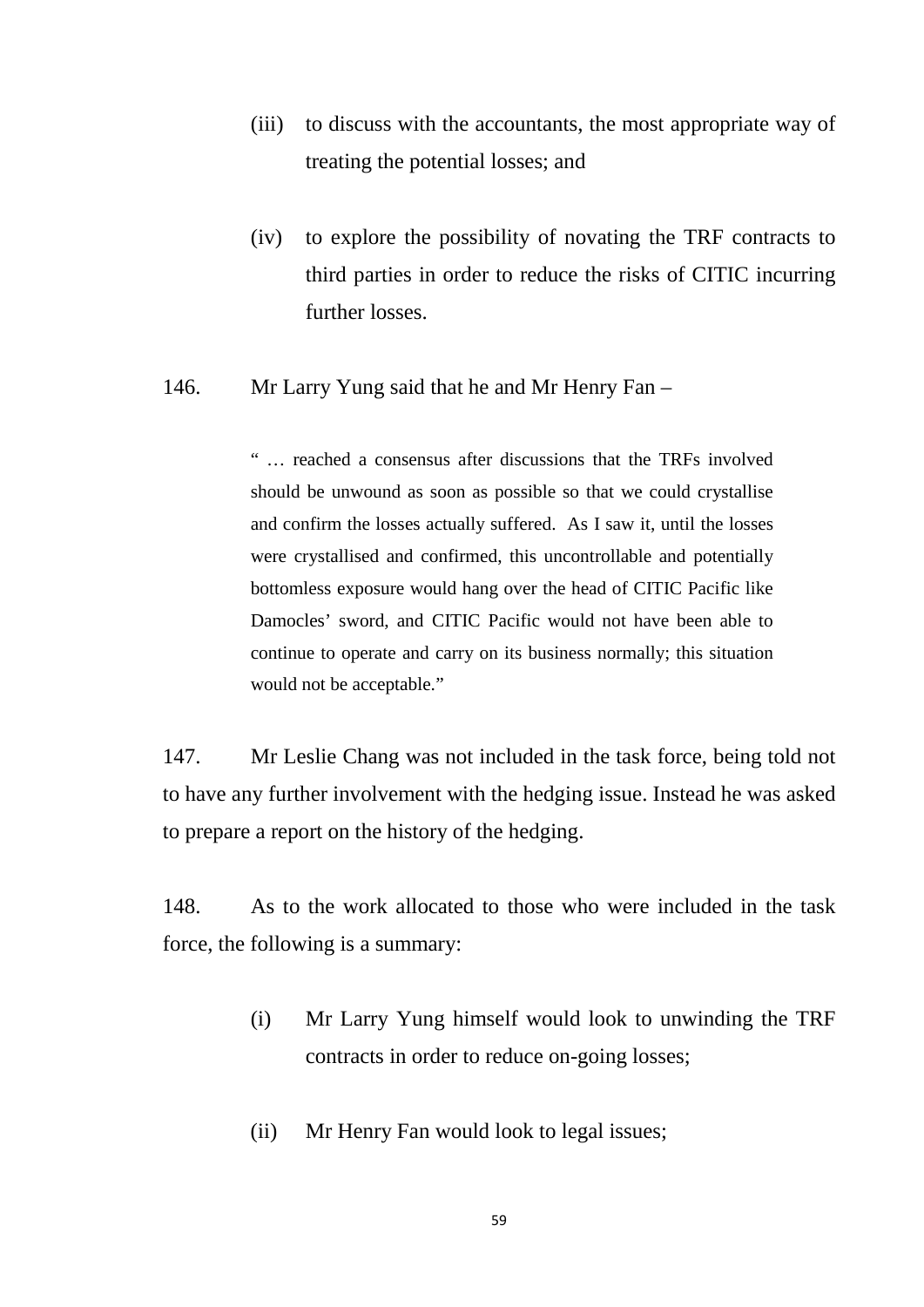- (iii) Mr Peter Lee would assess whether the TRF contracts could be transferred to Sino Iron/CITIC Pacific Mining, absorbed into the Sino Iron Project over the term of its existence; and
- (iv) Mr C.Y. Chau would discuss with CITIC's accountants the most appropriate accounting treatment, particularly whether it would be possible to avoid booking any eventually realised mark-to-market losses into the profit and loss account and instead treat such losses as qualifying for hedge accounting.

149. As a result of a discussion between Mr Larry Yung and Mr Henry Fan, it was further agreed at the meeting that, because of the highly sensitive nature of the issues that were being faced, strict confidentiality would have to be maintained. Only those people drafted in to assist in the investigations would be made privy to the problems facing the Company: in short, knowledge would be on a 'need to know' basis.

## *The Relevance to the Enquiry of Mr Leslie Chang's Medical Condition*

150. That night, Mr Leslie Chang informed his wife that he wished to resign and confided in her that he was again feeling unwell as a result of depression. He drafted a resignation letter and sent it by email to Mr Henry Fan. Early the following morning – the Monday – Mr Henry Fan replied, refusing his resignation and saying that, while he would not be responsible for hedging activities, he would continue to discharge all his other functions.

151. Mr Leslie Chang was called to Mr Larry Yung's office at about mid-morning on the Monday and again his attempt to resign was refused.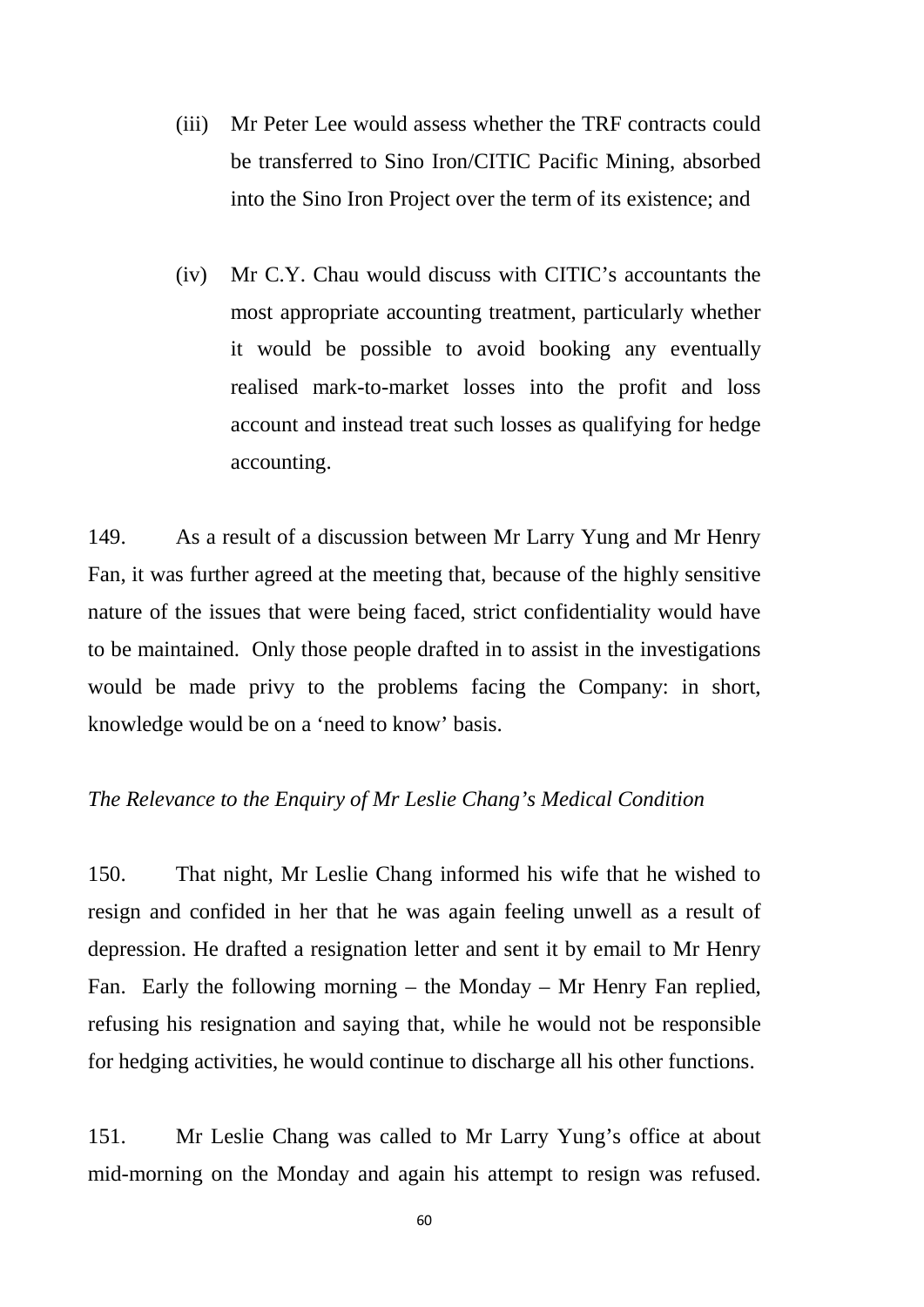He broke down. On his return to his office, his wife spoke to him to say that Mr Larry Yung was deeply concerned as to his state of health.

152. It was the opinion of Dr Barry Connell, a psychiatrist whose opinion was not challenged, that from about 5 September onwards Mr Leslie Chang had been–

> "… in a highly distressed, stressed and depressed state which rendered his ability to pay attention and concentrate on his normal everyday tasks and functions, including at work, severely limited. Such a mental state would have likely additionally affected his ability to think clearly or exercise his normal level of judgement."

153. The weight of the evidence, therefore, points to the fact that, from about the time of his return from his business trip when he was first confronted with the analyses of foreign currency exposures, Mr Leslie Chang fell into a highly distressed state; as put by the psychiatrist, the result being that his ability to exercise his normal levels of judgement became severely impaired. This explains why those who attended the Sunday meeting, while they comprehended the broad outline of what he was attempting to explain, found much of it, especially in respect of detail, to be disjointed and confused. To that must be added the fact that, rightly or wrongly, those who attended the meeting were of the view that certain of the figures in the various analyses presented to them were inconsistent. Put bluntly, the senior financial officer of the Company, the person who should have been in a position to give a clear, comprehensive and fully rational presentation, was not in a position to do so.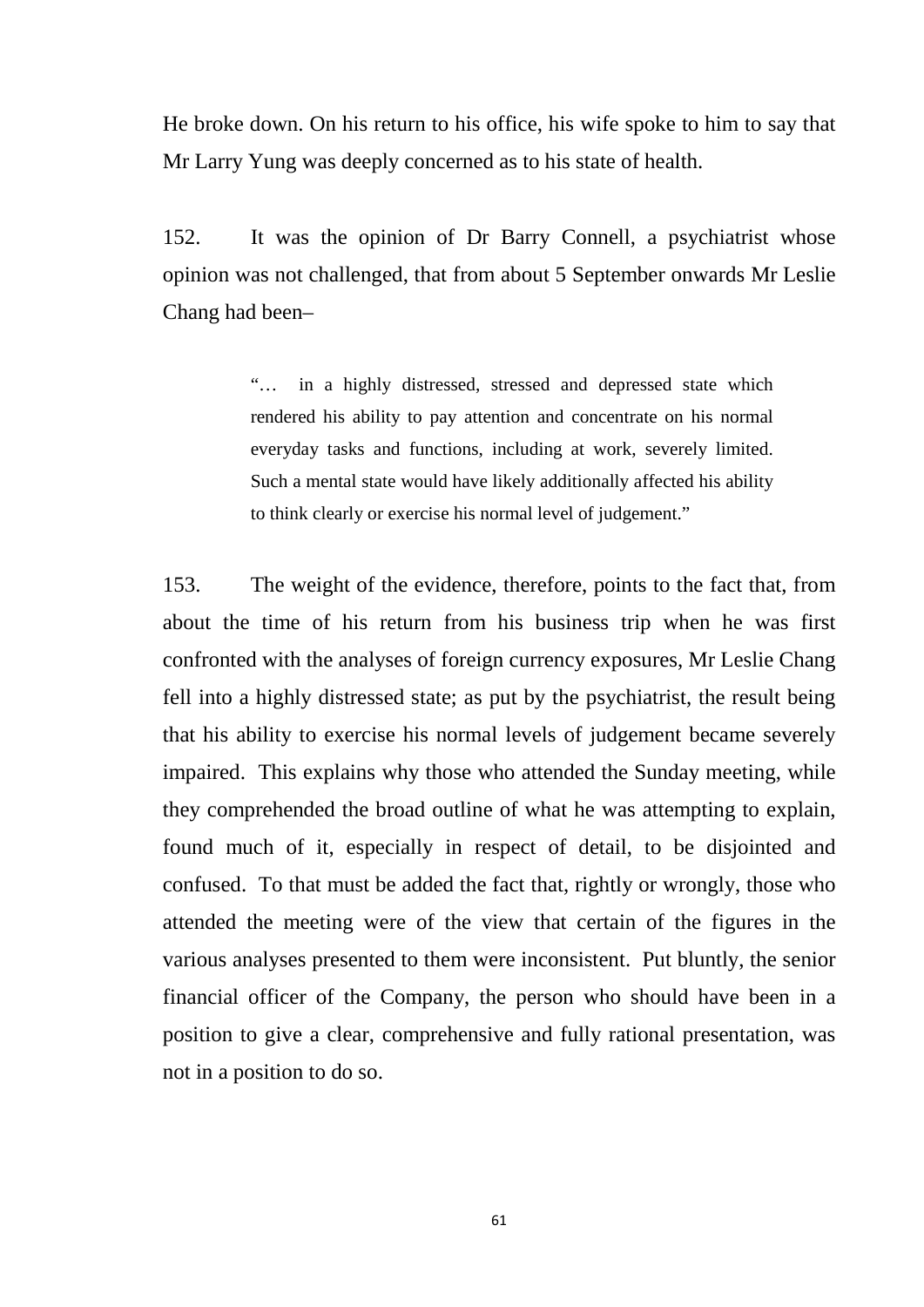#### *Events Following the 'Sunday Meeting'*

154. According to Mr Henry Fan, the 'task force' investigations that had been agreed at the Sunday meeting were essentially completed by 15 September 2008. During the intervening time, he said, he was wholly preoccupied with the investigations at hand and did not, therefore, reach out to obtain legal advice or to speak confidentially with the Stock Exchange.

155. However, on the 8 September 2008 – the day after the Sunday meeting – he said that he did himself consider the regulatory issues, specifically the requirement under section 13.09(1) of the Listing Rules that imposes a requirement on listed companies to keep shareholders informed as soon as 'reasonably practicable' of information that might reasonably be expected to materially affect market activity in its shares. The wording of the requirement appeared to give some rational leeway and, in light of the concerns of Mr Larry Yung that, if the news got out prematurely, they would be "squeezed" by the banks when they attempted to unwind their TRF contract positions, it was resolved to keep matters confidential.

156. On 16 September 2008, however, CITIC's in-house lawyer was asked to obtain legal advice from CITIC's solicitors as to whether or not it would be possible to withhold making any announcement until unwinding had been completed. The advice received from the solicitors was positive and, armed with that advice, it was decided that it was not necessary at that time to approach the Stock Exchange.

157. Mr Henry Fan said that, at this time, it simply never occurred to him to look back to the entirely routine Dah Chong Hong circular and the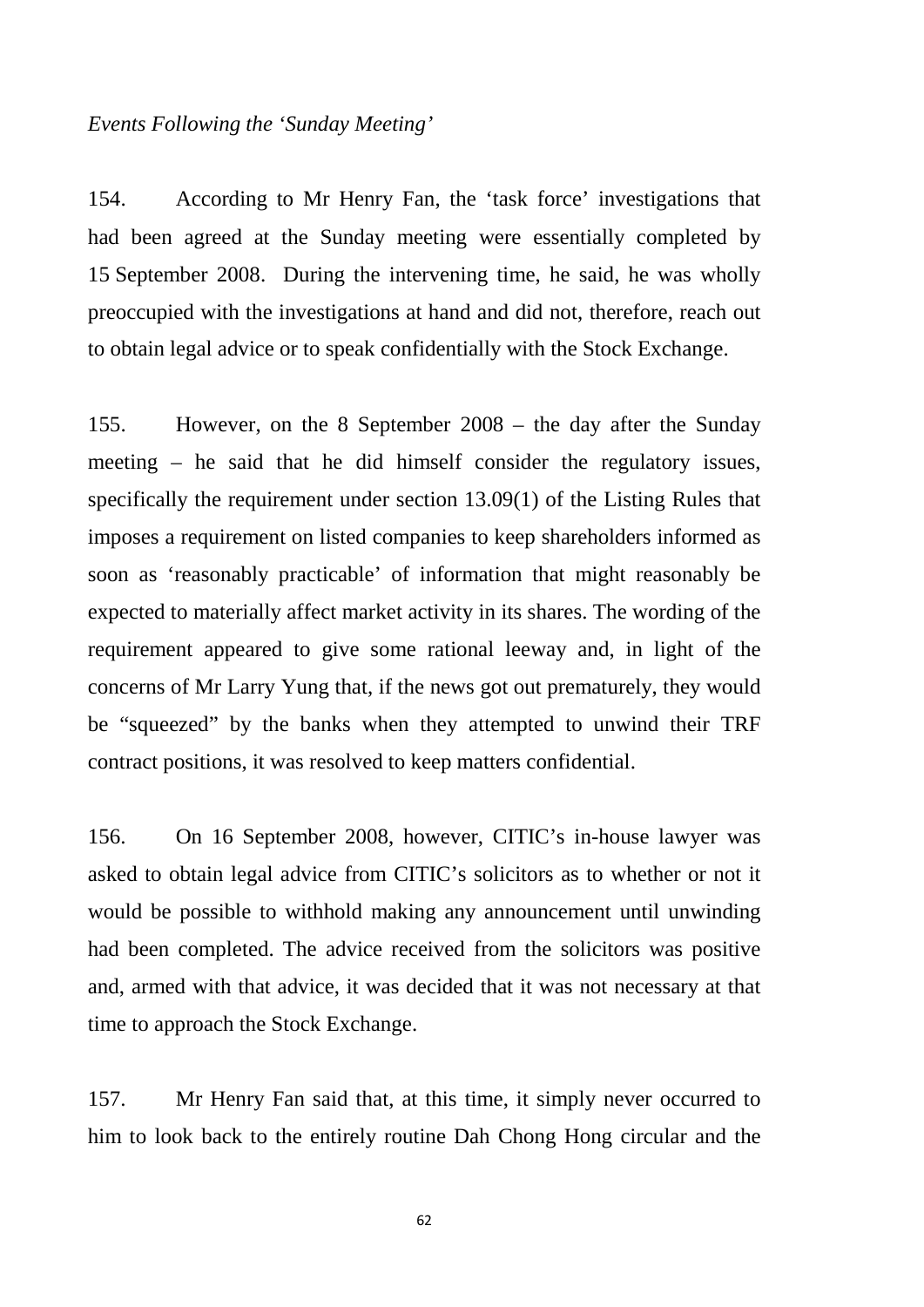'no material adverse change' statement contained in the annexure to that circular.

158. On the Monday, 8 September 2008, Mr Larry Yung gave instructions to Mr Albert Tam (who had been at the Sunday meeting) to commence a prudent termination of Australian dollar TRF contracts if that was possible. He further reached out to his contacts in Beijing to see what support could be given. This resulted in a number of meetings on the 10, 11 and 12 September 2008 in which Mr Larry Yung attempted unsuccessfully to novate the TRF contracts. However, he was able to obtain pledges of financial support. For example, on 11 September 2008, he secured a loan of RMB15 billion from the Agricultural Bank of China and was able to dispose of an office building to the bank for RMB5 billion and on the following day was able to secure a further loan of US\$1 billion from the China Development Bank.

159. In his witness statement, Mr Larry Yung said that he was working against a chaotic backdrop at the time because of the increasing global financial crisis. As he put it in his witness statement "my only concern at the time was to resolve the TRF problem and to stabilise the operations of and protect CITIC so that it could sail through and survive the financial tsunami. I did not think about and did not connect the Dah Chong Hong circular with the TRF issue."

#### *The Task Force Meeting on 15 September 2008*

160. As to the clarification of CITIC's position of exposure, Mr Larry Yung said that the extent of the potential losses was only clarified on 15 September 2008 when calculations of values provided by counterparty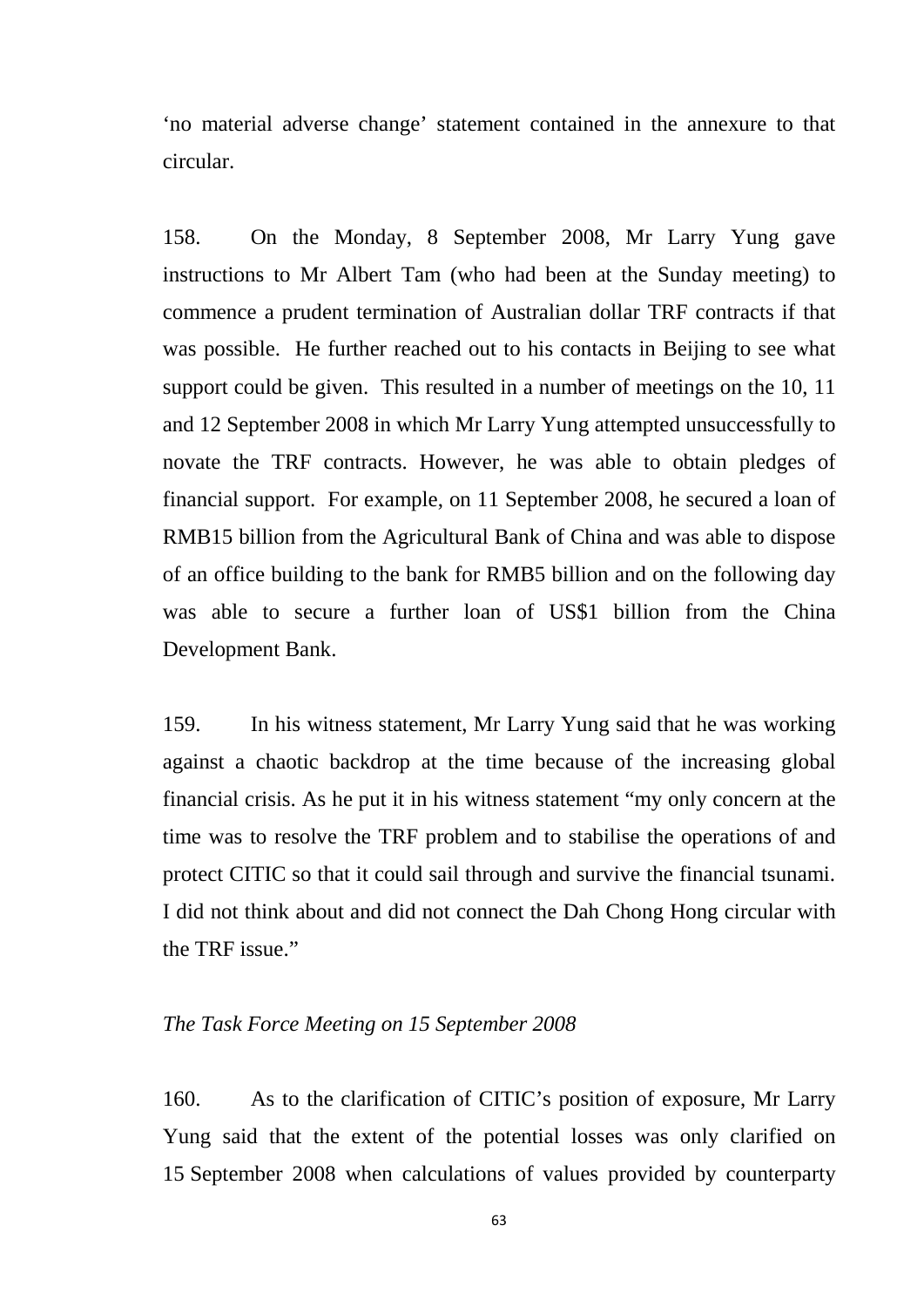banks showed that the mark-to-market loss at that moment in time was "approximately HK\$6 billion, and the total amount involved in all the TRF contracts was some AUD\$11 billion".

### *The Cash Flow Analysis*

161. In the days following the Sunday meeting, as part of the work of the task force, CITIC's Business Development Department prepared a detailed cash flow analysis. The work was overseen by Mr Steve Kwok, an Executive Director who was responsible for the working of that Department and was co-opted onto the task force after 7 September 2008. The analysis was presented at the task force meeting held on 15 September 2008.

162. The essential purpose of the cash flow analysis was to test whether it was within CITIC's ability to cope with the extensive over-hedging, that is, whether it had sufficient liquidity to manage the cash flow stress arising from the obligation under the TRF contracts to take leveraged monthly delivery of Australian dollars and to do so over the balance of the contracts: some 20 months or more. In the course of his evidence, Mr Kwok said that, on a study of the cash flow analysis, it was clear that CITIC had sufficient assets and business operations to act as a buffer against the anticipated losses. In short, the problem could be managed.

163. The analysis assumed that the Australian dollars would be purchased under each TRF contract at the given strike rates strike and that they would then be sold back into the market at certain assumed rates that fell within a feasible range at that moment in time.<sup>[22](#page-67-0)</sup>

<span id="page-67-0"></span><sup>22</sup> By way of illustration, at a spot rate of 0.82 (US\$0.82 equalling AUD\$1) in the month of April 2009 the analysis showed that there would be a loss of US\$18.87 million. In this month, the TRF contracts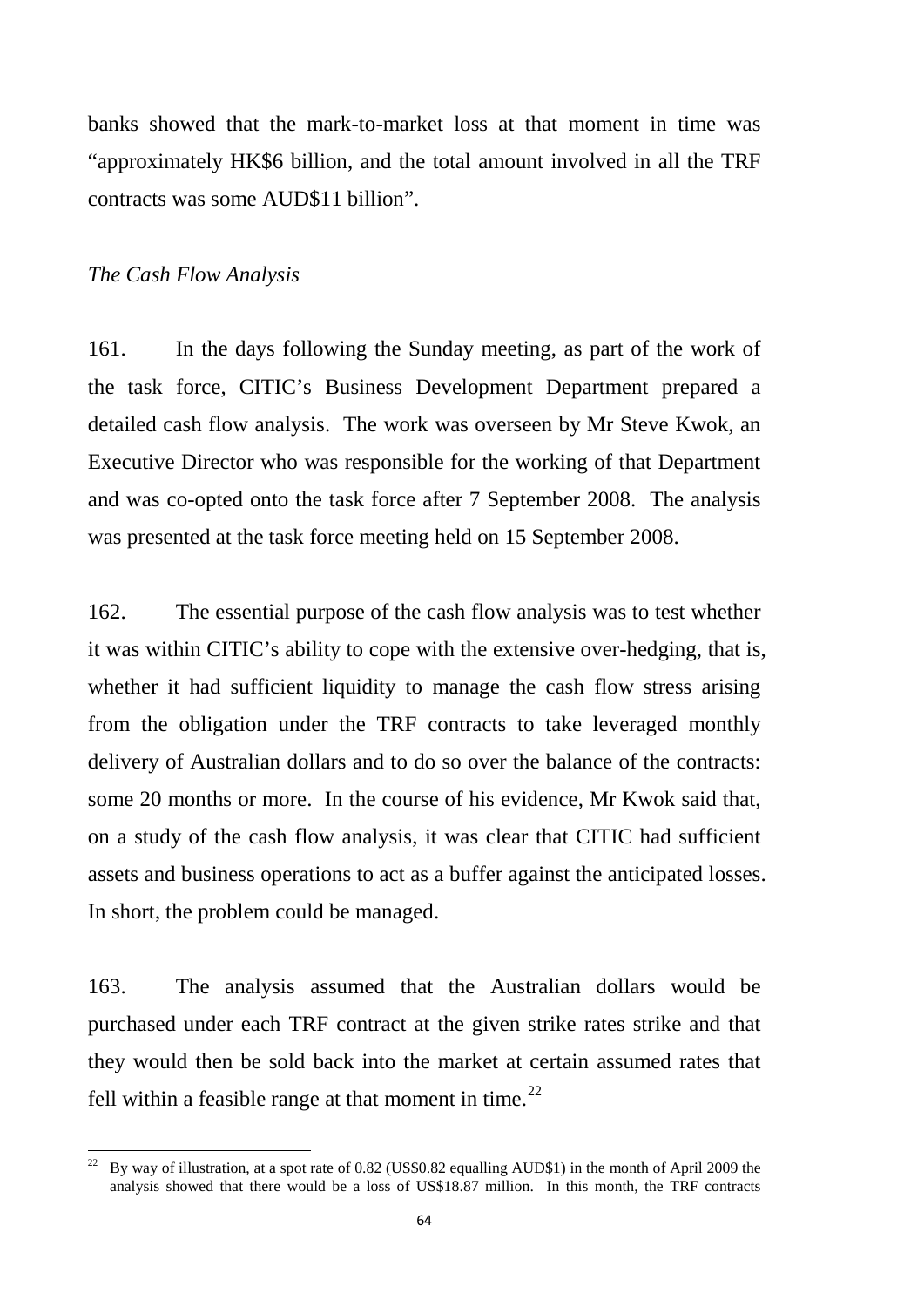164. Mr Steve Kwok agreed that if the Australian dollars that had to be received each month were not sold back into the market but, for example, were, for a period of time, used to meet the costs of construction of the Sino Iron Project or the cost of the operation of the project after construction, then there would be no cash flow loss for that period. He further agreed that if the Australian dollars were not sold back into the market but were held pending a return to a better Australian dollar/US dollar exchange rate (i.e. a rebound) no loss would be realised.

165. As Mr Steve Kwok put it in the course of his testimony:

" … to add up all the 20 plus months, the aggregate of the losses that we calculated were in the range of HK\$4 billion to HK\$5 billion. However, this loss would be spread over the course of two years as far as cash flow was concerned, if indeed the Australian dollar was at such a spot rate, and then we would incur such a loss. However, in the next two years, there could definitely be a lot of different things happening, foreign exchange fluctuations being one, and, secondly, even if the loss amounted to HK\$4 billion or HK\$5billion, we did have the room, the time, the assets and business to [act as a] buffer for such loss."

166. Mr Steve Kwok testified that, as he remembered it, when the cash flow analysis was presented to the task force at the meeting on 15 September 2008, nobody at the meeting felt that this represented "a very significant loss in profits". This was more especially the case, he commented, when at the time the task force was looking to a number of measures to alleviate the drain on resources. The cash flow analysis, he said, revealed that CITIC

 $\overline{a}$ 

would require delivery of AUD\$348 million at a cost of US\$304.23 million at an average strike rate of US\$0.87422 less the amount retrieved by selling back to the market at the rate of 0.82.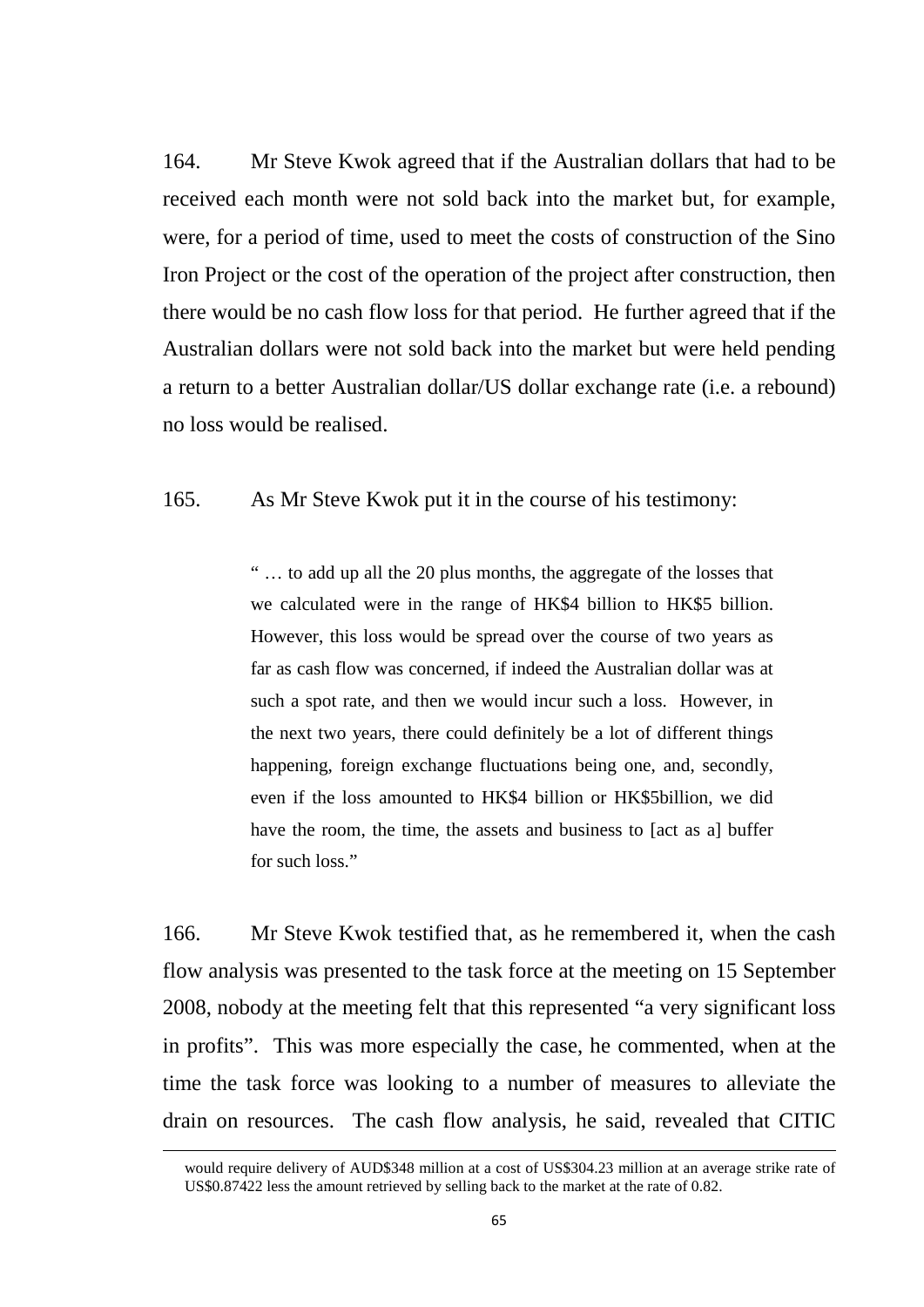clearly had the ability to deal with the deliverables arising out of the overhedging. Yes, there was a problem but, as the Tribunal understood the gist of his evidence, it was to the effect that the cash flow stress could be managed through the balance of 2008 and also 2009 – for the next 18 months - by which time, it was anticipated, some rationality would have returned to the currency markets. By way of summary, therefore, nobody at the meeting held on 15 September 2008 believed that the leveraged deliverables arising out of the over-hedging constituted *at that time* an undermining of CITIC's financial integrity.

167. Mr Steve Kwok accepted, of course, that in the following weeks, that is, in October 2008, the Australian dollar/US dollar exchange rate dropped very significantly, making the situation a lot worse than had been anticipated when the cash flow analysis was presented on 15 September 2008.

168. One other matter that arose at the meeting of the task force held on 15 September 2008 was confirmation that the TRF contracts would not qualify as hedging instruments and that accordingly the mark-to-market losses - if realised - would have to be accounted for in the profit and loss accounts when they fell due for publication.

*Why Was No Action Taken to Amend the Dah Chong Hong Circular or Hold Back Its Publication?*

169. In terms of the responsibility statement, each specified person had undertaken responsibility for the accuracy of the information appearing in the Dah Chong Hong circular. In his closing submissions, Mr Bell, the Presenting Officer, commented that "guarantees" of this type given to the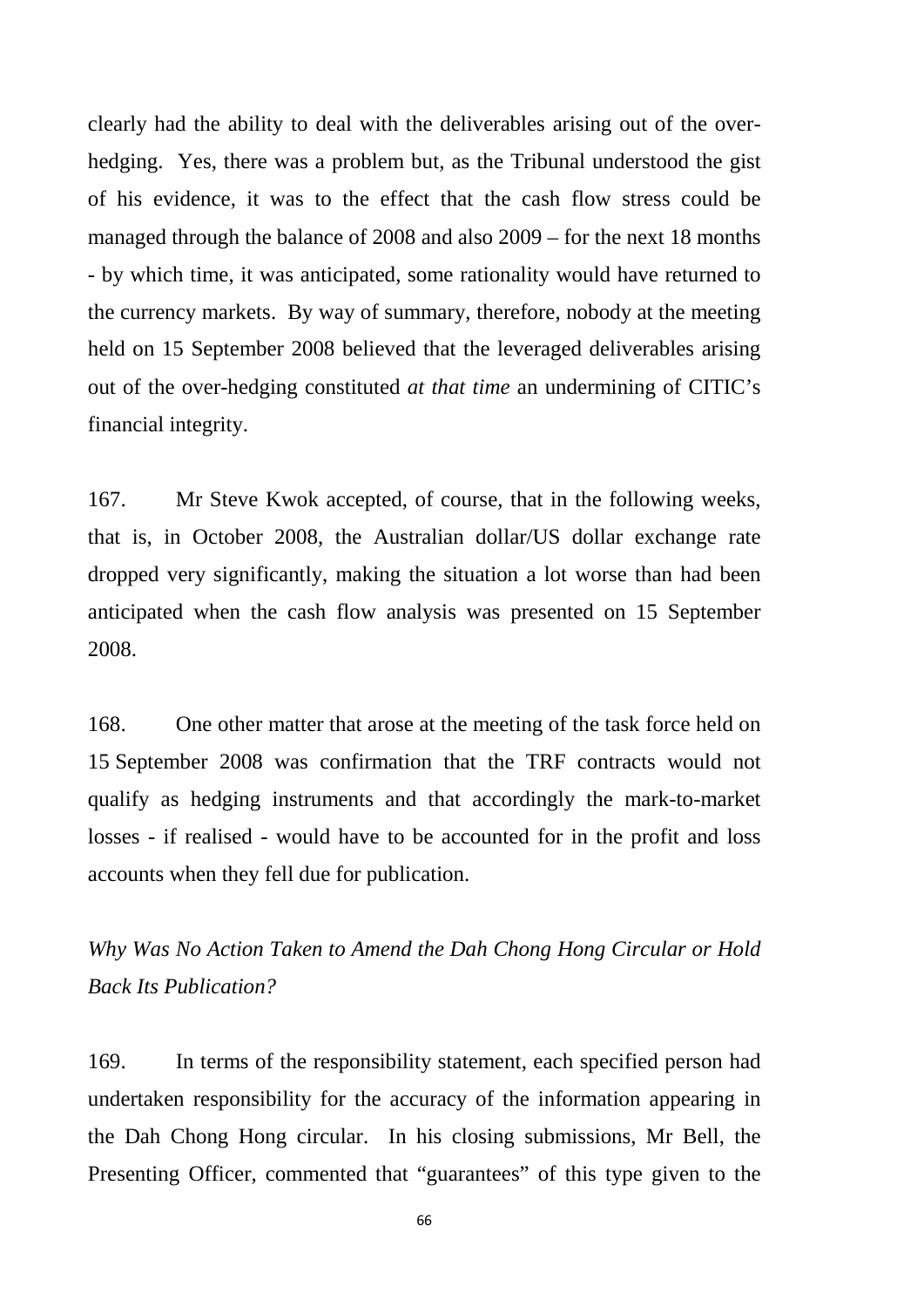investing public "must mean what they say for Hong Kong to maintain its reputation as one of the top financial markets in the world".

170. There is no doubt that the Company Secretarial Department of CITIC, which reported directly to Mr Henry Fan, had tried and tested procedures in place to ensure that, when announcements were published and when subsequent circulars were uplifted to the Stock Exchange website, they were accurate.

171. On this occasion, however, the information of CITIC's exposure to foreign currency risk through the TRF contracts and the fact that the true nature and extent of that exposure was being investigated was kept confidential, contained within a small circle consisting of Mr Larry Yung, Mr Henry Fan, Mr C.Y. Chau, Mr Peter Lee, Mr Albert Tam and those few other employees of CITIC with whom they had to work in order to conduct their investigations.

172. As to the need to keep matters confidential, in his witness statement Mr Larry Yung said the following:

> "At the time, Henry Fan told me that this matter was highly sensitive and that we should limit the number of people within CITIC Pacific who would be told of it. We also agreed that I would work on unwinding the TRFs and look into the possibility to novate them to third parties and liaise with banks on financing to improve the financial stability and resolve the issue of cash flow of CITIC Pacific, while Mr Henry Fan would take charge of the day-to-day operations, as well as all the legal matters as he had always done. "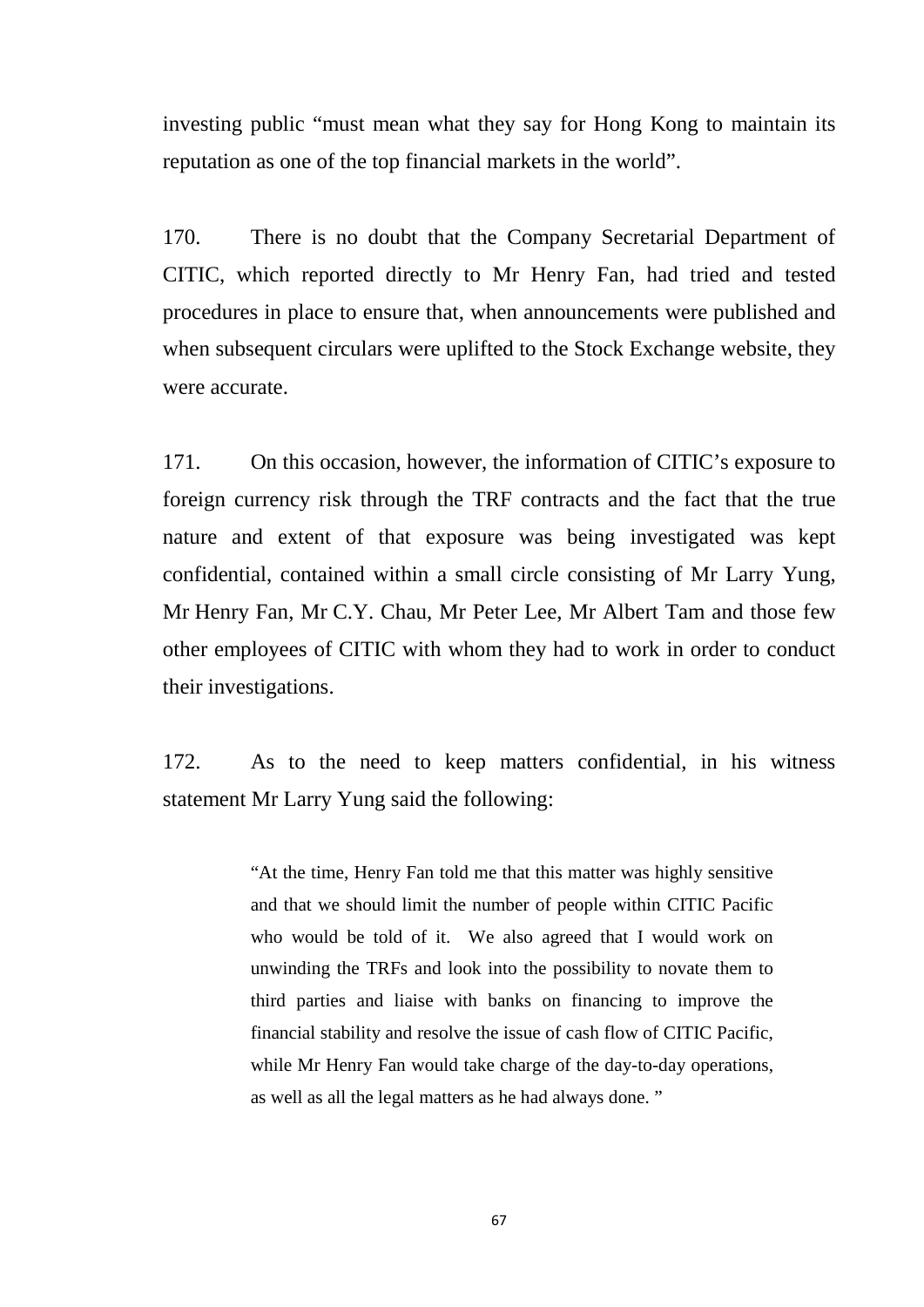173. Mr Henry Fan's recollection was slightly different but this is not a matter of any consequence. What matters is that an agreement was reached at the Sunday meeting that, because of the highly sensitive nature of what was being investigated, the nature and extent of the investigation would be kept confidential. That decision meant that there was no communication with Ms Stella Chan, the Company Secretary, or Mr Alan Lee, the Assistant Director of the Financial Control Department and the person responsible for reviewing draft circulars.

174. In his closing submissions, Mr Bell said that it was the deliberate decision of the specified persons to keep the matter of CITIC's TRF contract crisis confidential and it was *this* decision which had prevented a previously well tried system from functioning successfully.

175. In the result, the following was the history of how the circular came to be published:

- (i) On 5 September 2008, in accordance with standard practice, Ms Stella Chan sent a batch of documents to Mr Henry Fan for his approval. The documents included a board resolution authorising publication of the Dah Chong Hong circular, a directors' responsibility letter and the opinion of the independent financial advisor;
- (ii) After Mr Henry Fan had approved the documents and signed, they were circulated to the other specified persons. Mr Larry Yung, in accordance with standard practice, received a short note in Chinese explaining the nature of the documents together with the original of the board resolution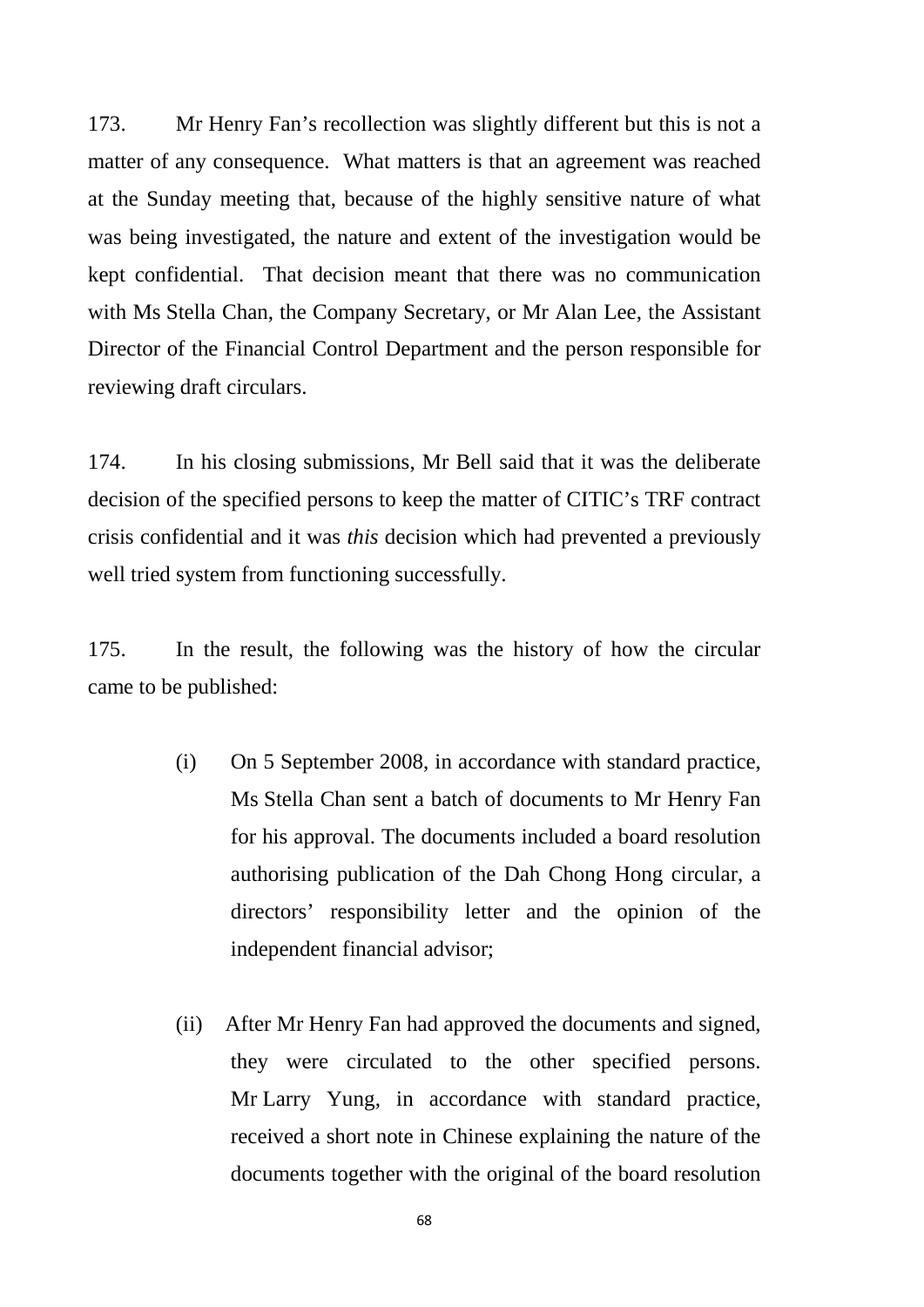that had now been signed by Mr Henry Fan: evidence, of course, that the proposed publication had met with his approval. Mr Larry Yung signed because, as in the past, he relied on that approval;

- (iii) All of the specified persons signed the relevant documents;
- (iv) On the evening of 8 September 2008, the Stock Exchange completed its review. The independent financial advisor confirmed that it had no further comments and, as a final checking measure, Ms Stella Chan emailed Mr Alan Lee;
- (v) In a brief exchange of communications, Ms Stella Chan asked Mr Alan Lee to focus on two sections in the draft circular, one of them being the 'no material adverse change' statement. An hour or so later, Mr Alan Lee replied that he had no comment; and
- (vi) In the result, after close of trading on 12 September 2008, the circular was uploaded to the Stock Exchange website.

176. Mr Alan Lee, with no indication given to him, had no reason – in respect of an entirely mundane circular - to make special enquiries of Mr Henry Fan, the Managing Director, while Mr Henry Fan, consumed as he was with attempting to assess the nature and extent of CITIC's foreign currency exposure, had clearly not believed it necessary, in the interests of keeping matters confidential until the assessment had been completed, of confiding in his Company Secretary or Mr Alan Lee.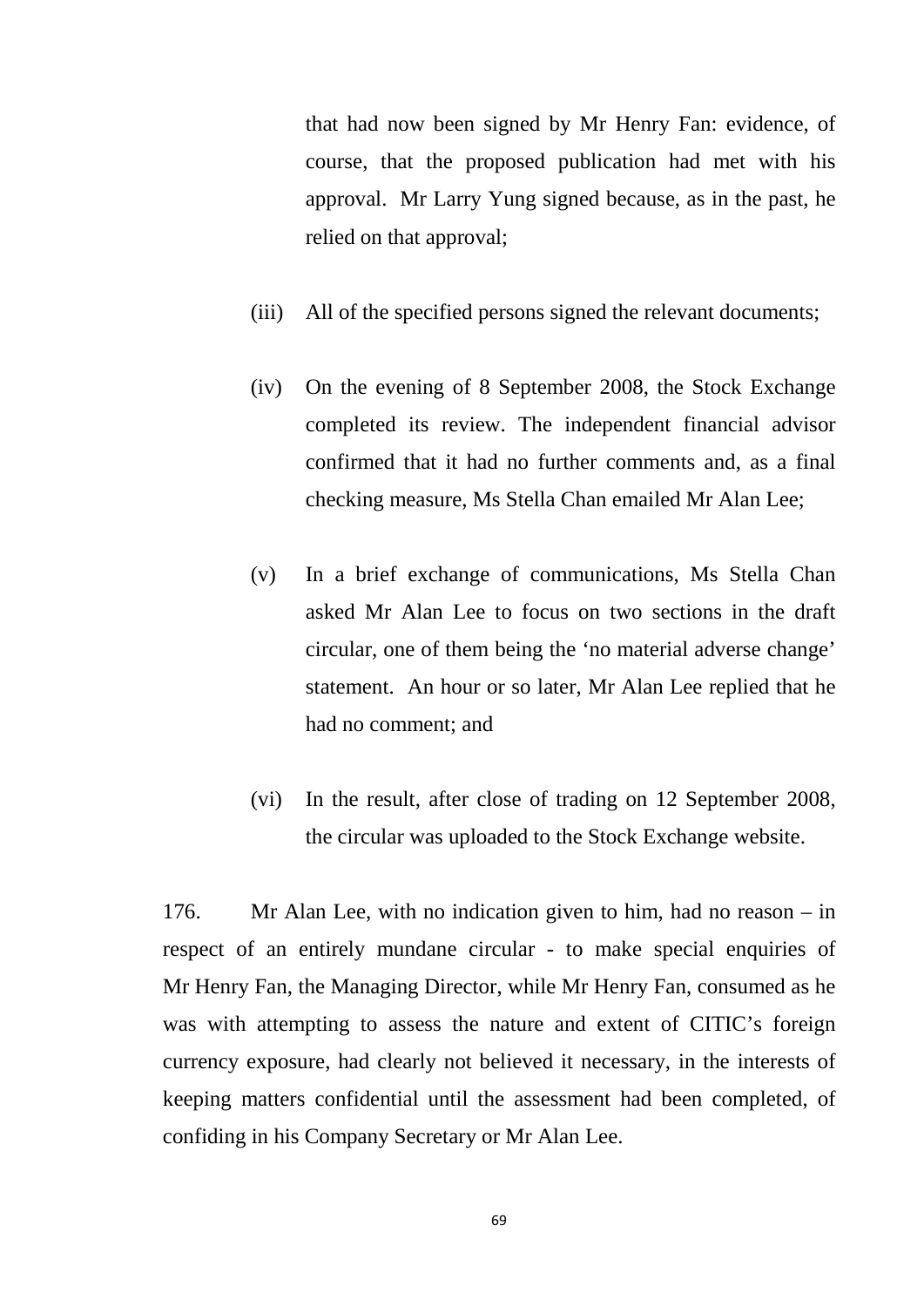177. What then of independent memory? The overall tenor of the evidence given by the specified persons was that the overwhelming importance of the matters that they were required to investigate as members of the task force meant that they simply never turned their minds back to what was considered to be an unimportant and routine circular that they had authorized a few days earlier.

178. Mr Henry Fan, in the course of his evidence, did accept that, with the benefit of hindsight, if he had at the time cast his mind back to the impending publication of the Dah Chong Hong circular –

> " … I would have rung up the Company Secretary, asked her to withhold the circular, seek an extension from the Stock Exchange of the deadline, and sought professional advice on the way forward. That's what I would have done."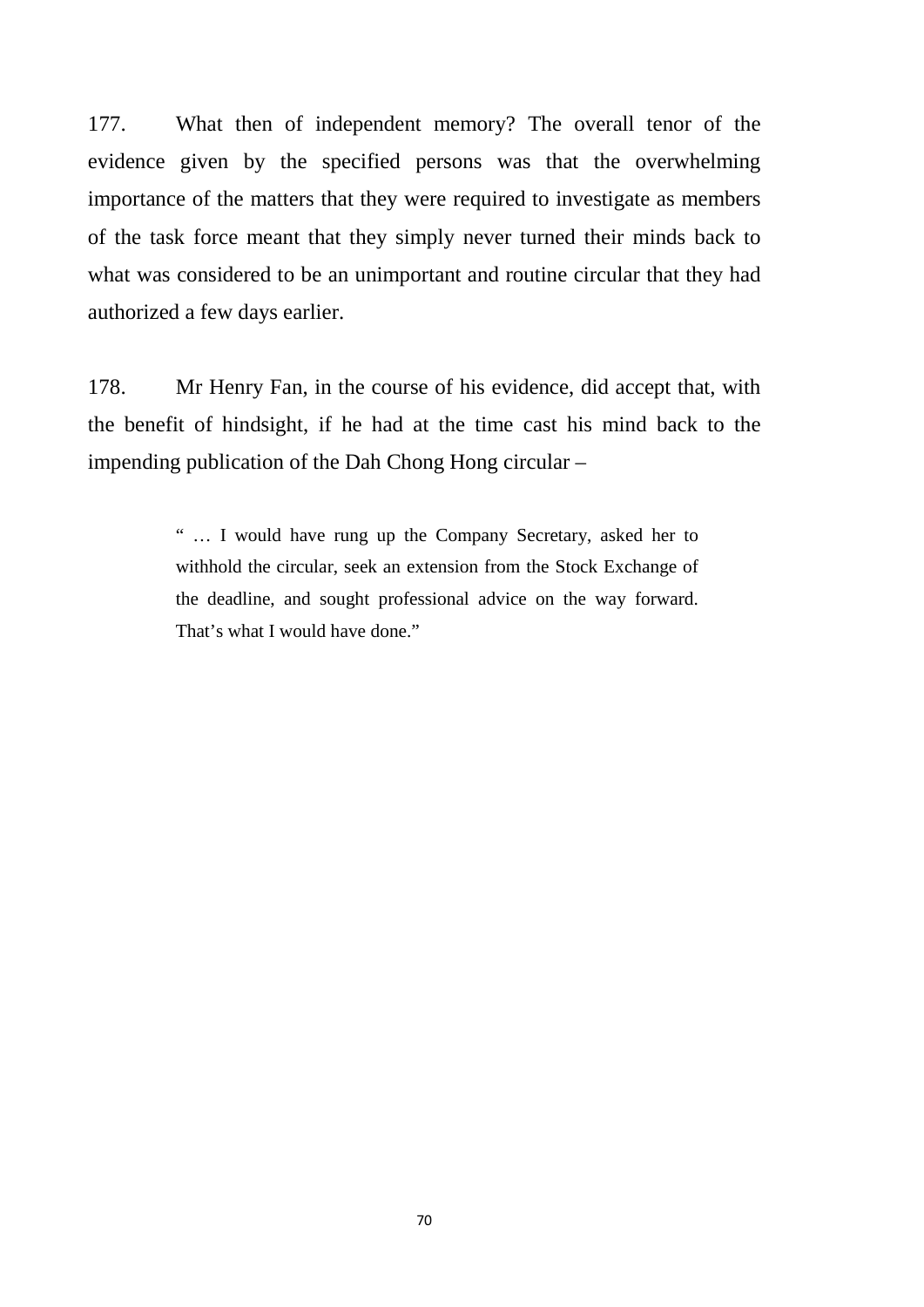## CHAPTER THREE

### DIRECTIONS AS TO LAW

179. In respect of the first three essential elements of section 277(1) of the Ordinance, the Tribunal has come to certain specific determinations of law which are set out later in this report. At this juncture, however, the following more general directions of law are given.

### *The Burden of Proof and Standard of Proof*

180. The SFC bore the burden of proof. No such burden rested on the specified persons. In respect of the standard of proof, section 252(7) of the Ordinance provides that:

> " … the standard of proof required to determine any question or issue before the Tribunal shall be the standard of proof applicable to civil proceedings in a court of law."

181. That standard is the balance of probabilities which has been expressed as follows:

> "The balance of probability standard means that a court is satisfied an event occurred if the court considers that, on the evidence, the occurrence of the event was more likely than not."<sup>[23](#page-74-0)</sup>

<span id="page-74-0"></span><sup>23</sup> See *Solicitor (24/7) v The Law Society of Hong Kong* (2008) 11 HKCFAR 117.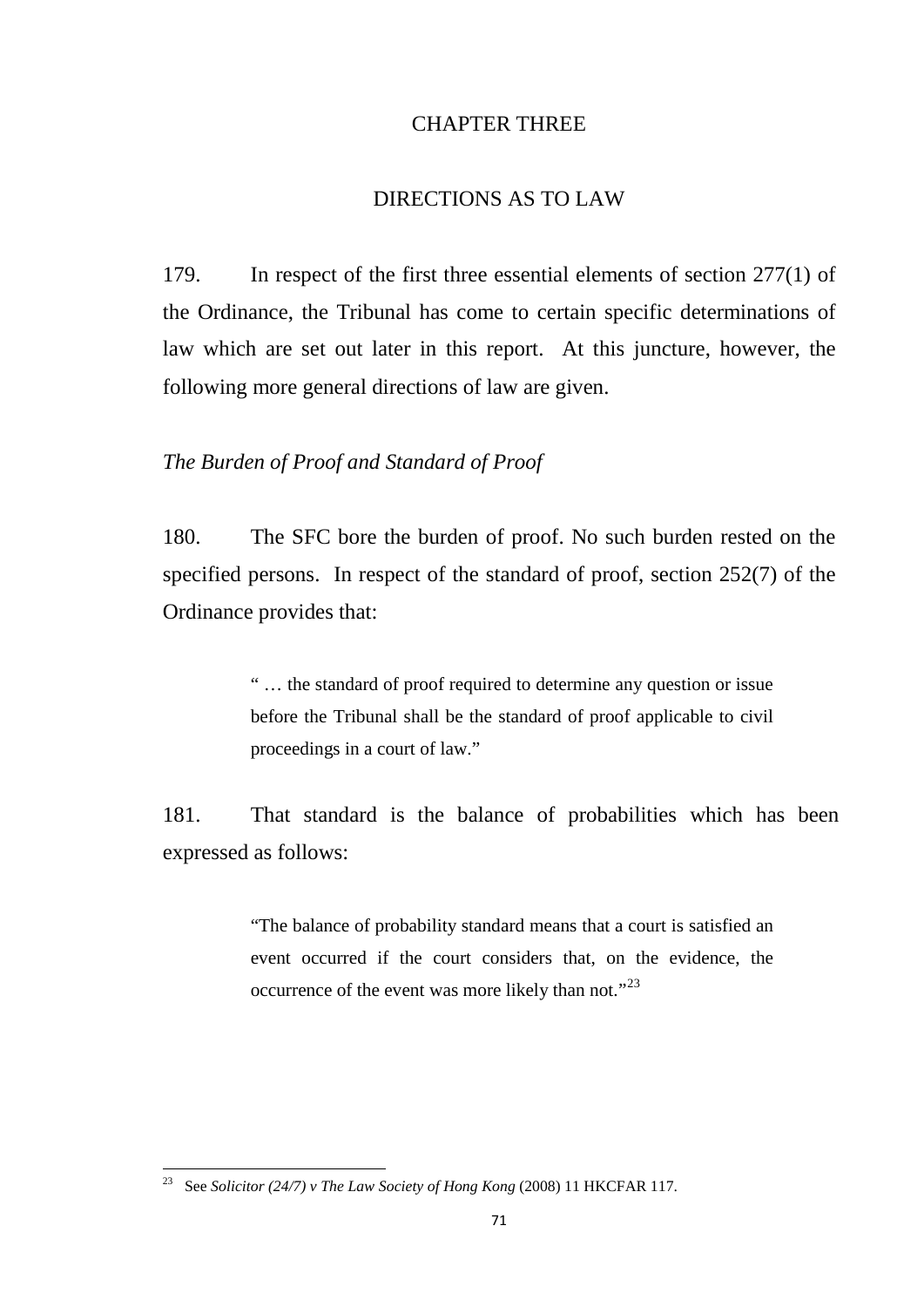## *Good character*

182. Market misconduct, though not criminal in nature, is a serious finding against an individual. In this enquiry, each of the six specified persons were persons of unblemished professional background and were persons of good character. Accordingly, the Tribunal has recognised that they were less likely than otherwise might be the case to have committed the alleged misconduct.

## *The Dangers of Hindsight*

183. During the course of the enquiry it was submitted by a number of counsel representing the specified persons that, when examined closely, the core of the SFC's case was very much based on the 'exact science' of hindsight. Whether that was or was not the case, the Tribunal has warned itself of the dangers of judging the actions of the specified persons through the prism of hindsight.

184. In this regard, the Tribunal has taken into account the following observations of Megarry  $J^{24}$  $J^{24}$  $J^{24}$ :

> "In this world there are few things that could not have been better done if done with hindsight. The advantages of hindsight include the benefit of having a sufficient indication of which of the many factors present are important and which are unimportant. But hindsight is no touchstone of negligence. The standard of care to be expected of a professional man must be based on events as they occur, in prospect and not in retrospect."

<span id="page-75-0"></span><sup>24</sup> See *Duchess of Argyll v Beuselinck* [1972] 2 Lloyd's Rep 172, a case involving allegations of negligence by a solicitor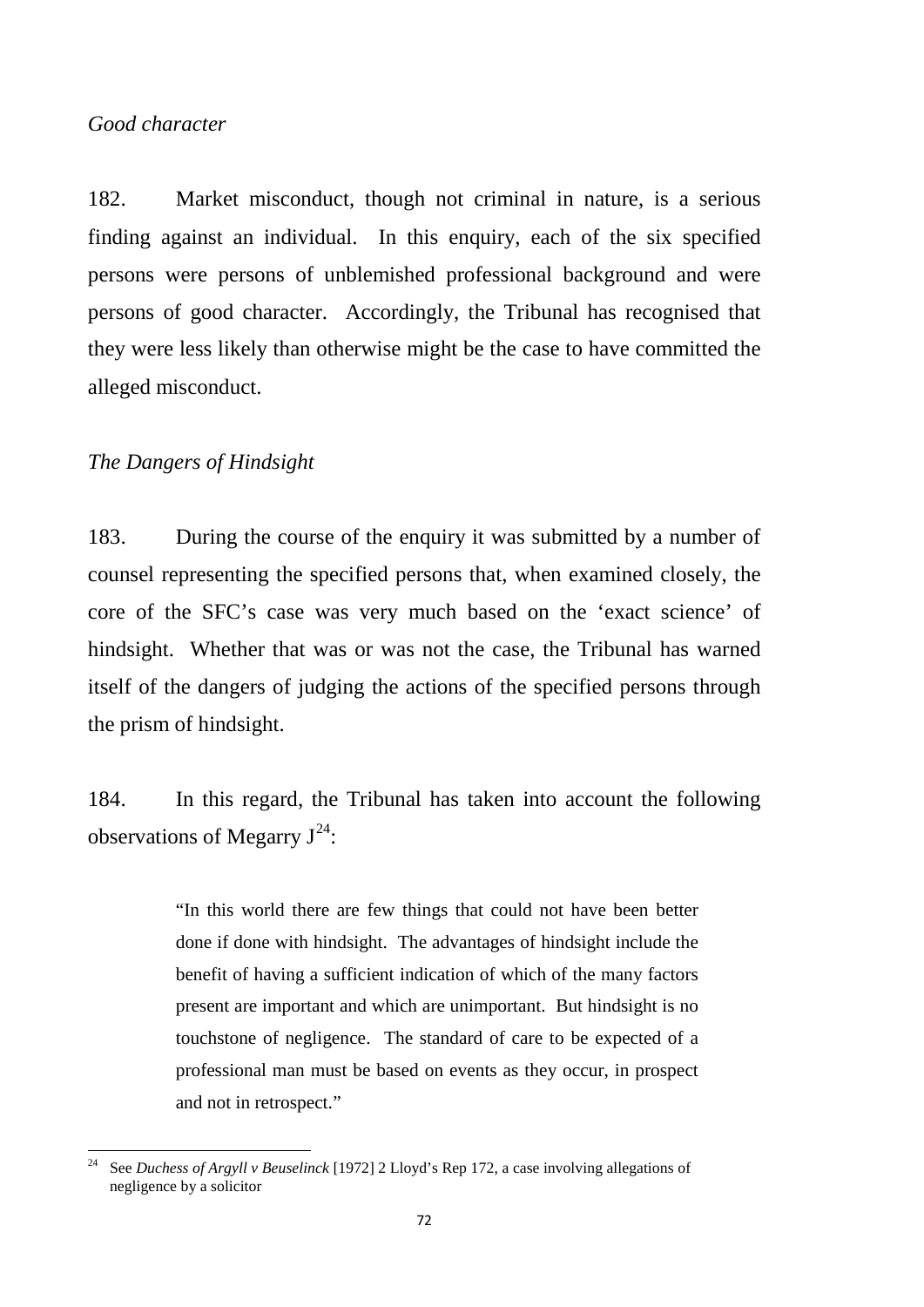### *The Drawing of Inferences*

185. In so far as it has been necessary for the Tribunal to come to any determination by way of drawing inferences, the Tribunal has directed itself that any conclusions reached must be plainly established as a matter of inference from proved facts. The proceedings being civil in nature, it would not be right to say that the requisite standard prescribes that the inference is to be the only inference that can be drawn, that being the standard which applies to criminal matters. However, an inference must be established as a compelling inference.

## *Expert Evidence*

186. In the presentation of its case, the SFC relied upon the expert testimony of two witnesses. They were, first, Mr Stella Fung Sau Hong, the holder of a Master's degree in finance and a chartered financial analyst, and, second, Mr Richard Harris, a professional expert witness in matters of finance.

187. The Tribunal received the evidence of both witnesses, both as to the information given by them and the expressions of opinion made by them, because it was likely to be outside the experience and knowledge of the Tribunal members. The evidence, however, was received on the basis that the Tribunal was entitled to accept or reject all or part of that evidence.

188. As to the legal principles governing the admissibility of expert evidence in civil proceedings – the proceedings which are the subject of this report being civil in nature - the focus must be on the assistance that such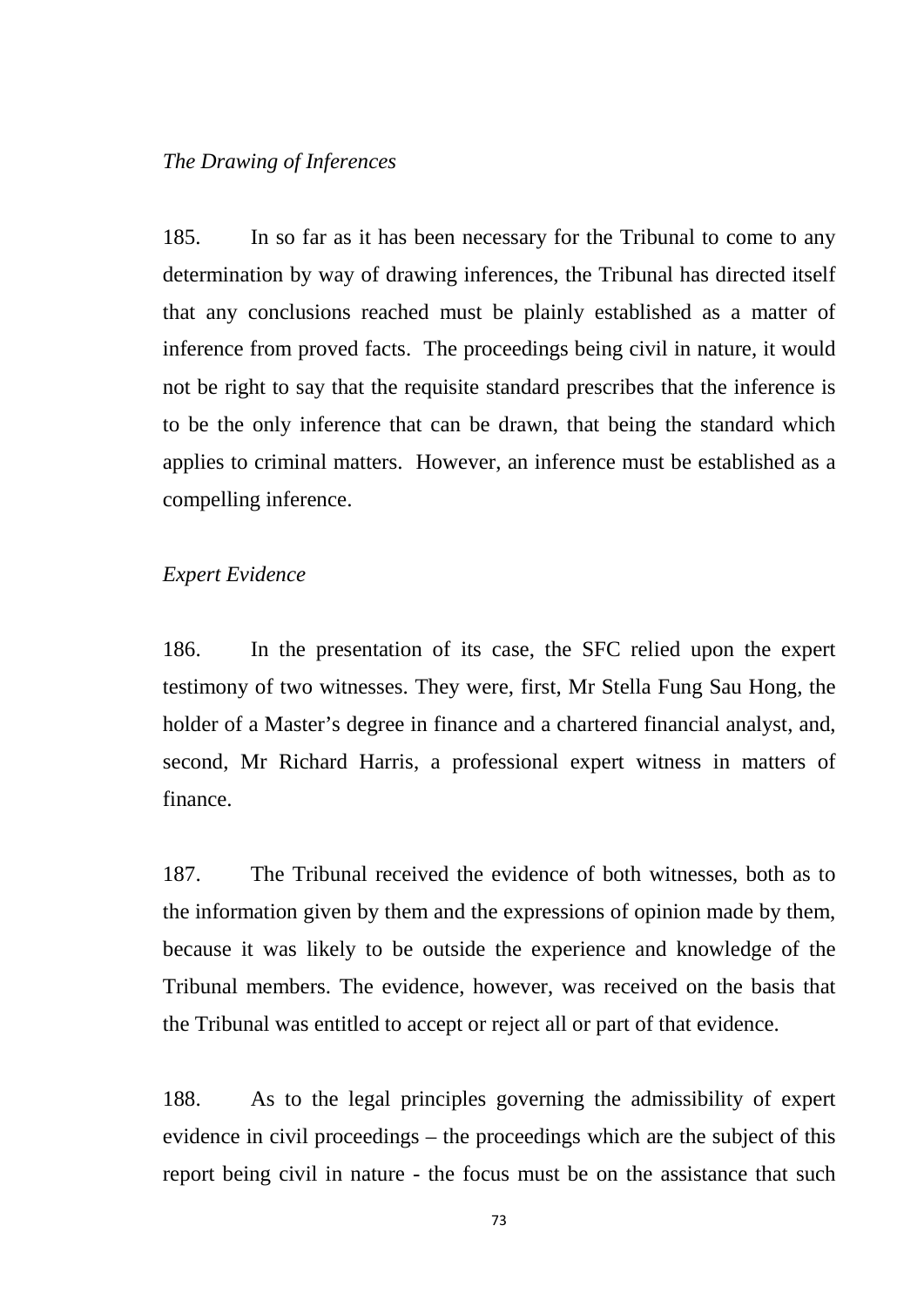evidence can provide to the Tribunal. In this regard, in *Barings PLC v Coopers & Lybrand (No 2)*<sup>[25](#page-77-0)</sup>, at para 45, it was observed that:

> "Expert evidence is admissible… in any case where the court accepts there exists a recognised expertise governed by recognised standards and rules of conduct capable of influencing the court's decision on any of the issues which it has to decide and the witness to be called satisfies the court that he has a sufficient familiarity with and knowledge of the expertise in question to render his opinion potentially of value in resolving any of those issues."

189. In the present case, in the judgment of the Tribunal, it is regrettable that the two experts called by the SFC, their general expertise being accepted, nevertheless appeared in this instance to be giving evidence on matters outside of their specialised areas of knowledge.

190. In consequence, the fact that the Presenting Officer, in his final submissions, placed very little reliance on the evidence of either of the two experts was unsurprising.

191. The Tribunal itself has been unable to place any substantial reliance on the evidence presented by the two witnesses. In this regard, an authority placed before the tribunal by leading counsel for Mr Leslie Chang, Mr Charles Manzoni SC, was found to be of assistance. The authority is that of *Fu Kor Kuen Patrick v HKSAR[26,](#page-77-1)* the judgment being by Gleeson NPJ (at para 51):

<span id="page-77-0"></span><sup>&</sup>lt;sup>25</sup> [2001] Lloyds Report Bank 85.

<span id="page-77-1"></span><sup>26</sup> (2012) 15 HKCFAR 524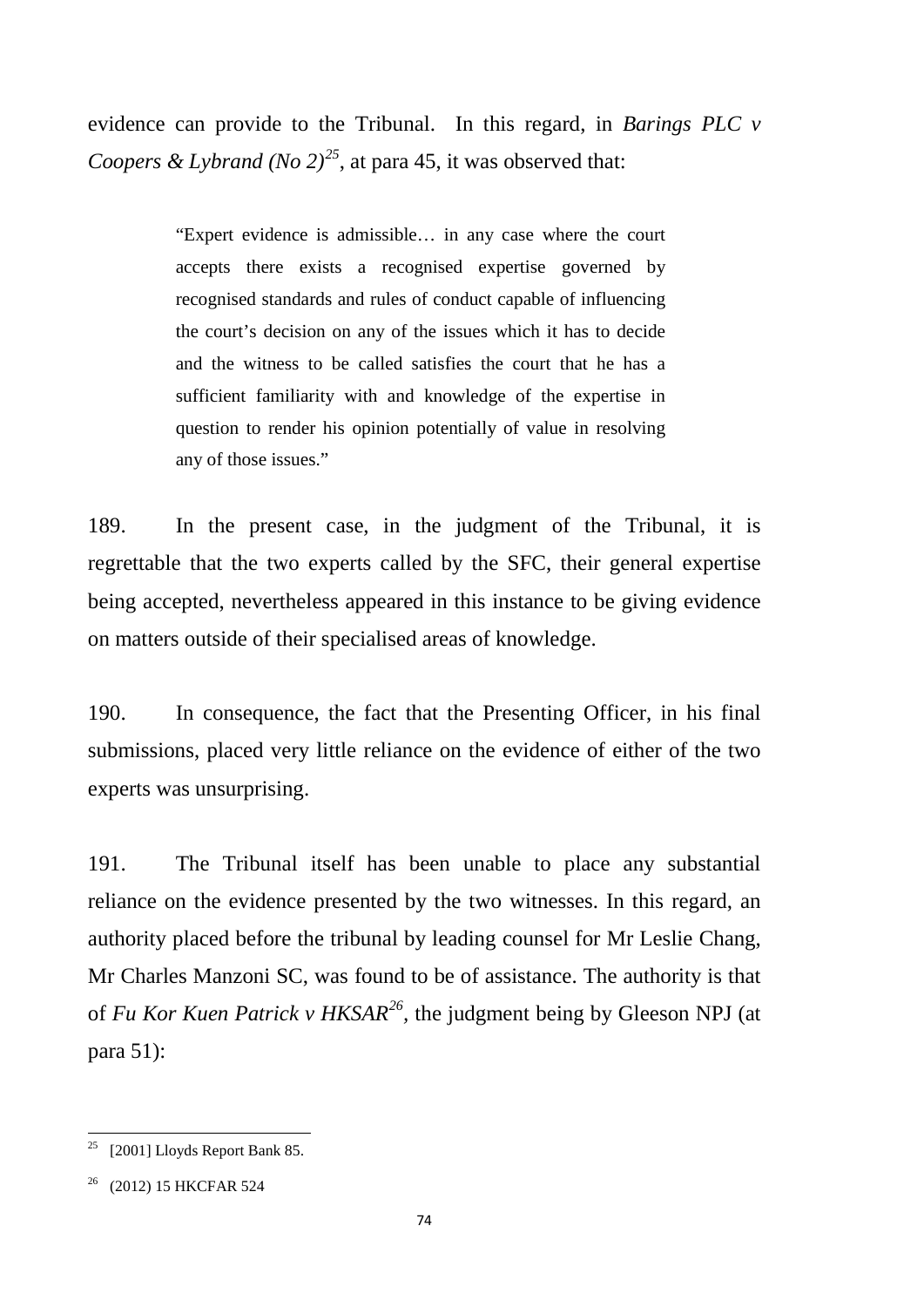"The propensity of some expert witnesses to express opinions not wholly or substantially based on their specialised knowledge, but based upon inferences of fact outside their field of particular training or experience is well understood. The danger for the proper process of fact-finding at civil or criminal trials is obvious… An opinion, resting upon transparent factual assumptions, based upon a branch of knowledge in which the witness is an expert, may be of legitimate assistance to a finder of fact. It is when a witness goes beyond those bounds and expresses a judgment on a matter outside his area of specialised knowledge that the danger arises."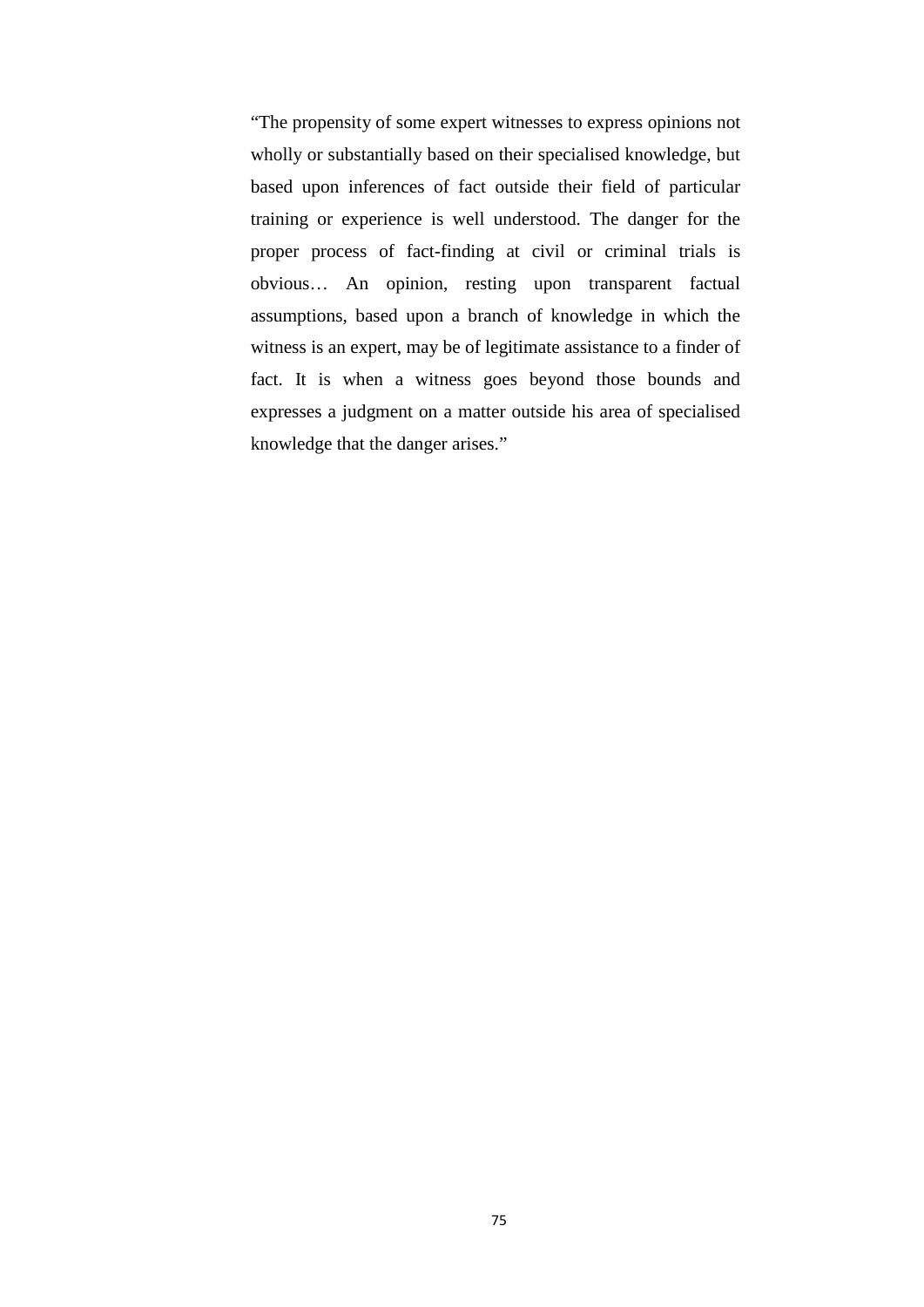#### CHAPTER FOUR

# HAVE THE FIRST TWO ESSENTIAL ELEMENTS OF SECTION 277(1) BEEN PROVED?

*The First Essential Element: 'the Publication Element'*

192. Within the context of this enquiry, the first essential element that fell to be demonstrated was that each specified person, being a director, had authorised, or in some other way had been concerned in, the publication of the Dah Chong Hong circular containing the 'no material adverse change' statement.

193. As stated earlier in this report, it was on 5 September 2008 that CITIC's Company Secretary, Ms Stella Chan sent out a memorandum to the directors on the CITIC board requesting them to consider and, if thought fit, approve the Dah Chong Hong circular. Attached to the memorandum were three documents, first, the board resolution approving the Dah Chong Hong circular to be signed by the directors; second, a copy of the draft circular and, third, a responsibility letter.

194. The responsibility letter, reflected in the circular itself, stated that each director –

> "… individually and together with the other directors of the Company accepts full responsibility for the accuracy of the information contained in the approved documents."

> > 76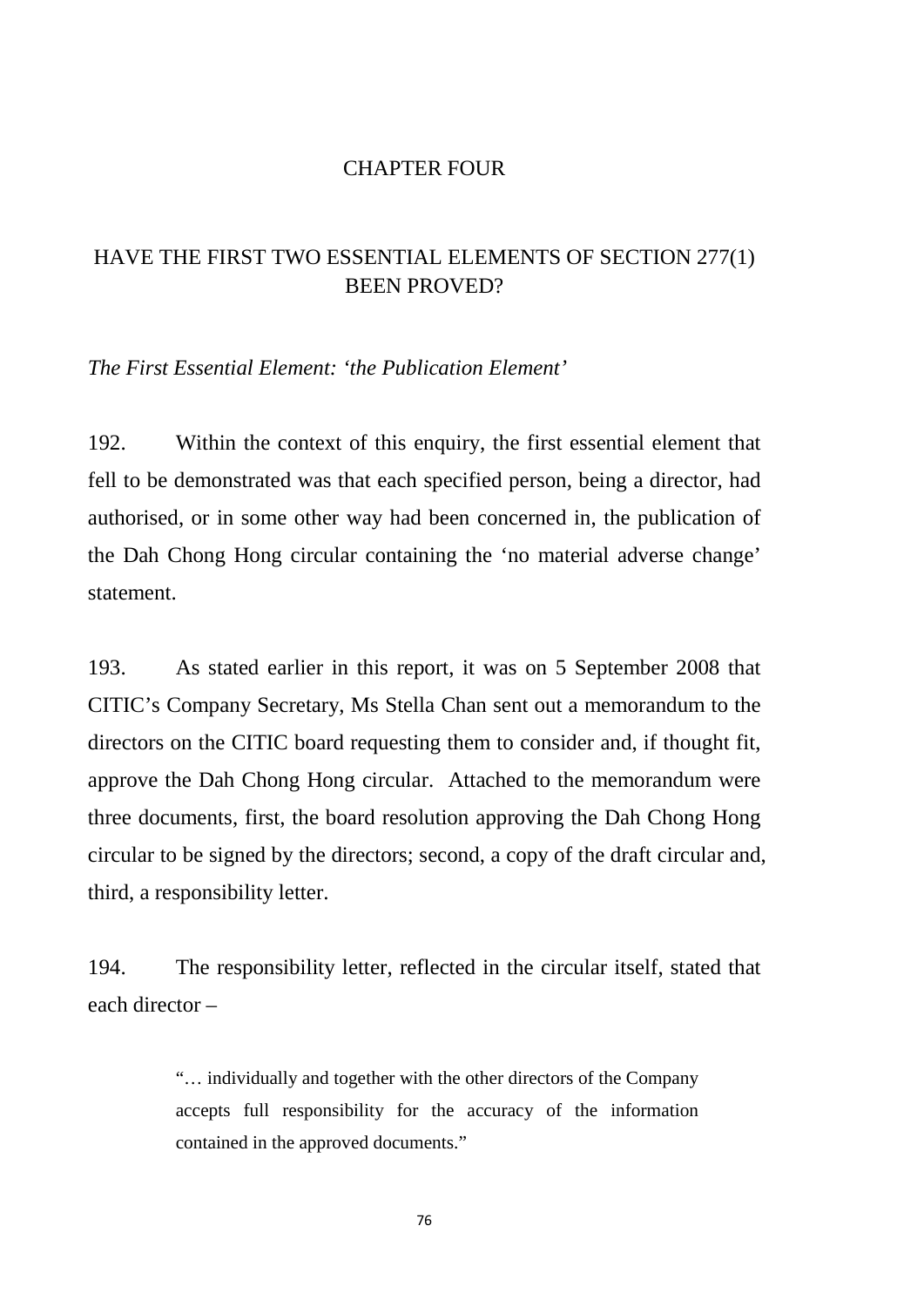195. The memorandum reminded the directors that, for the purpose of any amendments and the like, the latest practicable date prior to the printing of the circular was 9 September 2008.

196. All the directors to whom the memorandum was addressed signed and returned the relevant documents.<sup>[27](#page-80-0)</sup>

197. In light of this uncontested evidence, it was not disputed that each of the specified persons in their capacity as directors had authorised the publication of the circular.

# *The Second Essential Element: 'the Market Effect Element'*

198. Within the context of this enquiry, the second essential element that fell to be demonstrated was that the information contained in the Dah Chong Hong circular, more specifically, the 'no material adverse change' statement, was 'likely' to 'maintain, increase, reduce or stabilize the price of securities', that is, of CITIC securities.

199. All of the specified persons submitted that there had been a failure by the SFC to prove this second essential element. The issue, therefore, fell for determination.

200. As to the use of the word 'likely' in the section, the Tribunal has determined in a number of past reports that 'likely' means 'probable' and not merely 'possible'. In the course of his submissions, Mr Yu SC, leading counsel for Mr Larry Yung, summed up the test in the following words: 'it

<span id="page-80-0"></span><sup>27</sup> Mr Leslie Chang, Mr Henry Fan, Mr Larry Yung and Mr C.Y. Chau signed on 5 September 2008; Mr Peter Lee signed on 7 September 2008.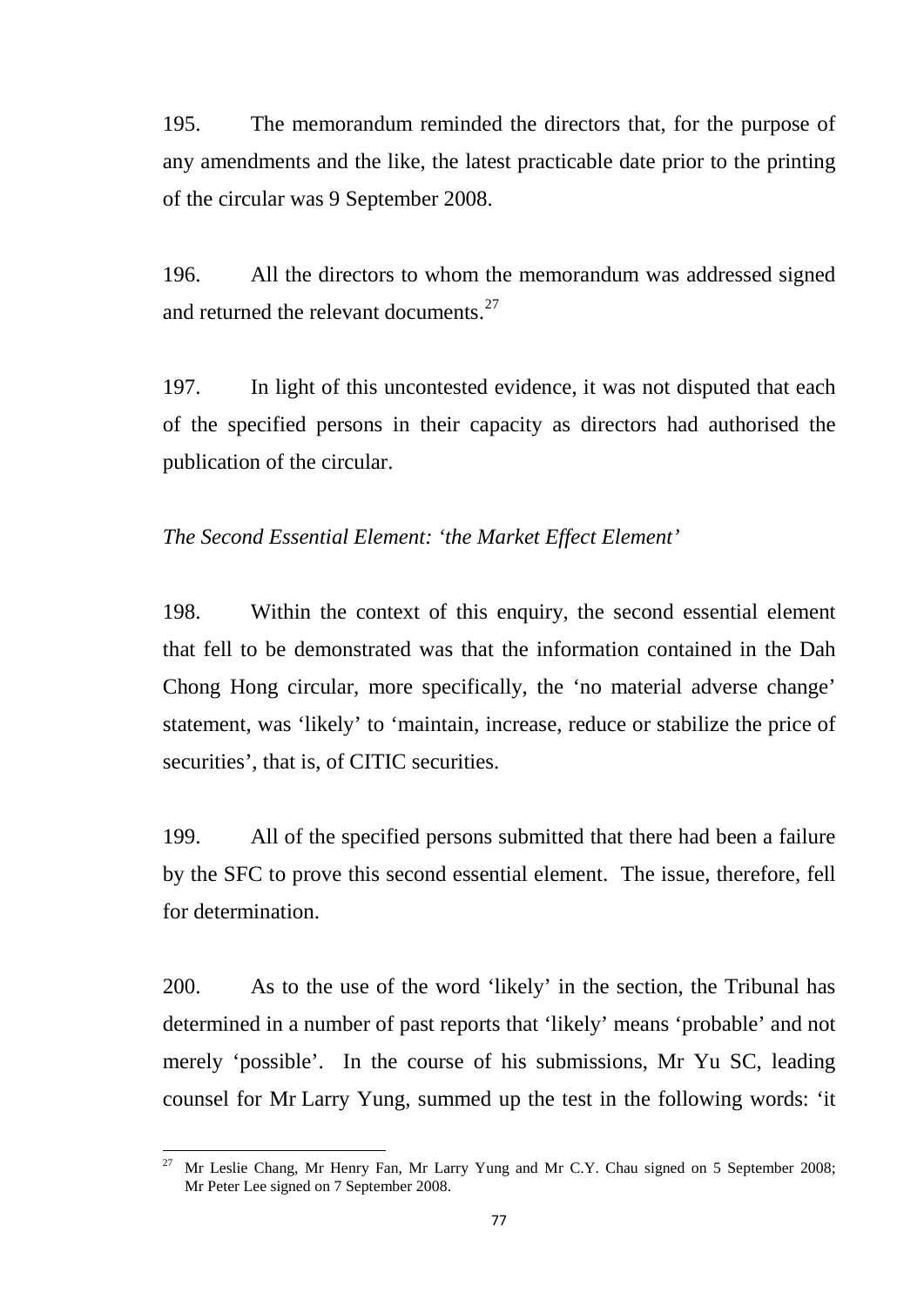takes more than seeing a possibility, it requires finding a real degree of probability". As an instructive guide, the Tribunal agrees with that wording.

201. The second essential element of section 277(1) of the Ordinance therefore requires the determination of a predictive test, the test being an objective one. The Tribunal is required to ask itself not whether it was merely possible that the 'no material adverse change' statement would have had an effect on the market sufficient to influence the price of CITIC securities but is instead required to ask itself whether there was a real degree of probability that it would have had such an effect.

202. As the Tribunal has observed in an earlier report, the essential mischief that section 277(1) of the Ordinance seeks to avoid is not of itself the publication of false or misleading information about a listed company by a person who knows or is reckless or negligent as to that fact. The mischief lies in the fact that it is probable that such information would have a causative effect in that it would induce the investing public to deal in securities of the listed company and thereby undermine and/or distort the open and honest workings of the market. Mr Bell, the Presenting Officer, accepted the force of the observation when, in the course of his submissions, he accepted that "the clear statutory intention is to regulate conduct which has an effect on investor behaviour and thus the price of securities, whether that effect is to increase, reduce, stabilise or maintain the share price." In short, he accepted that there must be a probability of market effect.

203. It is for this reason that not all disseminated information about the market falls within the reach of section 277(1) of the Ordinance. It only falls within the reach of the section when, on a consideration of all relevant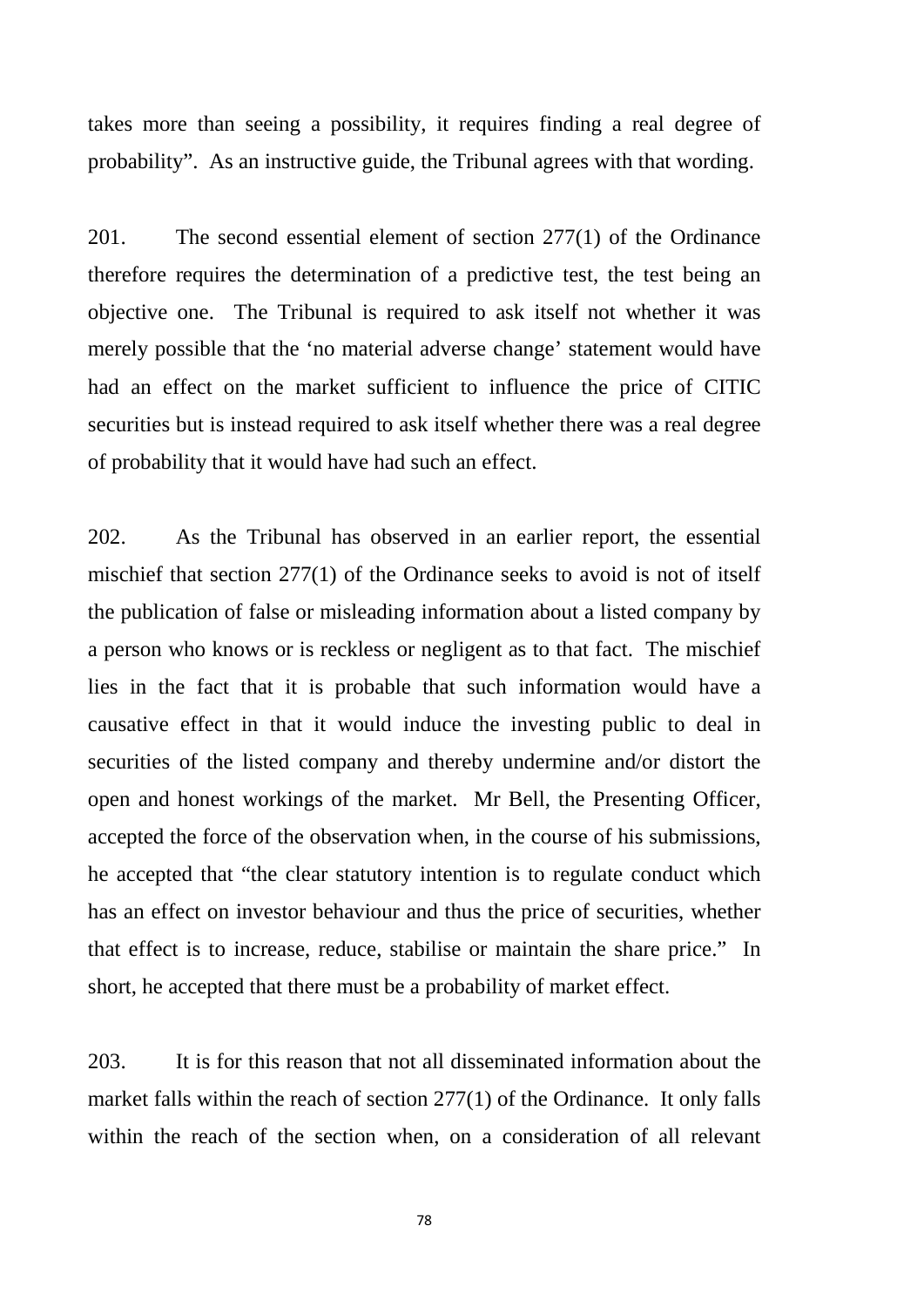evidence, it is found to be probable that it would be causative of the effects set out in sub-paragraphs (a), (b) and (c) of the section.

204. Mr Bell submitted that it is not necessary for it to be demonstrated to be the sole influencing factor, and that, of course, must be correct. In respect of the price of any regularly traded share, on any trading day there may be a number of factors influencing price. But that is not to diminish the Tribunal's interpretation just given. Accordingly, whether alone or in conjunction with other information, it must be probable that the information which is the subject of the enquiry would of itself have an effect on the market.

205. In his opening submissions, Mr Bell said that reliance would be placed on the two expert witnesses, Ms Stella Fung and Mr Richard Harris, to prove this second essential element. In his closing submissions, Mr Bell did not seek to place such reliance on their evidence and, in the view of the Tribunal, this was for good reason.

206. In their written reports and in the course of their evidence both Ms Stella Fung and Mr Richard Harris said that, in their opinions, the 'no material adverse change' statement had the effect of maintaining or stabilising the share price of CITIC on or around the date of publication, that is, on or around 12 September 2008. However, they did not base this on any noticeable movements in the price of CITIC securities at the time or on the fact that there was commentary by professional analysts and/or in the broader press. Put simply, as the Tribunal understood it, their approach to the issue may be summed up as follows. While the statement that was disseminated to the market may have had no influence upon it one way or the other, if the true nature and extent of the TRF contract prices had been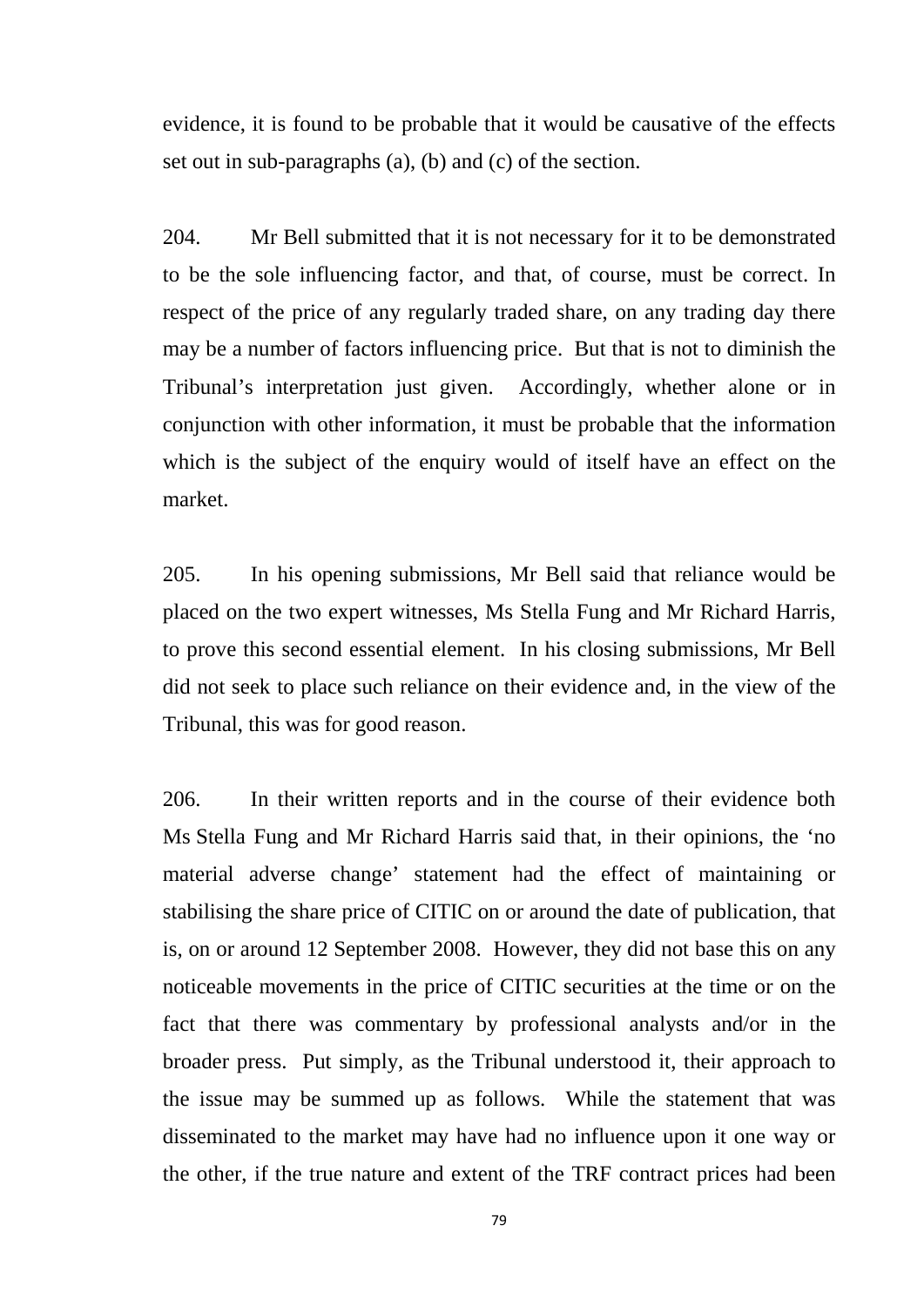known at that time, *that* information would undoubtedly have had a marked influence on the price of CITIC securities. On this basis, the proposition was advanced that the failure to put the true position into the statement had falsely reassured the market and, to use the words of Ms Stella Fung:

> "As a result, CITIC's share price was maintained at a level higher than it should be …"

#### 207. Mr Richard Harris, in his report, supported this approach. He said:

"The market had no indication of the size of the unrealised losses from the foreign exchange contracts until the profit warning. The statement encouraged the impression of a company where nothing was amiss."

## 208. Mr Richard Harris continued:

"This assumption of stability would have been reinforced by the relative lack of news about the Company while the global financial crisis was developing …"

#### 209. In the result, said Mr Richard Harris–

"... non-disclosure of the information [the information of the exposure to foreign exchange risk through the TRF contracts] meant that the share price was maintained and stabilized for a longer period than might have been expected."

210. In the judgment of the Tribunal, as a matter of statutory interpretation, this joint approach by the two expert witnesses (who, of course, did not purport to be experts as to law) was misconceived. The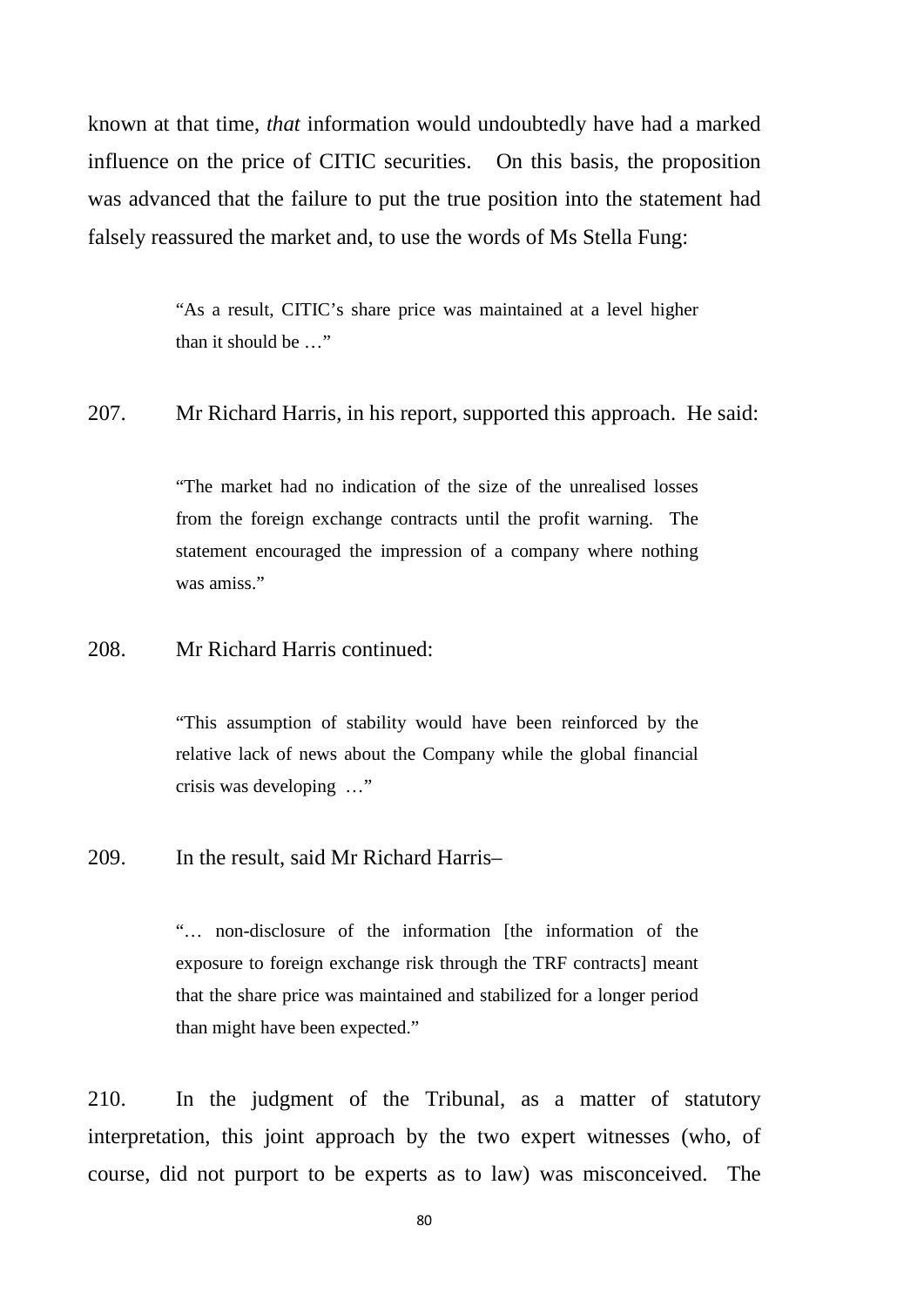second essential element of section 277(1) of the Ordinance requires that it is the information that is actually published that must be likely, that is, probable, to maintain, increase, reduce or stabilise the price of securities. It is not the information that should have been published. The information that should have been published - the information proving falsehood - is the subject of the third essential element of culpability under section 277(1) of the Ordinance.

211. Concerning the maintenance, increase, reduction or stabilisation of the price of securities - this being the core issue of the enquiry  $-$  the Tribunal is satisfied that, on a purposive construction, culpability under section 277(1) of the Ordinance arises when, in Hong Kong or elsewhere, a person disseminates, or is involved in the dissemination of information provided, first, that *this* information - the information that is disseminated is likely to have the effect of maintaining, increasing, reducing or stabilising the price of securities.

212. What must thereafter be proved as a further and separate essential element of culpability is that the information that has been published is false or misleading as to a material fact, or is false or misleading by the omission of a material fact.

213. The separation of the second and third essential elements serves an important purpose. Regulatory culpability must be defined by rational limits. Information is the life blood of any financial market. On any trading day in Hong Kong - Hong Kong being one of the world's busiest markets - no doubt thousands of communications take place, all containing information that is directly or indirectly relevant to the market. In the greater scheme of things the great majority of those communications are entirely insignificant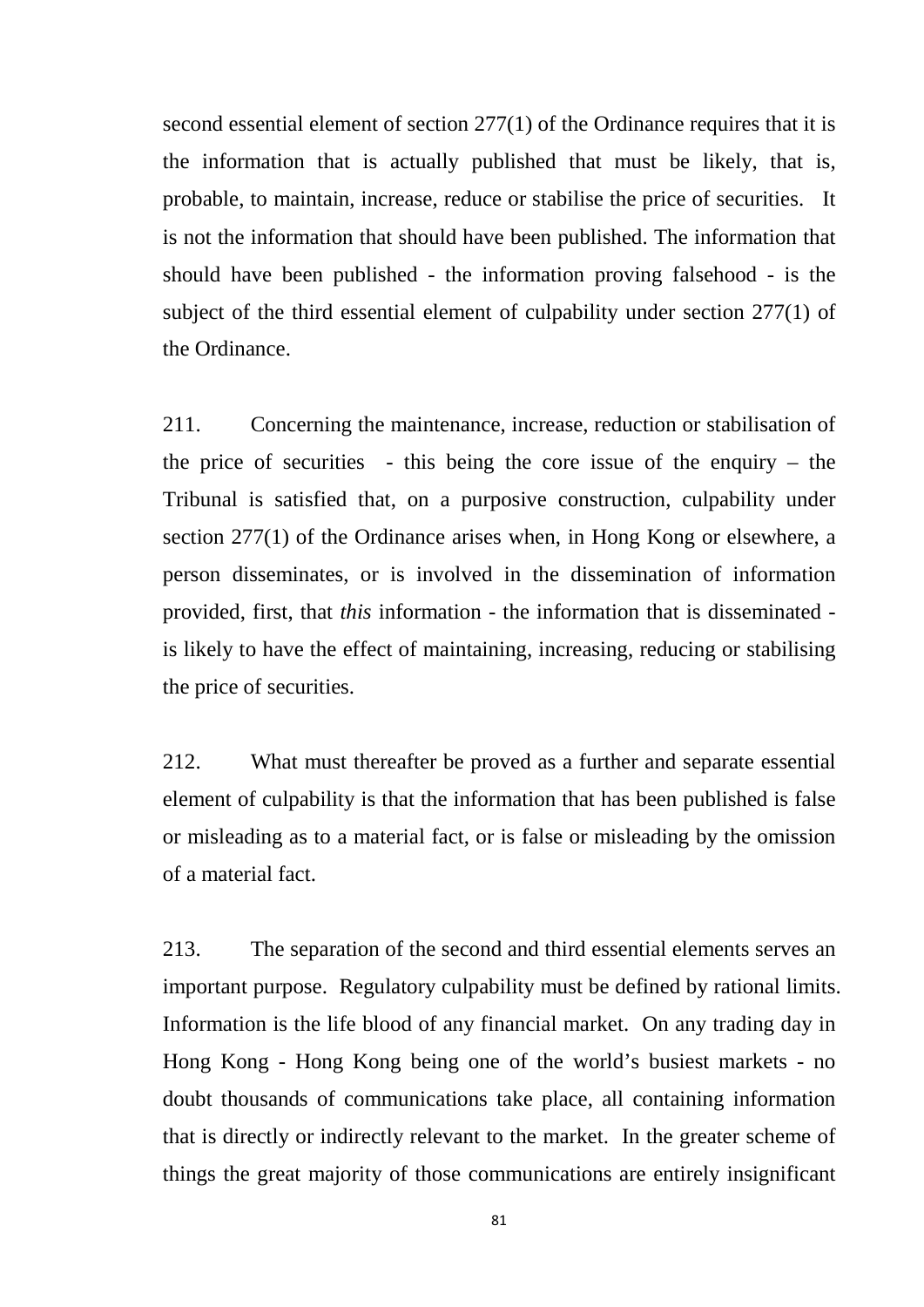in the sense that they will have no influence on the market nor will they induce others to deal in securities. These communications, even if, upon examination, they are found to be false or misleading as to some material fact, do not fall within the ambit of section 277(1) of the Ordinance. If, however, a communication is made containing information that is likely to have an influence on the market or to induce others to deal in securities<sup>28</sup>. then the authors of that communication are legitimately put on their guard to ensure that the information is not false or misleading as to some material fact. In the judgment of the Tribunal, the architecture of section 277(1) of the Ordinance makes it plain that this is the manner in which the legislature chose to draw the necessary rational limits.

214. In his final submissions, Mr Bell limited his arguments to the statutory interpretation of the second essential element that accords with the Tribunal's interpretation just given, namely, that the burden rested on the SFC to demonstrate that the information actually published by CITIC would – of itself – have been likely to have a market effect. Mr Bell did not argue that the 'no material adverse change' statement was likely to have increased the price of CITIC securities. It was instead his submissions that it would likely have had the effect of 'maintaining' the price of those securities. Without any evidence of actual reaction to the publication of that statement on or about 12 September 2008, his submissions were broad in nature. As he expressed it, the 'no material adverse change' statement was issued at a time when world markets – including the Hong Kong market - were volatile, when there were increasing concerns as to the reach of a developing global financial crisis. In those circumstances, a statement by CITIC that its directors were not aware, that is, had no knowledge of, any material adverse

<span id="page-85-0"></span><sup>&</sup>lt;sup>28</sup> This refers to sub-sections (a) and (b) of section 277(1).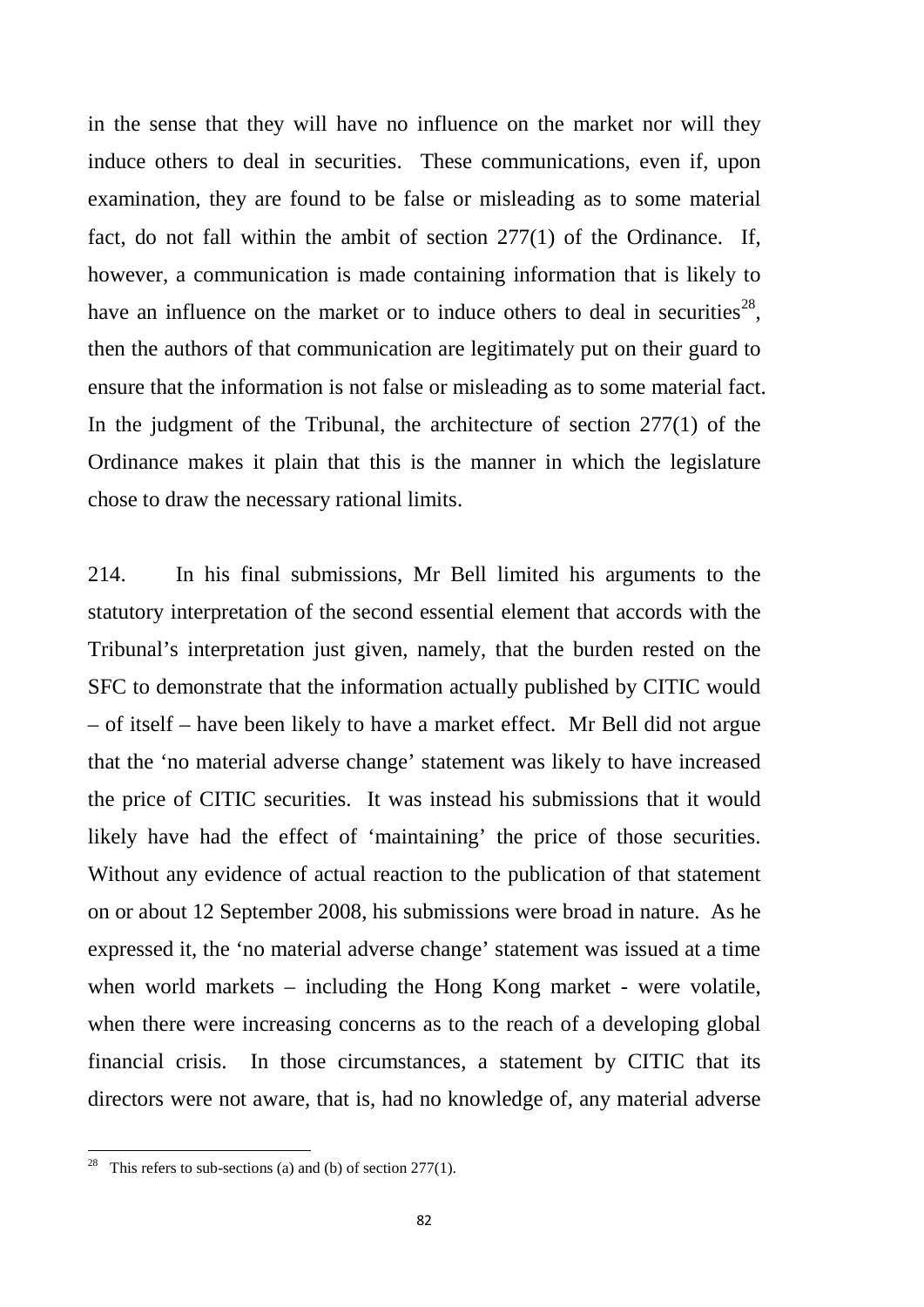change in the financial position of the Company would have assured the market and thereby 'maintained' the share price. The statement, he said, was effectively the giving of a clean bill of health that would have assured the market that it was 'business as usual'.

215. Of importance, Mr Bell did not submit that the 'no material adverse change' statement would likely have had an influence by way of 'maintaining' and/or 'stabilising' CITIC's share price. He did not place any reliance on the concept of stabilisation. This was despite the fact that Mr Richard Harris, when giving his evidence as an expert, had said that "for this case" he had looked to the dual concepts of maintaining and stabilising.<sup>29</sup> On the basis of Mr Bell's submissions, therefore, the 'no material adverse change' statement would in all probability have acted to maintain the price of CITIC securities simply by keeping it at or about a certain level, there being no requirement to assume the existence of "any background rising or falling tendency". As Mr Bell put it, there is no sensible or logical reason why there has to be a trend of rising or falling for a share price to be 'maintained' so long as the investor relies upon the false or misleading information for his investment decision.

216. Mr Bell said that direct evidence of the effect on investors was not necessary. An assurance of the financial position of CITIC would obviously have been relevant to the making of investment decisions at or about that time, more especially in light of the increasing global turbulence. There was no warrant to surmise, he argued, that the 'no material adverse change'

<span id="page-86-0"></span>In this regard, the following exchange took place between Mr Yu, counsel for Mr Larry Yung and Mr Richard Harris:

<sup>&</sup>quot;Q: Your understanding of maintaining or stabilizing, because you group them together, you treat them as more or less synonymous, is that right?

A: For this case, yes."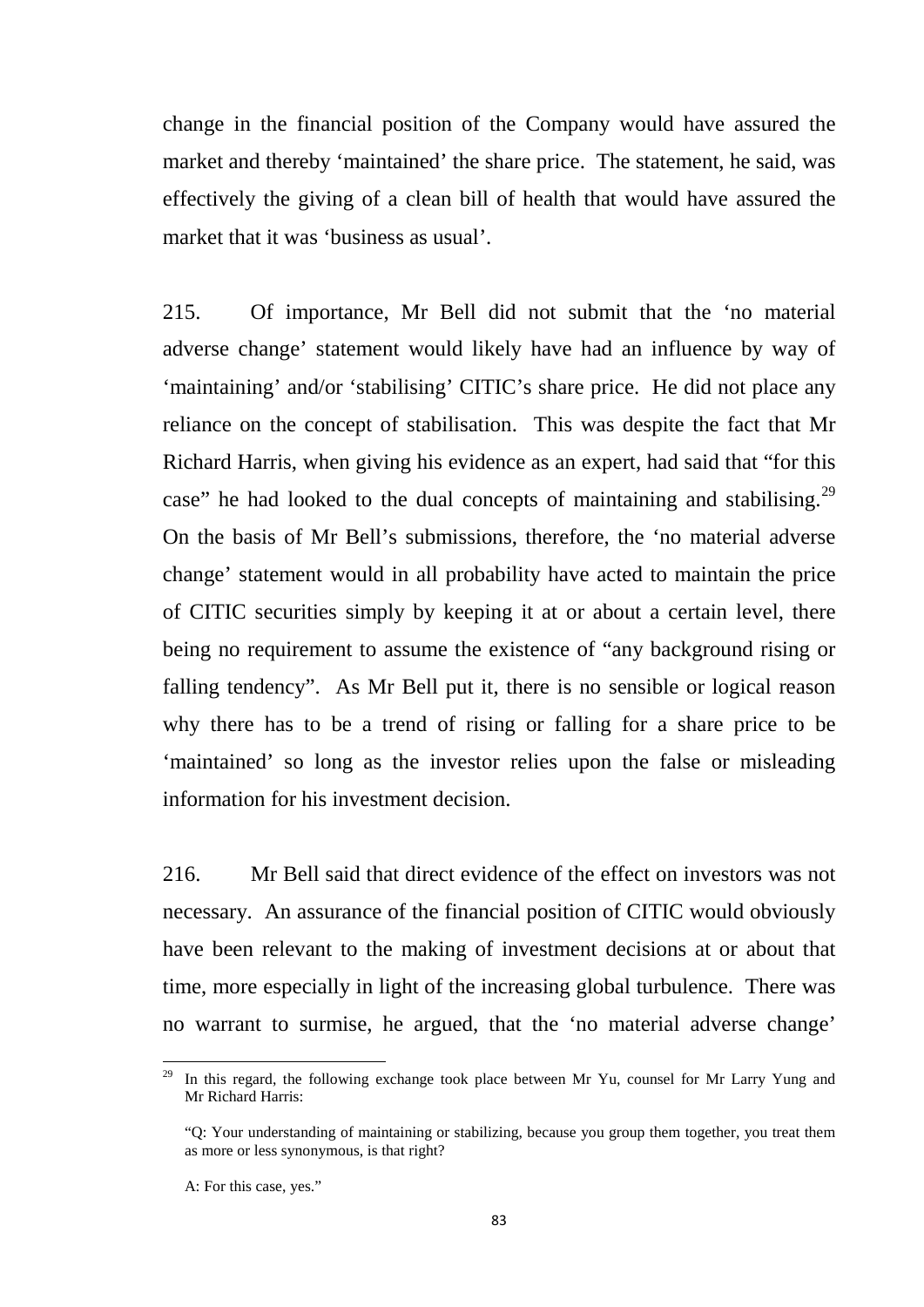statement, although published, was never read. Adopting the evidence of Ms Stella Fung, he said that in the market there are always people who read every announcement and analyse every announcement; it would have been surprising in the extreme if nobody had read the Dah Chong Hong circular and digested it. The fact that the circular said only that it was 'business as usual' - as important as that was - would have given no cause to comment.

217. Mr Bell urged the Tribunal to adopt a realistic and common sense approach. CITIC was at the relevant time, a blue chip stock with a daily turnover (from early September into October 2008) in the region of HK\$60 million to HK\$300 million. The likely investor demographic, he said, included large institutional investors as well as small retail investors. The markets at the time were jittery. Liquidity was tightening; the business environment was extremely difficult. It was in these extraordinary market circumstances, he said, that on 12 September 2008 CITIC issued its circular containing the assurance from the directors that, whatever the everyday challenges, they were not aware of any material adverse change in CITIC's financial position. Common sense dictated, he said, that the announcement made in these circumstances must have reassured the market and thereby must have been a material factor in maintaining the price of CITIC securities. In support of his submission that a realistic approach should be adopted, Mr Bell cited the Court of Appeal decision in *HKSAR v Du Jun[30](#page-87-0)* in which it was said that often in cases of the kind before this Tribunal, there was much to commend the value of a common sense approach. While experts might put forward intricate analyses, on occasions these tended to obfuscate what in truth was not so complex, namely, the likely impact upon the ordinary reasonable investor.

<span id="page-87-0"></span><sup>30</sup> CACC 334/2009, para 107.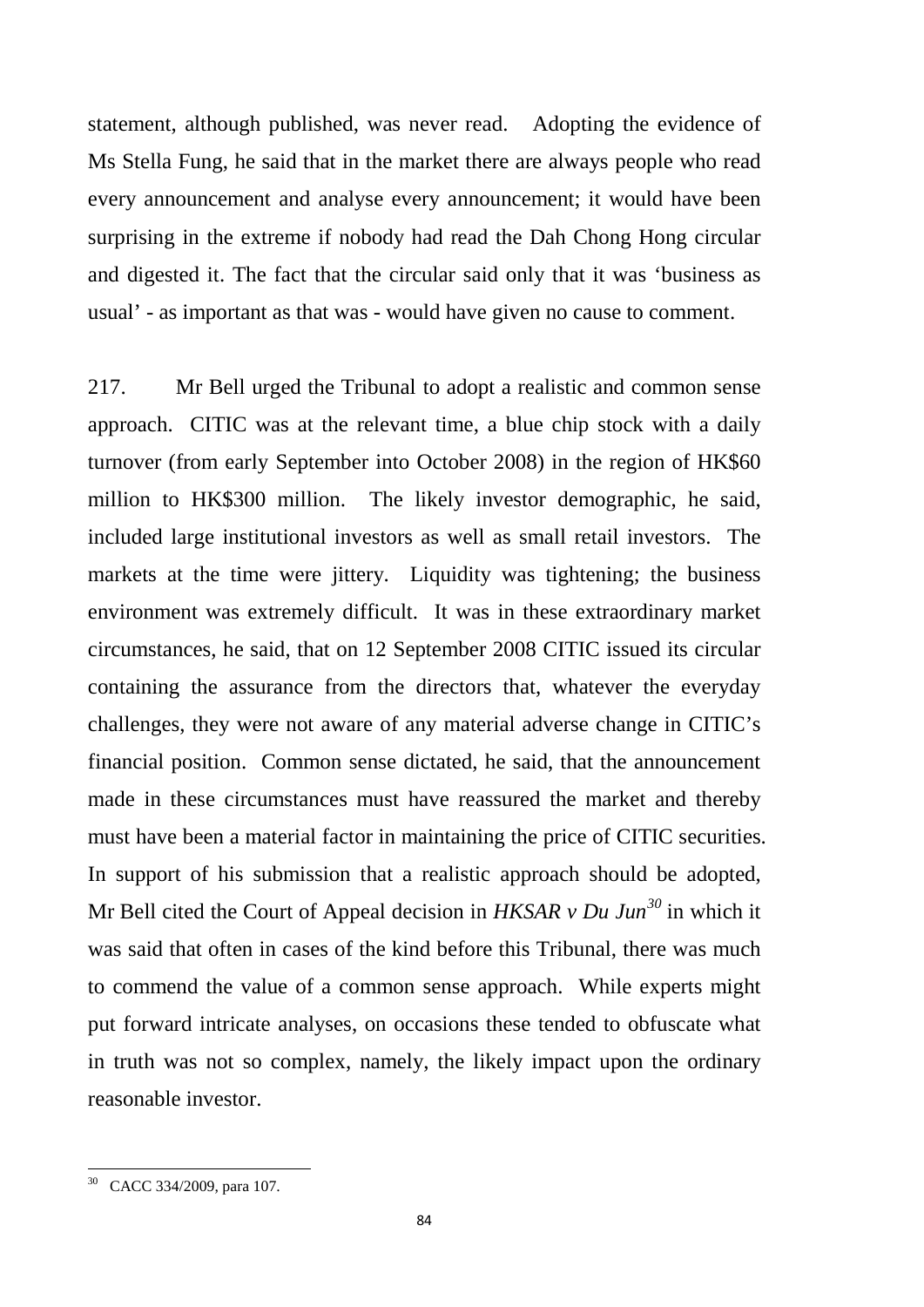218. The Tribunal, of course, accepts the full force of what was said by the Court of Appeal. The Court of Appeal, however, was not laying down an approach to be adopted on all occasions. As the truism goes, context is everything. Put another way, there may often be occasions when a correct (and just) analysis is arrived at by adopting a common sense approach. But, that said, the primary function of all Tribunals is first to identify the evidence relevant to the issue before it, and to weigh that evidence in light of the applicable burden and standard of proof. In the present case, the burden at all times rested on the SFC to demonstrate on a balance of probabilities that it was likely, that is, probable, that the 'no material adverse change' statement would have had some form of influence on the price of CITIC securities, to induce dealing in those securities; in the present case, that influence being to maintain their price. The question to be answered by the Tribunal is whether, on the evidence put before it, that predictive test has been directly demonstrated to the required standard, or whether, on a consideration of all the evidence, an inference that it must have been the case has been established as a compelling inference.

219. In determining the issue, the Tribunal has borne in mind that information put into the public arena by a listed company that has no effect at all may be said to have 'maintained' that company's share price simply because of the fact that the total lack of effect has caused no movement at all. But, in the opinion of the Tribunal, that would not be sufficient to prove the second essential element of section 277(1) of the Ordinance; it would indeed be contrary to its purpose.

220. As indicated earlier, the issue falling for determination must be considered in context. In doing so, the Tribunal has looked to the Dah Chong Hong circular itself and, in that respect, to a number of observations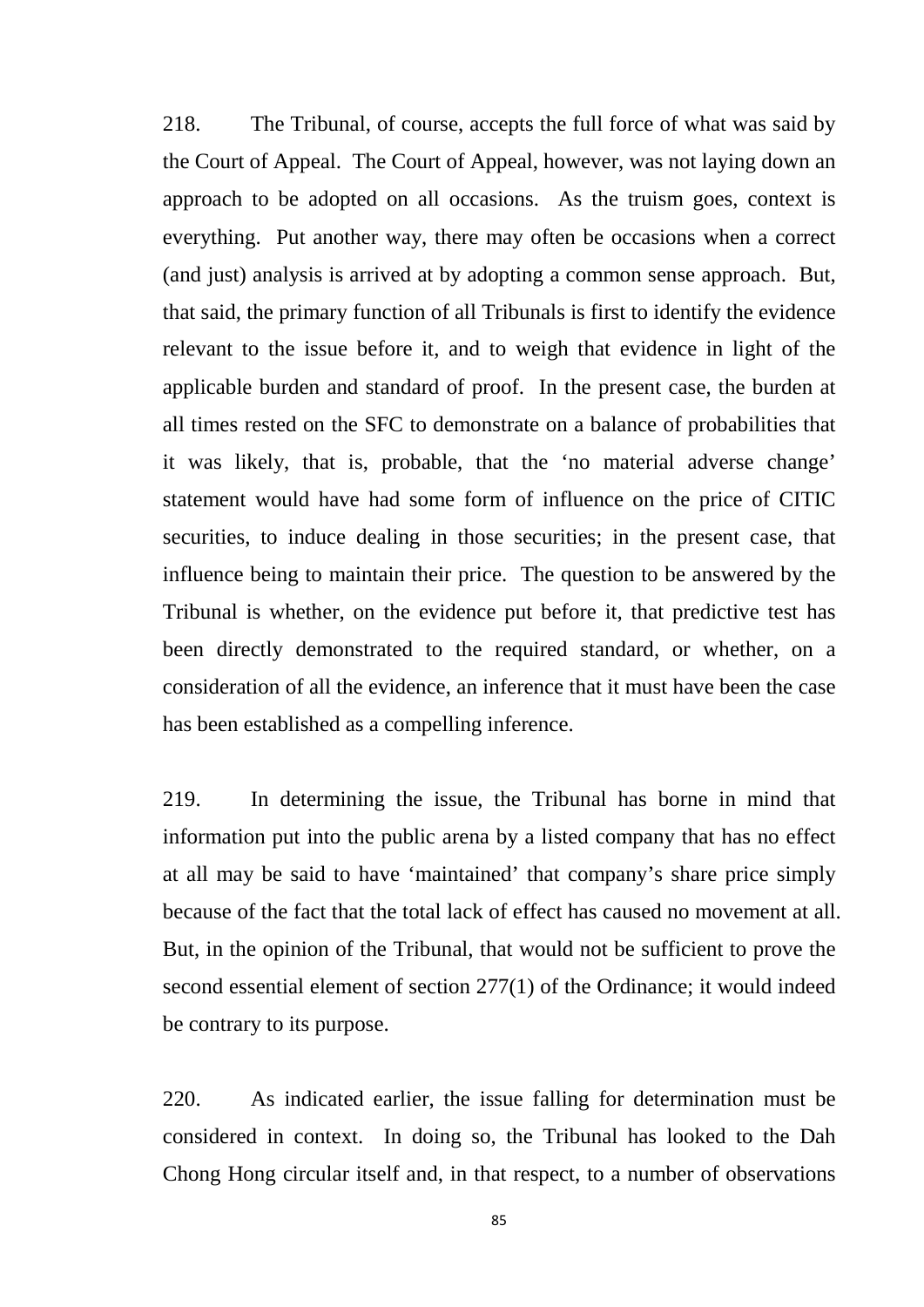made by counsel for the specified persons. The observations may be summarised as follows:

- (i) CITIC regularly published announcements. The announcement contained in the circular was not therefore something unusual, something which, by reason of the fact that it was rare, was to be given particular attention;
- (ii) To this must be added the fact that the transaction described in the circular was mundane. It concerned the purchase of interests in two motor vehicle companies, not by CITIC itself, but by Dah Chong Hong, a non wholly-owned subsidiary and itself a listed company;
- (iii) Details of the transaction had already been published in mid-August 2008, several weeks earlier, without raising any concern of any kind in the market. That was understandable considering that the total consideration of the transaction was a sum of HK\$143.716 million (less than US\$19 million), an amount in any event to be funded from the coffers of Dah Chong Hong and not CITIC;
- (iv) Aside from the 'no material adverse change' statement (which appeared on page 43 of the circular) and certain other mundane and unsurprising details related to the CITIC, the circular posted on the Stock Exchange website on 12 September 2008 did not present anything new for the market to digest; and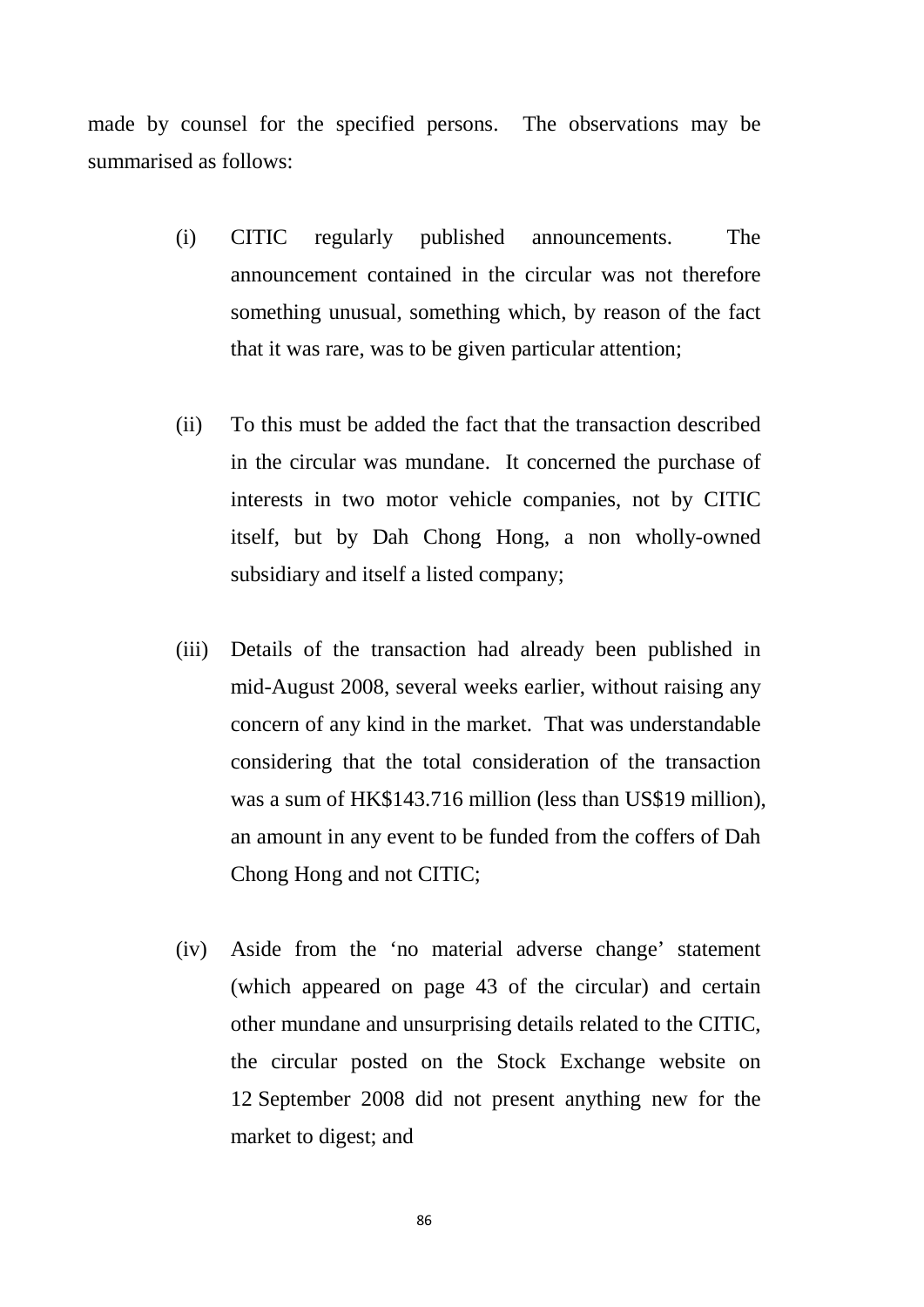(v) CITIC's financial involvement in the matter of the transaction to acquire the two motor vehicle companies, even when looked at indirectly, was essentially insignificant. In 2007, Dah Chong Hong was 56.6% owned by CITIC; it had net assets of HK\$2,399 million. As Mr Duncan put it, the consideration ratio, assets ratio and profits ratio calculated by CITIC in accordance with the Listing Rules were all less than 1%. Even indirectly, therefore, the transaction was manifestly of no material significance to CITIC.

221. The Tribunal has, of course, taken into account that no doubt a number of professional analysts would have gone directly to the information in the Dah Chong Hong circular concerning CITIC itself, that is, to the 'no material adverse change' statement. But, as Mr Richard Harris himself observed, there had been no particular news concerning CITIC and, in the view of the Tribunal, no particular motivation, therefore, to discover whether there was a material change to the Company's financial position. Yes, the global financial crisis was being felt no doubt in almost all markets and by many companies trading in those markets; stress, no doubt would have been commonplace. But no evidence was put before the Tribunal to suggest that the market's attention would have been drawn particularly to an Asian trading conglomerate such as CITIC and that the 'material adverse change' statement would therefore have been likely to elicit a sense of assurance (or reassurance) sufficient to influence the price of CITIC shares by maintaining that price.

222. What of evidence of any market reaction to the publication of the circular? Ms Stella Fung said that she had made a search through newspaper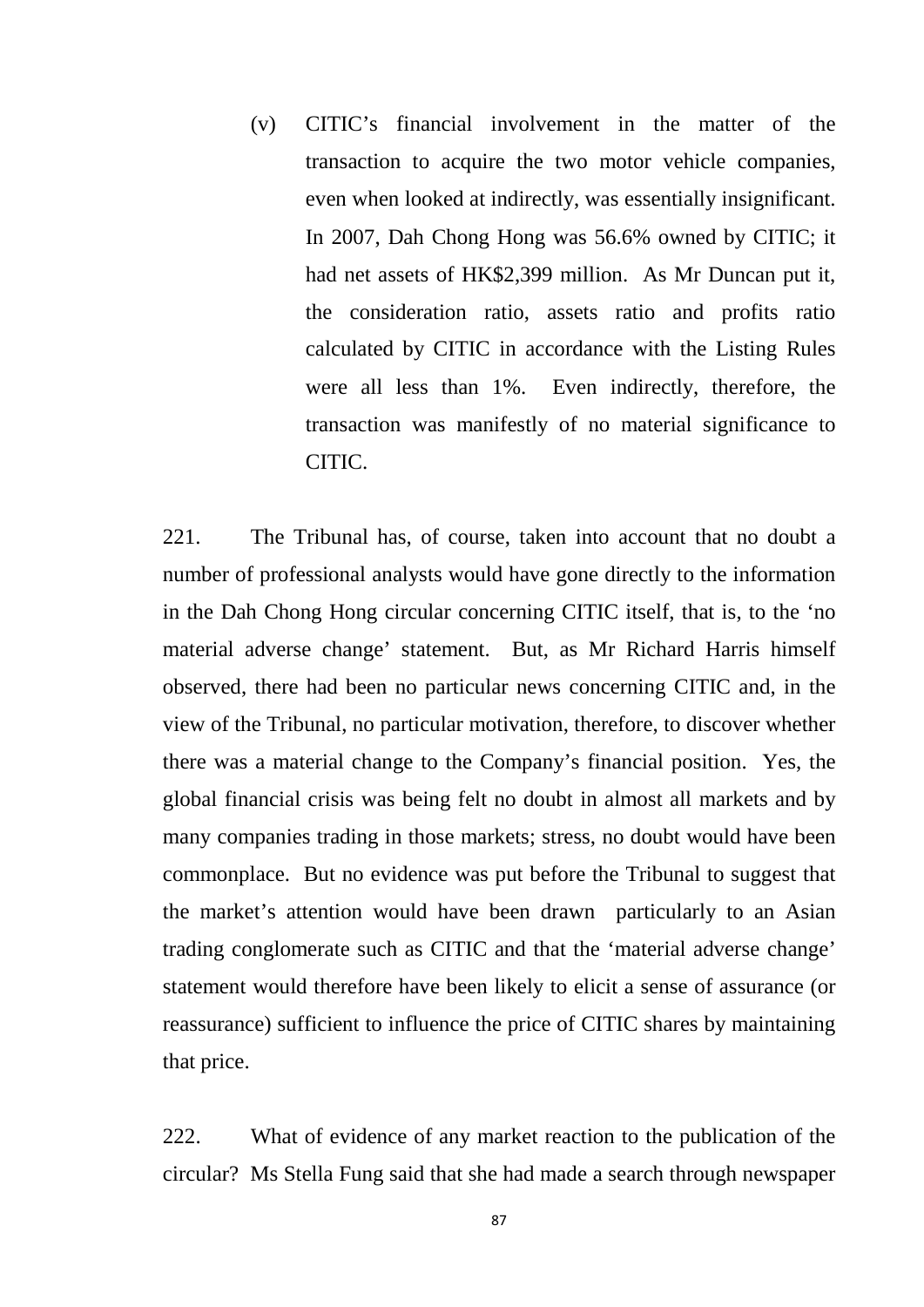reports, analyst reports and the like to see if there had been any reaction to the Dah Chong Hong circular. She had found nothing. The following exchange confirmed this to be the case –

> "Chairman: You have said that one of the purposes [of the exercise] would have been to see if you could find positive evidence of the circular having been digested and acted upon. And would it be correct to say that you did not find positive evidence of the circular having been digested and acted upon?

Ms Stella Fung: Yes."

223. What of evidence of any form of effect on the price of CITIC securities at or about the time of publication? The data concerning relevant share price movements can be found in the table attached to this report as Annexure  $D^{31}$  $D^{31}$  $D^{31}$ . The table shows that on the first trading day after 12 September 2008, that being 16 September 2008, CITIC's share price fell 5%. The Hang Seng Index fell by almost the same percentage: some 5.4%. When she gave evidence, Ms Stella Fung said that she had studied the share price movements to find support for the contention that the 'no material adverse change' statement had maintained the share price but could find no significant effect one way or the other. As she put it, when the statement was published, there was no significant effect on the share price, meaning that it had not pulled down the share price or help to push it up. The following exchange then took place between herself and Mr Yu, counsel for Mr Larry Yung:

> "Mr Yu: Maybe because nobody read, right? Nobody read it or nobody relied on it. Correct?

<span id="page-91-0"></span><sup>&</sup>lt;sup>31</sup> The table was presented to the Tribunal as an annexure to the expert report submitted by Ms Stella Fung.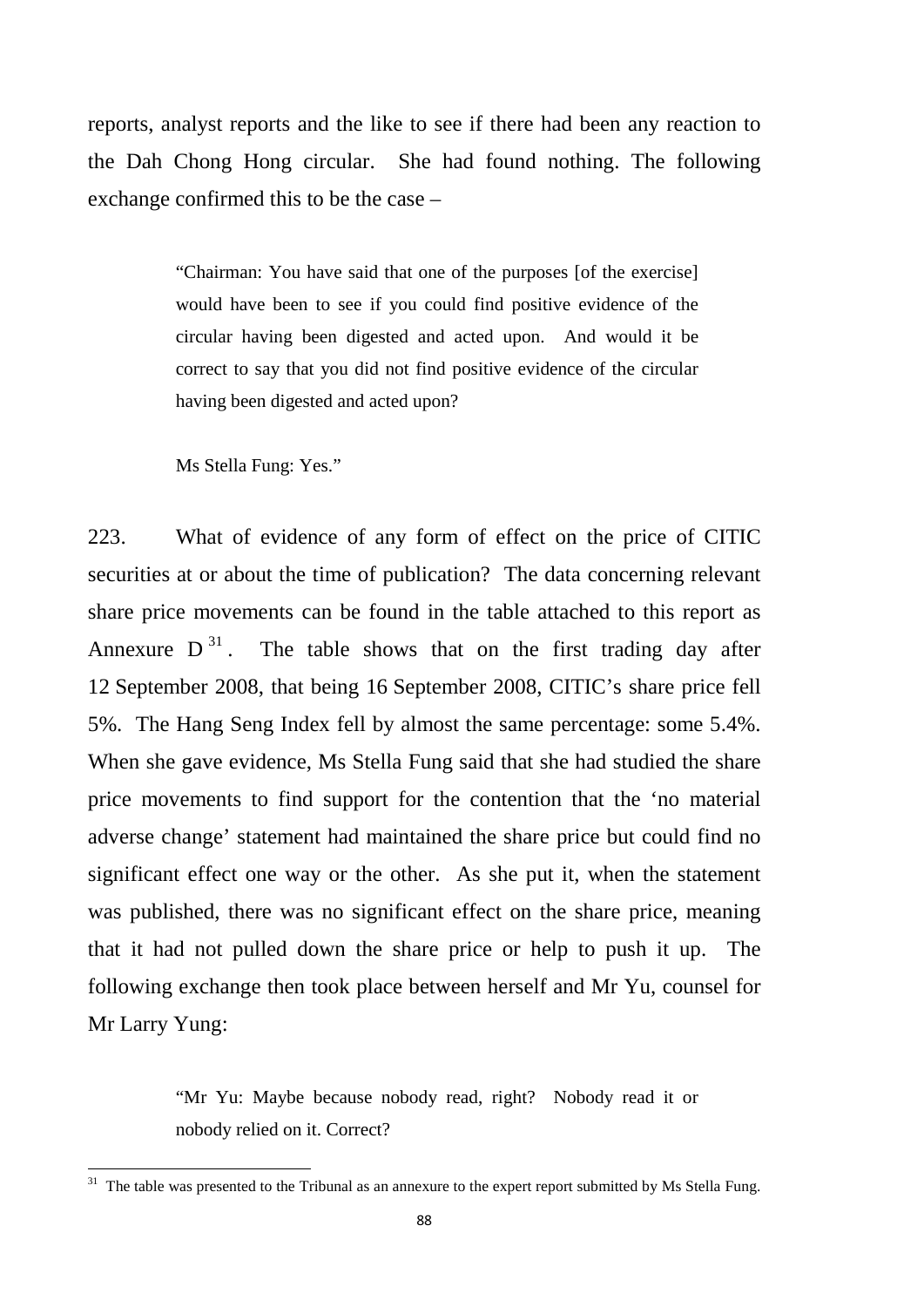Ms Stella Fung: It's possible and also possible is that people read it but think that it has no effect…"

224. In that answer, given in the context of inconclusive share price movements, the witness accepted that the 'no material adverse change' statement may have had "no effect", put another way, may not have had any impact on CITIC's share price one way or the other.

225. Shortly thereafter there was the following exchange with the Chairman:

> "Chairman: Perhaps, would you agree with this: that there is no evidence that the share price immediately before this announcement was volatile and/or in a downward trajectory and that immediately after the publication of the notice, the share price levelled off and maintained itself at a particular price?

Ms Stella Fung: Yes. [meaning: I agree]"<sup>[32](#page-92-0)</sup>

226. Mr Richard Harris, the other expert witness called by the Presenting Officer had embedded in his report a chart showing the relative share price performance of CITIC against the Hang Seng Index ('the HSI') between 1 June and 31 December 2008. In his report, immediately below the chart, he commented that it showed that "the share largely keeps pace with the index to about 6 October 2008 and then begins to underperform the HSI". In short, he accepted that in the weeks before the publication of the 'no material adverse change' statement on 12 September 2008 CITIC shares

<span id="page-92-0"></span><sup>32</sup> Counsel, Mr Yu, clarified the position with the witness immediately thereafter when he said that her answer suggested that she had attempted an exercise to find evidence of the kind suggested by the Chairman but had found no evidence. The witness agreed.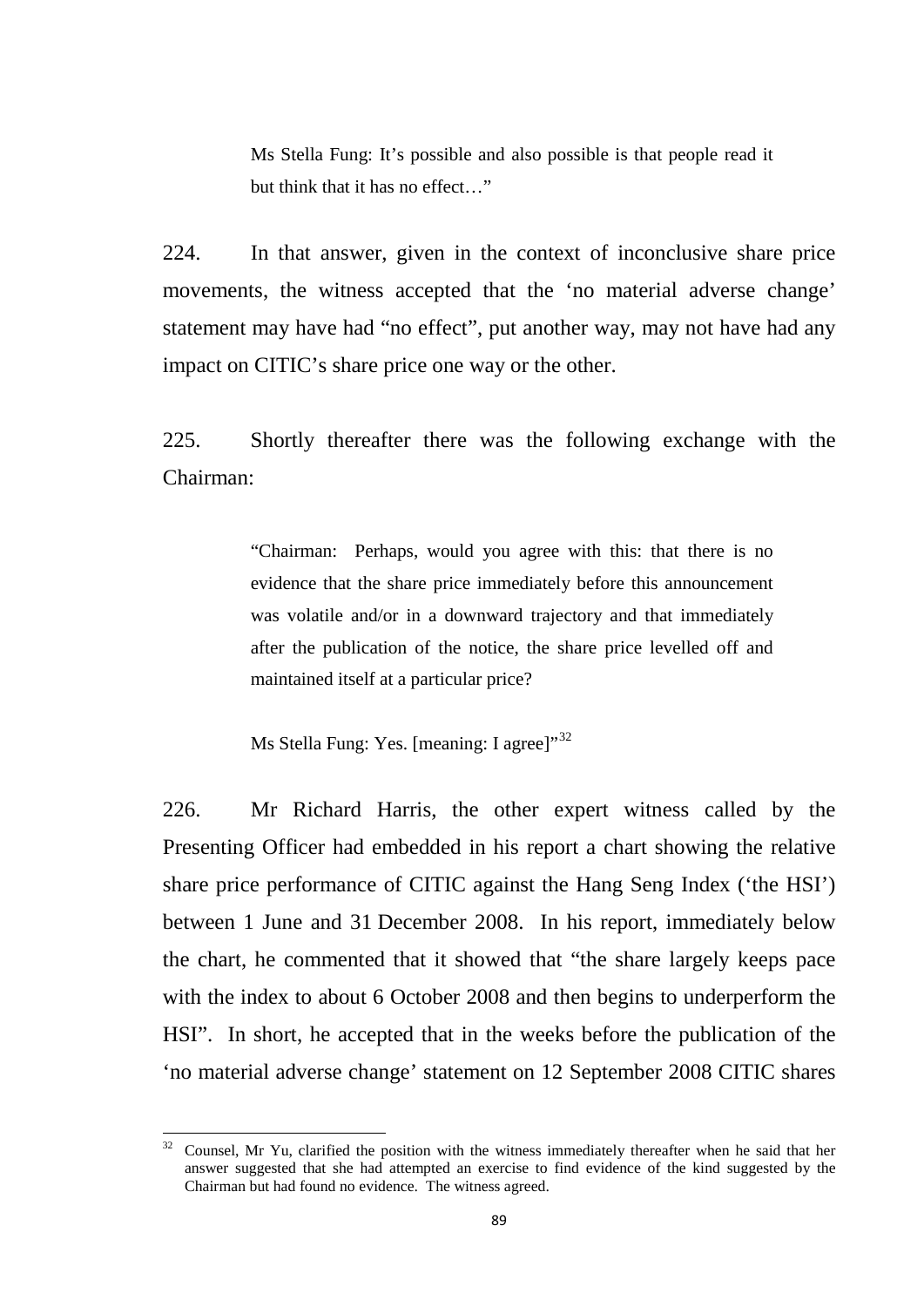had largely kept pace with the HSI and had continued to do so for a least three weeks *after* publication.

227. In summary, the investigations of the two expert witnesses as to the influence of the 'no material adverse change' statement had revealed no evidence of influence at all or, at best, their investigations had been entirely inconclusive. The root cause appears to have lain in what the Tribunal considered to be their misconceived approach. As the Tribunal has said a little earlier, as to a lack of specific evidence both experts appear to have largely conceded that the statement that was disseminated to the market may have had no influence upon it one way or the other but, if the true nature and extent of the TRF contract exposures had been known, that, in their view, would undoubtedly have had an effect on share prices.

228. In fairness to Mr Richard Harris, he did assert that, having regard to the global volatility at the time, the 'no material adverse change' statement would have assured the market, maintaining, or helping to maintain, the share price. But it was a general statement in answer to a question; with respect, in the absence of any supporting data, essentially speculative. Mr Richard Harris agreed in the course of his evidence that there had been no particular news concerning CITIC prior to the publication of the 'no material adverse change' statement and no particular reason, therefore, to be looking for any form of assurance that all was well.

229. What then of a test employing a realistic and commonsense approach as urged by Mr Bell? The difficulty with that is that, other than the fact of an increasing global financial crisis having the potential to place stress on all listed companies in all markets, nothing was placed before the Tribunal to suggest that CITIC, or companies like CITIC, were at that time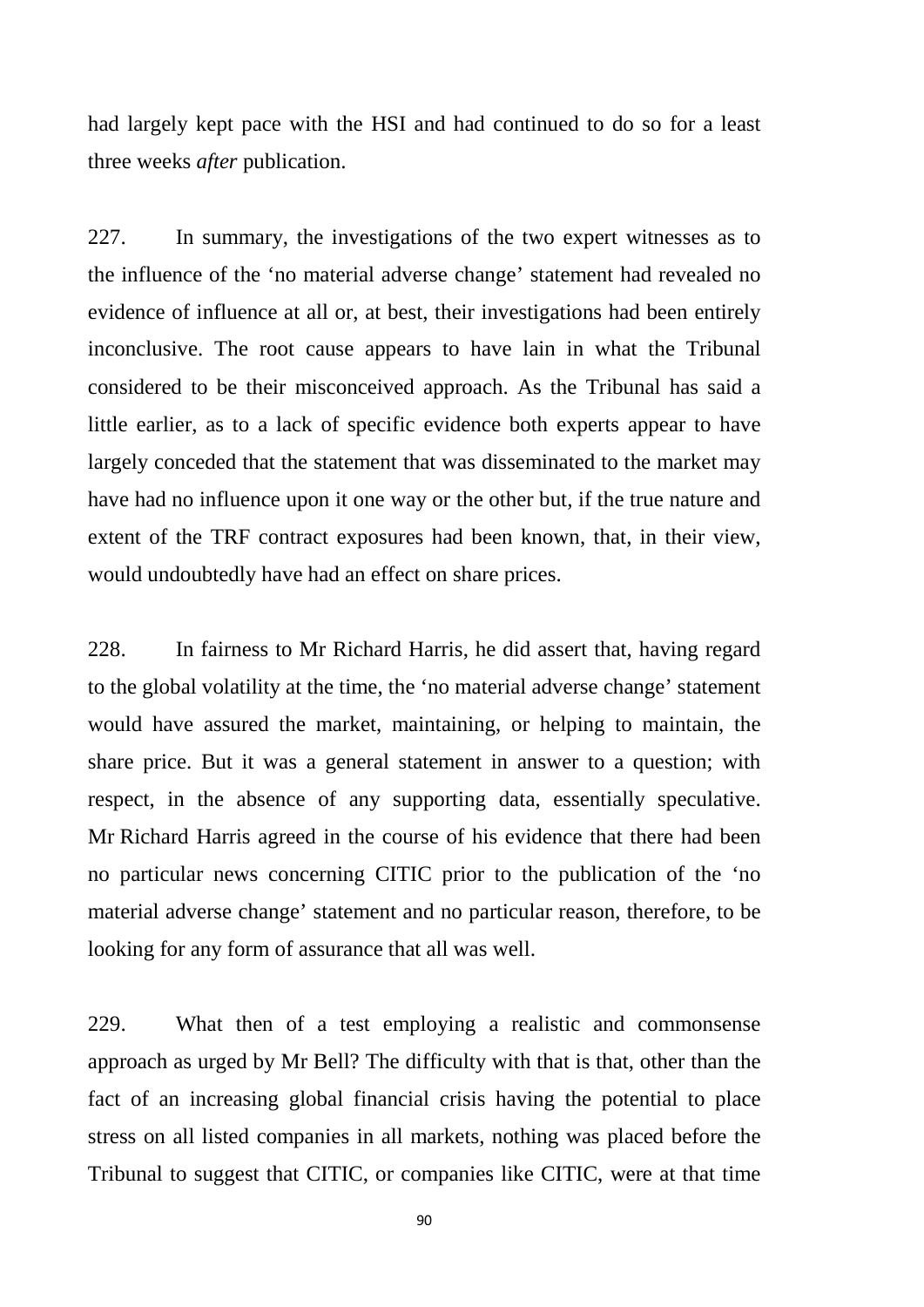under particular scrutiny by the market. Nor was there evidence of any particular volatility in CITIC's share price in the days or weeks leading up to the publication of the announcement which settled, in the sense of stabilising, after the publication.

230. On the basis of Mr Bell's submissions, of course, it was not necessary to show any positive or negative reaction. In citing the Collins Cobuild English Dictionary, Mr Bell said that 'if you maintain something at a particular rate or level, you keep it at that rate or level." The Tribunal, however, is satisfied that the concept of to 'maintain' is nevertheless causative. In this regard, the New Shorter English Dictionary  $(4<sup>th</sup> Ed)$  states that to 'maintain' means "to cause to continue" in so far as that may apply to a state of affairs or a condition.

231. In his submissions, Mr Yu said that, if causation is required to be identified, invariably the concept of 'maintaining' the price of a security must be understood as counter-acting a tendency to volatility. In that sense, it was said, the concept is close to, and often used in conjunction with, the concept of stabilizing a share price. By way of illustration, in *Australian Securities and Investments Commission v MacDonald and Others (No. 11) [33](#page-94-0)*, a company facing damages claims for asbestos related diseases made an announcement that there were sufficient funds to meet all legitimate claims. The announcement was false but was intended to achieve a positive reaction from the market. The Court of Appeal (the Supreme Court of New South Wales)<sup>[34](#page-94-1)</sup> held that the likely result was to induce readers of the announcement to continue holding the shares, adopting a wait-and-see attitude, and thereby "maintaining or stabilising their market price".

<span id="page-94-0"></span><sup>33</sup> (2009) 256 ALR 199

<span id="page-94-1"></span> $34$  The judgment given by Gzell J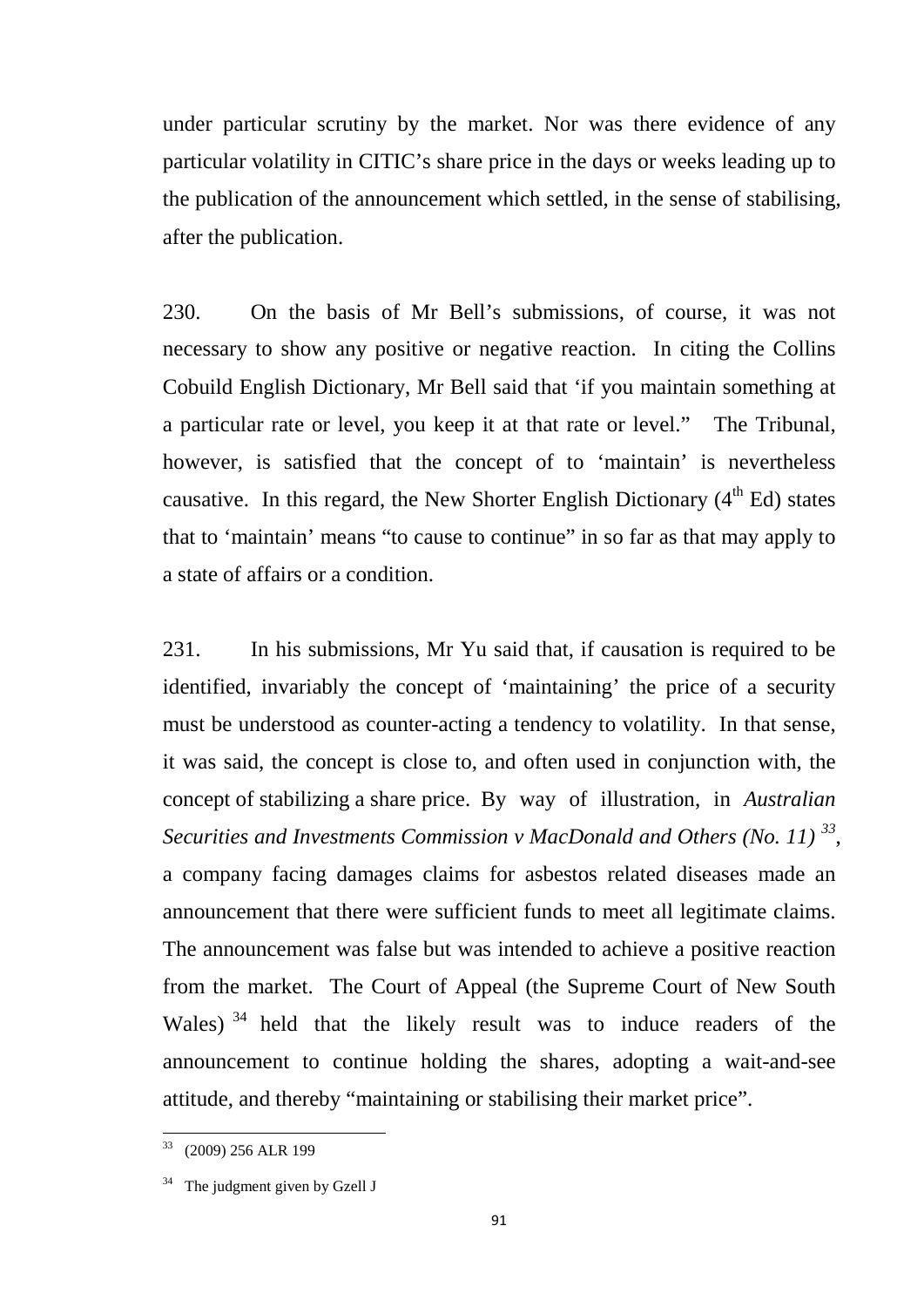232. In the same judgment, the court underscored that if there was no material impact on the price of a share that of itself could not amount to 'maintaining' its price. Some form of causation was required. By way of illustration, when dealing with representations made by the company to a small group of professional financiers, the court came to the following determination:

> "As to the Edinburgh representations, however, I am not satisfied that the statements made by Mr McDonald to an audience of three analysts, institutional investors, or fund managers, was likely to have the effect Mr Humphris [an expert witness] placed upon them. And none of them, in fact, was induced to recommend the purchase of [the] shares. *The absence of any purchase means that there could be, in fact, no maintaining or stabilising effect on the market.*" {emphasis added}

233. There can of course be occasions when it is not possible to identify any specific form of causation but nevertheless to be satisfied that, having regard to all the relevant evidence, the inference to be drawn is that a share price has been maintained. As said earlier, however, for such an inference to be drawn, it must be a compelling inference and the Tribunal has been unable to draw an inference of that force – or anything even approaching that force – from the evidence presented to it.

234. Why would there be such a lack of evidence? In the opinion of the Tribunal, one such factor could well have been the existing assumption of CITIC's stability already apparent in the market: this being a factor identified by Mr Richard Harris in his report. As he said: "the assumption of stability would have been reinforced by the relative lack of news about the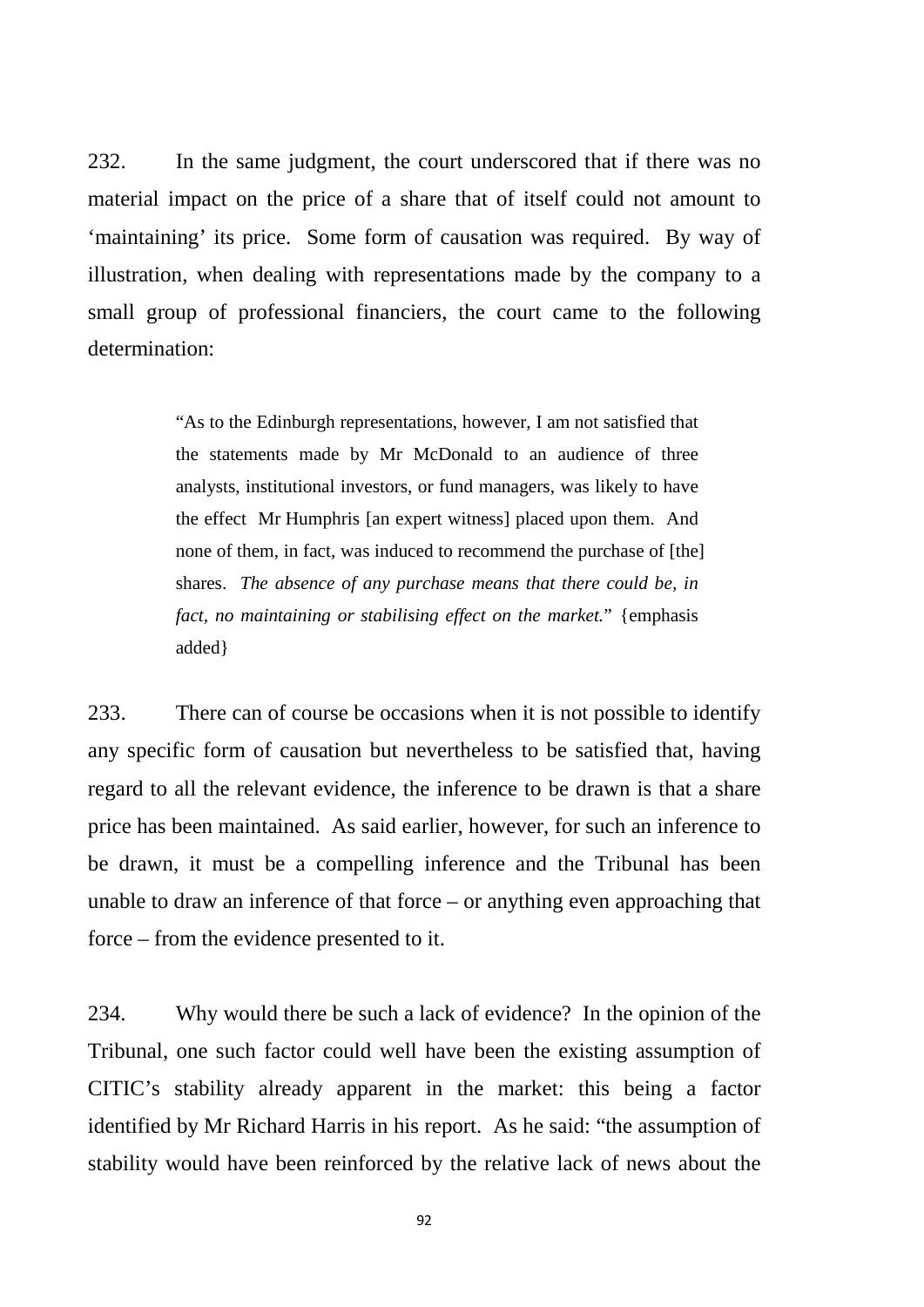Company while the global financial crisis was developing …". There was no evidence, therefore, upon which to draw the inference that the market ordinary reasonable investors - were waiting on some assurance that setbacks already identified would not materially affect CITIC's financial or trading position. Put simply, there was no particular reason, in respect of CITIC, to be looking for assurance (or reassurance). This is to be contrasted with the position in *Australian Securities and Investments Commission v MacDonald and Others* where the public was already aware that the company was facing damages claims for asbestos related diseases and where an assurance as to the financial stability of the company would have been hoped for.

235. One further matter was raised during the course of submissions as to why the Dah Chong Hong circular, and more particularly, the 'no material adverse change' statement contained in the circular, would not have attracted any particular interest. That is because, as mentioned in the first chapter of this report, section 13.09(1) of the Listing Rules imposes a requirement on listed companies to keep shareholders informed as soon as reasonably practicable of information that might reasonably be expected to materially affect share price. The section - under the heading of 'general obligation of disclosure' - reads:

> "Generally and apart from compliance with all the specific requirements of this Chapter, an issuer shall keep the Exchange, members of the issuer and other holders of its listed securities informed as soon as reasonably practicable of any information relating to the group (including information on any major new development in the group's sphere of activity which is not public knowledge) which: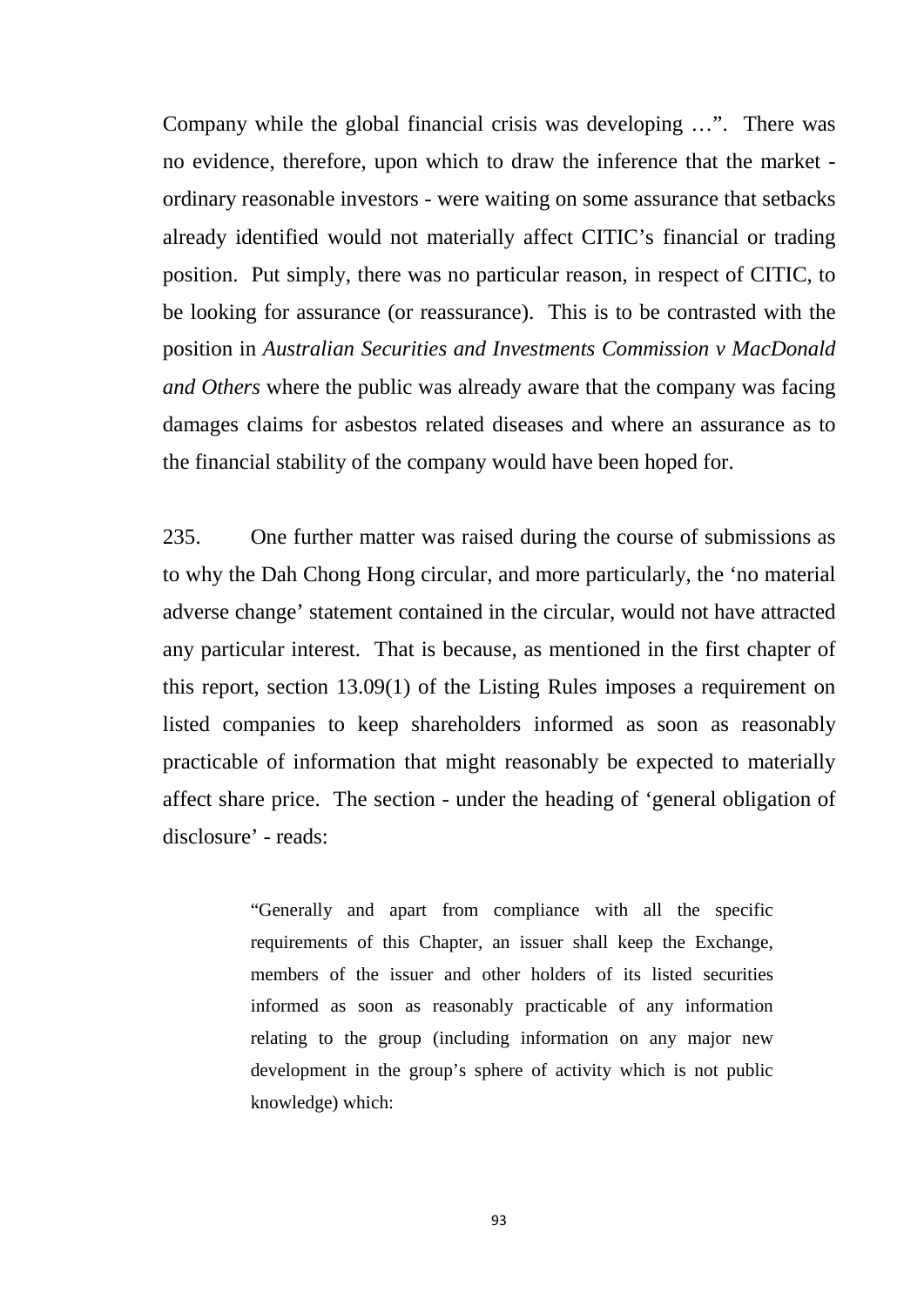- a) is necessary to enable them and the public to appraise the position of the group; or
- b) is necessary to avoid the establishment of a false market in its securities; or
- c) might be reasonably expected materially to affect market activity in and the price of its securities."

236. Pausing, the Tribunal has taken note of the fact that 13.09(1) and 14.08 of the Listing Rules deal with different areas of communication. The provisions of 13.09(1) of the Listing Rules require a company to keep shareholders informed of what is commonly called 'price sensitive' information while 14.08 of the Listing Rules imposes a different requirement, one that – for reasons to be explored later in this report – looks to a far more significant and enduring impact on the financial integrity of a company, that more rigorous test being contained in the chosen words: 'no material adverse change in the financial position' of a company.

237. Against this background, the following exchange took place during the course of Mr Richard Harris' testimony:

> "Mr Yu: One reason that you have given [for the 'no material adverse change' statement maintaining and/or stablizing the share price] is because the no material adverse change statement gives the impression that business is as usual. Is that right?

A: I believe so.

Mr Yu: But what I want to put to you is that, even without a material adverse change statement, even if the company had not issued a

94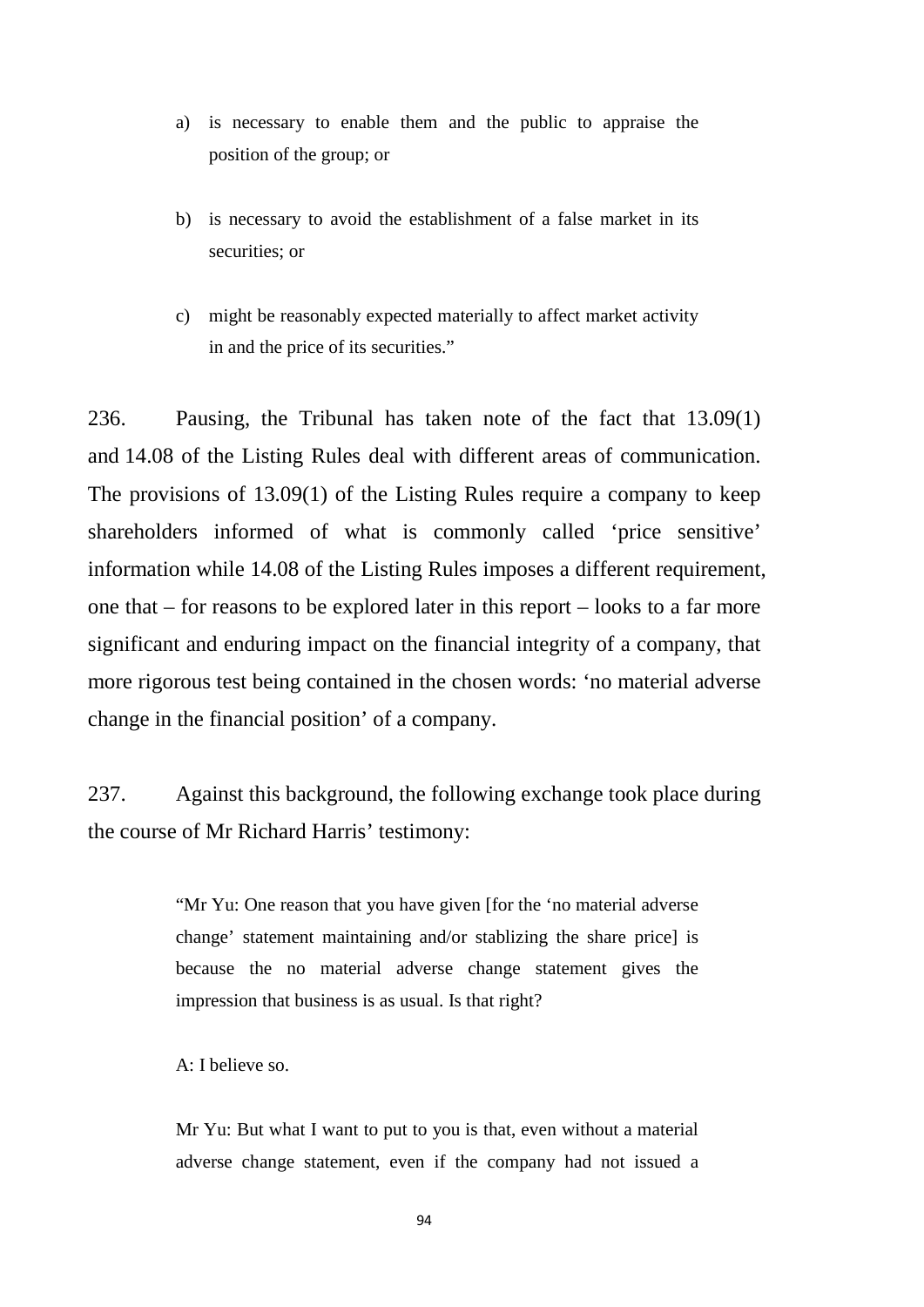circular, wouldn't investors be entitled to expect, because of section 13.09 that, if there is something which materially affects the share price which the company knows about, the company would have published it?

A: Yes.

Mr Yu: Therefore, the no material adverse change statement doesn't actually add anything to the pool of information that the investors would have, because the investors would already be assuming business as usual unless something is published; is that right?

A: That's correct."

238. Ms Stella Fung, the other expert witness, was informed by Mr Yu of this exchange and asked if she concurred with the answers given by Mr Richard Harris. She said that she did.

239. In the judgment of the Tribunal, due weight can be given to Mr Yu's submissions in this regard and the complementary concessions made by both expert witnesses.

#### *The Tribunal's Conclusions as to the Second Essential Element*

240. For the reasons given, in light of the complete absence of evidence as to any actual influence occasioned by the publication of the 'no material adverse change' statement on the market at or about the time of the statement's publication and in light of the almost complete absence of primary evidence upon which to draw inferences, the Tribunal has been drawn to the conclusion that it has not been demonstrated that the 'no material adverse change' statement had any influence on the market, that is,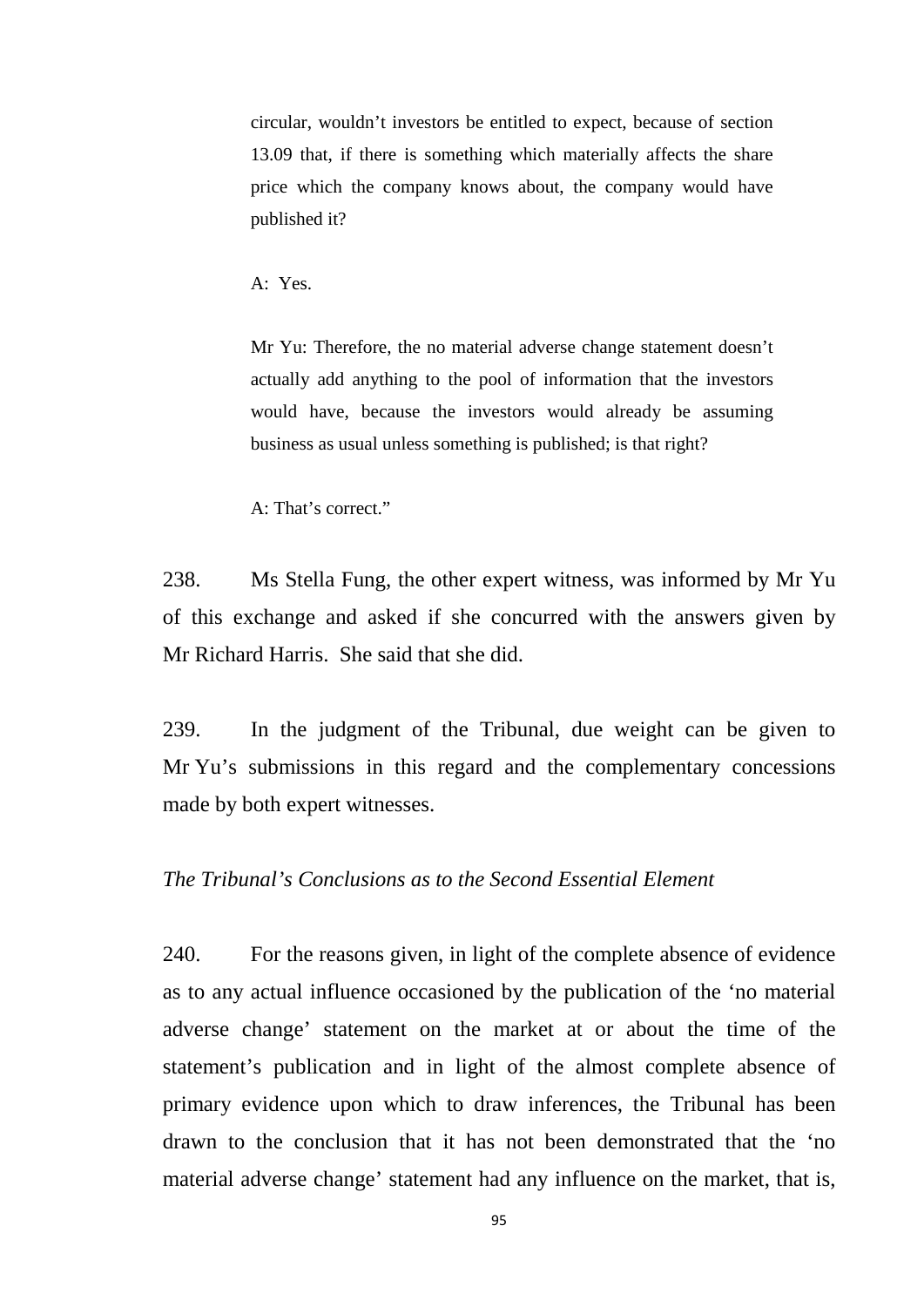on the actions of ordinary reasonable investors so as to maintain (or stabilise) the price of CITIC securities.<sup>[35](#page-99-0)</sup>

241. The Tribunal recognises, of course, that the test to be applied by it in respect of the second essential element of section 277(1) of the Ordinance is a predictive one, the question to be asked not being whether evidence has been presented of any influence but whether at the time of publication it was probable that there would have been an effect sufficient to maintain the price of CITIC's securities. The Tribunal recognises that there is a real difference not merely a semantic one. By way of example, there may be a real degree of probability that information at the time of publication will have an effect on the market so as to maintain, increase, reduce or stabilize the price of securities but, by reason of some major intervening event, does not do so.

242. In the judgment of the Tribunal, however, the question of likelihood cannot be answered in the abstract; it must, where possible, be answered by having reference to specific facts, or the lack of them, and relevant circumstances. In *Tillmanns Butcheries Pty Limited v Australian Meat Industry Employee's Union[36](#page-99-1)*, Deane J held (at paras 381-382) that:

> "… If conduct had run its ordinary course and had not had the specified effect, it would be but rarely that a court would feel justified

<span id="page-99-1"></span><span id="page-99-0"></span>In reaching its conclusions, the Tribunal has not been ignorant of what is known as the 'efficient market hypothesis', namely, that it is to be assumed that stock markets are informationally efficient in the sense that all publicly available information will be absorbed and processed. On this basis, it is to be assumed that the Hong Kong market, being an efficient market, will have processed all relevant information including the 'no material adverse change' statement and that accordingly, if there was no affect on the share price, the reason must lie in the fact that, the information being essentially one of 'business as usual', that neutrality maintained the share price. That said, in reaching its conclusions, the Tribunal has had to do so in accordance with binding legal principle and not economic hypotheses, no matter how well established and well-respected. There may, of course, be occasions when economic hypotheses support findings of fact or of law but, in the view of the Tribunal, this is not such an occasion.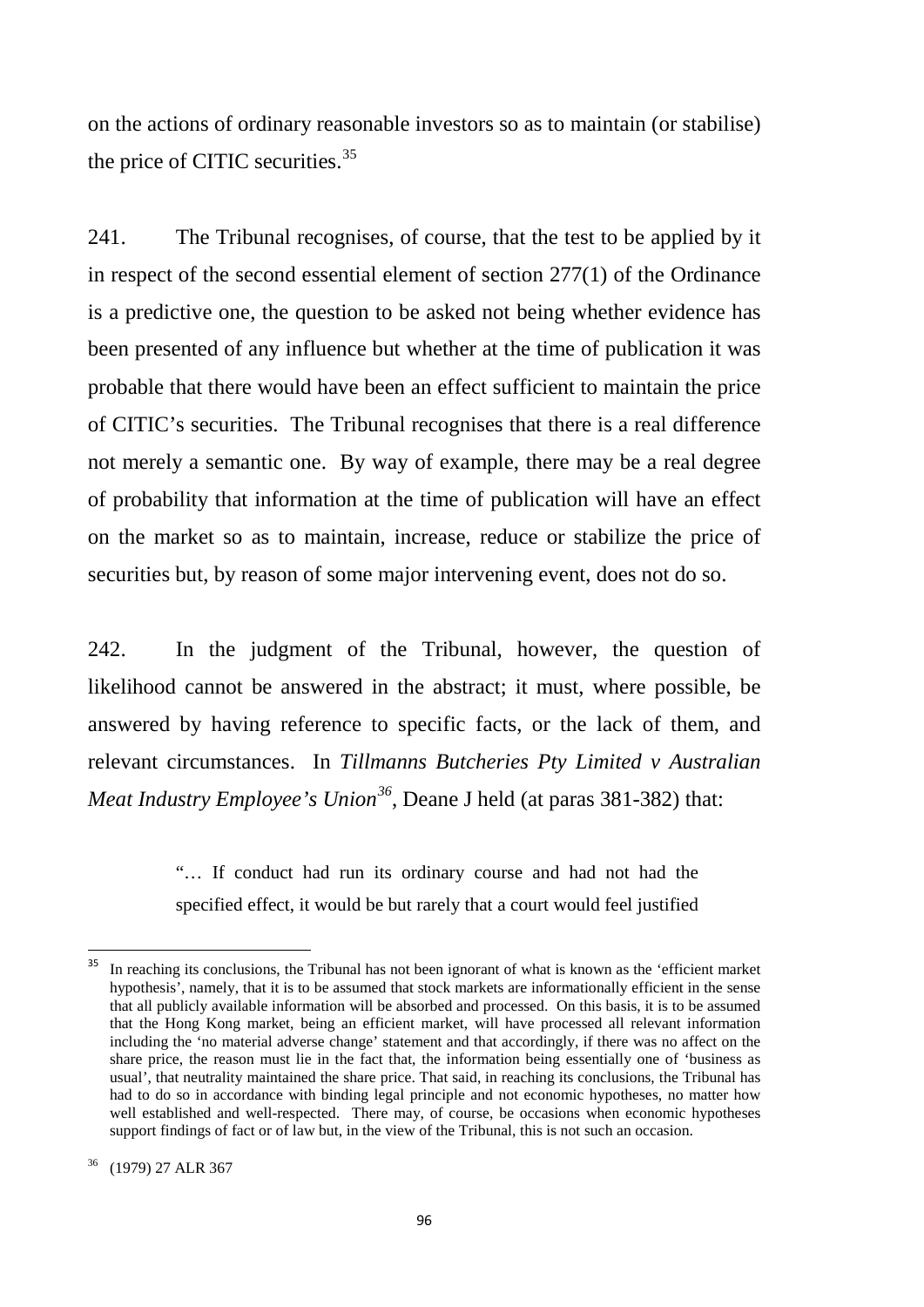in disregarding the lesson of the event and finding that while the conduct did not have the specified effect it had been more likely than not that it would have had that effect."

243. To same effect, in *Australian Securities and Investments Commission v Macdonald (No 11[37\)](#page-100-0)* (at para 1067) it was said:

> "… where likelihood of the occurrence of an event is in issue and relevant facts are available, they are to be preferred to prophecies."

244. In light of these authorities, having regard to all relevant evidence, the Tribunal has been drawn to the conclusion that it is not been demonstrated that it was probable at or about the time of the publication of the 'no material adverse change' statement that it would have had the effect of maintaining (or stabilising) the price of CITIC securities.

245. In all the circumstances, for the reasons given, the Tribunal has been drawn to the conclusion that the there has been a failure to prove the second essential element of section 277(1) of the Ordinance. That failure has equal application in respect of each of the specified persons and means that each of them must be found not culpable of market misconduct.

<span id="page-100-0"></span><sup>&</sup>lt;sup>37</sup> Cited earlier: see .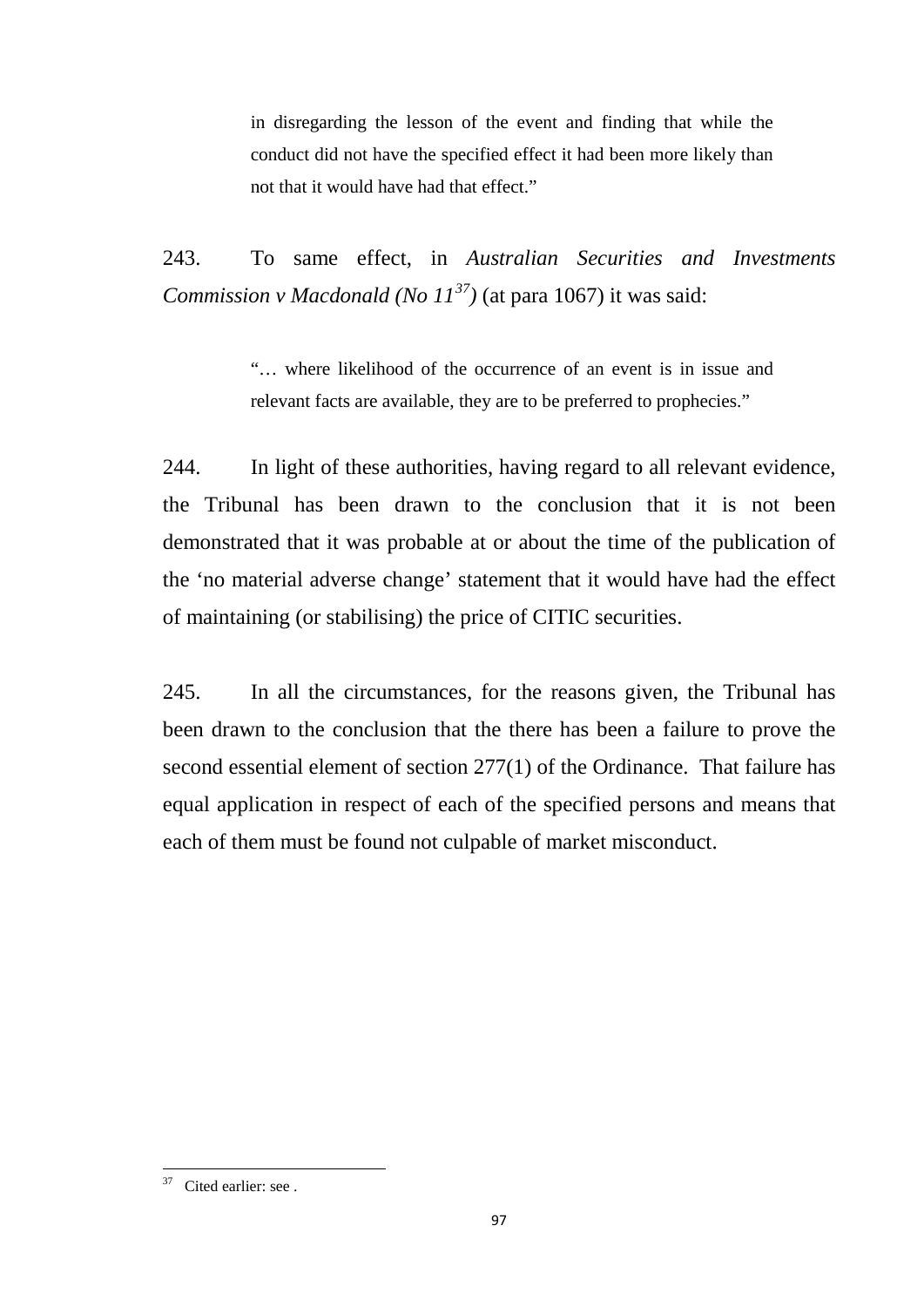#### CHAPTER FIVE

# HAS THE THIRD ESSENTIAL ELEMENT OF SECTION 277(1) BEEN PROVED?

246. The third essential element that fell to be demonstrated by the SFC was that the information contained in the no 'material adverse change' statement was false or misleading as to a material fact or was false or misleading through the omission of a material fact and that the specified persons were aware of this fact as at 9 September 2008.

247. As with the second essential element, all of the specified persons submitted that there had been a failure by the SFC to prove this third essential element to the required standard. Accordingly, this issue also fell for determination.

248. To cite it again, the no 'material adverse change' statement read as follows:

> "Save as disclosed in this Circular, the directors are not aware of any material adverse change in the financial … position of the Group since 31 December 2007, the date to which the latest published audited accounts of the Company were made up."

249. The SFC case, as contained in paragraph 7 of its Notice, was as follows:

> "As at 9 September 2008 there was in fact a material adverse change in the financial position of CITIC arising from CITIC's position under the various TRF Contracts entered into by CITIC. The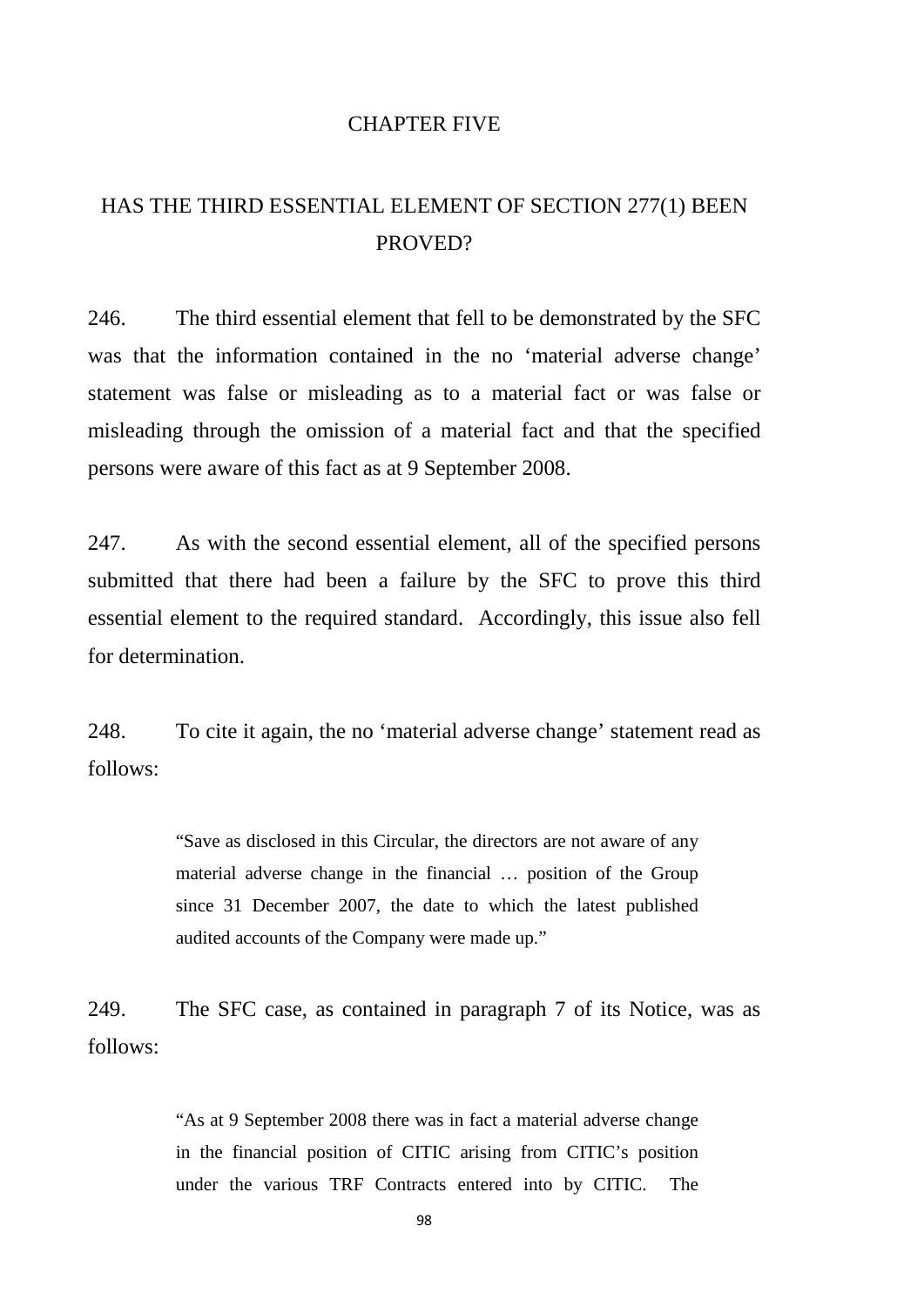Statement was false or misleading as to a material fact or false or misleading through the omission of a material fact because as at 9 September 2008, the Specified Persons were aware of that material adverse change. This is clear from the Announcement, which provided that CITIC "*became aware of the exposure arising from [primarily the TRF Contracts] on 7 September 2008*", which is prior to the publication of the Circular and the "*Latest Practicable Date*" identified in the Circular."

250. For the avoidance of ambiguity, it does need to be re-emphasised that the announcement published by CITIC which provided that - on 7 September 2008, the date of the Sunday meeting - the Company had become aware of its exposure under the TRF contracts, was not accepted by the specified persons as amounting to any form of admission of awareness on that date of a 'material adverse change' in the financial position of the Group.

251. That being said, when looking to the matters to be proved, it was never disputed that, in order to demonstrate the third essential element, the SFC was required to demonstrate the following two matters:

- (i) That, judged as an objective fact, there was in existence on 9 September 2008 a material adverse change in CITIC's financial position; not simply, therefore, a threatened or likely material adverse change but an actual change; and
- (ii) that, as at that date, the directors of CITIC were aware that such a change had come into being.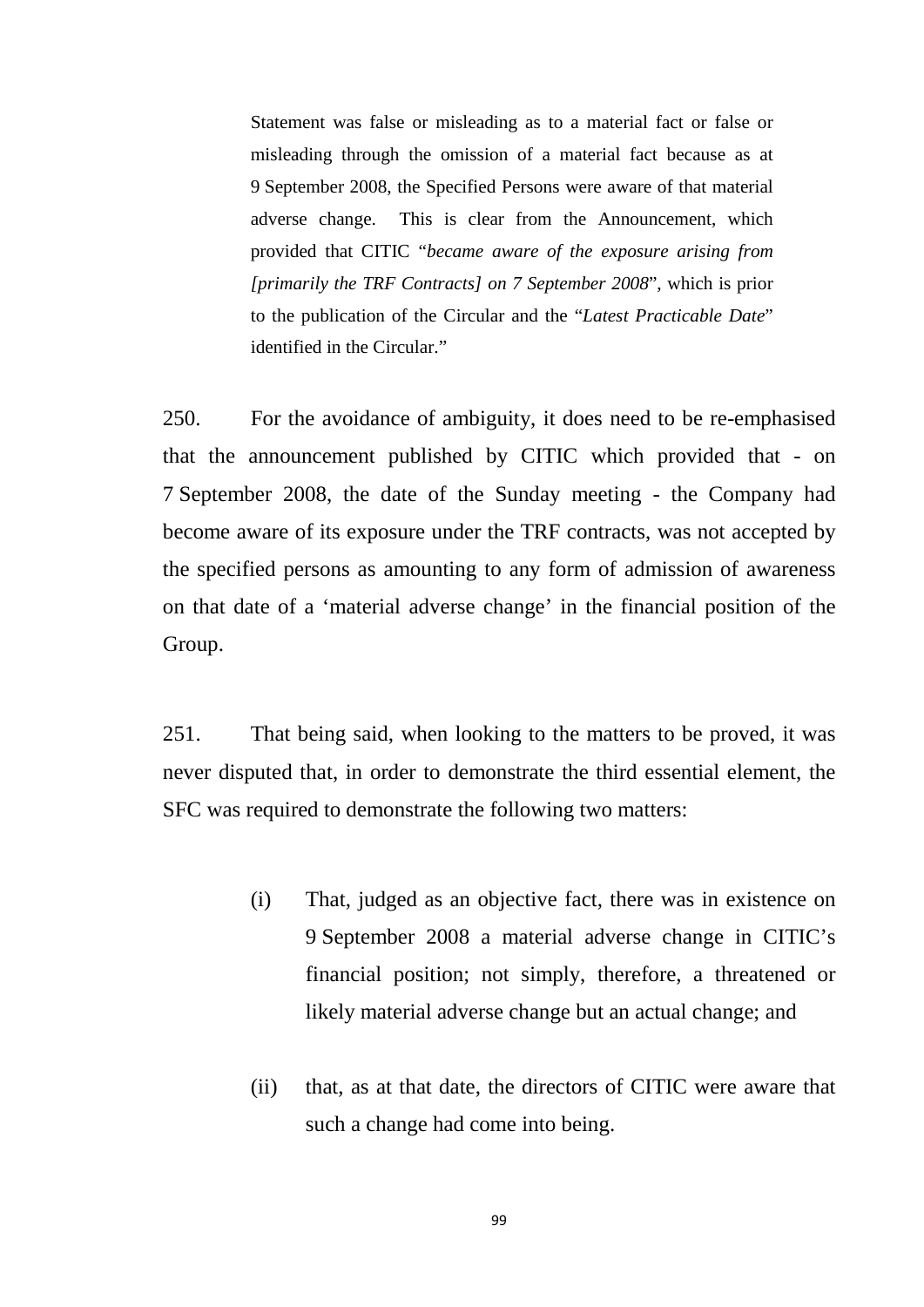#### *Ms Stella Fung's Supporting Data*

252. In the presentation of its case, the SFC placed reliance on the evidence of its two experts, the first being Ms Stella Fung, her statement being dated 7 November 2014, and the second being Mr Richard Harris, his expert opinion being dated 16 February 2015.

253. In her statement, Ms Stella Fung spoke of being instructed by the SFC that as at 9 September 2008, certain information had been available to CITIC. For ease of reference, this information was referred to by Ms Stella Fung as being contained in a number of tranches that she labelled 'Information A' through to 'Information F'. Each tranche referred to information available at a different period of time. This information was also relied upon by Mr Richard Harris.

254. Ms Stella Fung considered that the earliest data contained in 'Information A' and 'Information B' was not at the time material to CITIC's financial position. As she said, in respect of 'Information B' –

> " … it is difficult to conclude if this information, if it was made known to the investing public, would likely have an effect on CITIC's share price without knowledge on the strike rate that these Australian dollars were to be delivered. If the strike rate was below the prevailing spot rate, MTM [mark-to-market] gain would be recognised by CITIC from the deliverable Australian dollars. On the contrary, MTM loss would be recognised if the strike rate was higher than the prevailing spot rate. If the strike rate was at par to the spot rate, no MTM gain or loss would be recognised. Therefore, I am of the view that it might be premature to conclude that 'Information B'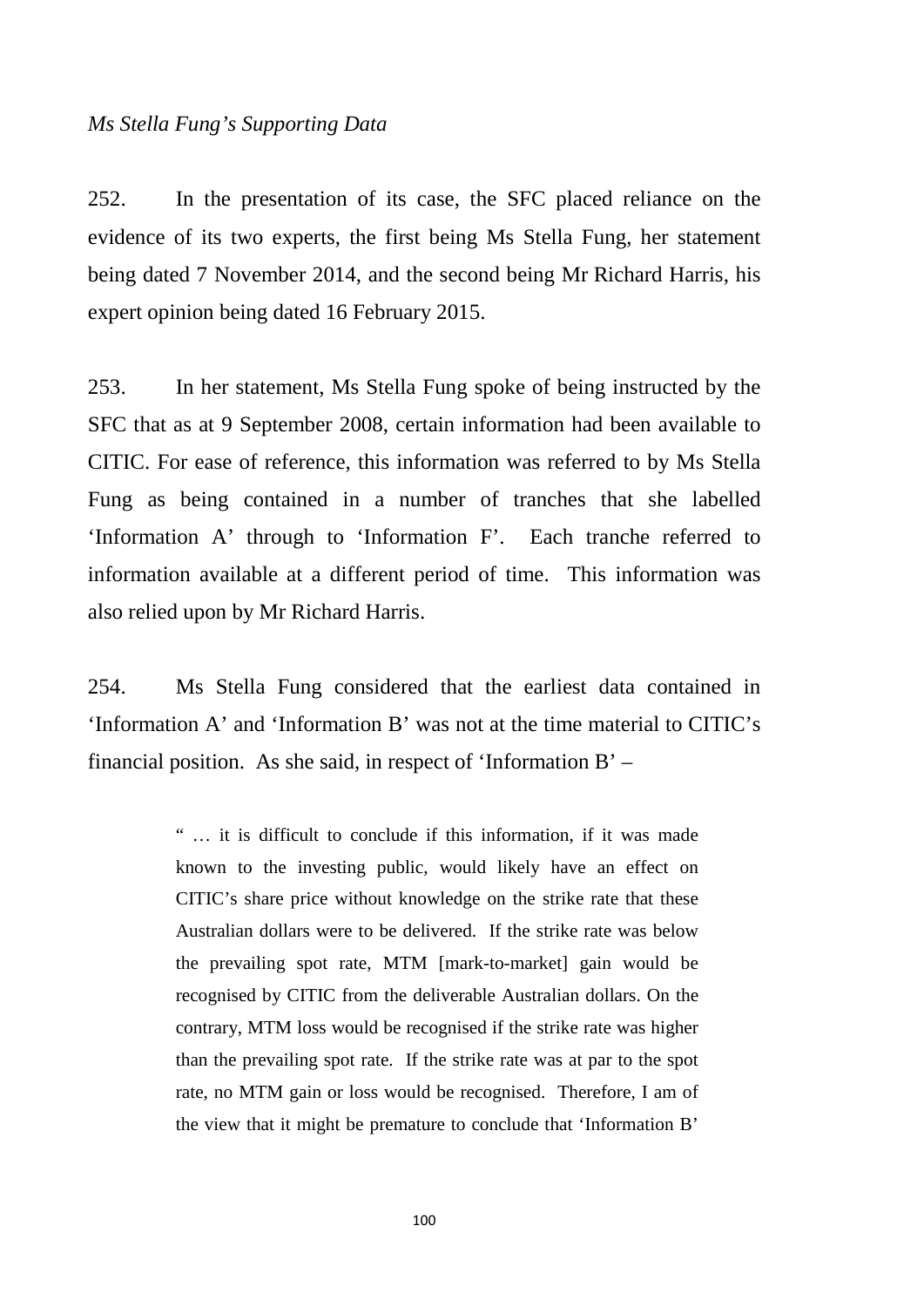would likely effect on CITIC's share price when it was made known to the public. "

255. What is to be noted in respect of this citation is that Ms Stella Fung was looking to the likely effect of relevant information on CITIC's share price if it was made known to the public. She was therefore focusing on likely market effect. This approach was subject to criticism by counsel representing the specified persons on the basis that it confused two separate and distinct concepts, namely, the concept of 'price sensitivity' and the concept of 'adverse material change in the financial position of a company'.

256. For reasons set out later in this chapter, the Tribunal is satisfied that the two concepts are to be distinguished and that Ms Stella Fung's expert evidence was deprived of much of its weight by conflating the two concepts.

257. Ms Stella Fung was of the opinion that the data contained in 'Information C' through to 'Information F' was material to CITIC's financial position. In this regard, in respect of each tranche of data, she said the following in her statement:

## *(i) Information C*

Information C revealed that on 4 September 2008, the Scenario Analysis prepared by the Finance Department of CITIC showed that as at 29 August 2008, the MTM [markto-market] loss on AUD TRF, EUR TRF and DCTRF contracts amounted HK\$3,170 million. The amount of the MTM loss was substantial as it represented 72.4% of

101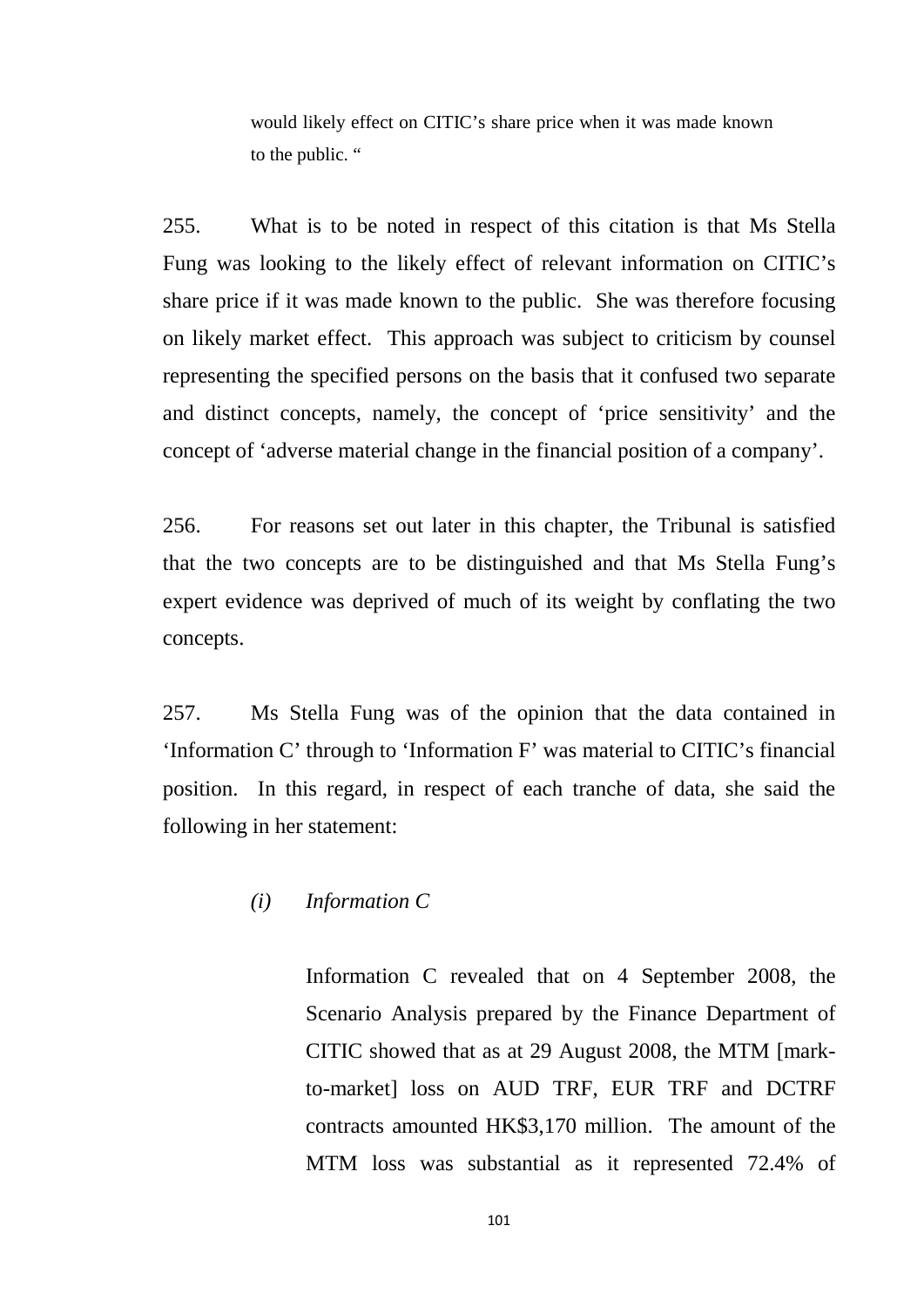CITIC's net profit for the first six months of 2008, 29.2% of its net profit for the year of 2007, and 5.2% of its net asset value as at 30 June 2008. As disclosed in Information A, the MTM loss on TRF contracts was recognised in the Profit and Loss account of CITIC. Therefore, I am of the view that the MTM loss was very material to CITIC's financial position. Although such MTM loss was "unrealised" loss and might vary from time to time depending on the movements of the spot rates of AUD and EUR, the investing public might be very cautious on the stock due to the uncertain outlook amid the then volatile global financial markets. Moreover, the huge MTM loss indicated the speculative and impudent treasury management of CITIC, which contradicted with investors' perception of a conglomerate with prudent and quality management. Therefore, I am of the view that the share price of CITIC would likely be adjusted downward materially if Information C was made known to the investor public.<sup>[38](#page-105-0)</sup>

#### (*ii) Information D*

According to Information D, the Scenario Analysis indicated that the weaker the spot rates of AUD and EUR, the larger the amount of the MTM loss and the amounts of AUD and EUR to be delivered. According to Bloomberg, on

<span id="page-105-0"></span><sup>&</sup>lt;sup>38</sup> Here again Ms Stella Fung proffered her opinion as to 'materiality' in the context of the reaction of the investing public, her suggestion being that, although the mark-to-market loss was 'unrealised' and therefore open to fluctuation, the market would in all likelihood react cautiously; more than that, there may be a reaction based on perceptions of poor management. For reasons to be examined, the Tribunal is satisfied that these are quintessentially matters related to price sensitivity and not to 'material adverse change'.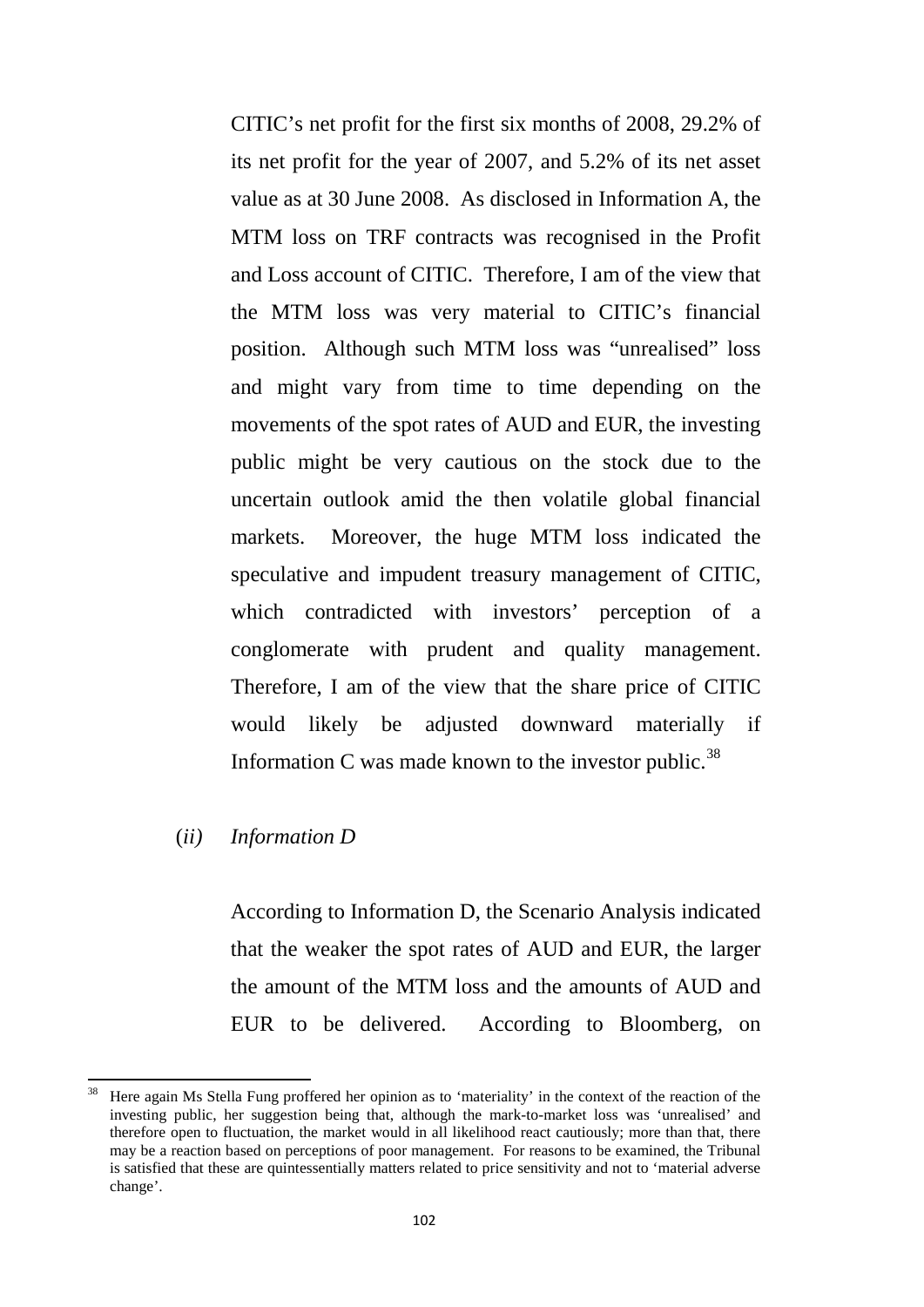4 September 2008, the spot rates of AUD and EUR were 0.8341 and 1.4471 respectively. Based on the Scenario Analysis, the estimated MTM loss would be between HK\$4,600 million and HK\$6,634 million, which represented 105% to 152% of CITIC's net profit for the first six months of 2008, 42% to 61% of its net profit for the whole year of 2007, and 7.5% to 10.9% of CITIC's net asset value as at 30 June 2008. Therefore, the MTM loss was very material to CITIC's financial position.

Moreover, based on the spot rates on 4 September 2008, the estimated amount of AUD to be delivered under the TRF and DCTRF contracts would be between AUD 6,705 million (approximately HK\$43.6 billion) and AUD 7,713 million (approximately HK\$50.2 billion). Assuming these amount of AUD would be delivered in the coming 24 months in equal instalment, CITIC had to purchase AUD 279 million to AUD 321 million (i.e. HK\$1.82 billion to HK\$2.09 billion) in each instalment. This would put tremendous pressure on CITIC's financial position as its total cash at bank as at 30 June 2008 was HK\$10.7 billion, which was only sufficient for paying around 6 months of AUD to be delivered under the contracts. Market participants would infer that CITIC might encounter severe cash flow problem in fulfilling its obligation of purchasing the deliverable AUD. If CITIC decided to terminate the contracts, it would have immediately crystallised the MTM loss.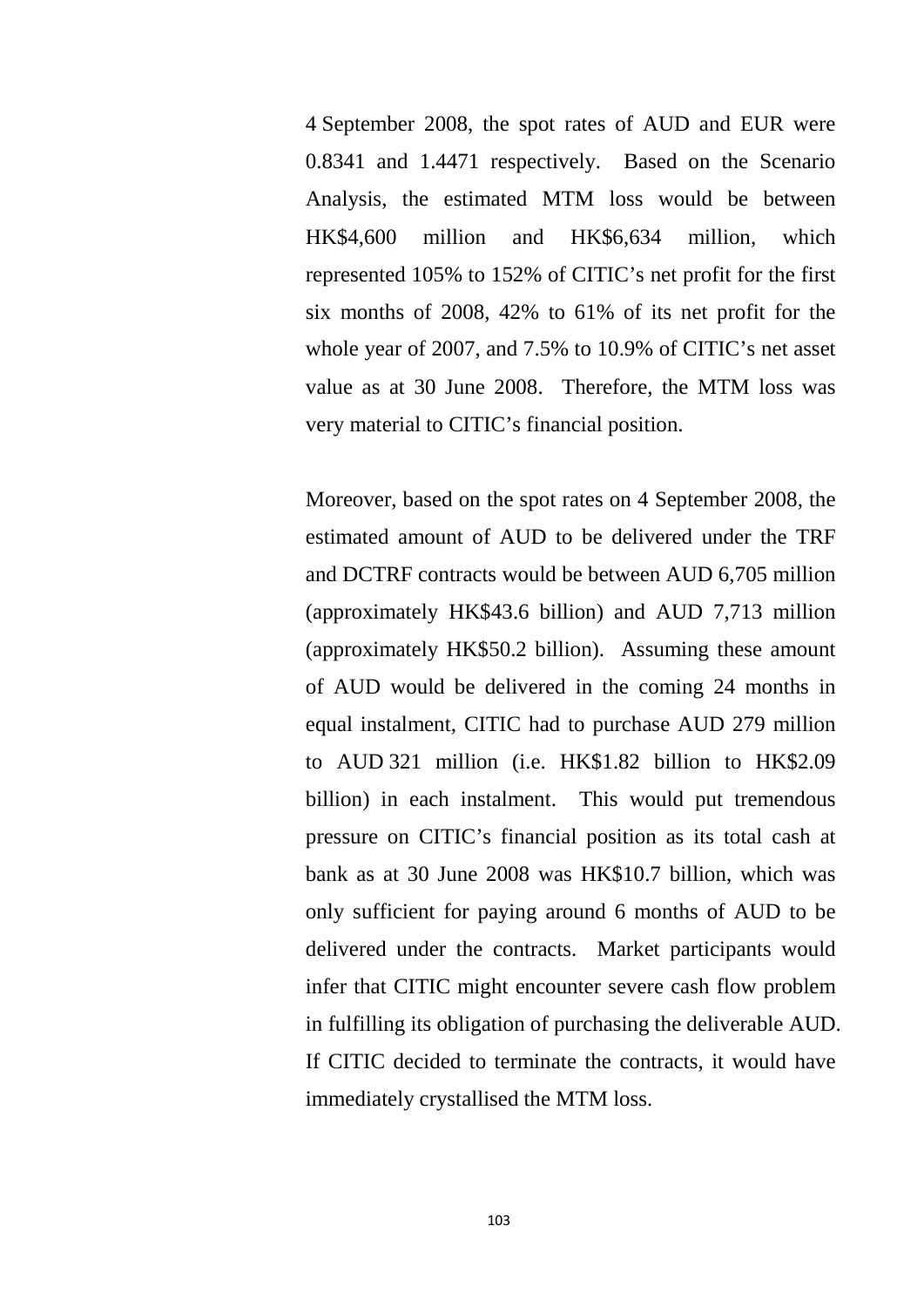The huge amount of MTM loss and deliverable AUD under the TRF contracts would not only had substantial adverse impact on CITIC's financial results and cash flow position, it also unveiled the poor risk and treasury management of CITIC. The huge currency exposure of AUD arising from the TRF contracts indicated that the management of CITIC was betting on the movement of AUD instead of hedging its currency requirement. Investors would lose confidence in the management of CITIC, and would demand a lower share price to justify the higher risk in investing in the stock. As a result of the MTM loss and the huge exposure to AUD, the share price of CITIC is likely to be re-rated downward significantly when this information was released to the investing public.

#### *(iii) Information E*

Information E revealed that on 7 September 2008, information prepared by the Finance Department showed that as at 29 August 2008, the MTM loss arising from AUD TRF contracts alone was around HK\$3.119 billion with spot reference of AUD at 0.8578. This figure was larger than the HK\$2.838 billion MTM loss as disclosed in Information C on 4 September 2008. Given that Information E was available at a later date (7 September 2008), the figure of MTM loss should have been updated. As discussed in paragraph 48, I am of the view that Information C was material to the financial position of CITIC, and if it was made known to the investing public, would likely lead to a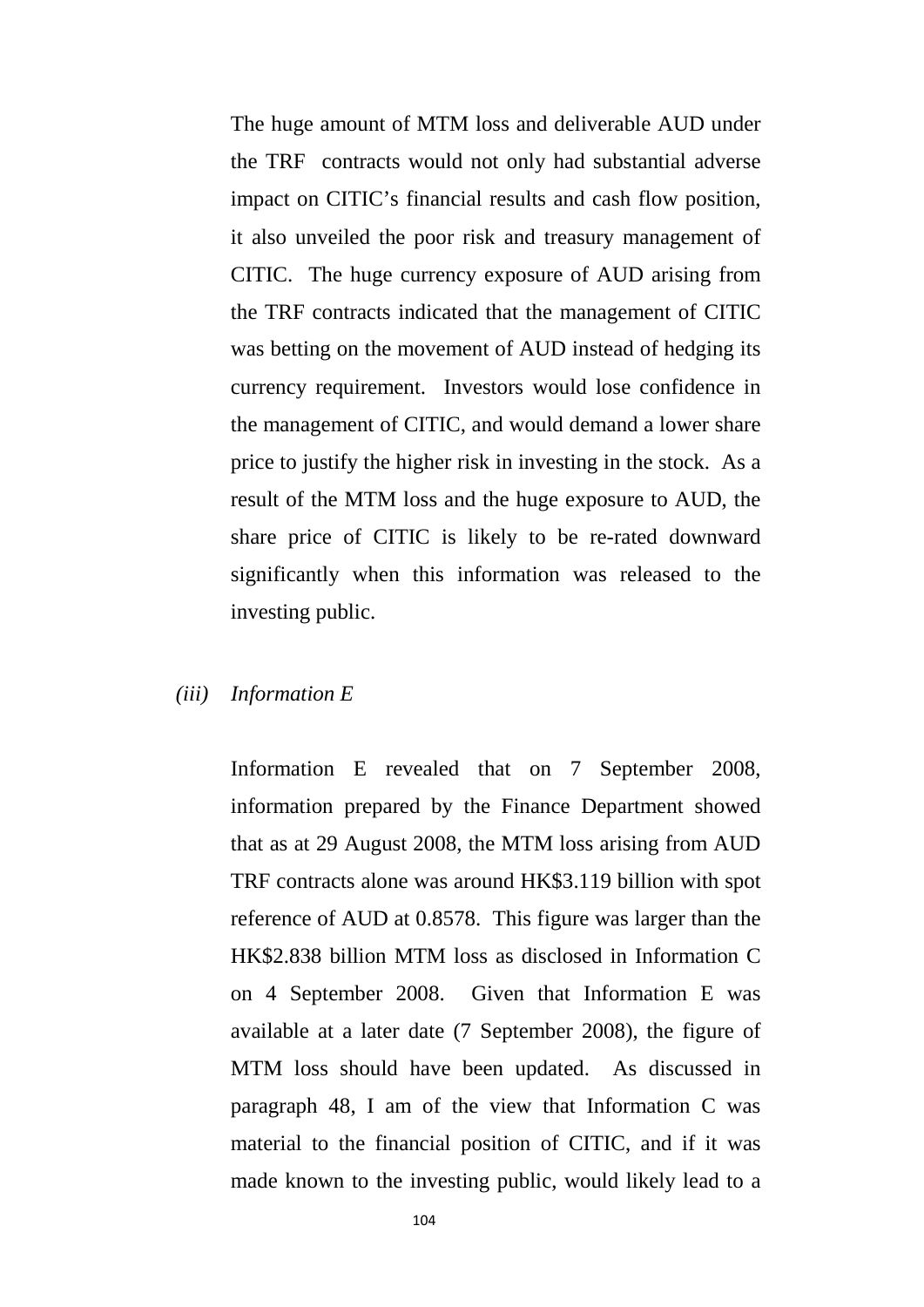material decline in CITIC's share price. Information E had the similar content of Information C but with an even bigger MTM loss arising from the AUD TRF contracts. Therefore, I am of the view that Information E was also material to the financial position of CITIC, and would have the similar negative price impact to the share price of CITIC as Information C when it was made known to the investing public.

#### *(iv) Information F*

Information F disclosed that if the spot rates of AUD and EUR were 0.82 and 1.43 respectively, the purchase of AUD under the TRF contracts would result in a loss of USD 523,329,897 (approximately HK\$4.08 billion). This figure was smaller than the HK\$6.0 billion MTM loss as stated in Scenario Analysis in Information C at the same assumed AUD and EUR spot rates. However, the figures in Information F were not MTM figures, but were projected profit or loss arising from the TRF contracts on a monthly basis up to October 2010, assuming the spot rates of AUD and EUR remained unchanged at 0.82 and 1.43 respectively throughout the whole period.

Information F revealed the project gain from AUD TRF contracts for the four months from September to December 2008 was USD 13.58 million (or HK\$105.9 million), but the projected losses in 2009 and 2010 would be USD 224.4 million (or HK\$1,750 million) and USD 312.5 million (or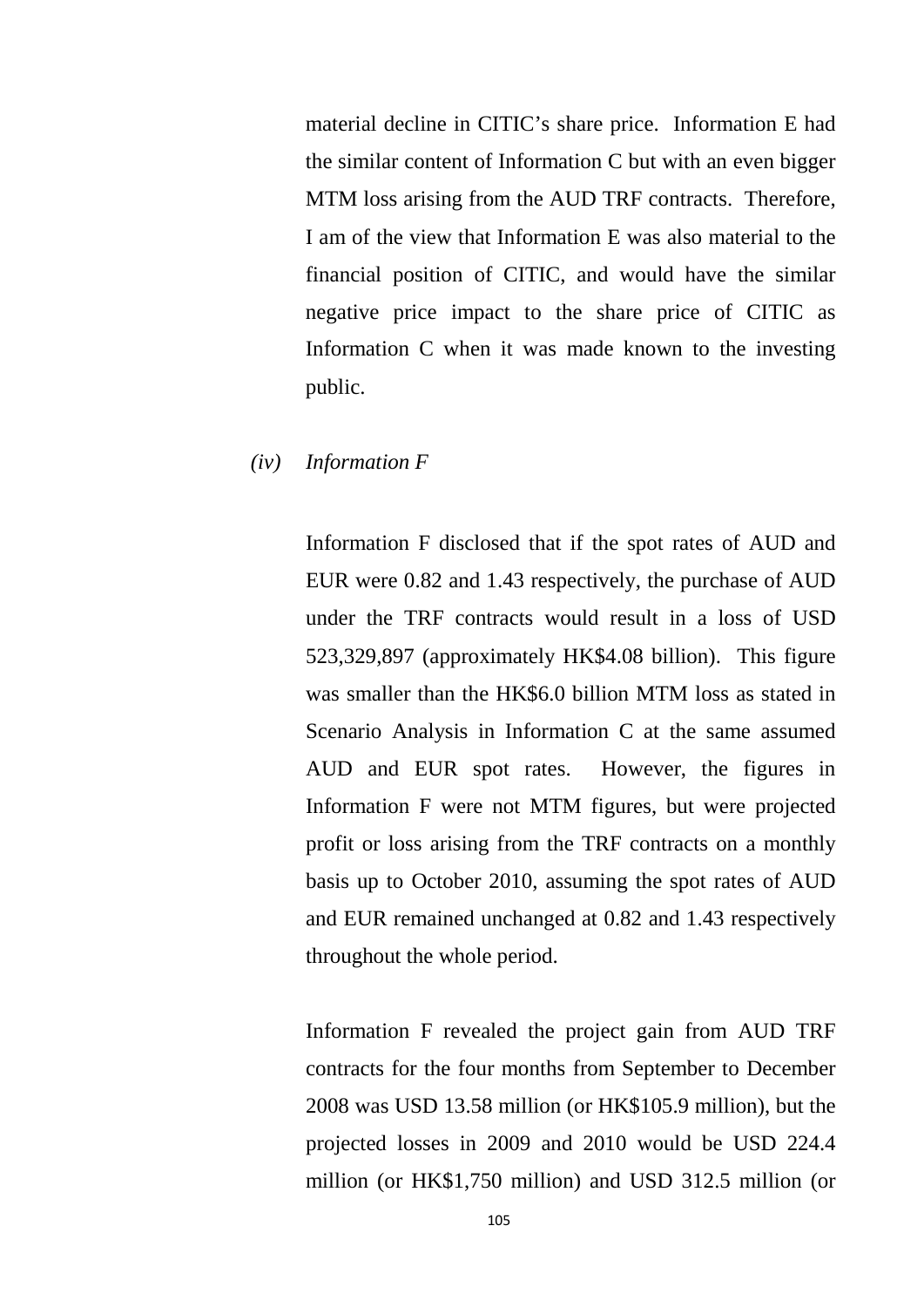HK\$2,438 million). Comparing with the net profit of HK\$10.84 billion recorded by CITIC in 2007, the projected losses in 2009 and 2010 due to the AUD TRF contracts were very material to the financial position of CITIC.

Moreover, according to Bloomberg, the spot rates of AUD and EUR on 5 September 2008 (Friday) were 0.8081 and 1.4207 respectively, which were even lower than the assumed spot rates in Information F in calculating the loss. As a result, the loss to be incurred by CITIC would even be larger than USD 523 million. I am of the view that if Information F was made known to the investing public, the share price of CITIC would likely be re-rated downward substantially due to the substantial loss that would be incurred arising from the TRF contracts, and the loss of confidence in CITIC's management in taking substantial speculative bets on the currencies.

258. The Tribunal has already made clear that, in its opinion, in coming to her findings stated above, Ms Stella Fung conflated the two distinct concepts of 'price sensitivity' and 'material adverse change in the financial position of a company'. In short, put simply, the conclusions drawn by her were (in the main) drawn on an incorrect premise.

259. What then, in the judgment of the Tribunal, are the defining characteristics of this latter concept?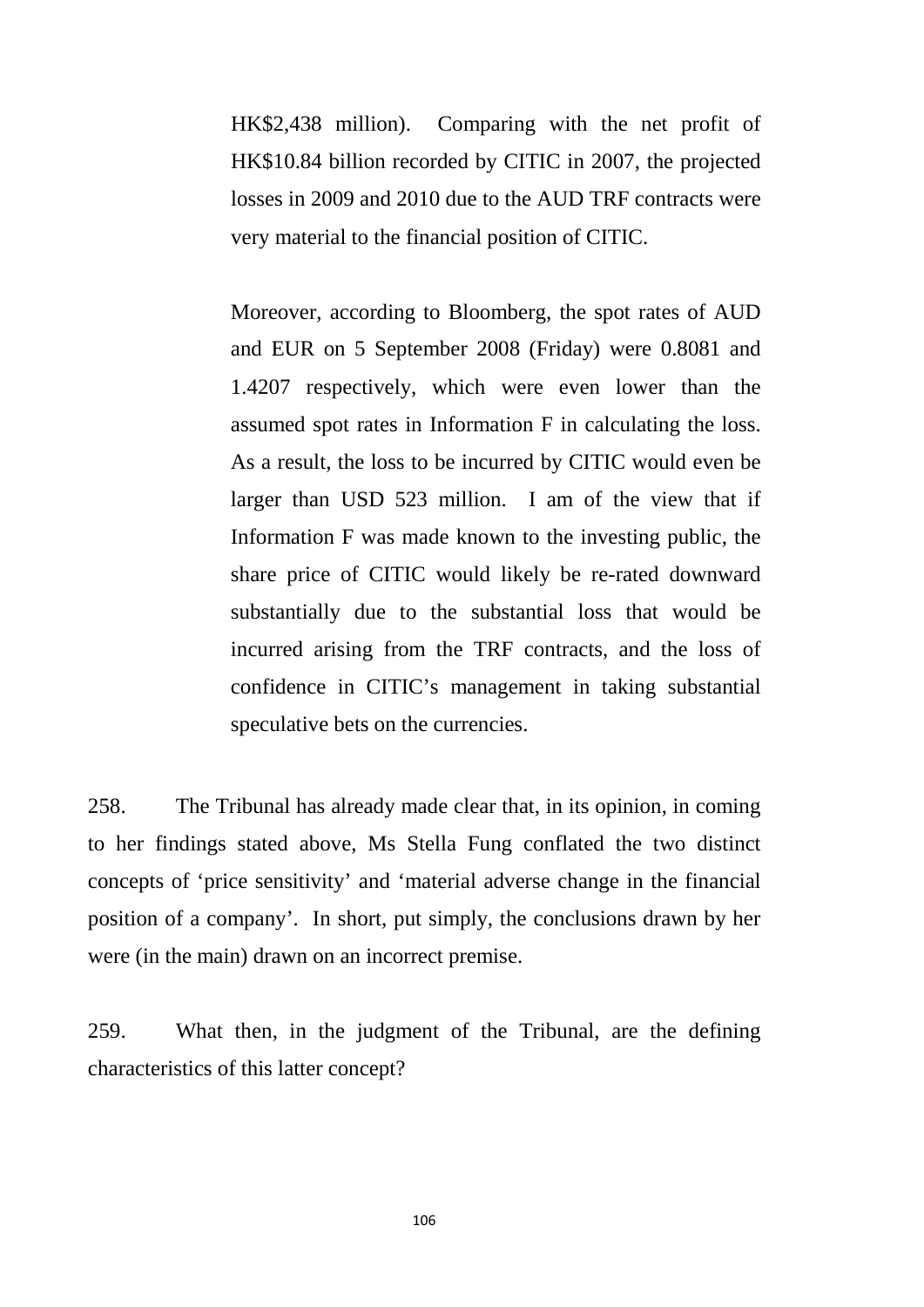#### *Interpretative Guidance*

260. In seeking to understand the nature and extent of the concept of 'material adverse change in the financial position of a company', the Tribunal has noted that the concept has not been defined in the Listing Rules nor in the Ordinance. Nor was the Tribunal referred to any Hong Kong statute of assistance.

261. Accordingly, the Tribunal has directed itself that the concept, having arisen in a regulatory context in the present case, falls to be ascertained within that context. In this regard, the Tribunal has acknowledged that "the proper starting point in statutory interpretation, as well as constitutional and contractual interpretation, is to look at the relevant words or provisions, having regard to context and purpose.<sup>[39](#page-110-0)</sup> The Tribunal has further acknowledged that words are to be given their natural and ordinary meaning unless the context or purpose points to a different meaning.[40](#page-110-1)

262. It is apparent to the Tribunal that the inclusion of the 'no material adverse change' statement in the Dah Chong Hong circular was, pursuant to the requirements of the Listing Rules, directed at shareholders, the purpose being primarily to assure them that there had been no material adverse change in CITIC's financial position by reason of the connected transaction which was the subject of the circular and also to assure them, more generally,

<span id="page-110-0"></span><sup>39</sup> Per Ma CJ in *Leung Chun Ying v Ho Chun Yan Albert* (2013) 16 HKCFAR 735, page 753.

<span id="page-110-1"></span><sup>40</sup> Per Li CJ in *HKSAR v Cheung Kwun Yin* (2009) 12 HKCFAR 568, page 574.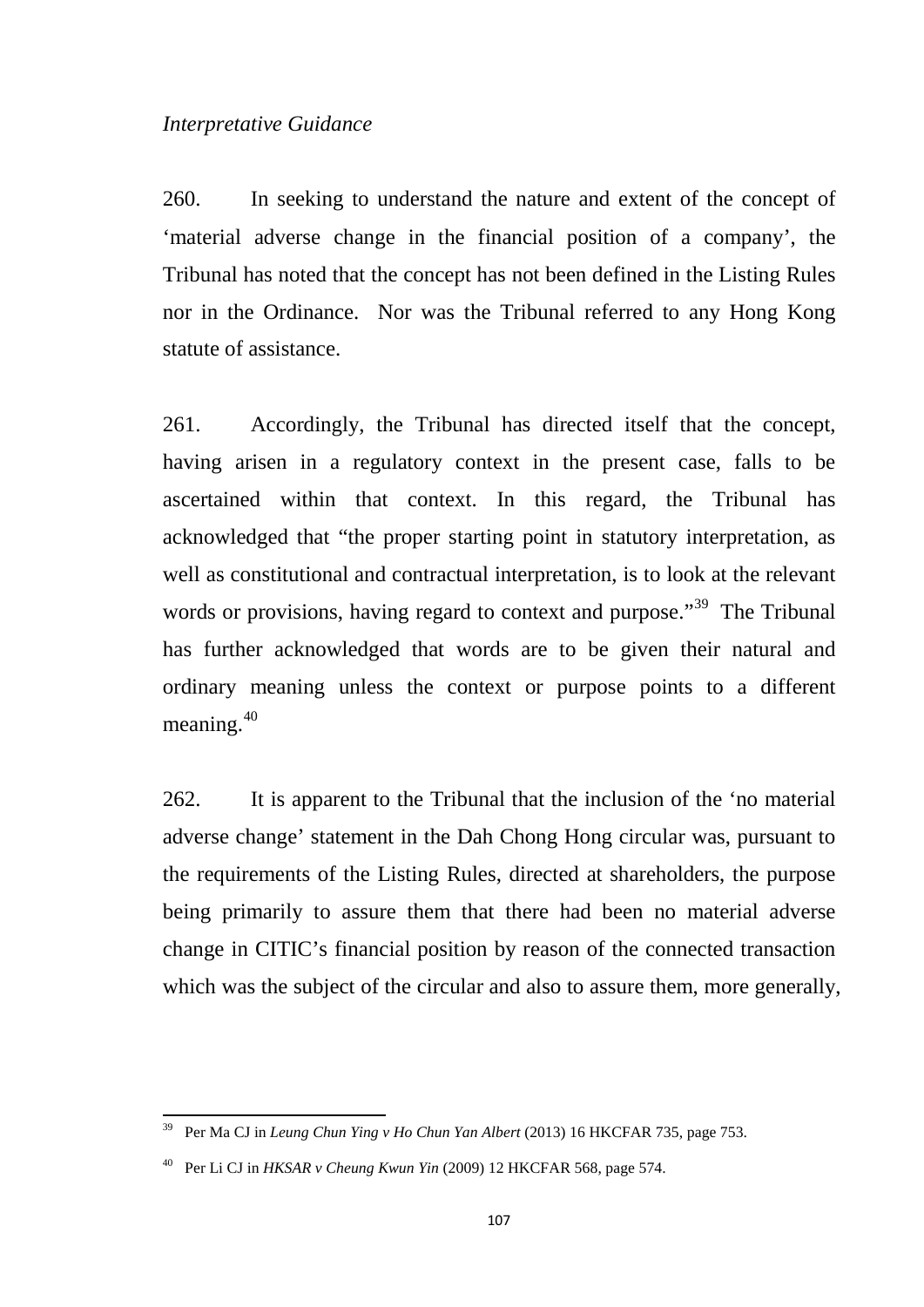that there had been no such change since the last published audited accounts.[41](#page-111-0)

263. Importantly, for the reasons set out later in this chapter, the Tribunal is satisfied that the requirement to inform shareholders of whether, since the last published audited accounts, there had been a material adverse change in CITIC's financial position, was not a requirement simply to advise shareholders of whether the directors had knowledge of price sensitive information or a requirement to give some allied assurance of general financial 'good health', both being advocated on behalf of the SFC. It was a more specific requirement, one related to whether there had been a change in CITIC's financial position of such significance that it had undermined the Group's financial integrity and had done so not merely temporarily but in all the circumstances for an enduring period.

# *The Defining Characteristics of 'Material Adverse Change'*

264. During the course of submissions, the authority most relied upon by the parties was the judgment in the Commercial Court of the Queen's Bench Division of *Grupo Hotelero Urvasco SA v Carey Value Added SL [42](#page-111-1)* in which the interpretation of a 'material adverse change' clause in a loan agreement fell for consideration, the essential issue being whether there had, over a specific period of time, being a material adverse change in the

<span id="page-111-0"></span><sup>&</sup>lt;sup>41</sup> The Dah Chong Hong circular provided details of an essentially inconsequential connected transaction but not all connected transactions are of that mundane nature; many may point to matters that will have a very significant impact on the financial position of a company.

<span id="page-111-1"></span><sup>42</sup> [2013] EWHC 1039 (Comm).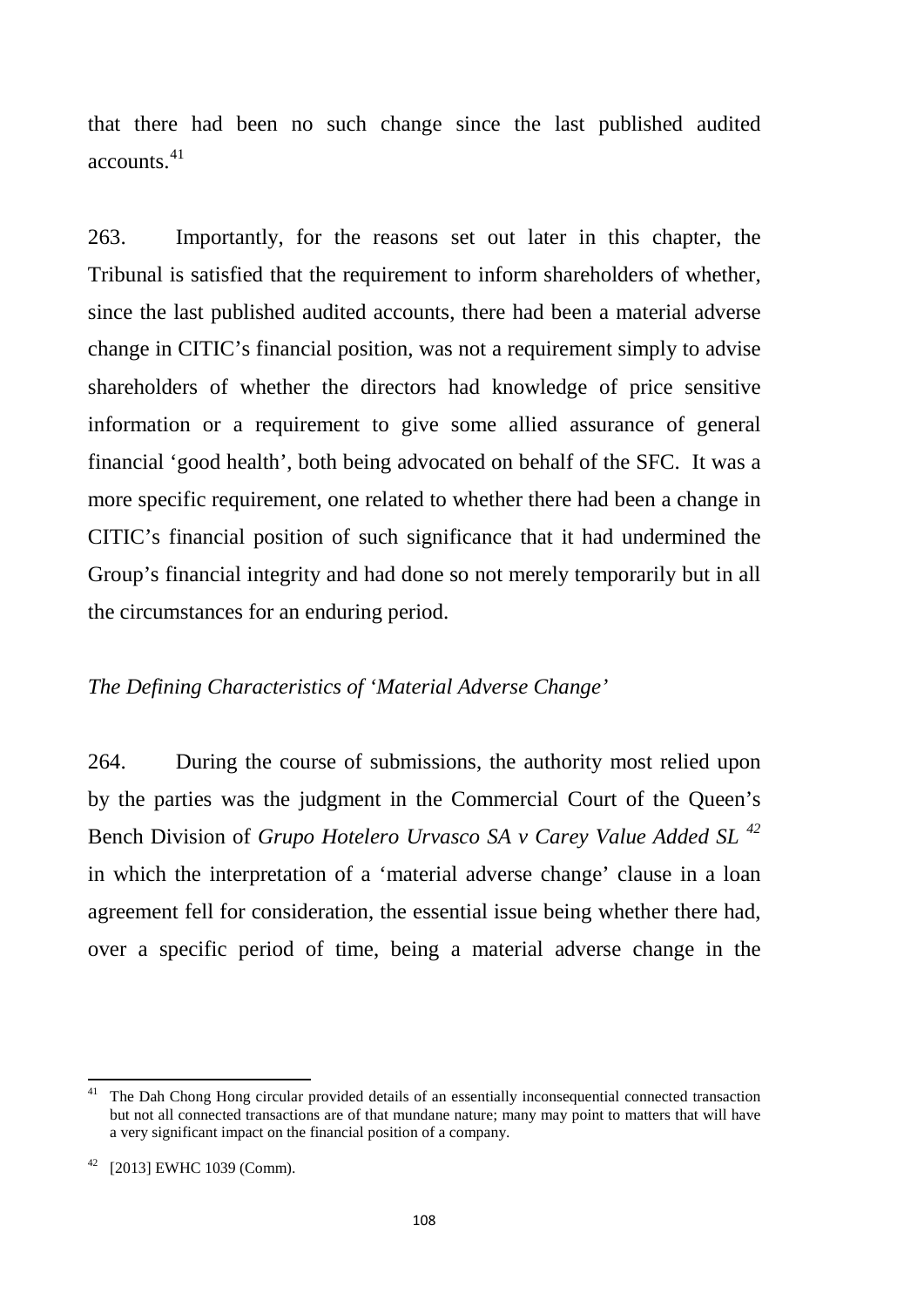financial condition of the borrower enabling the lender to consider the borrower to be in default<sup>43</sup>.

265. *Grupo Hotelero* was decided within the context of contractual obligations arising out of a private commercial agreement. The other judgments to which the Tribunal was referred also related to commercial agreements and not to issues of public regulation. That said, the requirement within the Listing Rules for an announcement to be made as to 'material adverse change' is itself quintessentially commercial in nature, addressing shareholders as to the question of a company's financial integrity, an issue more profound than that of whether at that moment in time a company is in possession of price sensitive information. In the view of the Tribunal, therefore, the requirement within the Listing Rules must be read as a requirement understood in commercial terms.

266. In this regard, the Tribunal has taken note of the of the fact that the Listing Rules themselves, in distinguishing between the obligations imposed pursuant to section 13.09 of the Rules and the independent obligation to make an announcement as to 'material adverse change', must have intentionally drafted the second obligation so as to align it with a well understood commercial concept in private commercial law. Put simply, the first obligation requires the disclosure of information that might reasonably be expected to materially affect market activity concerning the price of a company's shares: this being essentially, therefore, price sensitive

<span id="page-112-0"></span>By way of a broad factual overview, it can be said that the claimant, GHU [Grupo Hotelero Urvasco] brought a claim for damages against Carey [Carey Value Added] for failing to advance funding under a loan agreement and thereby frustrating its completion of a building development in London. The matter was defended by Carey on two principal grounds As expressed by Blair J – para 5 of the judgment – the first ground concerned alleged 'financial defaults' arising from the financial difficulties in which it said that GHU had found itself, these difficulties being associated with the collapse of the Spanish property market This part of the case, said Blair J, raised significant issues as to the application of the 'material adverse change' clause that "routinely appears in corporate loan agreements internationally".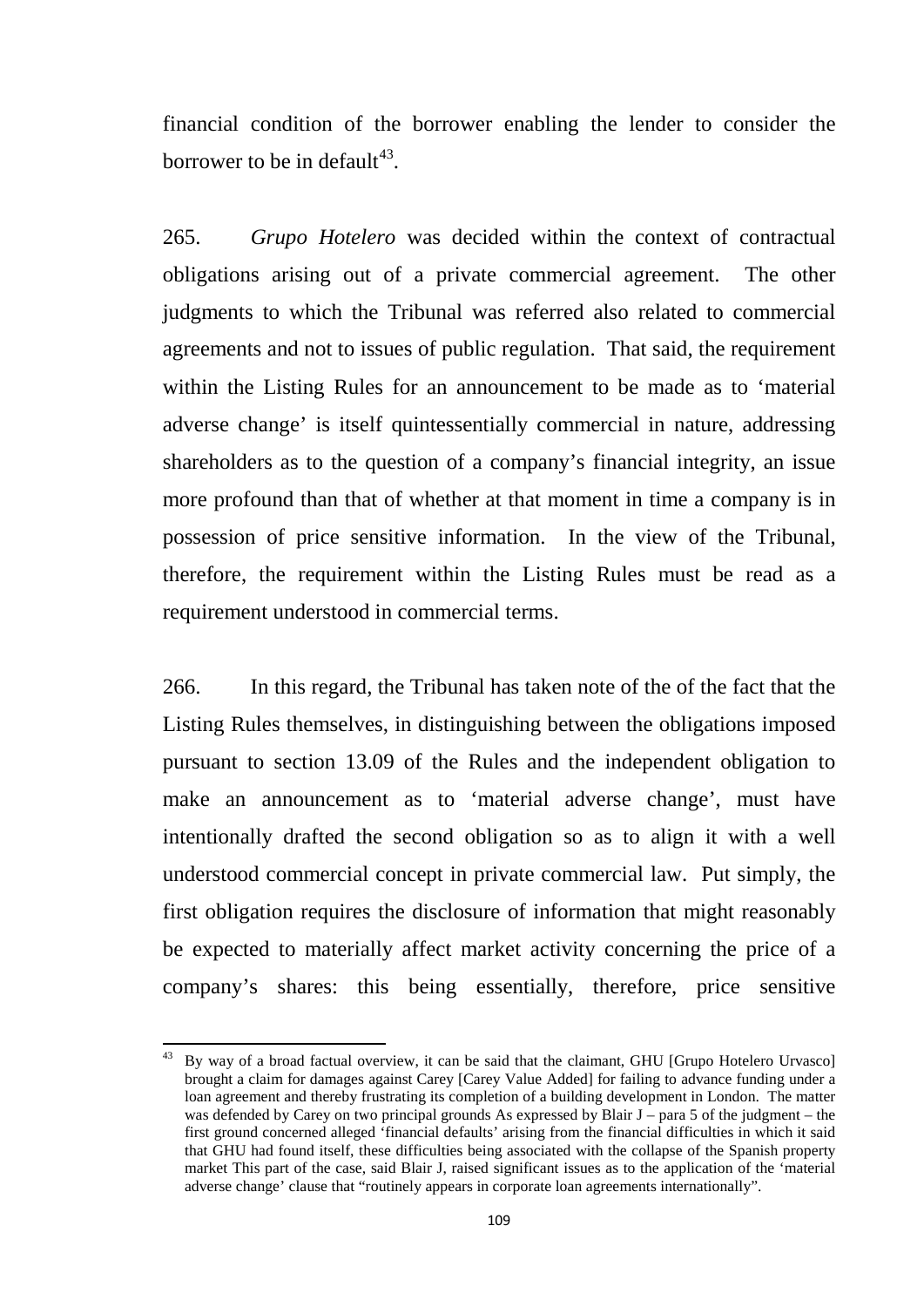information. The second obligation, however, requires a company to announce whether there has been any material adverse change in its financial or trading position since the date to which the last published audited accounts had been made up. The two obligations are expressed in different language. This raises the question: why employ different language in drafting the two obligations unless a distinction is intended? It raises the further question, why employ words widely used in the common law world in private commercial matters to describe a very particular commercial concept unless it is intended that the words should reflect that concept?

267. Turning to the particular component parts of the concept of 'material adverse change in the financial position of the company', it is, first, fundamental to have an appreciation of how the concept of 'materiality' has come to be understood in the common law jurisprudence.

*A. Materiality*

268. In seeking to define the issue of materiality, in *Grupo Hotelero*, Blair J said (paragraphs 356 and 357):

> "The *Encyclopaedia of Banking Law* says … that "it is considered that normally an adverse change in financial condition would be material if the change would have caused the bank not to lend at all or to lend on significantly more onerous terms, e.g. as to margin, maturity or security". Zakrzewski [an American academic writer on the subject] puts it slightly differently, considering a change to be material that substantially affects the borrower's ability to repay, or, more generally, significantly increases the risks assumed by the lender. In other words, to be material, the adverse change must be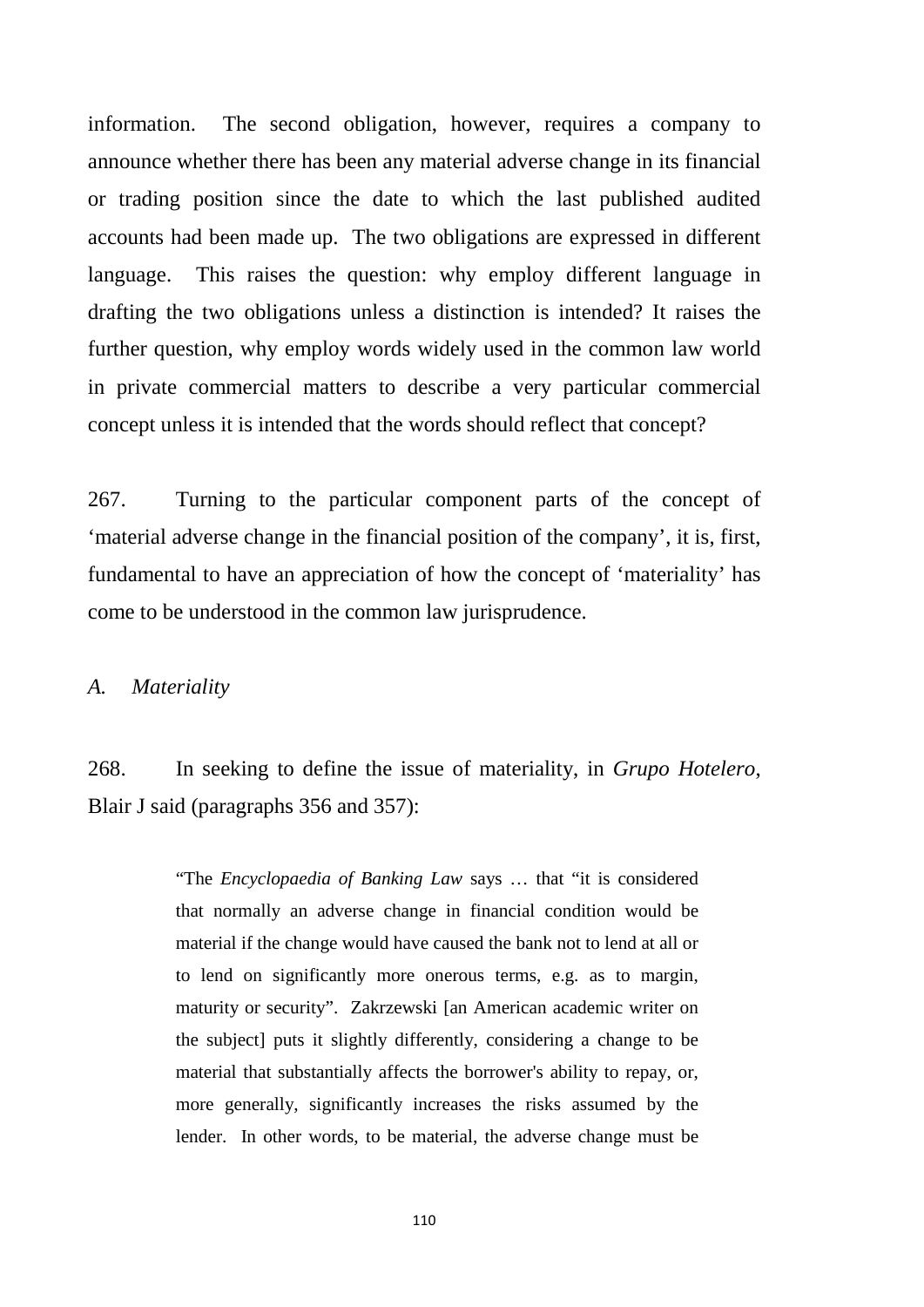material in a substantial way to the borrower's ability to perform the transaction in question.

I agree with this approach. Unless the adverse change in its financial condition significantly affects the borrower's ability to perform its obligations, and in particular its ability to repay the loan, it is not a material change."

269. Blair J emphasised the importance of equating the concept of materiality in this context with a change of such significance that it is, for example, a change that would cause a bank not to lend to an existing customer at all or to lend on significantly more onerous terms. Such a change would have to be of such significance that, by way of further example, it would "substantially" affect a borrower's ability to repay a debt due. It must therefore be a change that alters the financial integrity of a company, a change that is deep-seated. In this regard, he said -

> "Unless the clause is read in this way, a lender may be in a position to suspend lending and/or call a default at a time when the borrower's financial condition does not fully justify it, thereby propelling it towards insolvency."

270. In a later judgment of the Commercial Court, that of *Decura IM Investments LLP v UBS AG*,<sup>[44](#page-114-0)</sup> Burton J, relying on Blair J's analysis, held that the court should construe the word 'material' as having the effect of being 'very significant'.

271. As to the issue of 'materiality' in the present case, Mr Richard Harris, on behalf of the SFC, was of the stated opinion that the materiality of

<span id="page-114-0"></span><sup>44</sup> [2015] EWHC 171 (Comm).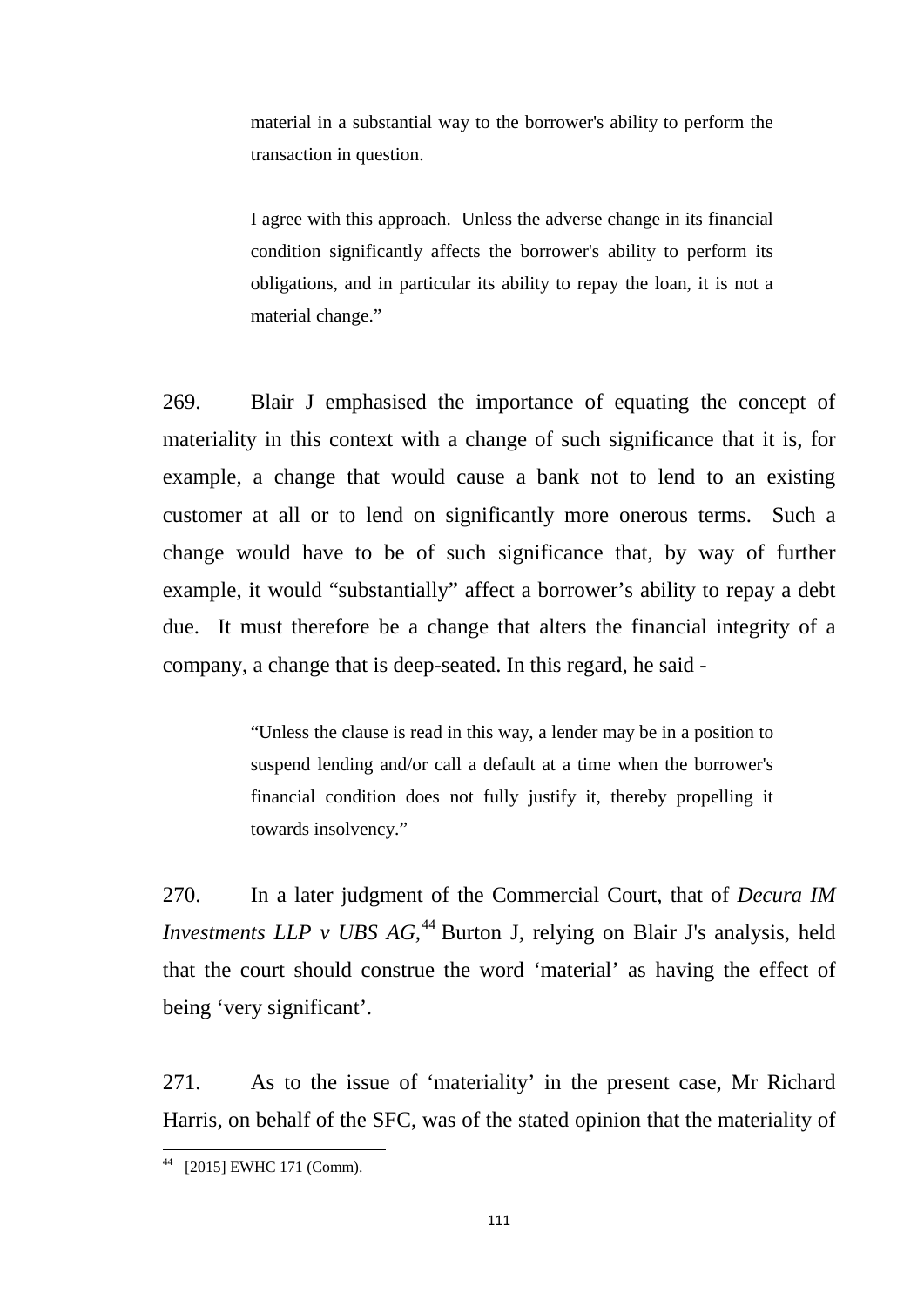unrealised losses under the TRF contracts could be illustrated by way of an analysis of the estimated mark-to-market losses at different periods of time between July and November 2008, these losses being based on fluctuating Australian dollar exchange rates. In this regard, he included a chart – Table 4 - which purported to set out the progression of losses as a percentage of CITIC's 2007 annual profits.

272. Mr Richard Harris was cross-examined at some length on this important issue. Nothing is served by going into blow-by-blow details of the cross-examination. Suffice to say that Mr Richard Harris divorced himself entirely from the Table and its results, accepting that it was wrong "on a philosophical level". As he said to the Tribunal: "The analysis that I did for the purposes of Table 4 … was done on really rough and ready methodology that I believe now to be incorrect."

273. Mr Richard Harris then made reference to new calculations which, with respect to him, were shown to contain a number of errors. In the result, the Tribunal was not able to place any reliance on Mr Harris' evidence concerning this matter of 'materiality'. Nor, it appears, did Mr Bell, in the course of his closing submissions, seek any support from them.

### *B. Duration*

274. For a change to be 'very significant', the authorities indicate that it must be a change that will endure. In this regard, Blair J held that a temporary change only would not be considered sufficient to trigger a material adverse change clause. This, he said, was consistent with the approach which the English courts had taken in regard to material adverse change clauses in company acquisition agreements and also appeared to be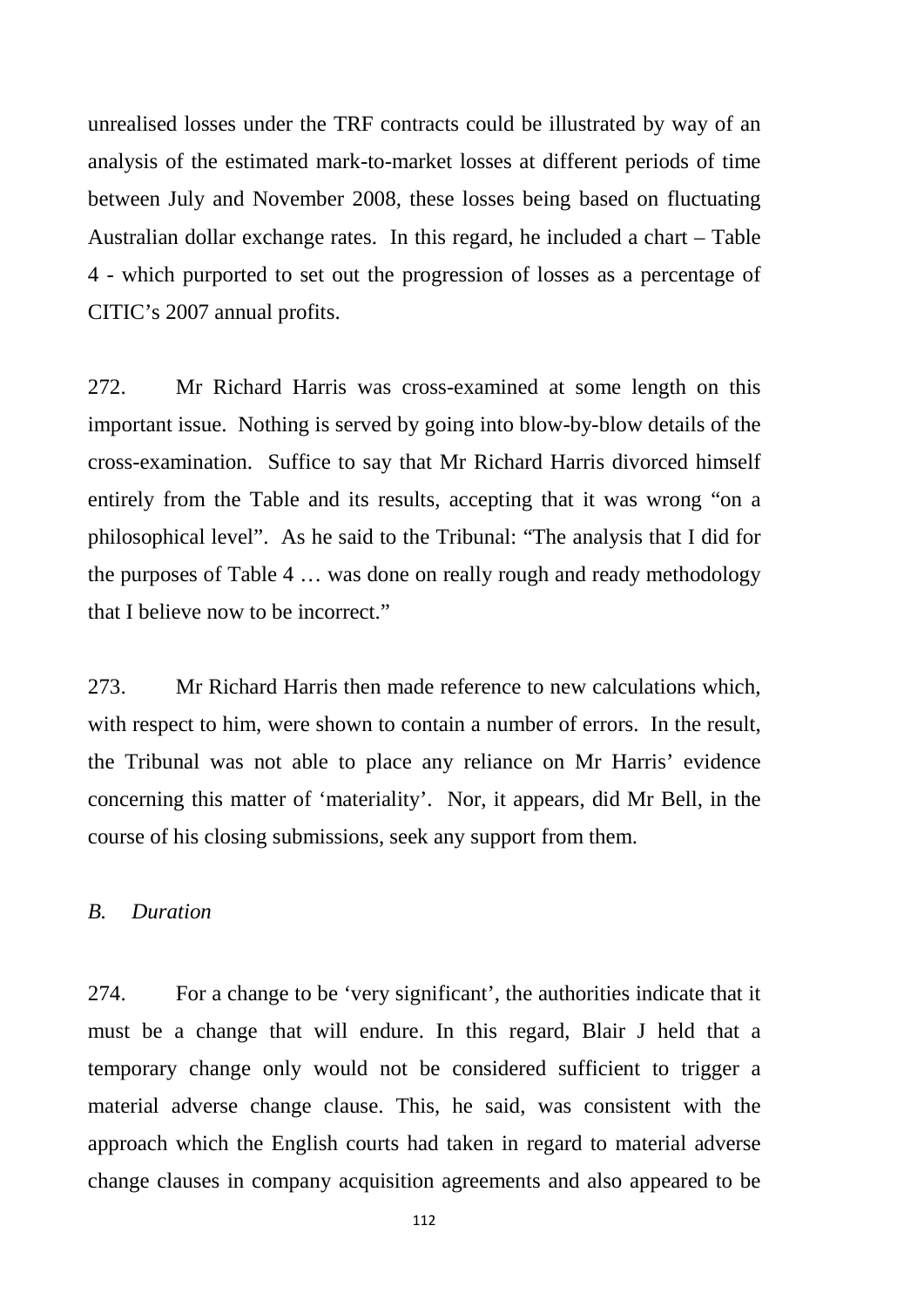the approach in US case law. In this latter regard, he cited *IBP Inc v Tyson Foods Inc[45](#page-116-0)* in which the Delaware Court of Chancery construed a material adverse effect clause –

> "… as best read as a backstop protecting the acquirer from the occurrence of unknown events that substantially threaten the overall earnings potential of the target in a *durationally significant* manner". [emphasis added]

275. In the later judgment of *Decura IM Investments* (just cited), the court recorded that –

> "Both parties accepted before me that, if any changes… were simply temporary changes, they would not have been material."

276. The Tribunal accepts that no exact measurement can be given to a matter that is "durationally significant". The measurement is to be found in the circumstances of each and every case. However, by way of general observation, in respect of a company such as CITIC with such a depth of assets, ongoing business enterprises and access to very significant borrowings, the measurement would have to encompass months and not simply days.

# *C. Evidential Considerations*

277. As to the evidential matters to be taken into account in assessing whether a 'material adverse change' in the financial position of a company had taken place, Blair J in *Grupo Hotelero* said that normally an assessment should begin with the financial information available at the relevant times

<span id="page-116-0"></span><sup>45</sup> 789 A2d 14 (Del Ch 2001) 65.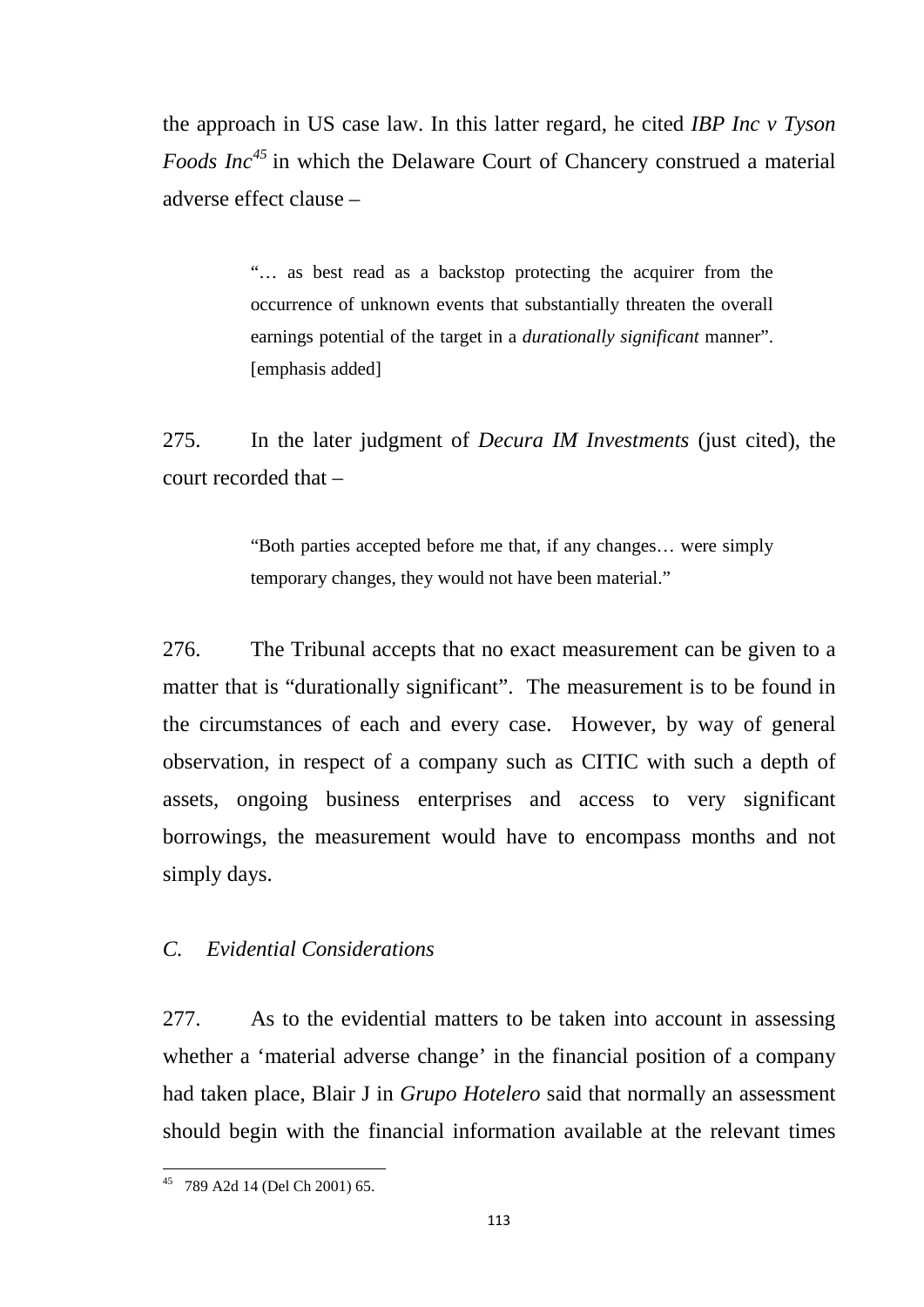and a lender seeking to demonstrate a material adverse change should do so by reference to that information. However, an assessment was not necessarily limited to the relevant financial information if there was other "compelling" evidence.

#### 278. By way of a summary, Blair J said the following (paragraph 364):

"The interpretation of a 'material adverse change' clause depends on the terms of the clause construed according to well established principles. In the present case, the clause is in simple form, the borrower representing that there has been no material adverse change in its financial condition since the date of the loan agreement. Under such terms, the assessment of the financial condition of the borrower should normally begin with its financial information at the relevant times, and the lenders seeking to demonstrate a material adverse change should show an adverse change over the period in question by reference to that information. However, the enquiry is not necessarily limited to the financial information if there is other compelling evidence. The adverse change will be material if it significantly affects the borrower's ability to repay the loan in question. However, a lender cannot trigger such a clause on the basis of circumstances of which it was aware at the time of the agreement. Finally, it is up to the lender to prove the breach."

### *D. The Rigour of the Test*

279. In the view of the Tribunal, what emerges is that, for a material adverse change to a company's financial position to be demonstrated to the required standard, the change must be one of deep significance to that company's existing financial position, a change that has undermined its financial integrity. More than that, it must be demonstrated to be a change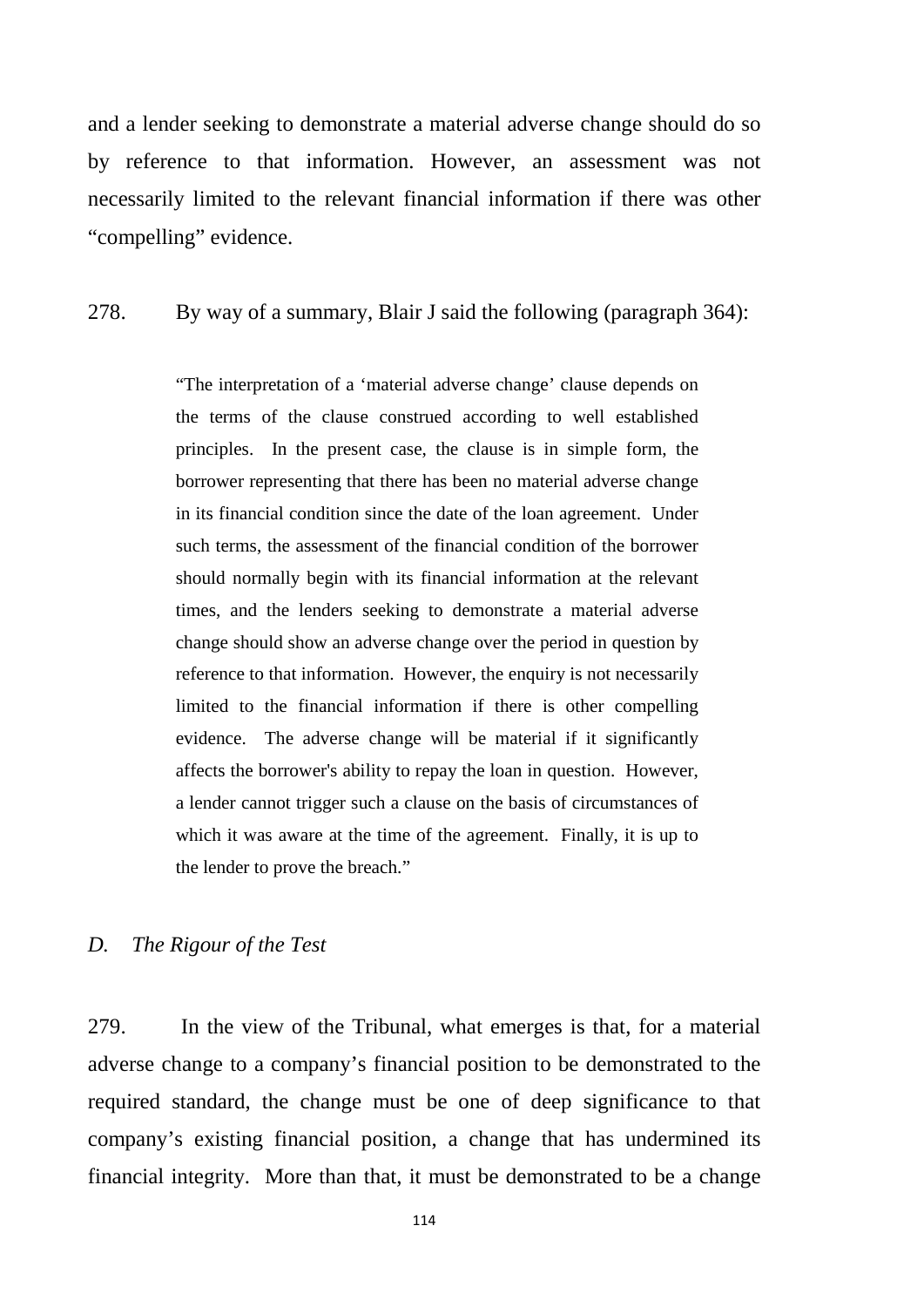that is not merely temporary but is one that, judged in all the circumstances, is a change that will endure, certainly (in the present instance) over a matter of months or longer.

280. In his judgment in *Grupo Hotelero* (paragraph 334), Blair J recognised that there was a relative paucity of authority concerning the concept of 'material adverse change'. He suggested that this perhaps reflected–

> "… the fact that (unlike an insolvency event which is usually clear cut) the interpretation of such provisions may be uncertain, *proof of breach difficult* and the consequences of wrongful invocation by the lender severe, both in terms of reputation and legal liability to the borrower." [emphasis added]

281. Blair J continued by recognising that the Delaware Chancery Court, a leading forum for corporate merger litigation, viewed material adverse change clauses as being *sui generis* and had never found a material adverse change to have occurred. He emphasised, however, that this should not be overstated. It may be demonstrated that circumstances "may be such that it is obvious that the borrower's financial condition has deteriorated to the extent that the repayment of advances is in serious doubt. In such circumstances, the lender may be exonerated from what amounts to throwing good money after bad".

282. Those comments (of themselves) indicate the need for evidence of a change of some profundity, an interpretative approach adopted by the United Kingdom Takeover Panel in *Offer by WWP Group Plc for Tempus Group Plc, Takeover Panel Statement 2001/15* in which it was said that the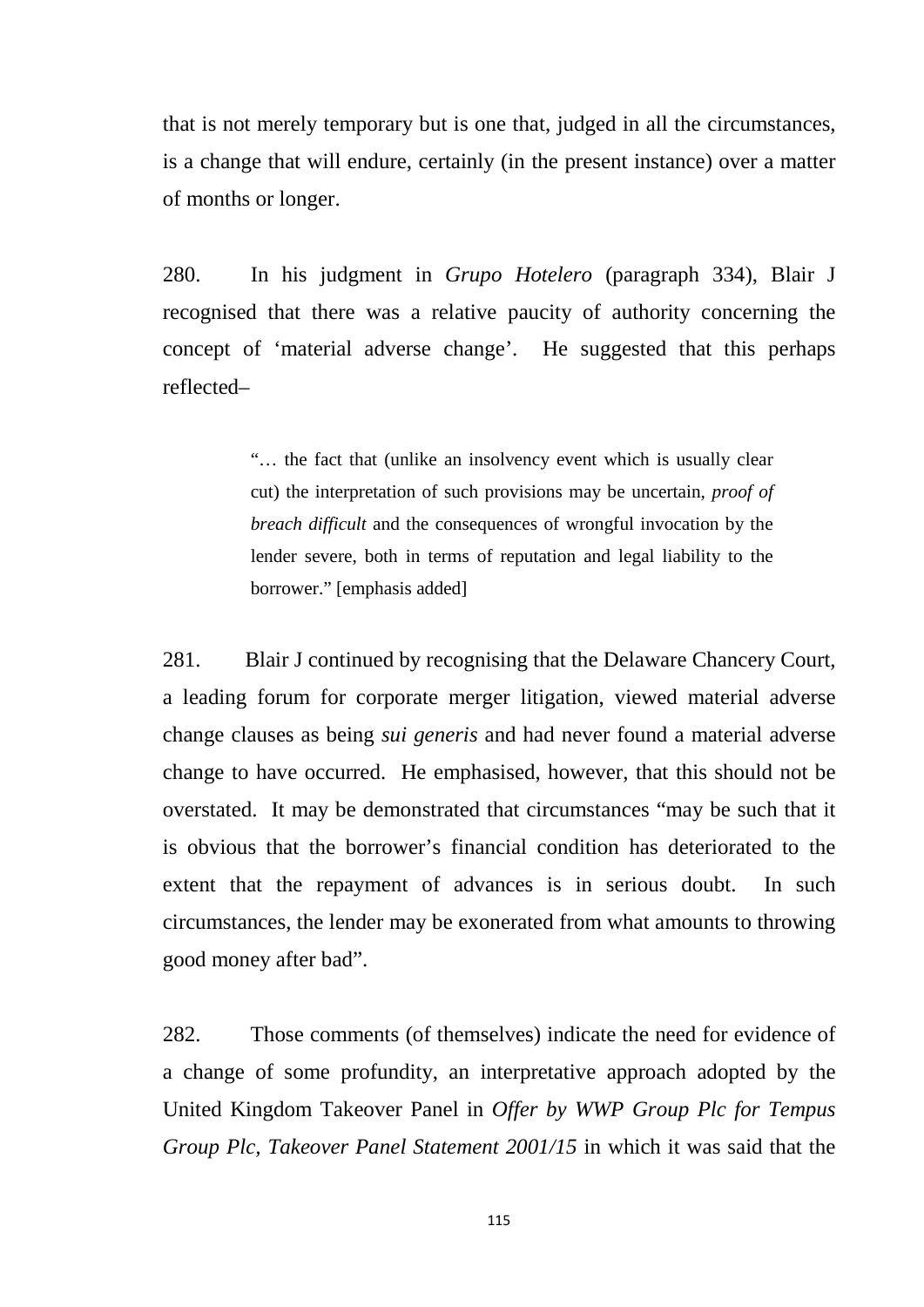Panel supported a very high threshold for establishing a material adverse change in the context of takeover contracts. In its findings, the Panel said that, for a material adverse change provision to be triggered, "an adverse change of very considerable significance striking at the heart of the purpose of the transaction in question" must be demonstrated, this being analogous to something that would justify frustration of a legal contract.

283. Pausing for a moment, the Tribunal records that, in its view, it was regrettable that neither of the expert witnesses called by the SFC, in dealing with the essential issue of whether on 9 September 2008 CITIC's derivatives exposure constituted an actual material adverse change in its financial position, made reference to any of the defining characteristics that have just been considered. The Tribunal must assume that this is because the two expert witnesses, not being lawyers, were not instructed that the concept of 'material adverse change' was a concept independent of, and to be distinguished from, the concept of 'price sensitivity'. In the result, as already indicated, the Tribunal is satisfied that Ms Stella Fung essentially spoke of the information contained in her tranches 'C' through to 'F' as constituting price sensitive information and, to a lesser degree, Mr Richard Harris fell into similar error. In this regard, it is to be mentioned that Mr Bell himself, on behalf of the SFC, appeared to conflate the two concepts when, in the course of his final submissions, he spoke of the test as to whether there had been a material adverse change being assessed by reference to changes that would materially affect investment behaviour.

284. In looking to the breadth of the concept of 'material adverse change', it was central to the submissions of counsel representing the specified persons that forecasts, projections and uncrystallised losses, even if they indicate the likely (or very likely) occurrence of material adverse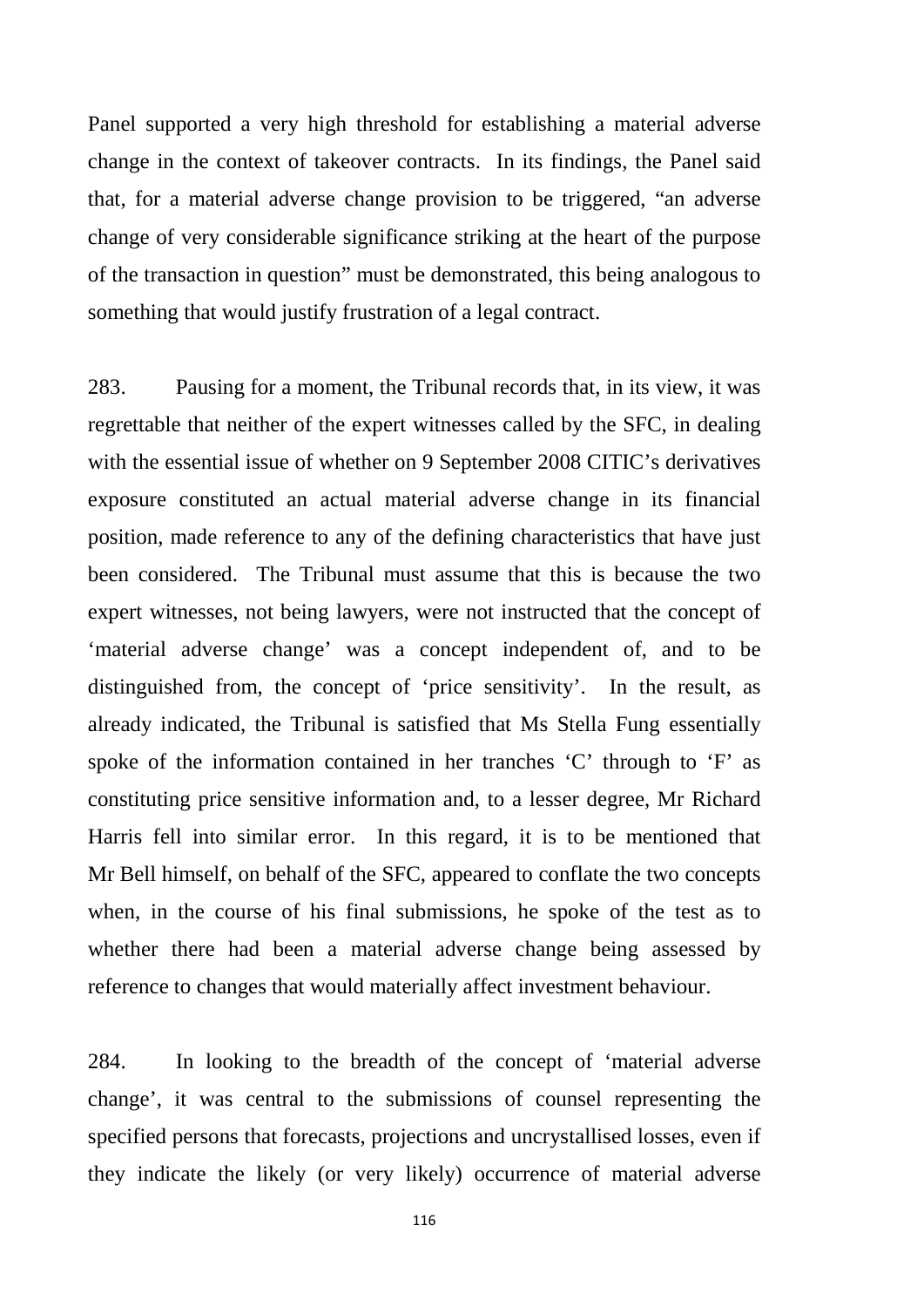change in do not *per se* amount to an actual material adverse change. Put another way, it was submitted by counsel that it was not sufficient, in order to establish the fact of an existing adverse material change, simply to demonstrate that, because of existing circumstances, the most likely outcome was such a change.

285. It was never in dispute that the statement which is the subject of this report spoke in clear terms of an existing state of affairs and not a prospective state of affairs. The statement said that the directors were not aware of any material adverse change in the financial or trading position of the CITIC Group since 31 December 2007. It was a statement that looked to the past and to the current position. Nothing suggests that the words used were intended to encompass a future state of affairs.

## *E. Contrasting 'Actual' and 'Prospective' Changes*

286. The authorities to which the Tribunal was referred during the course of submissions recognise a distinction between 'material adverse change' provisions in commercial contracts which address, first, an *existing* state of affairs (as in the 'no adverse material change' statement that appeared in the Dah Chong Hong circular) and, second, those which encompass a *future* state of affairs by requiring proof only that a set of circumstances have come into existence which will, or will reasonably be expected, to result in the creation of a material adverse change. In this regard, see, for instance, *Canberra Advance Bank Ltd and Another v Benny and Others[46](#page-120-0)*, a decision of the General Division of the Federal Court of Australia:

<span id="page-120-0"></span><sup>46</sup> (1992) 115 ALR 207, at page 217.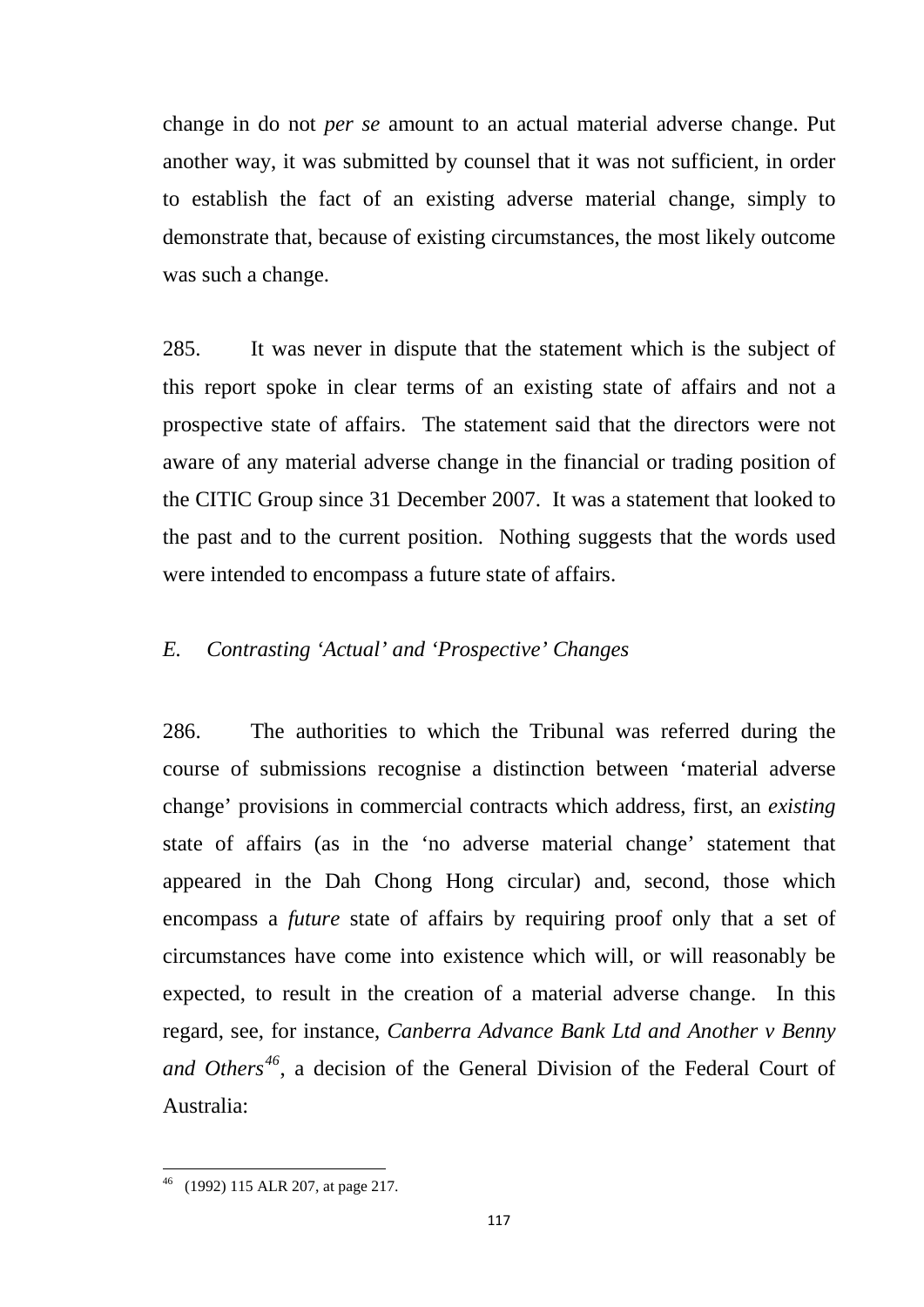"… We agree with his Honour's conclusion that none of the five matters that have earlier been identified in these reasons amounted to a change in "the financial condition of an associated person" within the meaning… of the deed of covenant. It is true that Mr Benny's projected figures in late 1989 were materially different from those supplied by Mr Da Deppo to the bank in mid-1990. However, mere projections do not constitute 'change'. They may be evidence of changes that have occurred or they may be evidence of changes that will or might occur but, without more, it would be unsound to rely on two differing projections as evidence in that a change in the financial condition of the relevant companies had in fact occurred."

287. The distinction has been recognised in the recent case of *Decura IM Investments*<sup>[47](#page-121-0)</sup> in which the issue in contention was the wording of a 'material adverse effect' clause in a loan agreement, this being 'Issue 3'. The clause contemplated the cessation of business of the one party where "such cessation … has a material adverse effect on UBS IB's ability to market the Exclusive Business Services.". In respect of the wording of the clause, Burton J said:

> "So far as Issue 3 is concerned, in which I must reach a conclusion as to whether, if there was a relevant cessation, it had (*not* was likely to have), a material adverse effect on UBS's ability to market the EBS, this is of course a decision for me, and (particularly in the absence of any reference such as "in the reasonable opinion of" …) must, as both parties accept, be tested objectively."

288. Later the Judge observed:

<span id="page-121-0"></span><sup>47</sup> See footnote 44.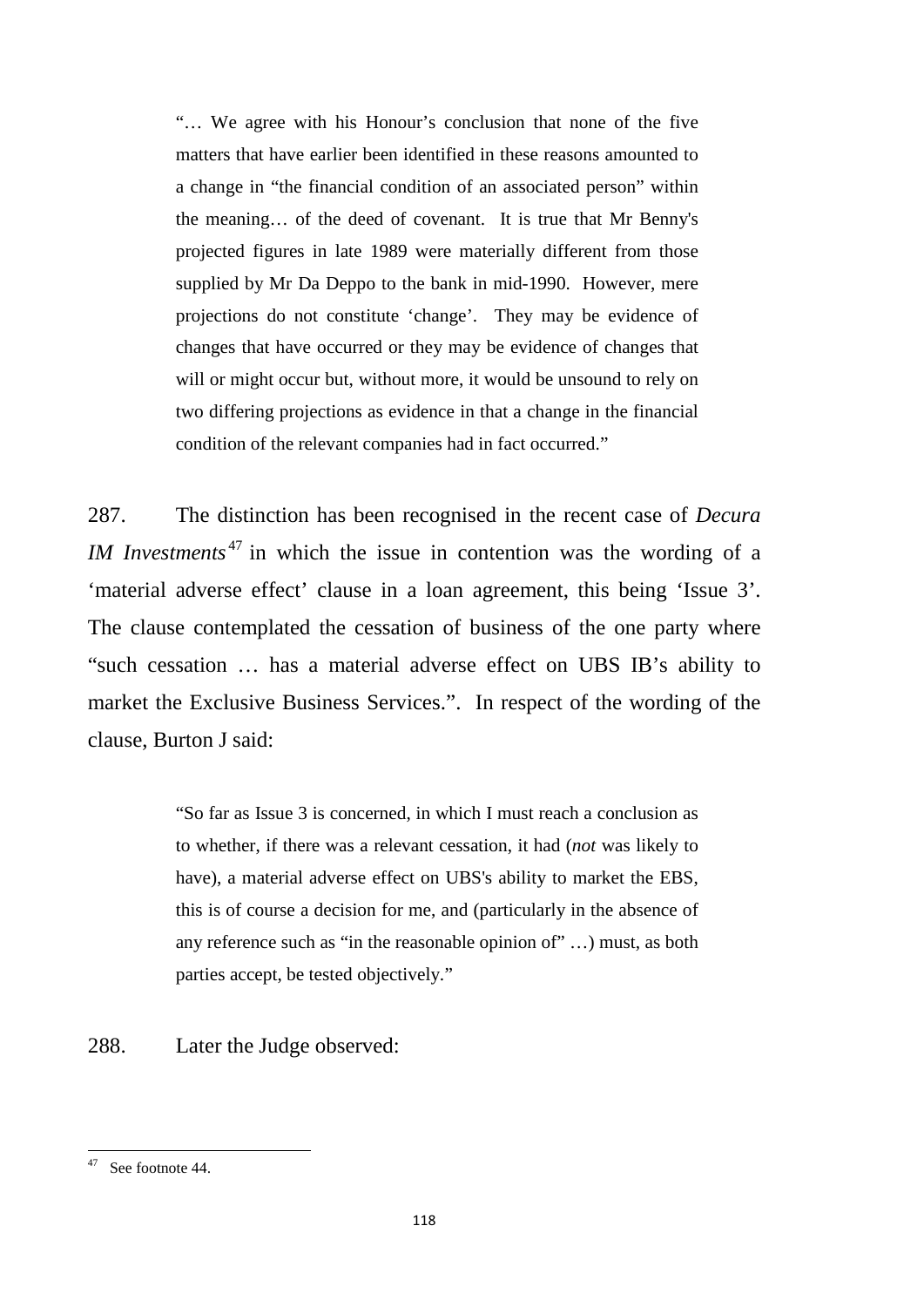"The issue is one of actual (not likely) material impairment of the ability to market…"

289. Current US jurisprudence also appears to emphasise the clear meaning of the words used. In the 1999 case of *Goodman v Raytheon*<sup>[48](#page-122-0)</sup> the wording of a material adverse change clause fell for consideration. The wording was to the following effect; namely, that "there has been no material adverse change in the business condition of the acquired business…" Preska J, in giving judgment, recorded the assertion of the plaintiffs that there can be no reasonable meaning attributed to a material adverse change clause in respect of business or financial condition that does not involve future prospects. He rejected this assertion, saying:

> "As for the Plaintiff's theory that 'future prospects' must be included in the definition of 'financial condition', 'business' or 'assets' the parties failed to include such a meaning in the agreement, and I decline the invitation to insert it by judicial construction."

### *F. The Issue of Unrealised Losses*

290. In the context of this report - the relevant losses being entirely unrealised losses - an issue of fundamental importance may be expressed in the question: are unrealised losses (of themselves) capable of constituting an actual material adverse change as opposed to a prospective change? In this regard, again, the authority of most assistance was that of *Grupo Hotelero*.

291. One of the issues that fell for determination by Blair J concerned the relevance of unrealised exchange losses when determining whether a

<span id="page-122-0"></span><sup>48</sup> Unreported, number 98 Civ 2774 (LAP) (SDNY) Aug 31 1999 WL 681382.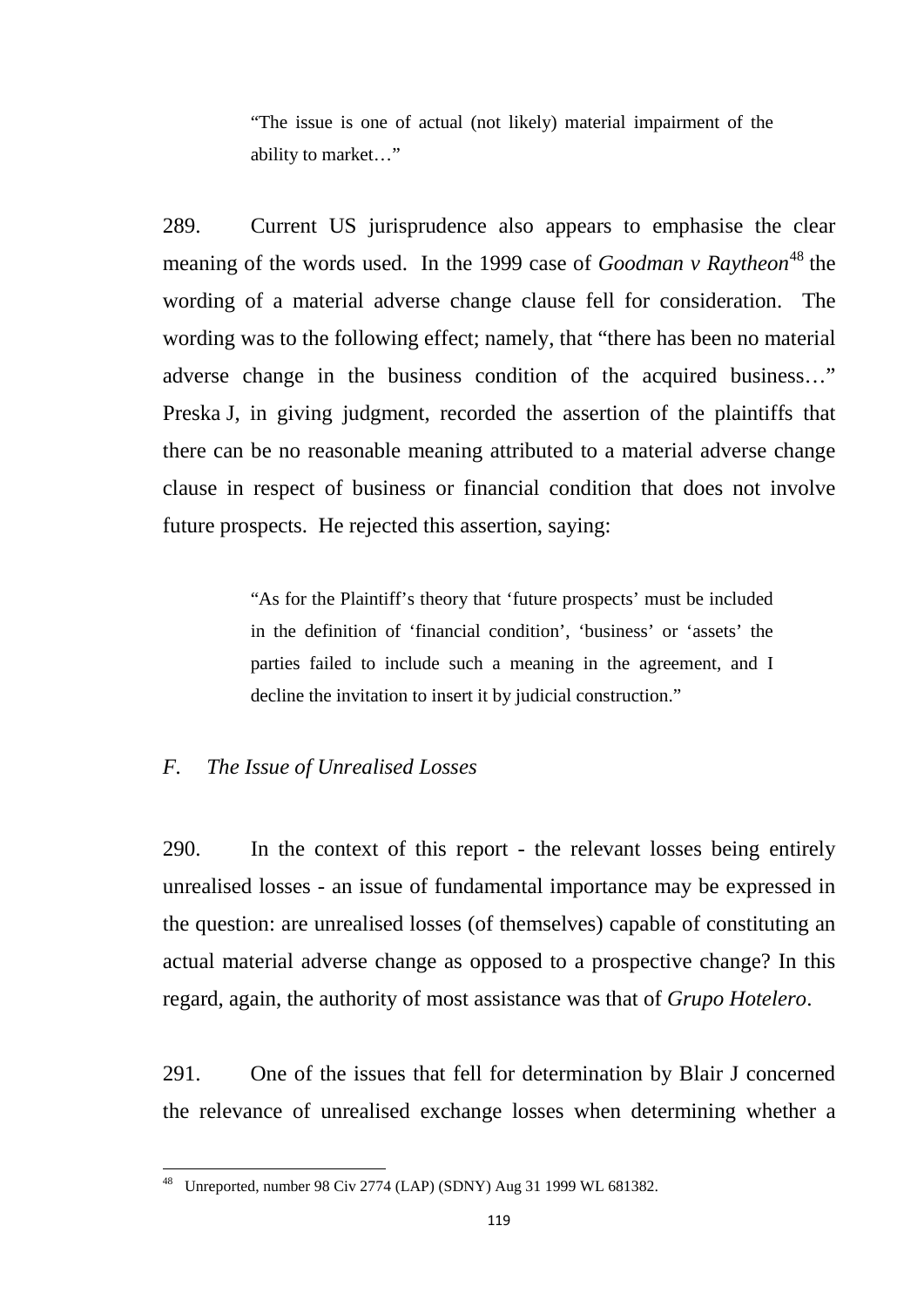material adverse change in the financial position of a borrower had come into existence. The exchange losses had arisen from the fact that the borrower was liable to repay a creditor in euros but had set its base currency in sterling so that – similar to CITIC – as sterling weakened, the borrower would require more of that currency to repay the same amount of euros.

292. In deciding that certain exchange losses should *not* be taken into account, Blair J said (at para 497):

> "However, as GHU submitted, in my view correctly, these are unrealised and uncrystallised losses. They did not result in a cash outflow, and did not reflect liabilities which had to be settled by GHU or Urvasco Ltd as at 30 June 2008. The actual amount of the liabilities of GHU and Urvasco Ltd would depend on future movements in the exchange rate up to the date when the liabilities fell due for payment."

293. Blair J went on to observe that:

"In any case, some of the BBVA loan could have been repaid using euro proceeds out of the sums payable under the SPA."

294. That said, Blair J went on to find that, the issue being one of judgment, whether an exposure to loss through derivative instruments was capable (of itself) of constituting an existing material adverse change in the financial position of a company depended on the particular circumstances, there being no hard and fast rule. In this regard, he said (para 536):

> "A material adverse change in a borrower's derivatives exposure, if it can be demonstrated, may, in my view, go to show a material adverse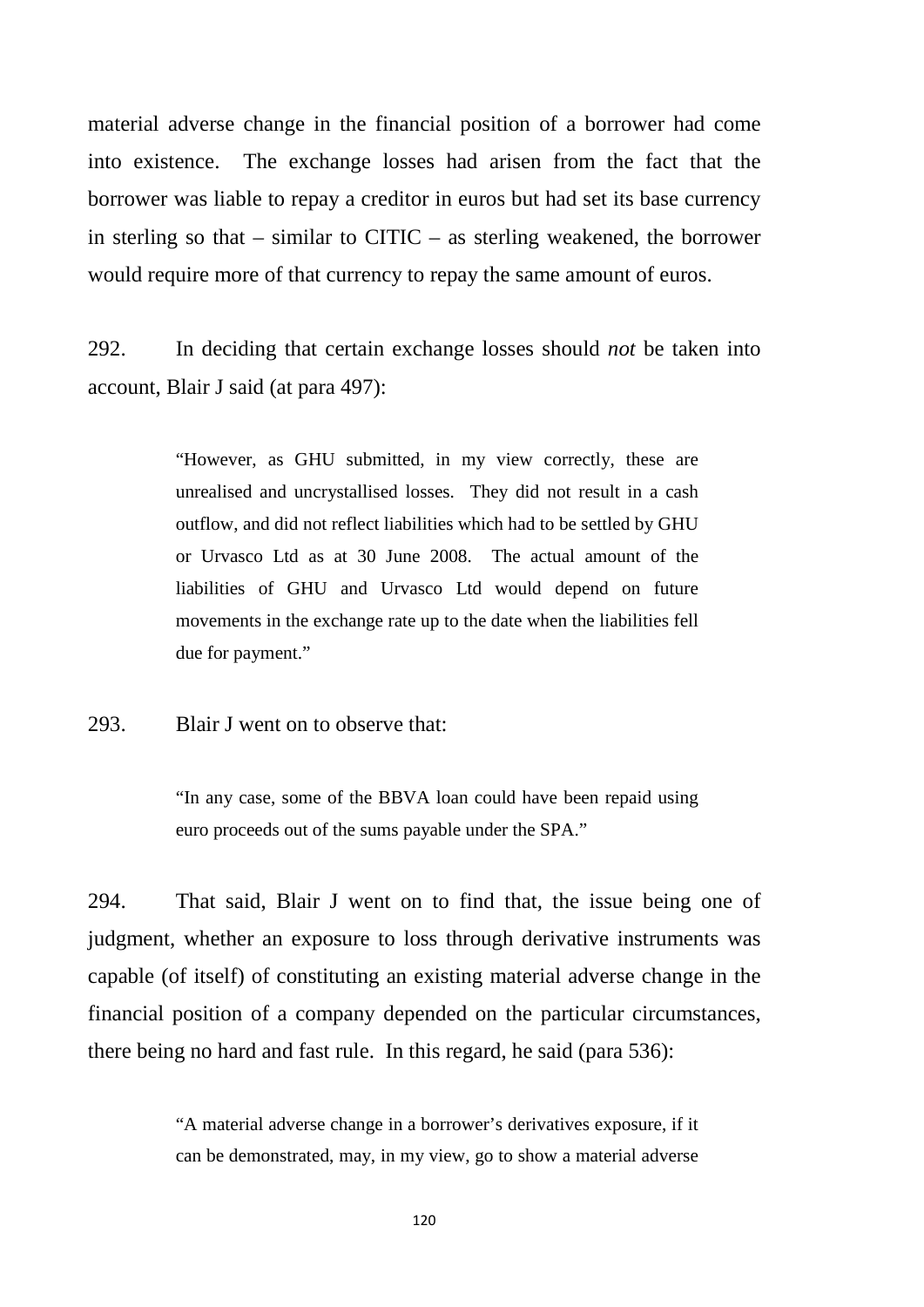change in the borrower's financial condition. GHU ultimately accepted that there is bound to be a degree of judgment involved, and there cannot be a hard and fast rule. So it was accepted that if one has a derivative that is about to mature, the position maybe different than in relation to a derivative which is going to mature sometime in the future. Otherwise, it was said, one has to assume the derivatives are going to continue through to maturity. The question is one of value in respect of a future and contingent right to an asset which is changing in value over time."

295. As to the factors relevant in making a determination of this nature, Blair J said (at para 537):

> "In my opinion, the position depends on the particular facts of the case. An apparently serious exposure to derivatives may, on analysis, be less so, and vice versa, when considered against its effect on the borrower's ability to repay the loan in question, which is the question which is relevant to materiality. The likelihood of margin calls or compulsory closeout prior to maturity, may be relevant."

296. It was, of course, critical to the SFC case that unrealised losses are capable, without more, of constituting an actual material adverse change in the financial position of a company. As Mr Bell expressed it in his final submissions, "exposure" to loss, provided it is of sufficient magnitude in all the circumstances, suffices to prove the existence of a material adverse change.

297. In accordance with the reasoning of Blair J in *Grupo Hotelero*, the Tribunal is prepared to accept that  $-$  the identification of a 'material adverse change' being a matter of objective judgement–unrealised losses may be shown to constitute an existing material adverse change. The danger to be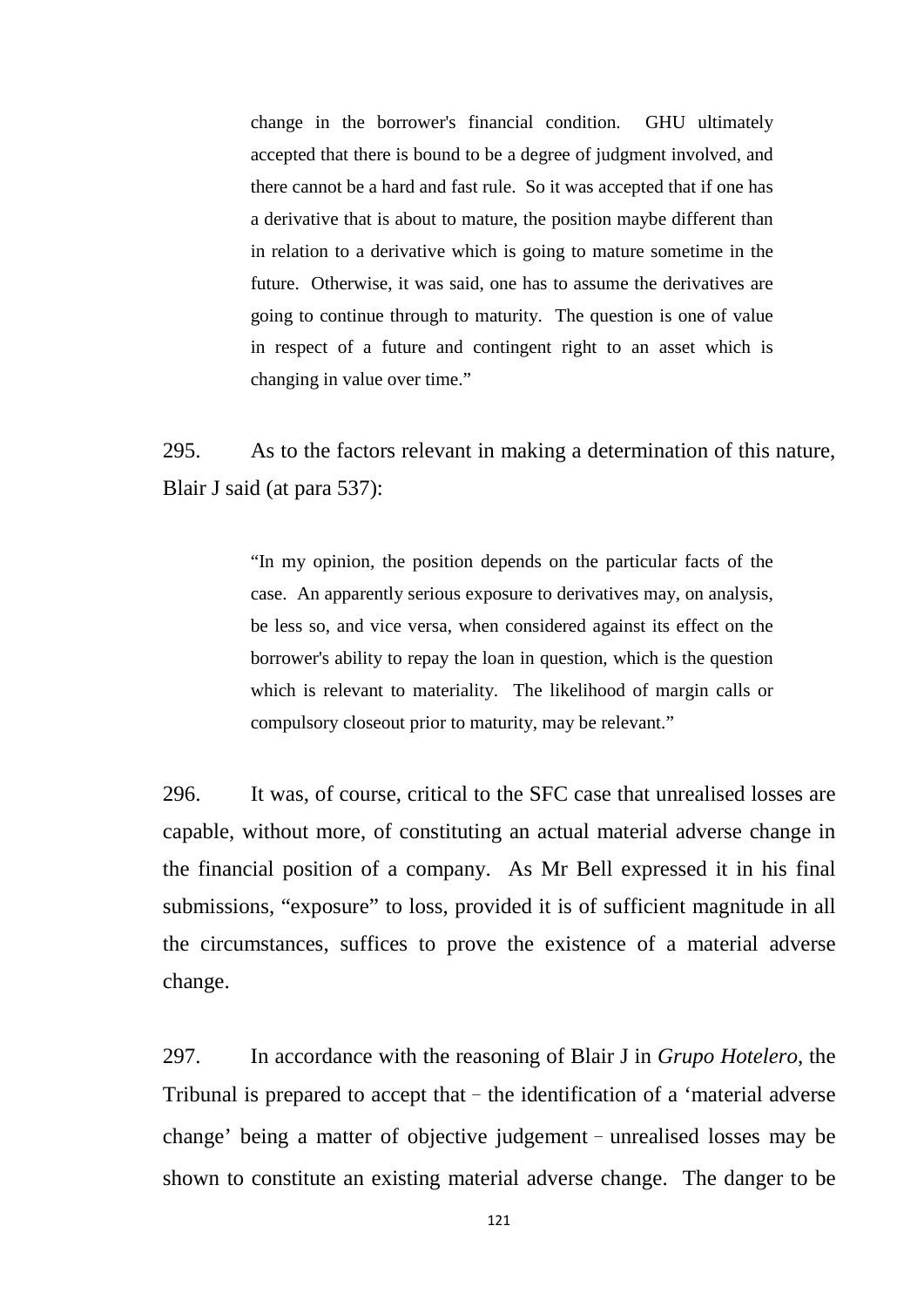avoided, of course, is to conflate the concepts of *existing* material adverse change and *prospective* material adverse change. In the judgment of the Tribunal, therefore, with reference to the present case, what was to be demonstrated was that the unrealised losses, having regard to their magnitude and the relative imminence of their crystallisation, were so manifestly unavoidable that in the circumstances they constituted an existing material adverse change.

298. In this regard, whatever the apparent magnitude of the mark-tomarket losses facing CITIC on 9 September 2008, it is to be understood that as at that date they were entirely unrealised losses and, as such, were dependent on the Australian dollar/US dollar exchange rates (upon which they were based) remaining constant throughout the remaining tenure of the TRF contracts. It is further to be understood that the mark-to-market losses only had to be reported in the Group's profit and loss accounts on the required reporting dates. There was therefore no question of an actual imminent crystallisation of capital loss.

299. There was, for example, no evidence put before the Tribunal of any absolute need, or of a panicked intention, to terminate all the remaining TRF consequences no matter what the loss. It was instead (in the days immediately following the Sunday meeting) a case of actively investigating the feasibility of terminating a number of the TRF contracts at that time as part of the overall remedial measures that were being considered. Clearly, Mr Larry Yung wanted to be rid of these 'accumulators' – inherently speculative instruments – as soon as it made sense to do so. But that is different from an expressed economic compulsion to sell. There was, for example, no evidence that the cash flow stress of having to purchase the highly leveraged Australian dollar deliverables left no option other than to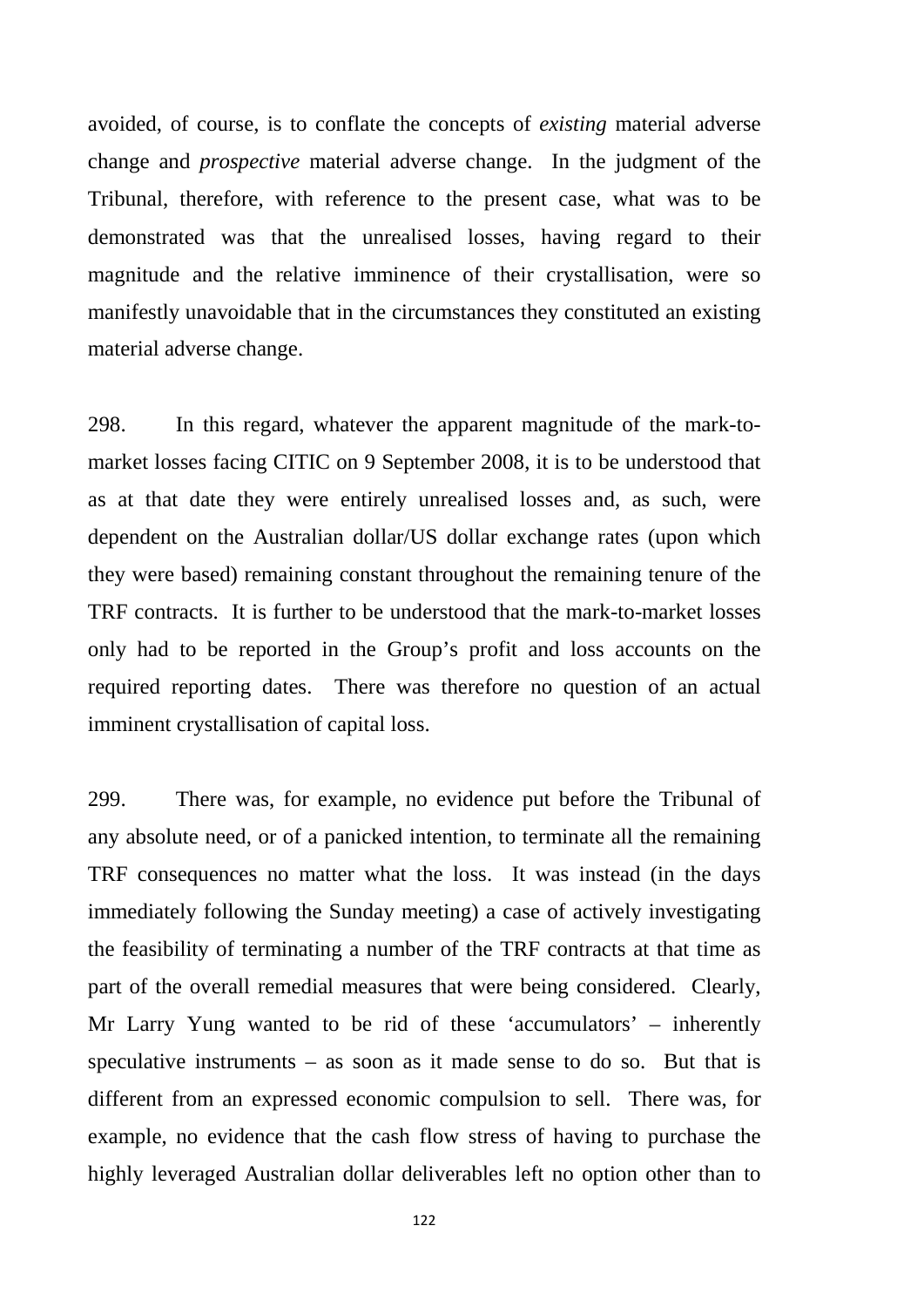terminate the contracts. Indeed, after investigation, a credible cash flow analysis found that it was within the means of the Group to meet the cash flow requirements that were imminent and, assuming a constant exchange rate, that would accrue over the next 18 months. By way of summary, therefore, there was no evidence, objectively judged, that, on or about 9 September 2008, the only option facing CITIC was to terminate the Australian dollar TRF contracts and thereby to crystallise the mark-to-market losses. [49](#page-126-0)

300. Ms Stella Fung accepted that mark-to-market losses, necessarily being unrealised losses, were subject to change, indeed material change, with the daily fluctuations in the relevant exchange rates and changes in important value calculations such as calculations concerning historic and implied volatility. She accepted that the mark-to-market values may reflect but do not determine the deliverable amounts under those contracts. She further accepted that if a TRF contract runs to maturity, the mark-to-market value of that contract will be zero.

301. Mr Richard Harris accepted that in the present case the mark-tomarket losses on the TRF contracts would have been highly sensitive to changes in the spot rate and that a small movement in the spot rate could lead to a material change in the mark-to-market value. Mr Richard Harris accepted that on 4 September 2008 CITIC's senior management would not have known what the spot rate would be, for example, on 12 September 2008 and that, in that short span of time, the mark-to-market values could go up or down in a drastic fashion. The following exchange between leading counsel

<span id="page-126-0"></span>The Tribunal accepts of course that, while not the only option, termination of certain of the TRF contracts when the market best allowed was one of the options open to CITIC in order to avoid carrying too high a level of foreign currency risk, more especially as the speculative nature of the TRF contracts, was against CITIC's established policy. As stated elsewhere in this report, termination was at all times *one* of the options considered.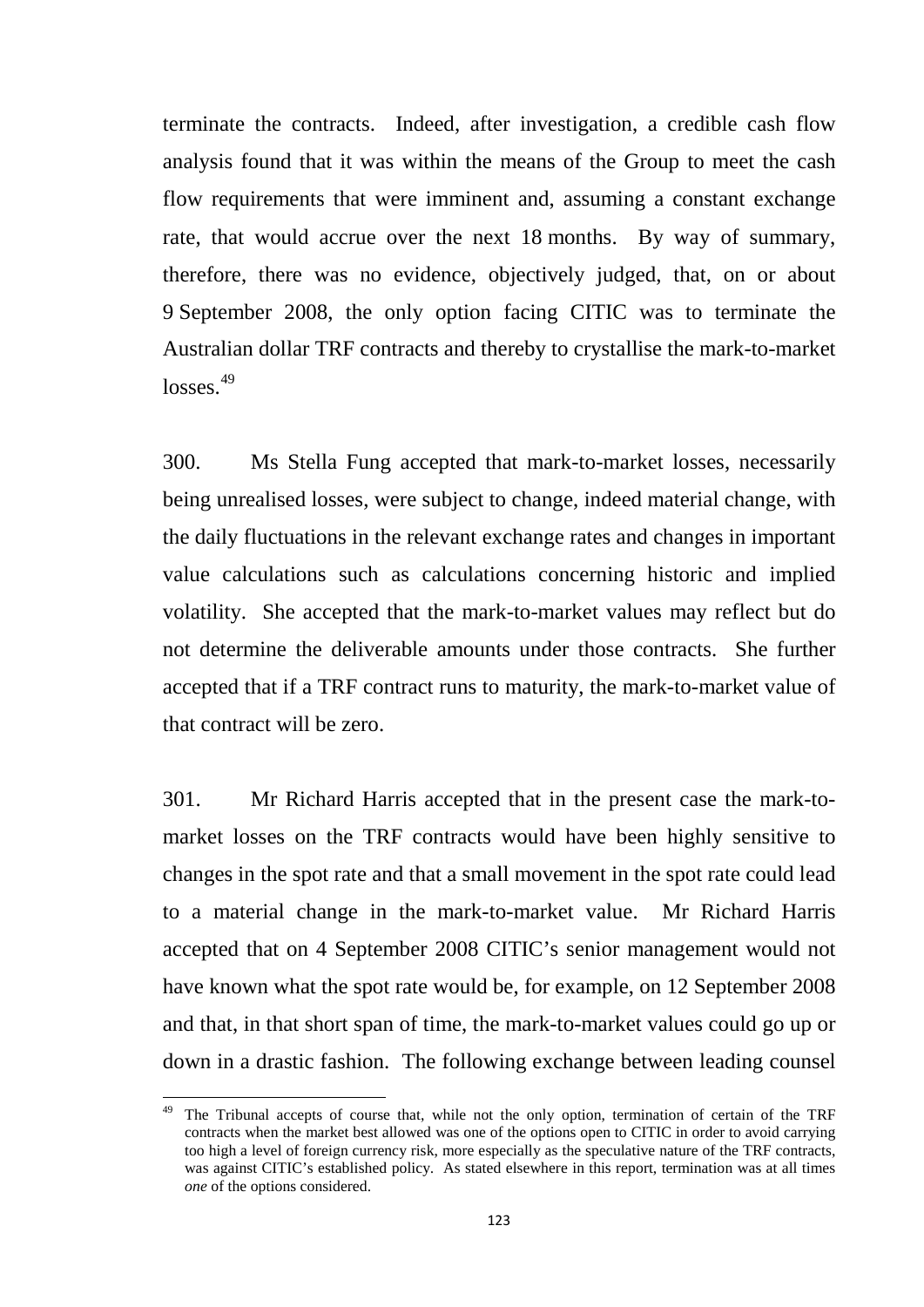for Mr Henry Fan, Mr Jat Sew Tong SC, and Mr Richard Harris illustrates the point:

- "Q: Of course, CITIC management would not know on 4 September what the spot rate would be on 12 September?
- A: Correct.
- Q: So it could go up, it could go down rather drastically –
- A: Correct.
- Q: It could change the total amount very quickly.
- $A:$  Yes."

302. Ms Stella Fung also accepted that changes in mark-to-market values by themselves may not necessarily have posed an immediate concern to CITIC if it had been able to deploy the necessary funds to pay for the magnified Australian dollar 'deliverables' due under the contracts.

303. Of relevance, in the view of the Tribunal, is the fact that both Ms Stella Fung and Mr Richard Harris accepted that, because of the unprecedented volatility in the Australian dollar exchange rate at or about the material time, this would have had the effect of increasing (perhaps substantially increasing) the mark-to-market losses attributed to each of the TRF contracts. Mr Richard Harris explained that mark-to-market values are derived from complex mathematical calculations. There is no universally accepted algorithm and different valuing models may be jealously guarded by the issuing banks. One input into a valuation, he said, concerned implied volatility. This is not, however, an objectively verifiable fact and is nondirectional. However, an increased implied volatility would certainly have weighed negatively on the mark-to-market values that were given to the CITIC TRF contracts at the time. Again, put simply, if the exchange market in respect of Australian dollars had, in the days ahead, regained some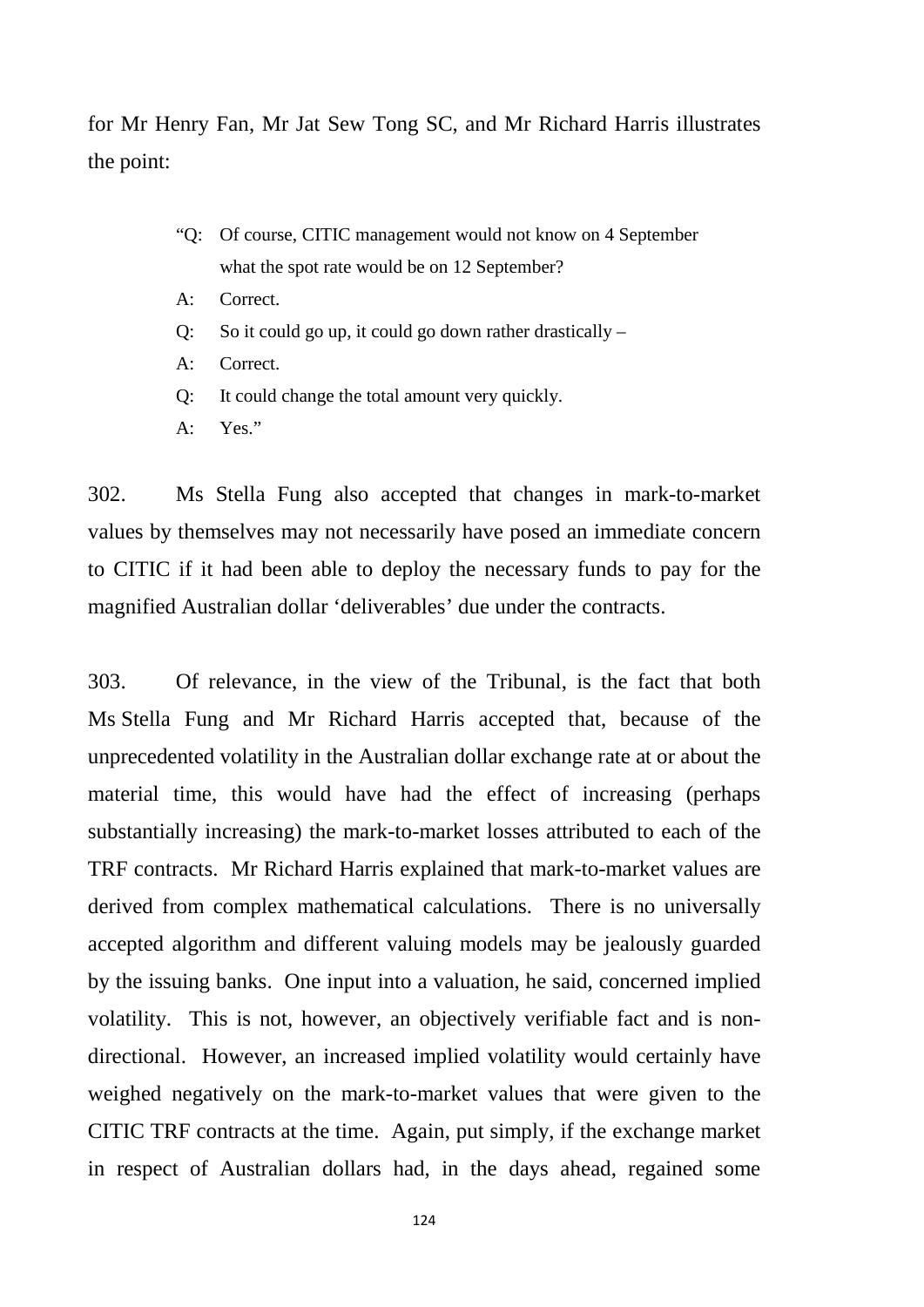stability, that itself would have worked towards reducing mark-to-market losses.

304. The greater danger, it was suggested on behalf of the specified persons, lay not in hypothetical values changing from day to day but rather in CITIC's ability to manage the magnified cash flow requirements to pay to the increasing value of Australian dollars to be acquired under each TRF contract. In this regard, it was said, there was no cash flow analysis placed before those who attended the Sunday meeting to demonstrate that, at or about that time, CITIC did not have the ability to manage any cash flow demands.

305. In any event, so it was submitted, the fact that CITIC was obliged under the TRF contracts to take delivery of Australian dollars did not of itself amount to an incurred loss. Any loss that may be incurred, depending on fluctuations in the exchange rates, would be spread over many months and would depend on a number of factors; for example, whether CITIC chose to keep Australian dollars to pay not only for the capital costs of the Sino Iron Project but also for the operating costs and whether CITIC chose to sell Australian dollars back into the market.

306. In this regard, the Tribunal heard evidence that at or about the material time the 'capex' estimated for the Sino Iron Project stood at AU\$1.6 billion up to 2010 while the 'opex' was calculated to be about AU\$1 billion a year over a 25 year period. When questioned on this matter, Ms Stella Fung accepted that if the Australian dollar 'deliverables' could be deployed and used in the Sino Iron Project there would be no issue of over-hedging. The Tribunal accepts, of course, that at the material time CITIC had no intention to hedge its requirement for Australian dollars over such a long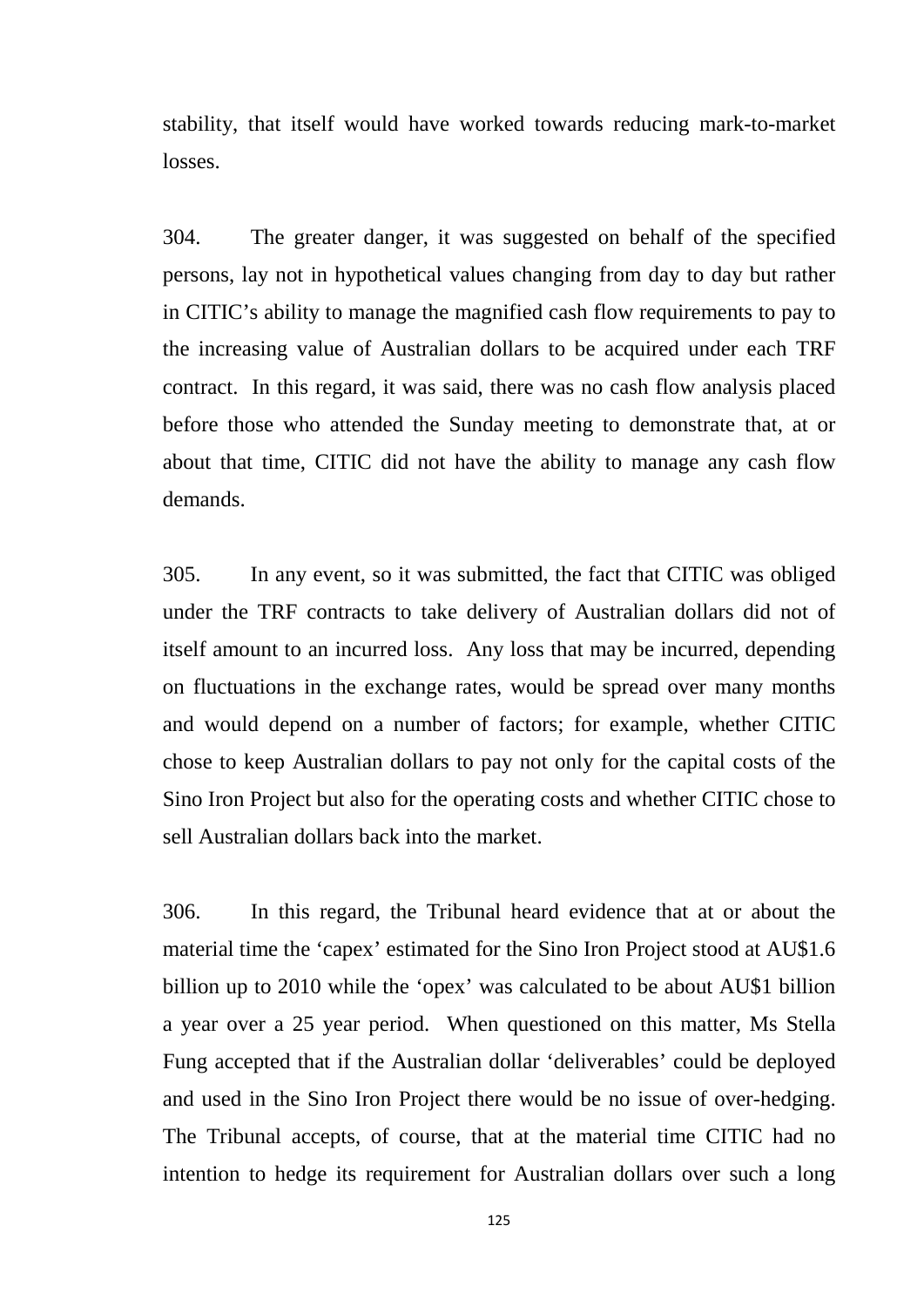period of time. The issue, however, is not so much one of 'intention' but whether, in order to avoid a material adverse change in its financial position, there were viable options at or about the material time open to CITIC.

307. The Tribunal considers it of importance, not simply that the specified persons at the Sunday meeting had no analysis of cash flow to assist them in assessing the Group's ability to manage the prospective cash flow stress, but equally that the subsequent cash flow analysis presented to the task force on 15 September 2008 revealed that, as matters stood, the Group would be able to manage the cash flow problem for an extended period of time, certainly to the end of 2009.<sup>[50](#page-129-0)</sup>

308. By way of summary, what can be said is that there was no evidence of any real substance placed before the Tribunal to indicate that, as at the material time or indeed over the ensuing few weeks, CITIC was unable to meet its obligations under the outstanding TRF contracts. Its asset level and its cash flow position were sufficient to afford the deliverables due under the TRF contracts at that time and over a reasonably extended period of time into the future. As at the material time, it appeared that the cash flow demands on CITIC would have been about HK\$150 million per month (on the basis of a loss of aroundHK\$3.6 billion). CITIC at the time had in place cash and bank facilities of around HK\$20 billion.

<span id="page-129-0"></span><sup>&</sup>lt;sup>50</sup> Concerning the cash flow analysis prepared for the task force meeting, Mr Steve Kwok said that, as professional managers, in preparing the analysis, he and his team considered it appropriate to review the Group's assets and to consider whether any could be sold if necessary. He confirmed that a review of this kind was not abnormal for CITIC, it being an investment holding company. He accepted that he had separated assets into those that could be sold more quickly and those that would probably take longer to sell. He accepted that the turbulence of the market at that time did not present a good opportunity for disposing of assets. But he emphasised that this part of the cash flow analysis had been presented in case there was a future need for assets and not because the analysis revealed that there was any existing such need.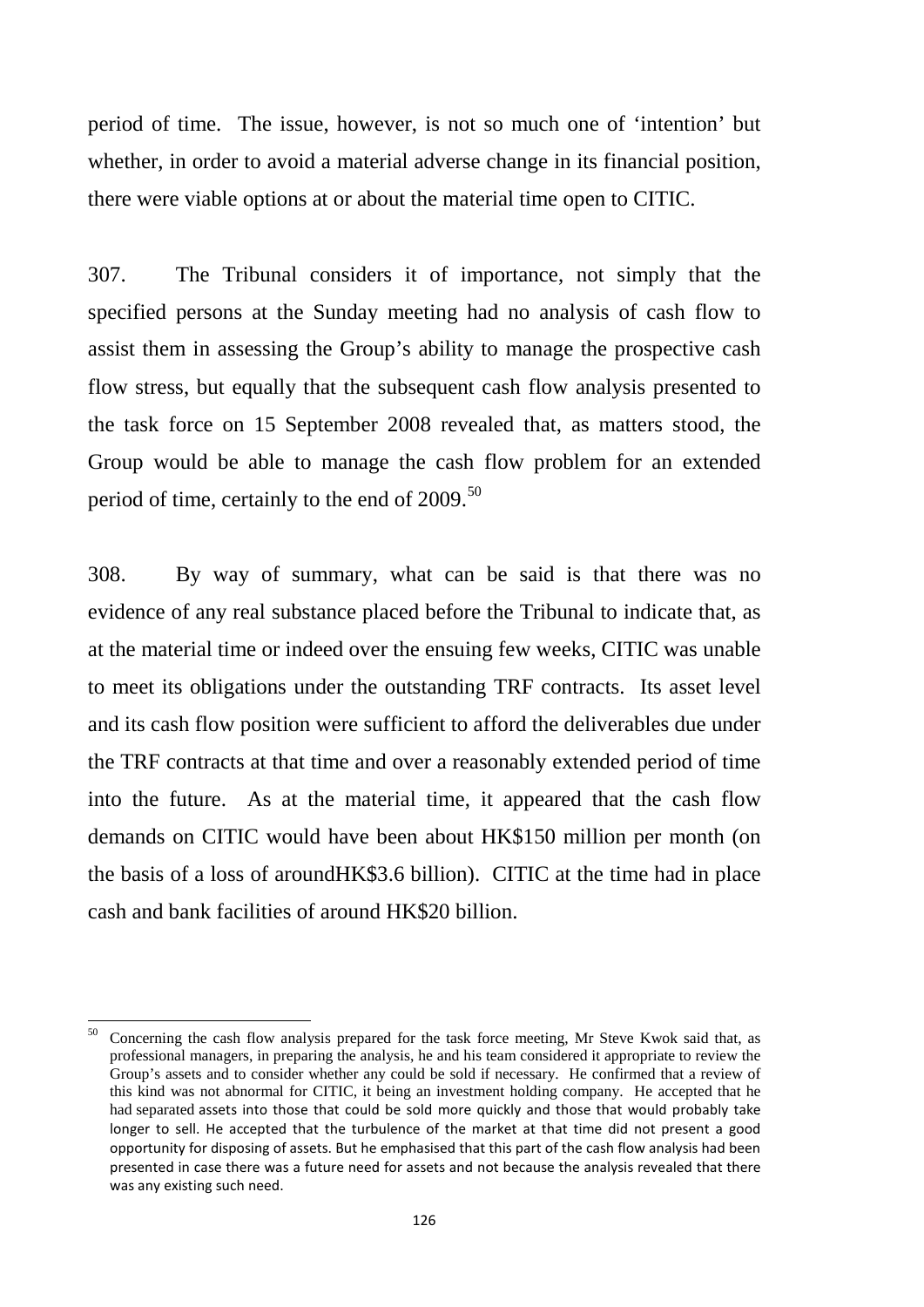309. It was the testimony of Ms Stella Fung, who appears not to have conducted any detailed cash flow analysis, that the cash flow pressures would have had a material impact on the share price once relevant details were released to the market. In short, that the information was price sensitive. For the reasons now to be outlined, however, the Tribunal is satisfied that this was a misconceived basis for assessing 'material adverse change'.

### *Distinguishing 'Price Sensitivity' and 'Material Adverse Change'*

310. It was fundamental to the defence raised by the specified persons that the two concepts of 'price sensitivity' and 'material adverse change' in the financial position of a company are different and distinct concepts. The mere fact that information may be price sensitive does not prove that it represents a material adverse change to the financial position of a company. Information may be both material to a company's financial position and also price sensitive. However, the fact that information is price sensitive does not necessarily mean it is material to a company's financial position.

311. On a consideration of the submissions, the Tribunal had no difficulty in coming to the determination that the two concepts are different and distinct. It may be said, by way of broad definition, that information is price sensitive if it is information which would influence the ordinary reasonable investor to buy or sell shares. As it was said during the course of submissions, the concept therefore depends on the perceptions of the investing public. By contrast, the concept of 'material adverse change' in the financial position of a company is not to be determined by having regard to the perceptions of the market, it is to be determined objectively; that is, by looking primarily to the available financial information, and to other relevant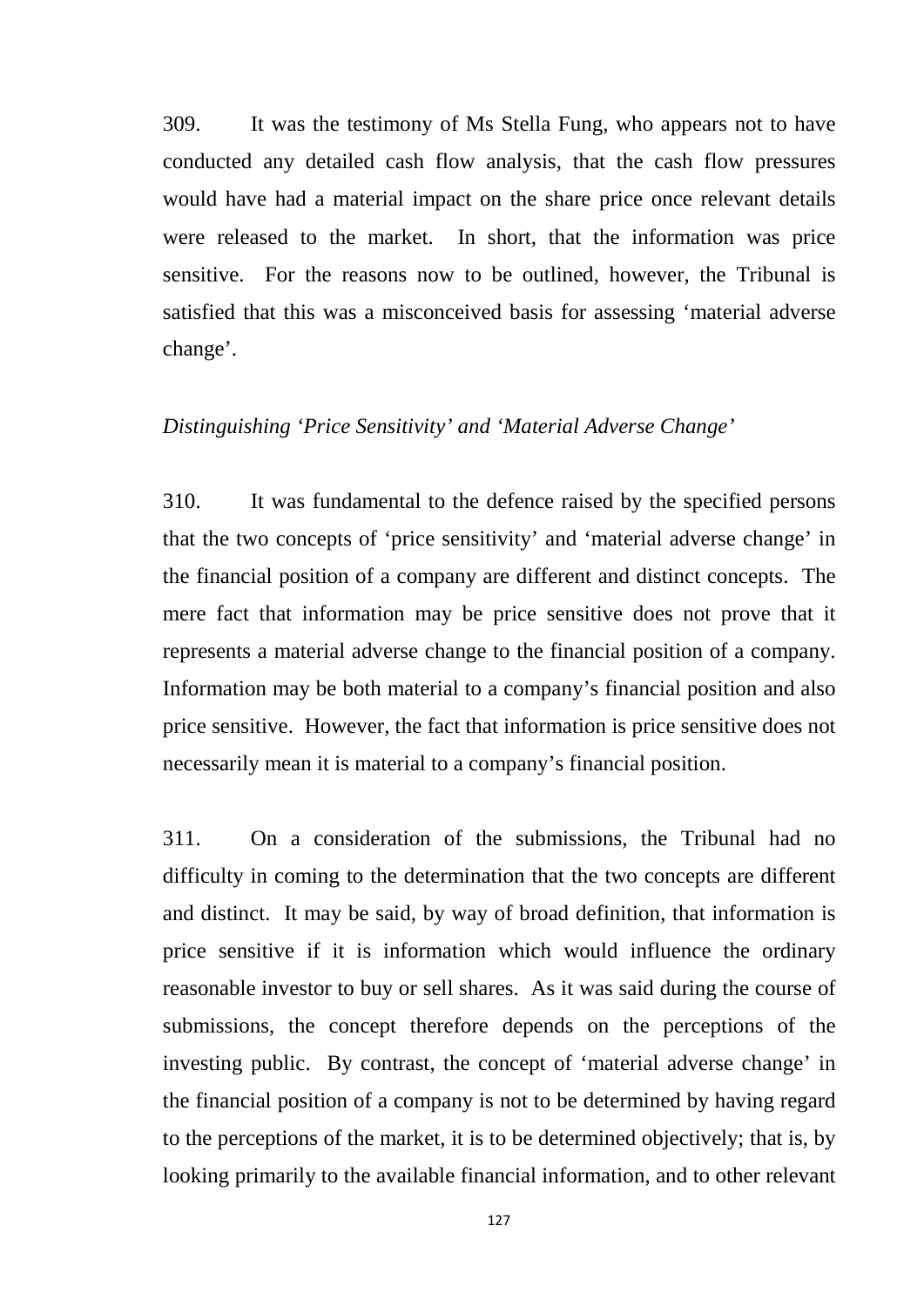information of importance, in order to reach a judgment as to whether in fact such a state of affairs has come about. In the present case, that objective judgment fell to be made by the Tribunal.

312. During submissions, it was suggested that, while the concept of 'price sensitivity' is to be viewed through the eyes of the ordinary reasonable investor, the concept of 'material adverse change' in the financial position of a company is to be viewed through the eyes of a corporate treasurer. While not formally adopting that as a test, the Tribunal recognises that it is an effective way of emphasising the difference in the concepts.

313. As earlier stated, the Tribunal is satisfied that Ms Stella Fung (in particular) allowed herself to elevate the concept of price sensitivity, that is, information that may have influenced the ordinary reasonable investor to dispose of CITIC shares, so that it was conflated with the more rigorous concept of material adverse change at the material time in CITIC's financial position; indeed, an existing material adverse change as opposed to a prospective one.

314. In her expert report dated 7 November 2014, Ms Stella Fung spoke consistently of the likely effect on CITIC's share price of financial information which she had identified; namely, on the reaction of the market. By way of example –

> (i) In respect of 'Information B' (financial information available to CITIC on 4 September 2008 for its ExCo meeting) she said: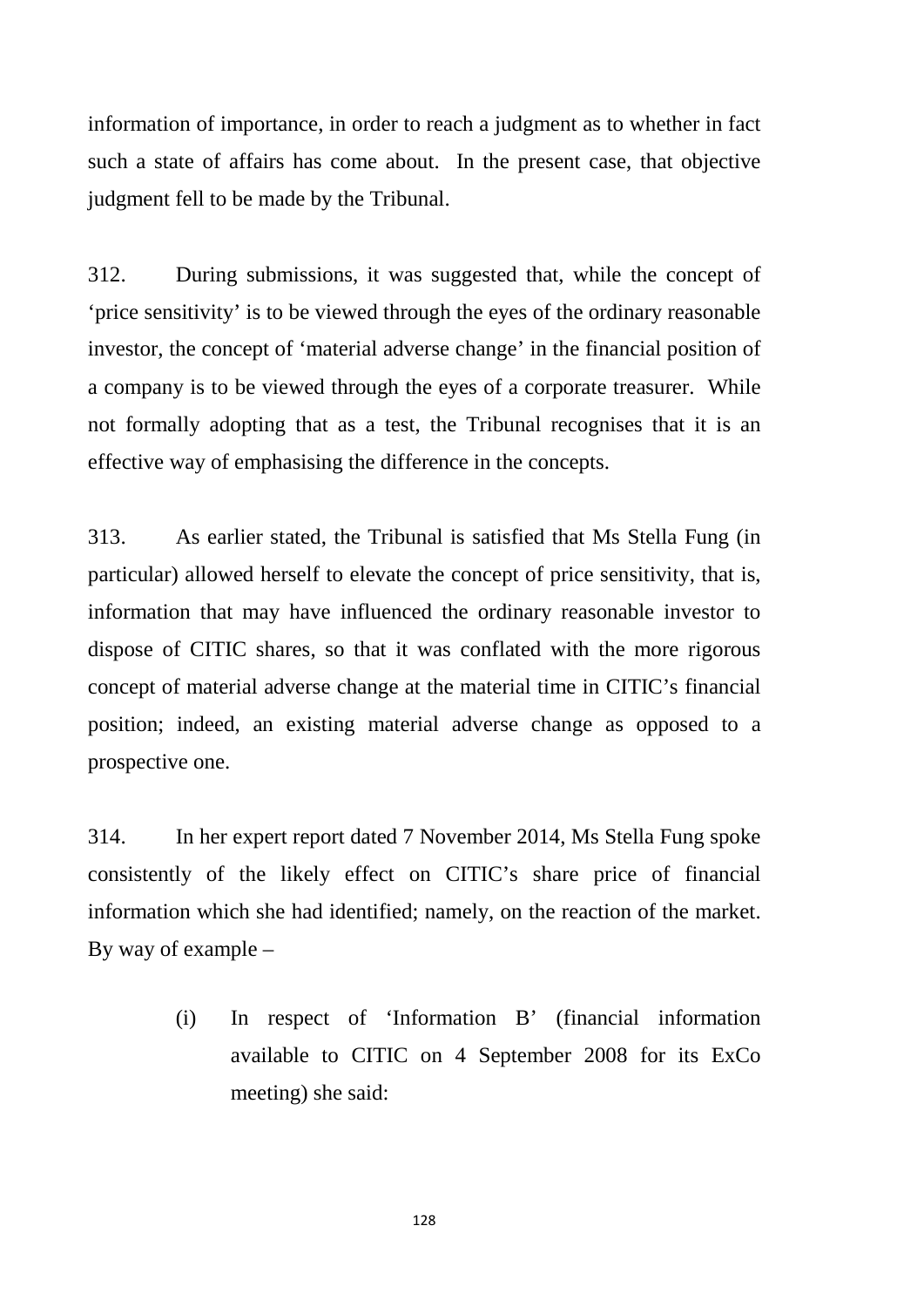"Therefore, I am of the view that it might be premature to conclude that Information B would likely effect on CITIC's share price when it was made known to the public."

(ii) In respect of Information F (financial information available at the Sunday meeting) she said:

"I am of the view that if Information F was made known to the investing public, the share price of CITIC would likely be re-rated downward substantially due to the substantial loss that would be incurred arising from the TRF contracts and the loss of confidence in CITIC's management in taking substantial speculative bets on the currencies."

315. While in cross-examination Ms Stella Fung appeared to accept that there was a distinction between the concepts of 'price sensitivity' and 'material adverse change', she held to the view that, whether there had been a material adverse change in the financial position of a company or not, was to be determined from the investor's perspective and not as a matter of judgment based upon an objective consideration of all available financial evidence and other relevant evidence of importance. By way of illustration, she confirmed in the course of cross-examination that, when signing a no material adverse change statement, a director of a listed company should put himself in the shoes of an investor, deciding the issue from the perspective of the investor.

316. Mr Richard Harris himself, although he too accepted the distinction in the concepts of 'price sensitivity' and 'material adverse change', appeared also in his expert report of 26 February 2015 to come close to conflating the two. He spoke, for example, of the fact that losses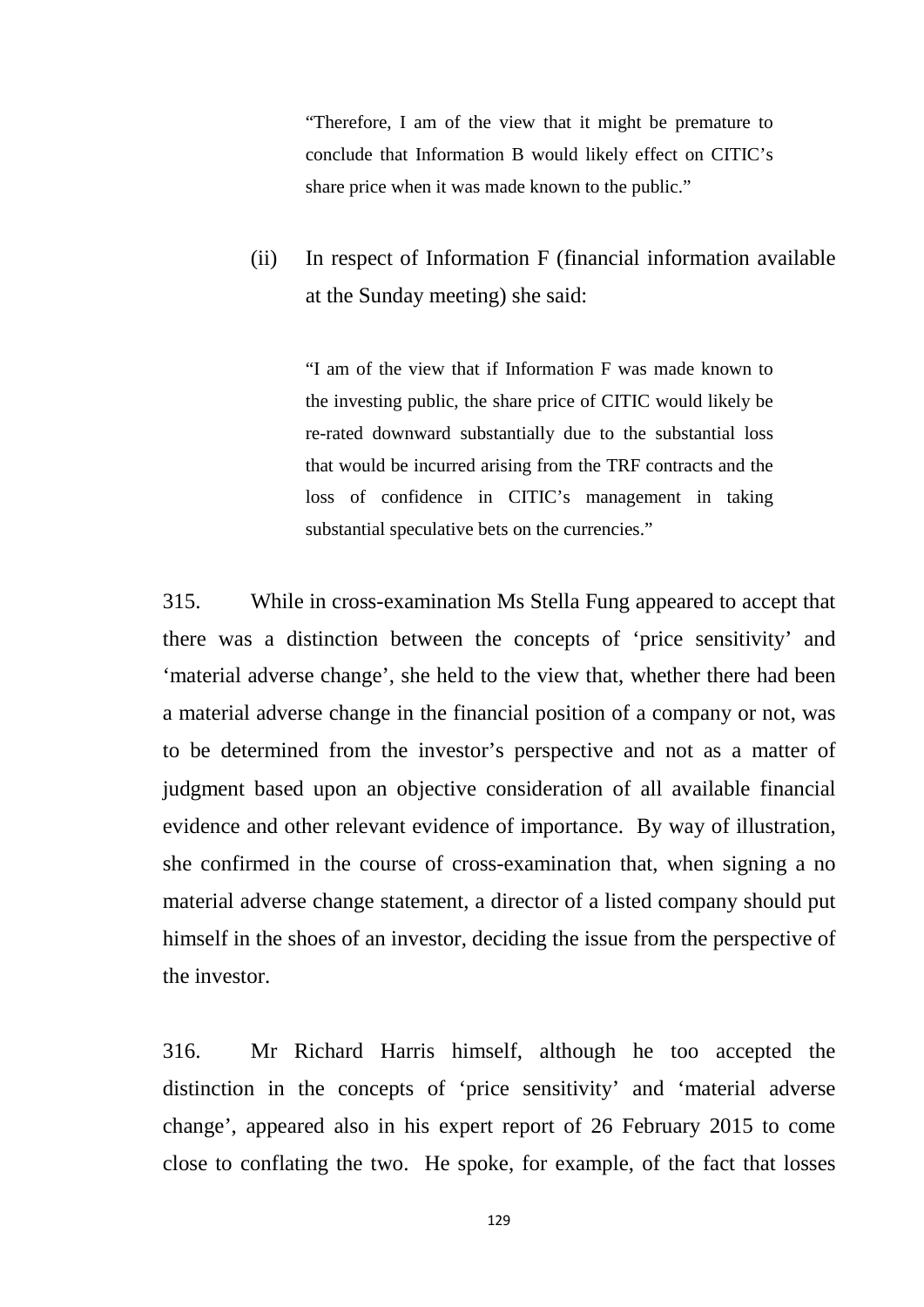would be considered to be 'material' to the financial position of CITIC "where they would have the potential to detrimentally affect the confidence of the Company's stakeholders, which include managers, bankers, staff and shareholders". Later in his report, he said that the shock to the market of receiving information concerning the TRF contracts – at a time when investors were highly sensitive to losses from hitherto unexplained sources – would have made the losses more material to investors earlier in the loss cycle.

317. In summary, the Tribunal is satisfied that the two expert witnesses (and the SFC itself in so far as it adopted their evidence in this respect) were wrong in the circumstances of this case to use 'price sensitivity' as the overriding barometer in seeking to measure whether in fact on 9 September 2008 there had been a material adverse change in the financial position of the CITIC Group.

# *The SFC Case*

318. In making his final submissions on behalf of the SFC, Mr Bell focused essentially on the 16 Australian dollar/US dollar TRF contracts that remained outstanding in early September 2008; 12 of the 16 contracts being entered into within the space of about one month between 8 July and 5 August 2008. A list of these 16 contracts together with a description of their essential features is annexed to this report as Annexure E. As Mr Bell observed, although CITIC also had outstanding TRF contracts denominated in other currencies, these 16 contracts created by far the greatest exposure. Of the 16 contracts, the last 12, by reason of their particular features, carried the greatest risk: these features including the incorporation of increased leveraged ratios and aggressive step-up strike rates.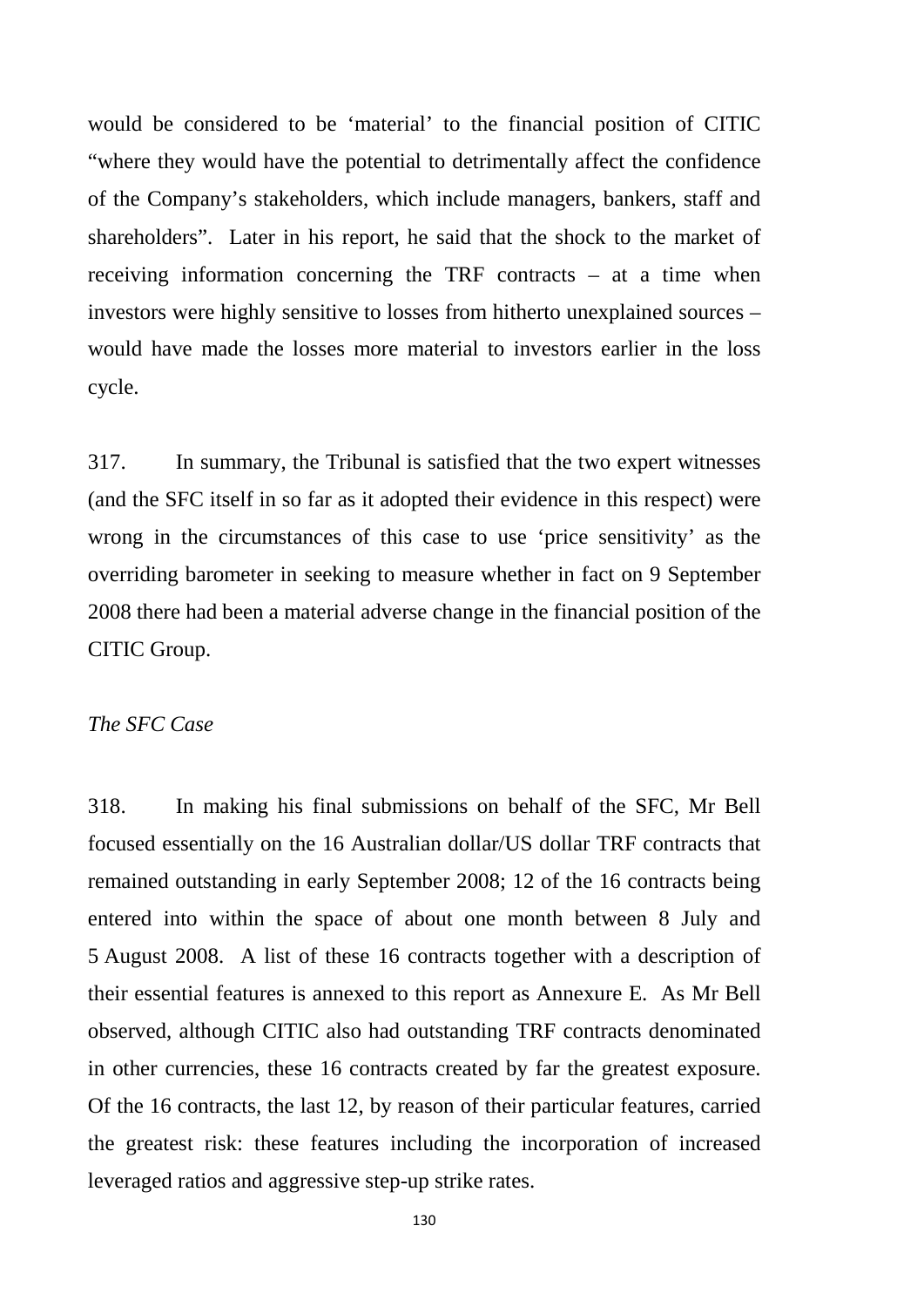319. It was Mr Bell's submission that, as at 9 September 2008, these 16 TRF contracts alone constituted a material adverse change in CITIC's financial position. Their mark-to-market values and the requirement pursuant to each contract to purchase increased amounts of Australian dollars (the 'deliverables') calculated at different spot rates were measurements of that exposure. As he put it:

> "… no matter how the specified persons may seek to diminish the value or usefulness of these measurements, they cannot deny the fact that the 16 Australian dollar TRF contracts were extremely damaging to CITIC's financial position as at 9 September 2008. This remains the case regardless of how one may wish to quantify or value the 16 Australian dollar TRF contracts. No amount of technical analysis can change the fact that CITIC was in early September 2008 holding onto a *completely unwanted, unintended and massive naked position* in the Australian dollar in the midst of a global financial crisis and worldwide liquidity crunch."<sup>[51](#page-134-0)</sup>

320. Mr Bell went on to describe this 'naked' position as being "speculative in nature and contrary to published company policy against speculative trading"<sup>[52](#page-134-1)</sup>. The 16 Australian dollar TRF contracts, he said, presented an uncontrollable and potentially bottomless exposure.

321. As earlier stated, two bases were used for assessing the financial impact of CITIC's exposure to loss (as opposed to actual loss) under the TRF contracts. The first was to take into account the mark-to-market value of

<span id="page-134-0"></span> $51$  It was never disputed by the specified persons that the exposure under the TRF contracts was 'unwanted' and 'unintended'.

<span id="page-134-1"></span><sup>&</sup>lt;sup>52</sup> Nor was it disputed that, when considered after the event, the TRF contracts were clearly speculative instruments, a matter that caused Mr Larry Yung particular distress.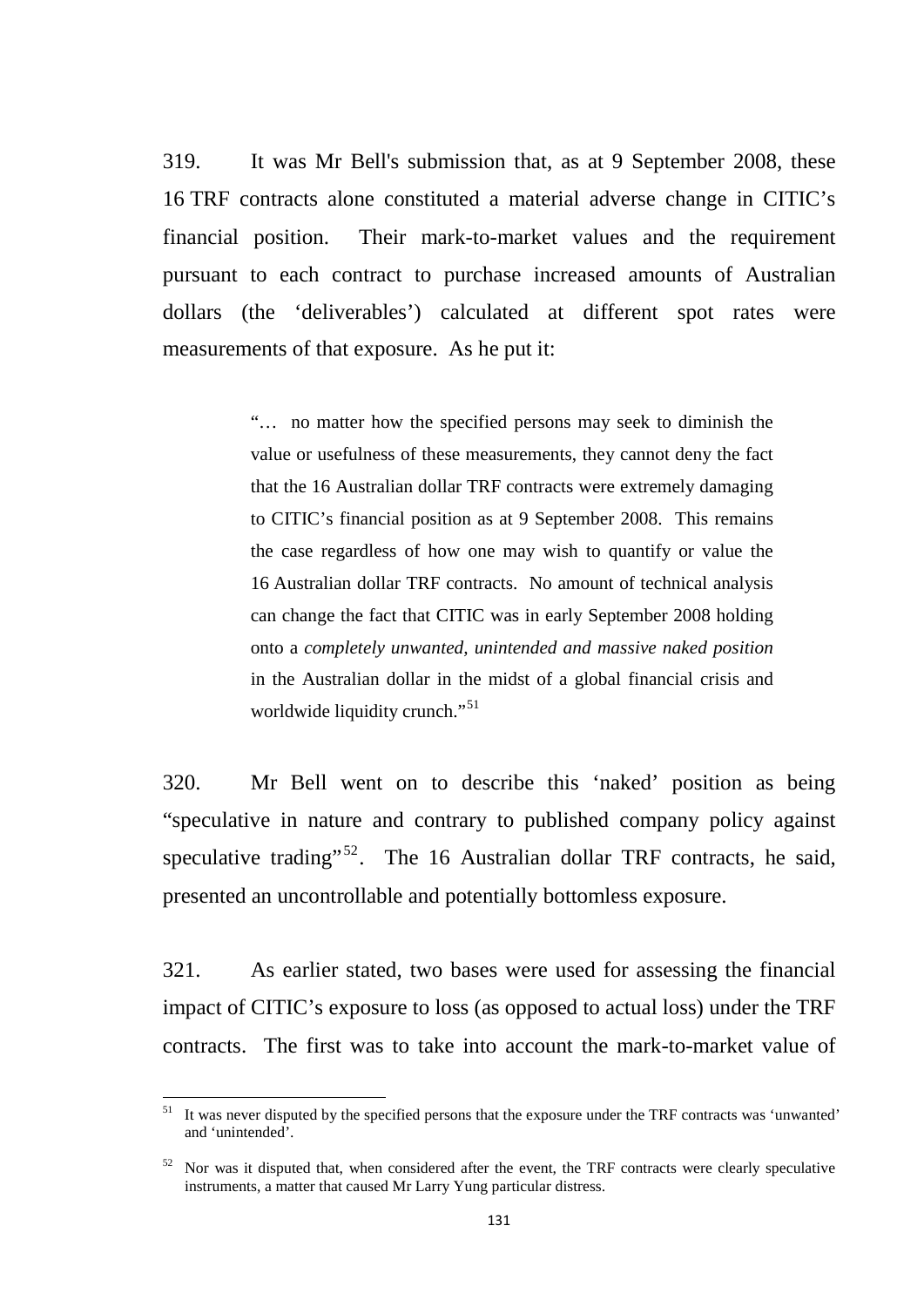each of the contracts, that is, to take into account an estimated price (calculated by the issuer of each contract) at which, at a particular moment in time, each contract hypothetically could be traded in the market. The second was to assess the financial stress, that is, the cash flow stress, imposed by having to purchase magnified amounts of currency over an extended period of time.

322. In respect of mark-to-market losses, it was Mr Bell's submissions that those who attended the Sunday meeting had data presented to them that showed that, in accordance with set spot rates, CITIC was staring at mark-tomarket losses in the region of "several billion" dollars. As he put it:

> "A loss of this size arising from a mere 16 structured foreign exchange contracts could wipe out the net profits of the entire CITIC Group from *all* its operations for the first six months of 2008 [around HK\$5 billion]."

323. Mr Bell said that, viewed from the perspective of the investing public, the 'no material adverse change' statement appearing in the Dah Chong Hong circular was a positive statement as to the financial health of the CITIC Group at that point in time. As such, he argued, even though the mark-to-market losses were in the nature of unrealised losses, they were nevertheless directly relevant to the determination of the financial health of the CITIC Group at that point in time.

324. In respect of cash flow stress, Mr Bell said –

"As the prevailing Australian dollar spot rates in early September 2008, the expected Australian dollar deliverables were around AU\$6.7 billion (approximately HK\$40 billion) to AUD\$7.7 billion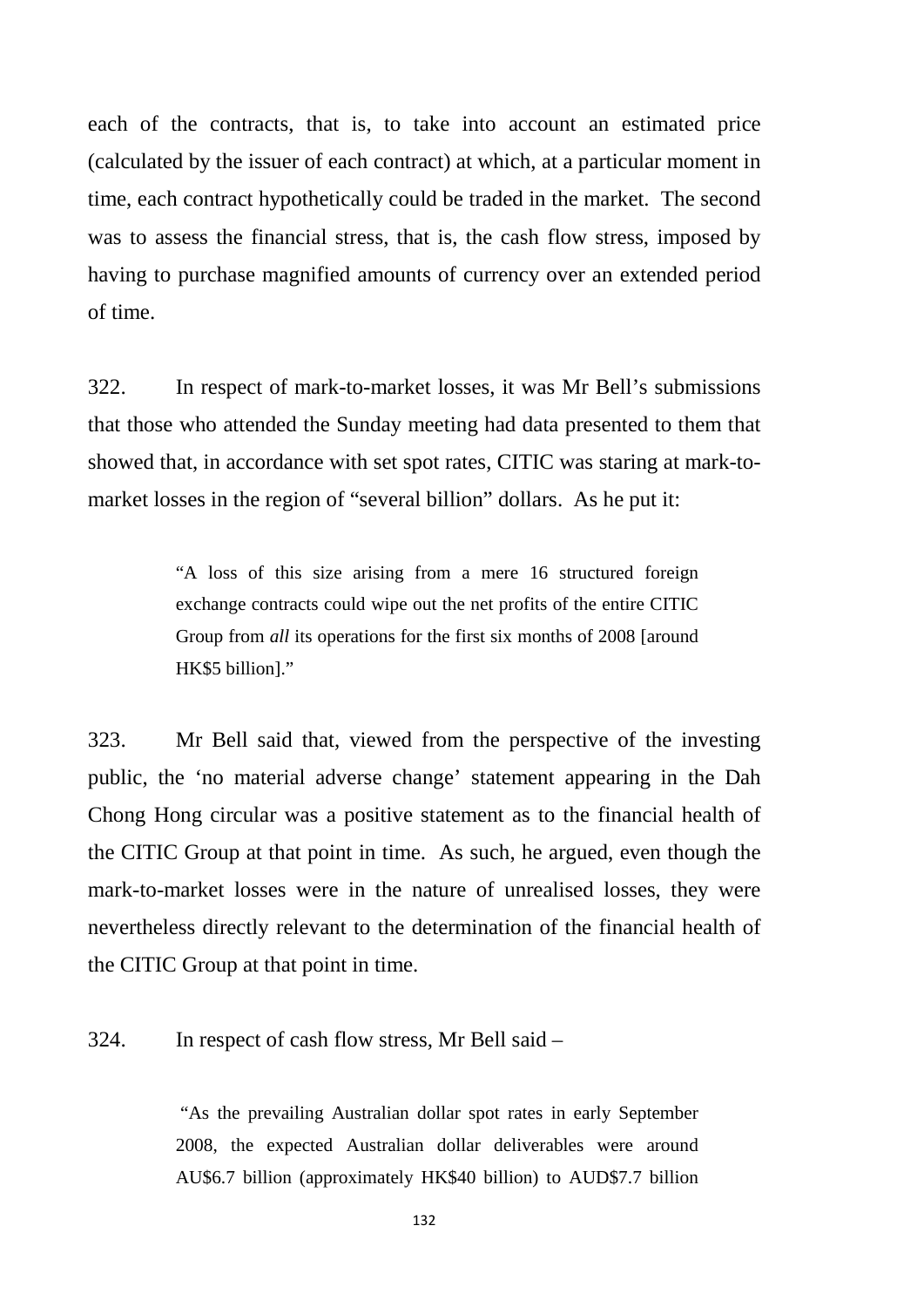(approximately HK\$50 billion)<sup>53</sup>. The maximum Australian dollar deliverable was AUD\$9.4 billion (approximately HK\$60 billion)."[54](#page-136-1)

325. Mr Bell accepted that the Australian dollar 'deliverables' would be spread over 24 months. He also accepted that CITIC could sell each batch of Australian dollar 'deliverables' as they came in in order, in part, to finance the next batch of deliverables. But it was his submission that these factors could not–

> " … diminish the objective fact that the expected Australian dollar deliverable amounts were at a staggering 4 to 5 times higher than CITIC' cash and bank deposits as at 30 June 2008 (of HK\$10.7 billion)."

326. Mr Bell went on to observe:

"Honouring the 16 AUD TRF contracts would be a material financial drain on CITIC's cash flow even if CITIC may ultimately be able to pay for the Australian dollars one way or another. This is especially in the context of the specific circumstances that CITIC was facing at the time: (i) a lot of ongoing projects requiring cash; and (ii) tightening credit facilities from banks due to a worldwide liquidity crunch."

327. Without detracting from the strength of his final submissions, as the Tribunal has understood it, Mr Bell's case was based on the forthright premise that the financial figures presented to the specified persons who attended the Sunday meeting, when taken together with other figures that

<span id="page-136-0"></span><sup>53</sup> Per the report of Ms Stella Fung, paragraph 50 (using the Australian dollar spot rate on 4 September 2008.

<span id="page-136-1"></span><sup>54</sup> This was using the Australian dollar spot rate at 4 September 2008 of around 0.83.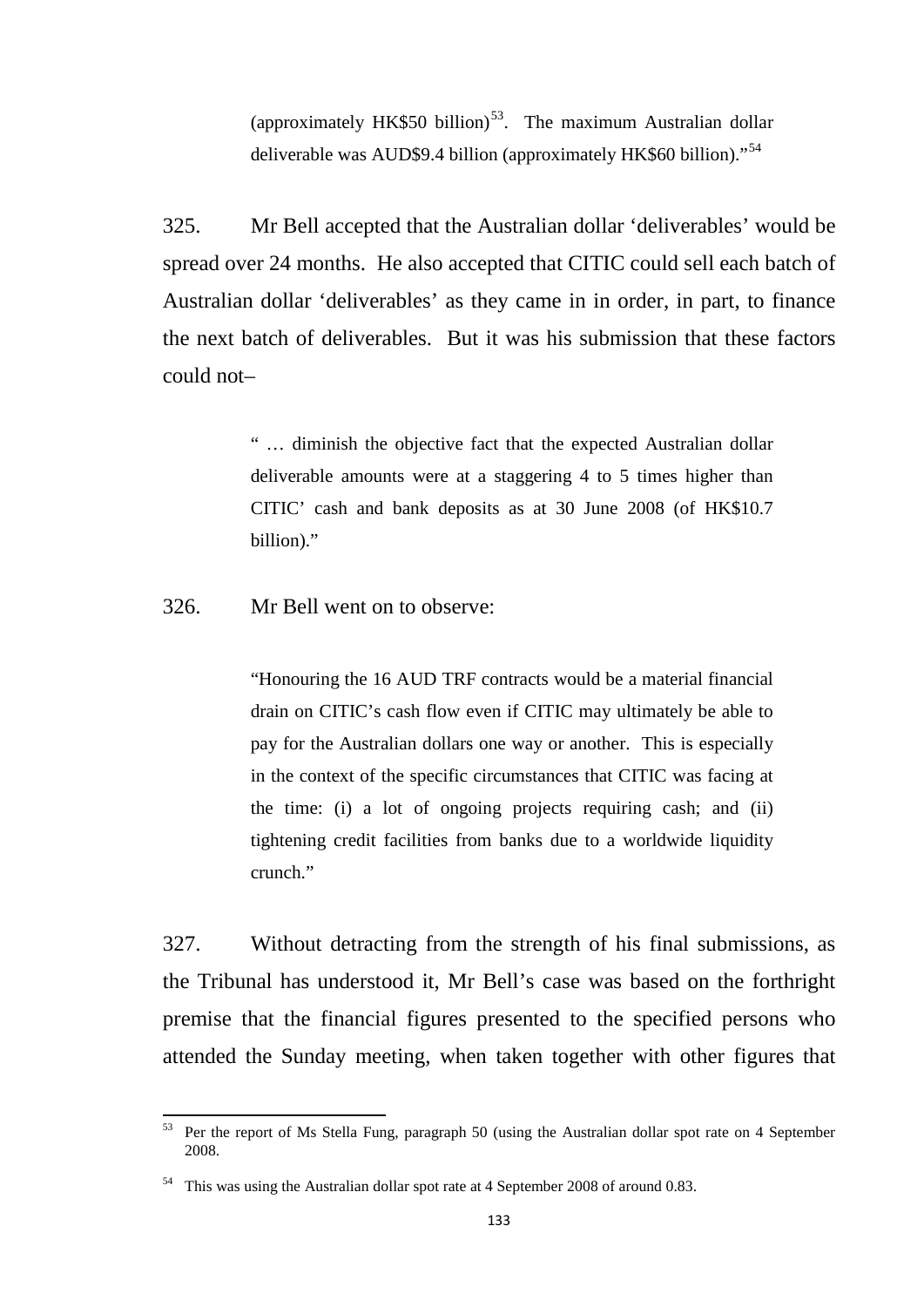would have been available to them over the next couple of days, would have required no in-depth analysis to understand their import. As he put it, no amount of technical analysis could change the fact that CITIC was holding onto a "massive naked position", one that at that moment in time would manifestly have presented itself as constituting an existing and highly significant undermining of CITIC's financial integrity.

328. As to the fact that, as at 9 September 2008, no actual losses had been incurred; in short, that the losses were prospective, it was Mr Bell's submission that, despite the depth of CITIC's wealth (allied to an ability to obtain funding) and its ability to generate profits by way of its general business operations, it found itself facing what may be described as a financial tsunami: an overwhelmingly destructive financial onslaught arising out of the reckless use of asymmetrical derivative instruments. The wave may not yet have hit. But CITIC's exposure, that is, the sheer size of the inevitable financial losses, was such that, in the circumstances, it constituted in fact a material adverse change as that term has been defined by the Tribunal. In summary, as the Tribunal has understood it, Mr Bell placed reliance on the dictum of Blair J in *Grupo Hotelero* that –

> "A material adverse change in a borrower's derivatives *exposure*, if it can be demonstrated, may, in my view, go to show a material adverse change in the borrower's financial condition." [Emphasis added]

329. As Blair J said, however, there can be no hard and fast rule; it is always a matter of judgment. The Tribunal accepts, of course, that there may be cases in which the dimensions of an exposure to loss may be of such a magnitude and of such imminence that there can be no misinterpretation of the true predicament. On a consideration of all relevant evidence, however,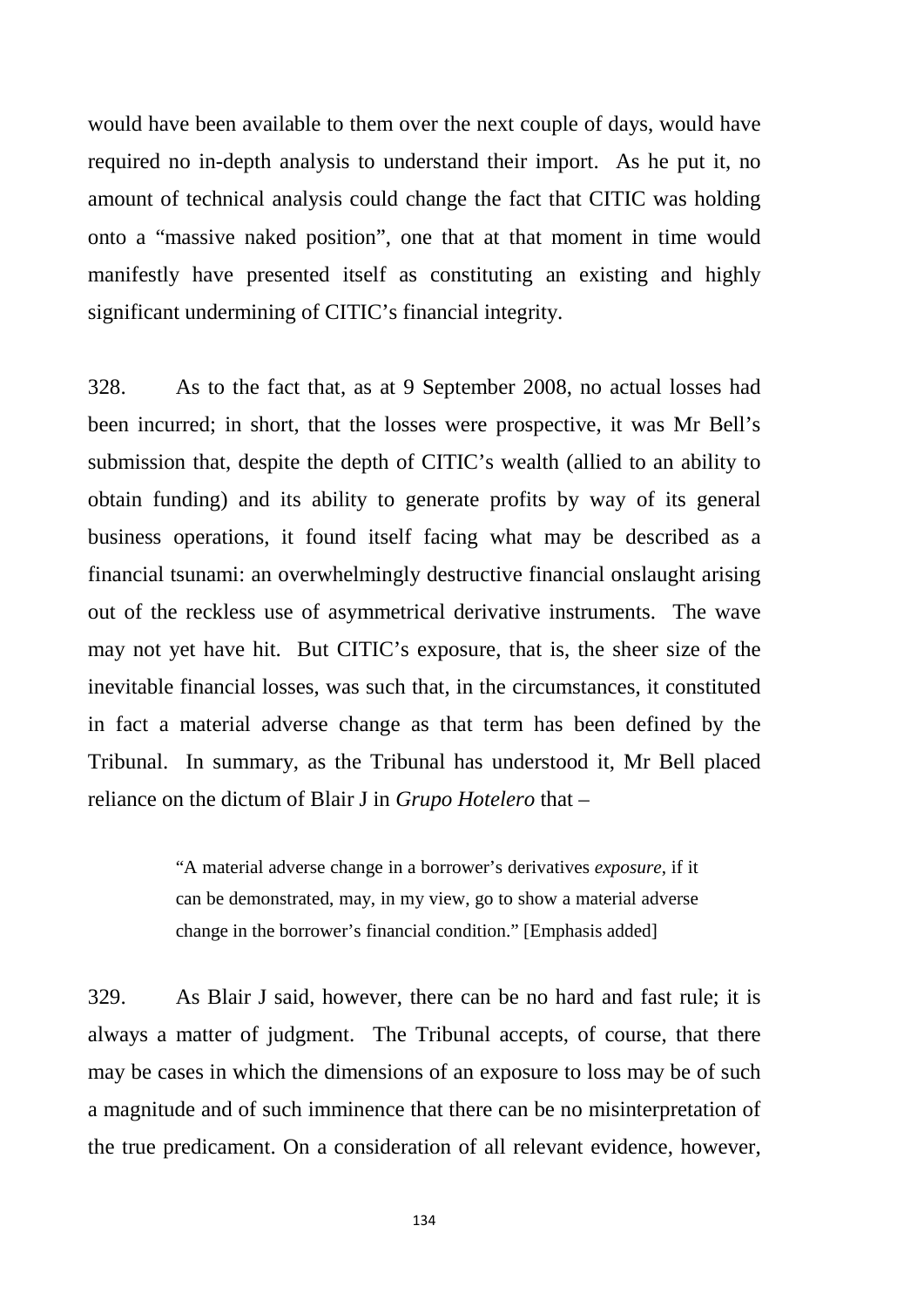the Tribunal does not consider that to be the position in the present case. As Blair J said, an apparently serious exposure to derivatives may, on analysis, be less so, and vice versa. In the present case, clearly, all the specified persons, when they attended the Sunday meeting, were made aware of a threat to CITIC's financial position of major proportions. None of the specified persons sought to downplay the seriousness of the situation that they faced: hence the need for the immediate setting up of a task force which would work confidentially to ascertain, first, the true position and, second, what remedial measures could be taken. But what must be remembered is that CITIC itself had enviable resources. As Mr Peter Lee put it during the course of his evidence, CITIC was so strong that he could not imagine a hedging overexposure imposing a material adverse change in the financial position of the company.

330. What must also be remembered is that the losses facing those who attended the Sunday meeting were unrealised losses: they were prospective losses. Nor was there any question of imminent crystallisation.

331. One of possible remedial measures discussed at the Sunday meeting focused on the termination of certain of the TRF contracts. But there was no ready market for doing so. For all practical purposes, relevant values would have to be assessed by the issuing banks, a relatively opaque and esoteric process. Would it be possible (relatively advantageously) to terminate a limited number of the contracts, taking some of the sting out of the prospective losses? It was a matter which those who attended the Sunday meeting, acting as a body of senior executives, clearly had to investigate before they could know their true position and make an informed decision. What would have been understood, of course, was that any favourable move in the Australian dollar exchange rate would have a direct impact on the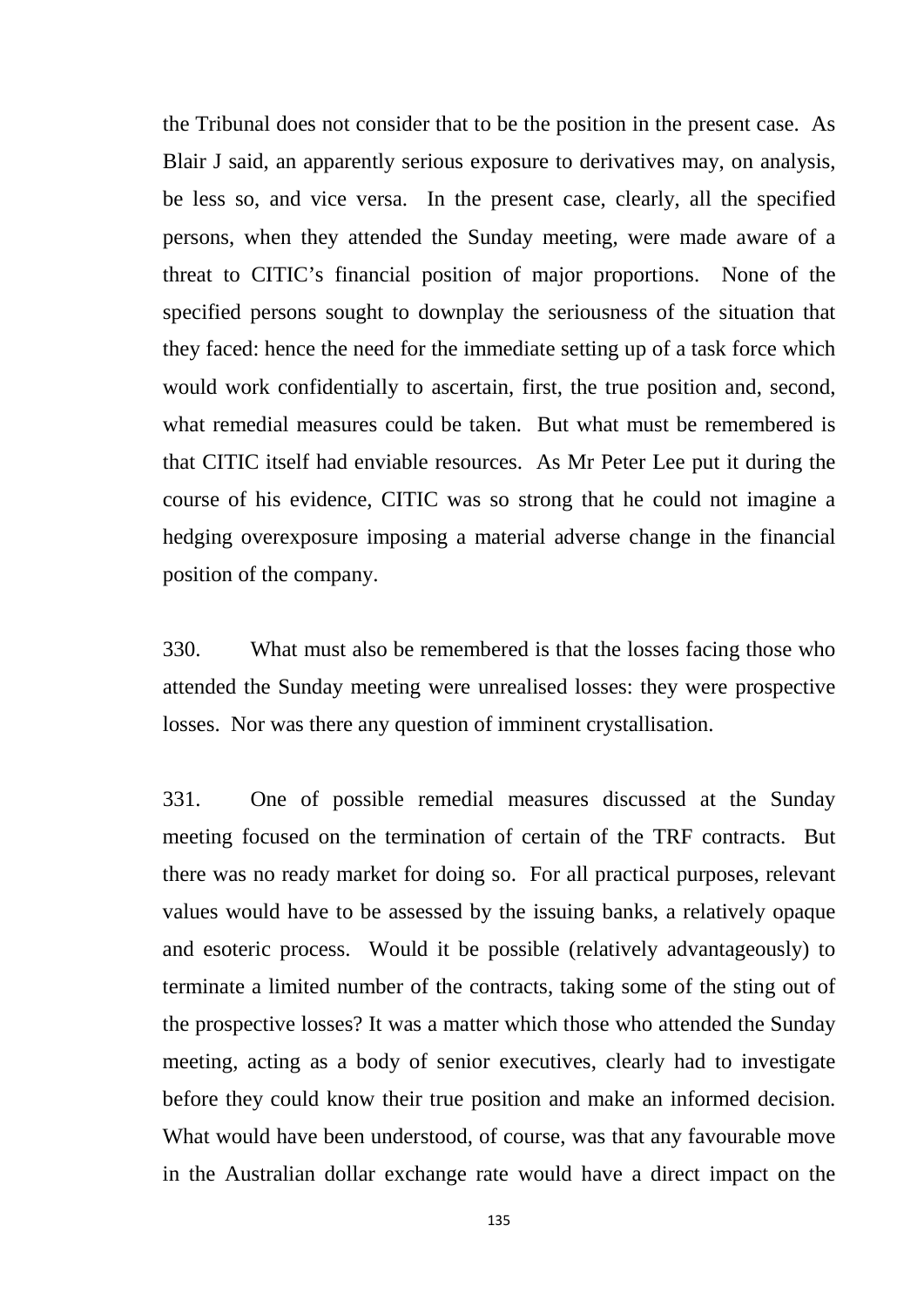mark-to-market value of the TRF contracts as would a stabilisation in the market: both being legitimate possibilities.

332. What would have been understood is that, assuming a constant exchange rates, as matters stood, the TRF contracts were due to run through to completion and in that intervening period, there could be very material movements in the relevant exchange rates.

333. On this basis, it was the evidence of certain of the specified persons that the real issue, as they saw it, was not so much varying mark-tomarket values, they being essentially part of an accountancy construct related to hypothetical values, but was instead the longer term issue of cash flow, that is, of having the ability to pay for the greatly increased amounts of Australian dollars falling due each month under the 16 TRF contracts. On the evidence, it appears, however, that very little data was put before those who attended the Sunday meeting as to how best, if the exchange rate did not improve, CITIC would be able to manage any cash flow stress. This was one of the important matters that fell to be investigated. The matter will be considered a little later in this chapter but it is apparent that at a meeting held on 15 September 2008 the cash flow stress did not appear to be an immediate problem; the cash flow could be managed through the balance of 2008 and through 2009.

334. Expressed succinctly, it was therefore the position of the specified persons that, while the data available to them between 7 and 9 September 2008 was no doubt sufficient to demonstrate the very real danger of a material change in circumstances in CITIC's financial position at some point in the future, that data – within *that* window of time - was not capable of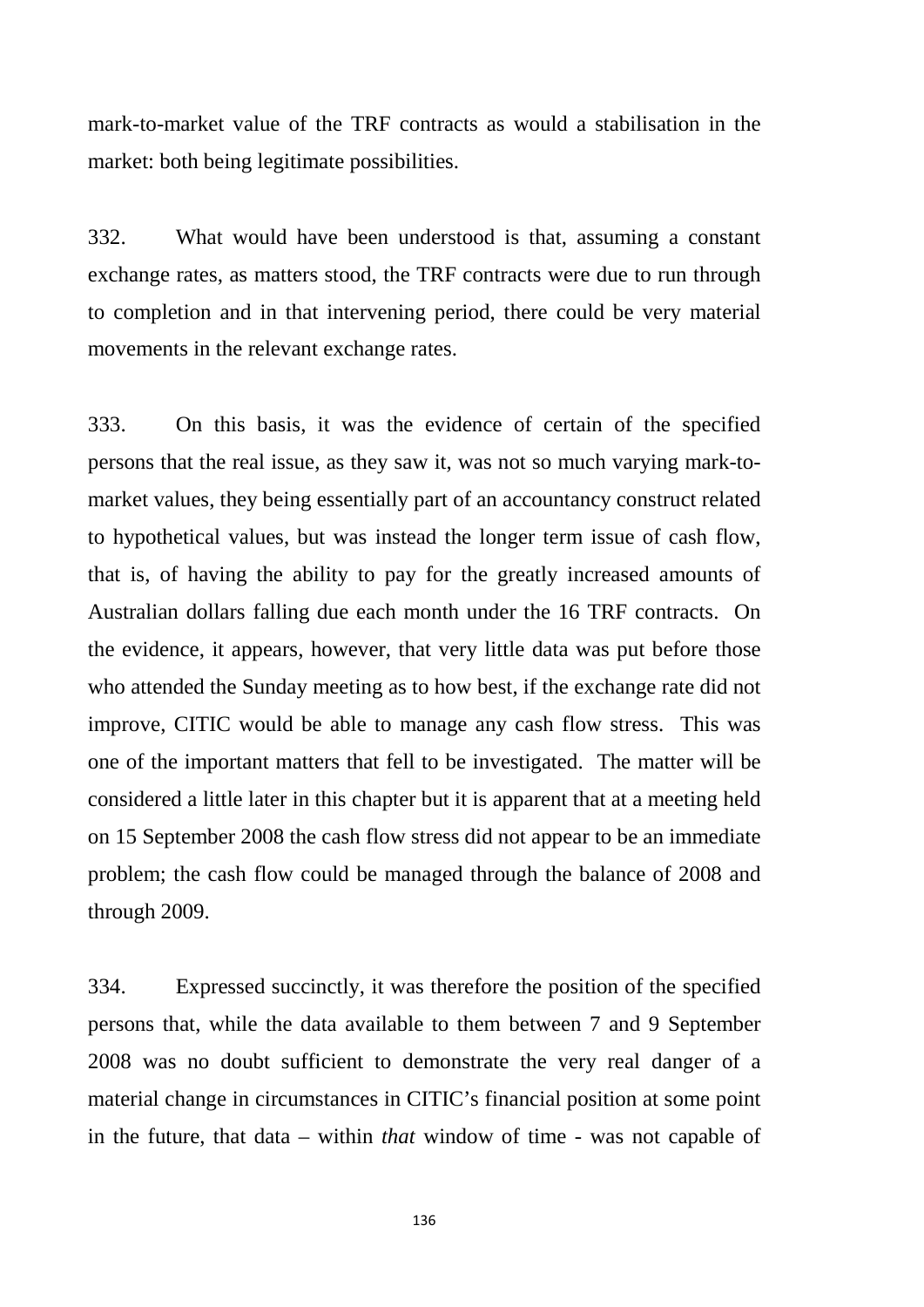demonstrating that there was already in existence an actual material adverse change.

335. Yes, there was a crisis to be dealt with; remedial measures to be taken, but, bearing in mind that all losses were prospective, that none were imminently to be crystallised and, in respect of cash flow, bearing in mind the very real strength of CITIC to meet any cash flow stress, that this did not appear to present an insurmountable problem, there was simply insufficient objective evidence of an actual material adverse change in CITIC's financial position.

336. As the Tribunal has understood it, it was Mr Bell's submission that the uncertainties of the future - for example, the fact that in a fluctuating currency market, the Australian dollar may regain some of its strength over the ensuing weeks, thereby materially altering mark-to-market values, was not to the point. Borrowing an analogy used by one of the witnesses, Mr Bell said that what was to the point was that as at 9 September 2008 the 16 TRF contracts amounted to a form of "cancerous tumour". Two days earlier, at the Sunday meeting, all of the specified persons would have been aware of the fact that the exposure under the contracts amounted in financial terms to such a tumour; they would have been aware of its approximate size and nature and yet, he said, they gave a 'clean bill of health' to the investing public.

337. As at 9 September 2008, said Mr Bell, there had come into existence a material adverse change in CITIC's financial position because at that time the exposure under the 16 Australian dollar TRF contracts was –

(i) 'material' to the financial position of CITIC;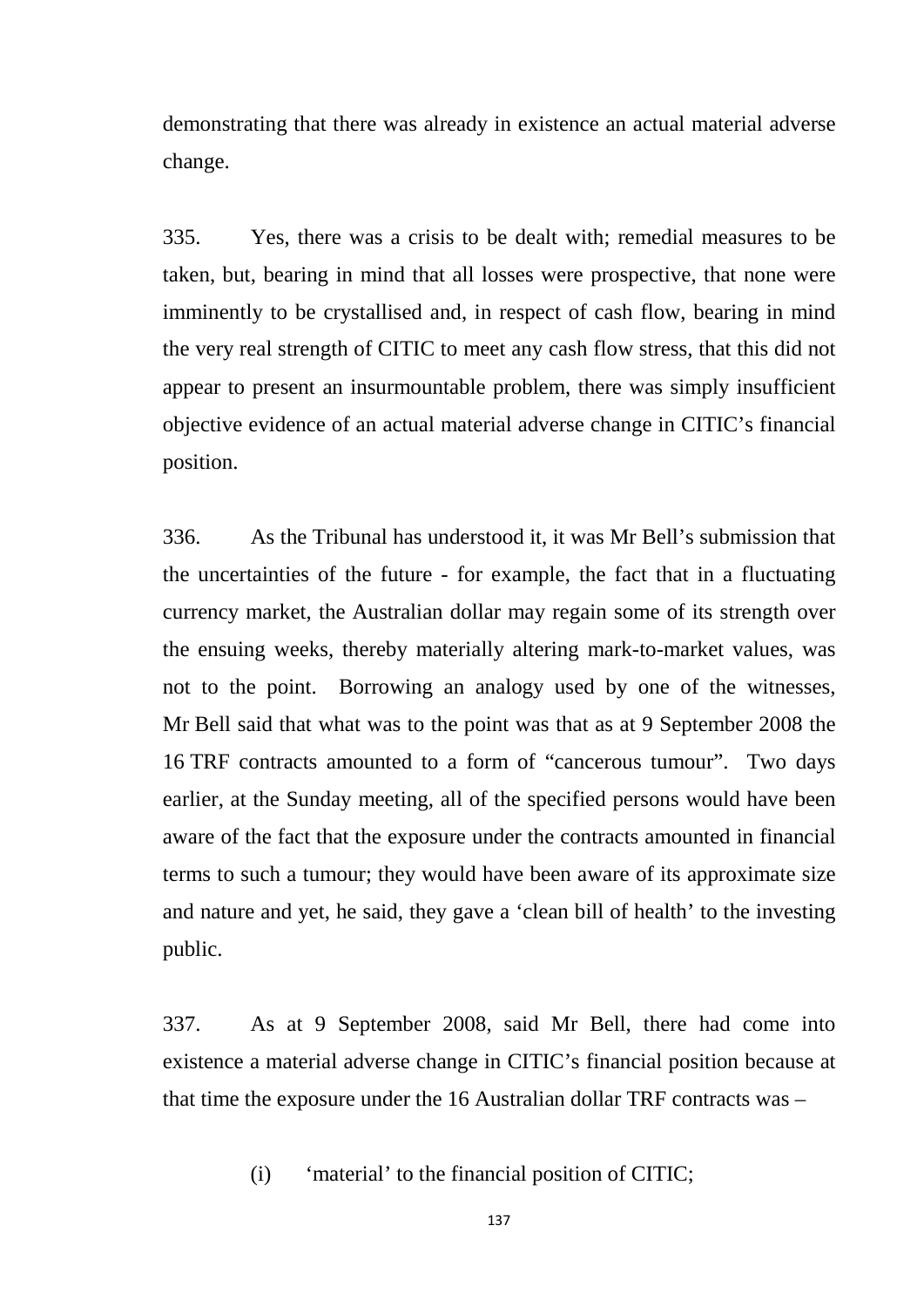- (ii) represented a 'change' from the financial position of CITIC as at 31 December 2007, and
- (iii) had constituted a change that was undoubtedly 'adverse'.

338. As the Tribunal understood it, it was therefore Mr Bell's submission that, as at 9 September 2008, as contemplated by the Listing Rules, there had been a material adverse change in CITIC's financial position.

339. The Tribunal has had a number of difficulties with this approach, the most fundamental being that, for the reasons set out earlier in this report, it is satisfied that the concept of 'material adverse change', as that concept is contained within the Listing Rules, has taken on a number of defining characteristics. As such, it is not sufficient simply to isolate each word and give it its ordinary everyday meaning without looking to the concept itself and how its nature and extent have been sculptured by relevant jurisprudence.

340. In the view of the Tribunal, Mr Bell also came close to conflating the two distinct concepts of 'price sensitivity' and 'material adverse change'. It was his submission that the regulatory purpose of including a 'material adverse change' statement in the Dah Chong Hong circular was to provide an up-to-date reassurance to the investing public [not just to shareholders] as to the financial health of the company. Mr Bell amplified this by saying that, whether there had been a material adverse change in the financial decision of CITIC or not, should be assessed by reference to those changes in CITIC's financial position that would materially affect investment behaviour.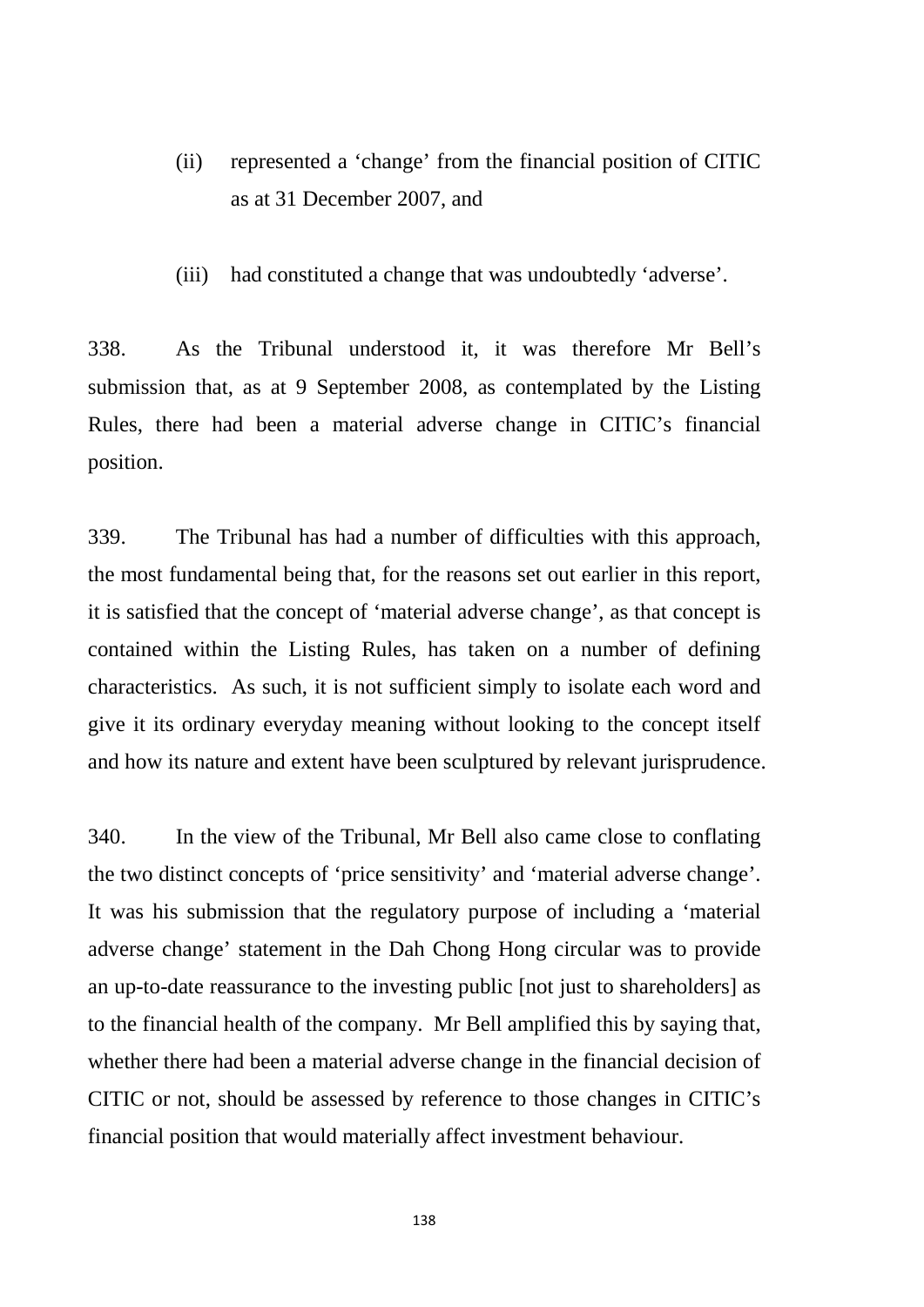341. The Tribunal is satisfied, however, that the concept of 'material adverse change' does not constitute simply giving the investing public a clean bill of health. As a concept it is far more specific. It speaks to a very particular set of circumstances, namely, not whether a company has a robust balance sheet, but whether there has been a material adverse change in its financial circumstances of such deep significance that it has undermined the financial integrity of the company in a manner that will endure. That is a far more ominous matter than one of price sensitivity and, in the view of the Tribunal, it is wrong to conflate the two.

342. In the view of the Tribunal the following questions fell to be answered in the affirmative if it was to be demonstrated that, as at 9 September 2008, judged objectively - not through the eyes of the investing public but (as a guide) through the eyes rather of a corporate treasurer - CITIC had experienced a 'material adverse change in its financial position'–

- (i) First, can it be said, on any objective analysis, that, on the data available to the specified persons at the material time, the prospective mark-to-market TRF contract losses considered together with the prospective cash flow stresses were evidence of a deeply significant change that had already altered the financial integrity of the CITIC Group?
- (ii) Second, can it be said, on any objective analysis, that, on the data available to the specified persons at the material time, such a change was not only deeply significant but was a change that was not merely temporary but would endure?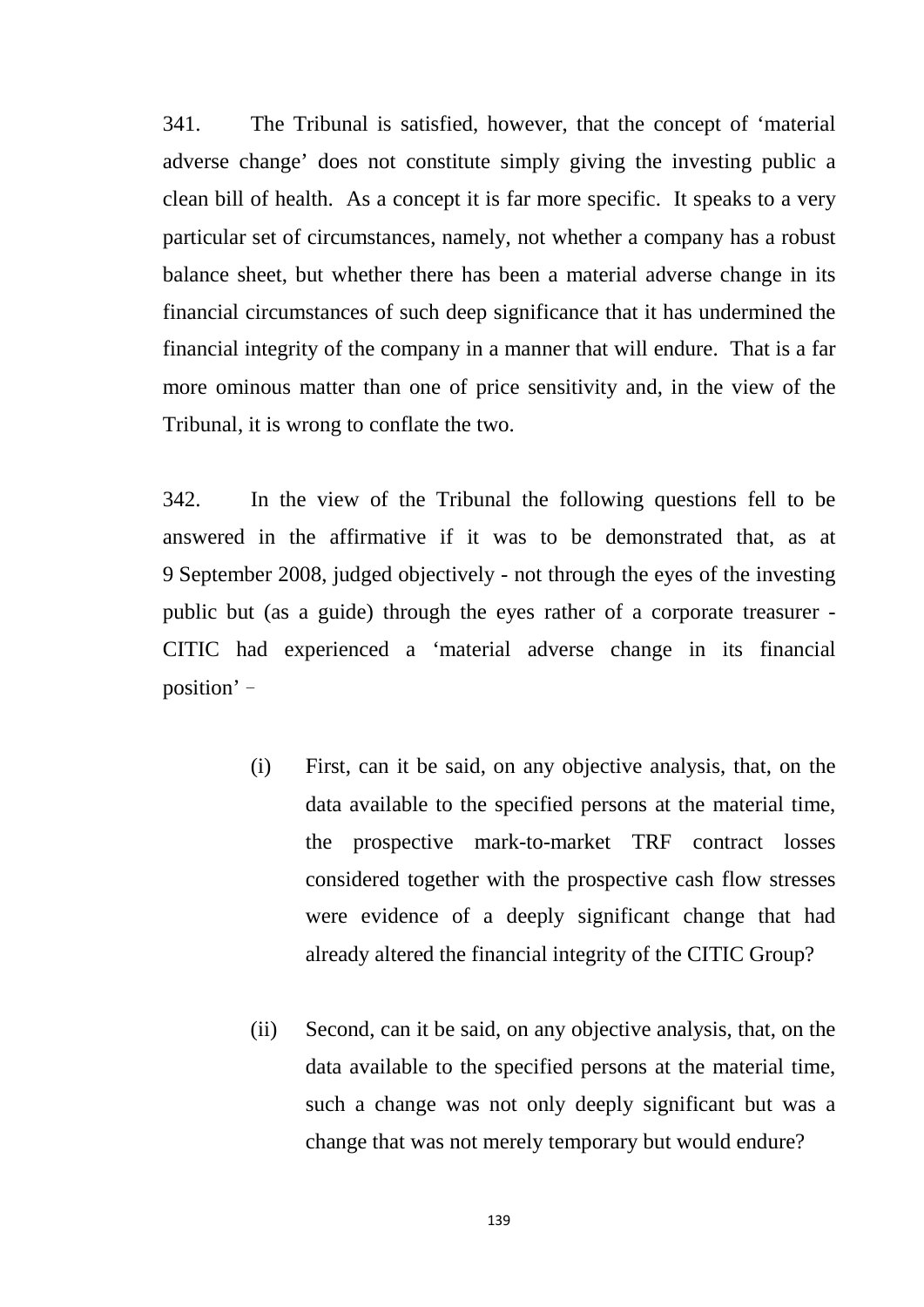343. In answering both of these questions, the Tribunal has taken into account all relevant evidence, a good deal of that evidence having already been the subject of comment.

344. As to the first question, while it has not been the easiest matter to resolve, in the judgment of the Tribunal, while there was certainly sufficient data before the specified persons by 9 September 2008 that they were facing a major threat to the financial integrity of the CITIC Group, a threat that, unless the Australian dollar began to recover some of its value, could result in an actual material adverse change in the financial position of the Group, it was not demonstrated that such a change had already occurred.

345. The second question is easier to determine. In the judgment of the Tribunal, having regard to all relevant circumstances, especially the fact that exchange markets were in a state of flux, nothing was put before it demonstrate that, even if a material adverse change had already occurred, it was one that was not purely temporary but clearly would endure.

346. With the benefit of hindsight, of course, looking to what in fact occurred over the ensuing few months, two things can now be said; first, that the threat of a material adverse change, a change that undermined the financial integrity of the Group, did materialise and, second, it can now be said that the change endured. However, as the Tribunal has emphasised much earlier in this report, matters have fallen to be judged within their relevant temporal frameworks.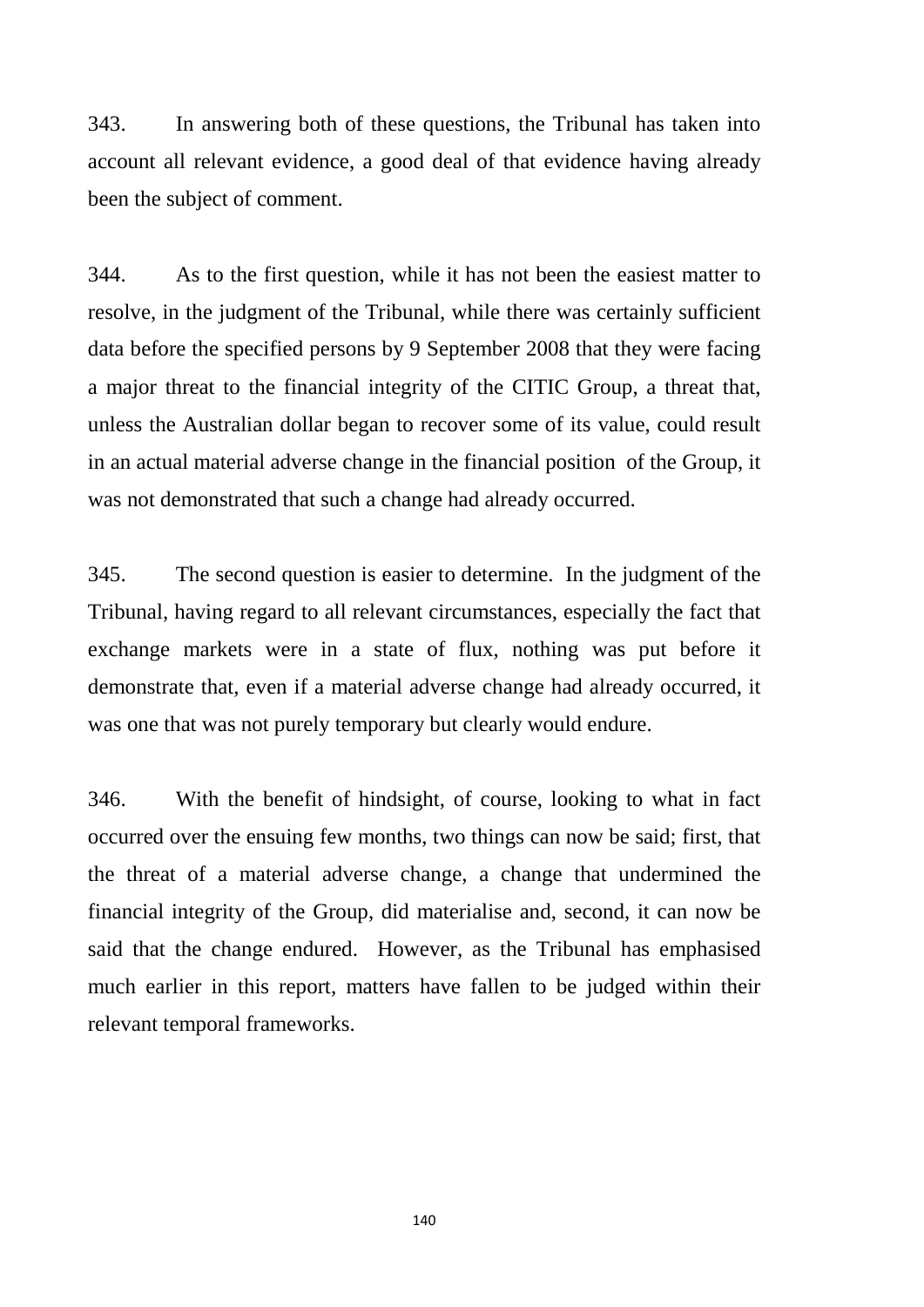*One Final Issue: Did the Failure to Qualify the 'No Material Adverse Change Statement' Constitute the Omission of a Material Fact?*

347. Although it does not appear in any way to have been integral to the SFC argument, and was never argued in stated terms, the Tribunal has recognised that the following proposition may be made; namely: while the 'no adverse material change' statement may not have been false or misleading as to a material fact, nevertheless the failure to qualify that statement by publishing the fact that the directors were, however, aware of important price sensitive information, that is, the prospective losses arising out of the TRF contracts, rendered the statement (on any ordinary reading) false or misleading by the *omission* of a material fact.

348. The proposition essentially is based on the assertion that the purpose of Chapter 14A of the Listing Rules is to keep shareholders and/or the market informed of matters materially affecting the financial and trading interests of listed companies and surely, in appropriate circumstances, in order to meet the spirit as well as the letter of those Rules, the statements to be published should be suitably qualified.

349. To cite it again, the 'no material adverse change' statement was published in accordance with the following requirement:

> "A statement by the directors of any material adverse change in the financial or trading position of the group since the date to which the latest published audited accounts of the issuer have been made up or an appropriate negative statement."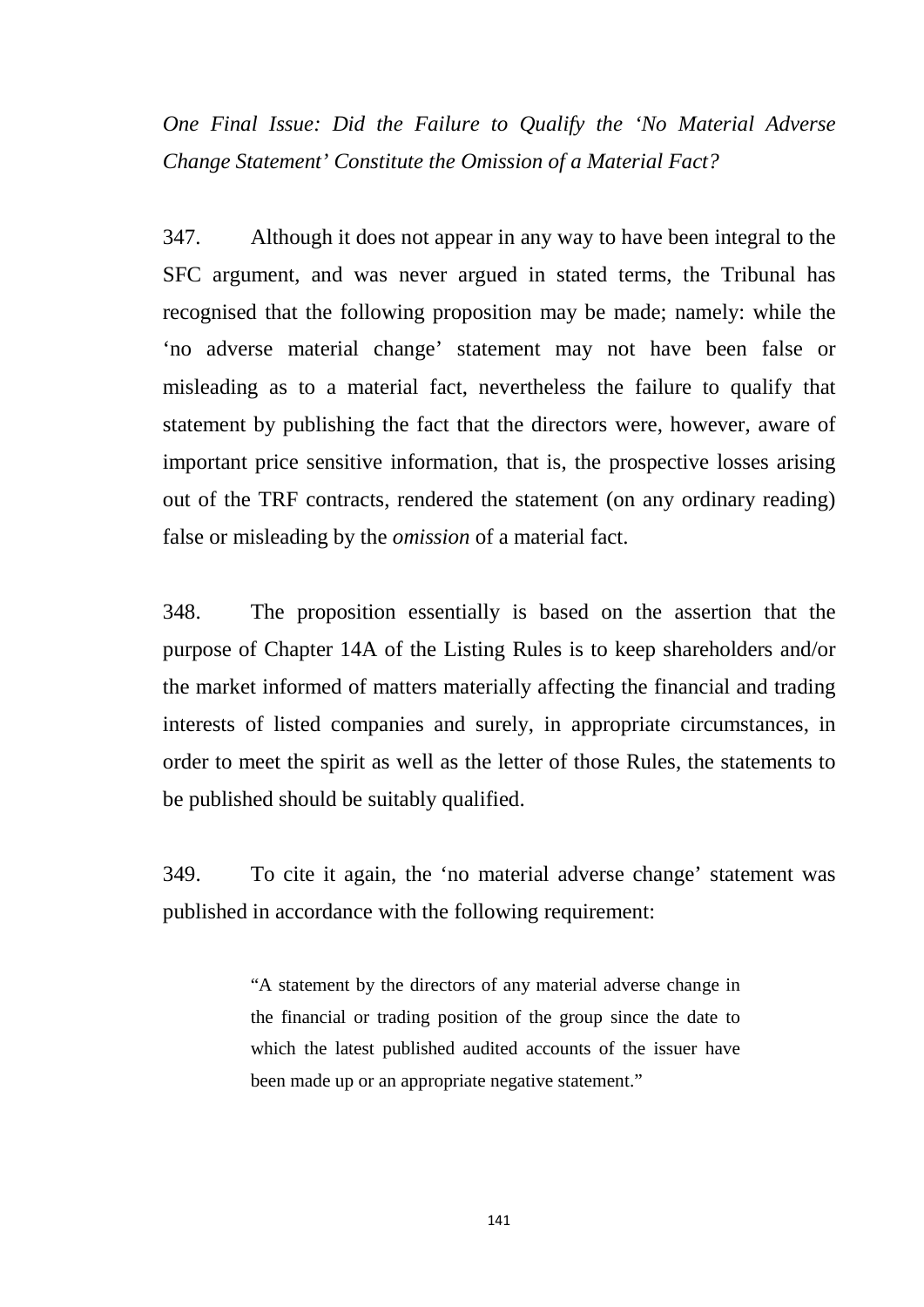350. In the present context, the question to be determined is therefore whether the word 'appropriate', in so far as it qualifies the publication of a negative statement, is to be read as requiring appropriate qualifications to a negative statement; such a qualification, for example, including a requirement to publish information concerning matters that may lead, or are even likely to lead, to a material adverse change.

351. The Tribunal is satisfied, however, that the requirement in terms of which the 'no material adverse change' statement was published, does not bear this broad reading –

- (i) the requirement places on a listed company the responsibility to announce the fact of an *existing* material adverse change. For good reason, it does not place on a listed company the uncertain responsibility to announce the likelihood (that is, the possibility or probability) of a material adverse change; and
- (ii) the requirement to announce matters that may bear on the likelihood (that is, the possibility or probability) of a material change in the financial or trading position of a listed company is imposed under another provision of the Listing Rules: section 13.09(1). Under that provision, a company is required to keep the market informed – "as soon as reasonably practicable" - of any information which is necessary to enable the market to appraise the position of the company and/or that might be reasonably expected to materially affect market activity in dealing in its securities.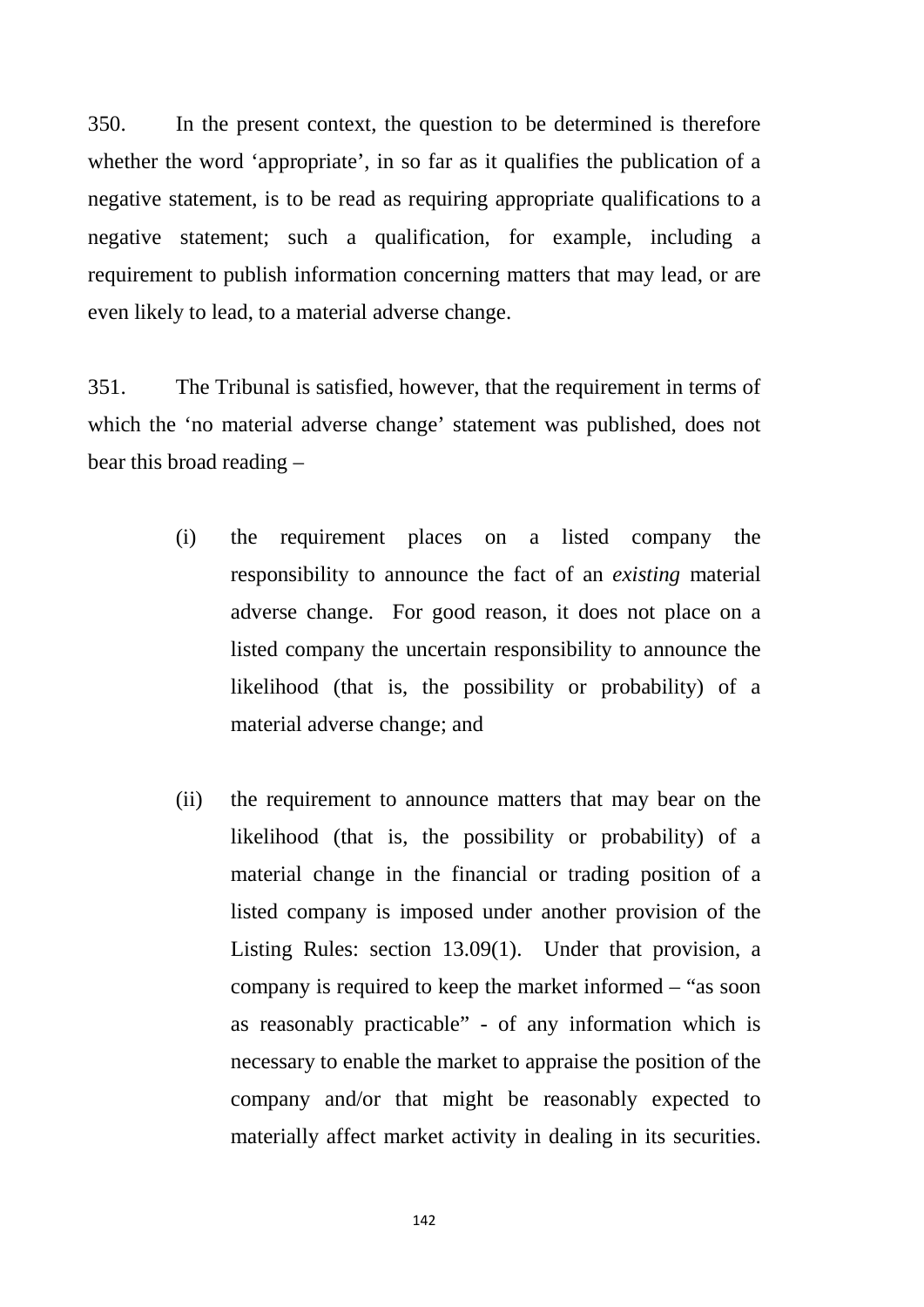Those broad requirements, it appears, will encompass, if it is appropriate, both present and future circumstances.

352. On this basis, the Tribunal accepts that circumstances may arise in which the obligation falls on a listed company to make two complementary announcements, each pursuant to the separate and independent provisions of the Listing Rules outlined above. In the context of this enquiry, such announcements would be, first, an announcement to the effect that the directors are not aware of any existing material adverse change in the financial position of CITIC and, second, that the directors are, however, aware of price sensitive information – the currency exposure under the TRF contracts – that is reasonably expected to affect market activity in the securities of CITIC.

353. The Tribunal is satisfied that the two obligations are not to be read as being fused into each other.

354. The Tribunal has also recognised the fact that it was never the case of the SFC that the specified persons were (in part) culpable of market misconduct because of a failure at or about the time of publication of the Dah Chong Hong circular to publish an appropriate statement pursuant to section 13.09(1) that it was in possession of information (the currency exposure under the TRF contracts) that would enable the market to better appraise the financial position of the Group and/or would be reasonably expected materially to affect market activity in respect of the Group's securities.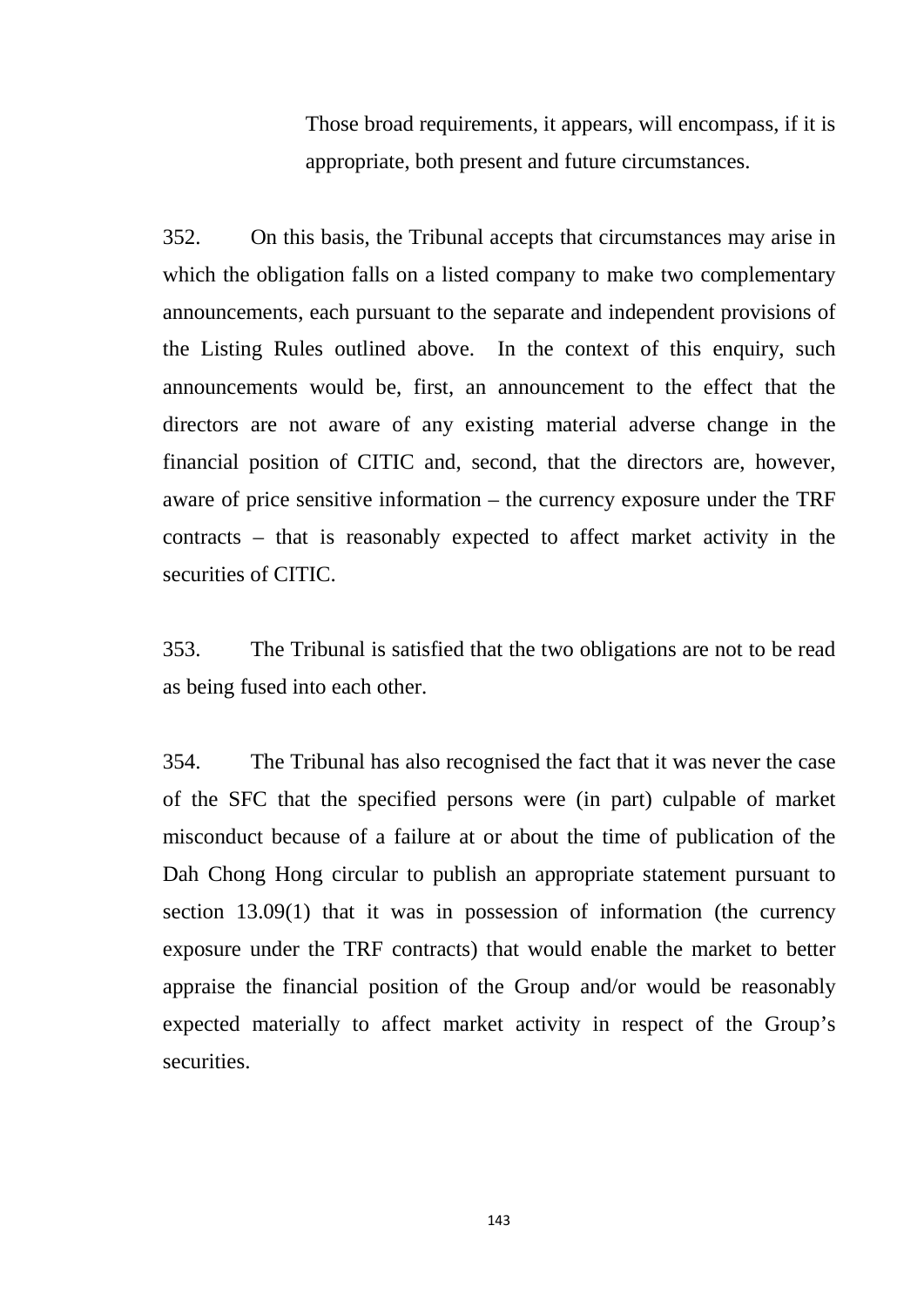*The Requirement to Prove That the Specified Persons Were Not Aware of Any Existing Material Adverse Change*

355. As Mr Bell accepted in the presentation of the SFC case, even if it was demonstrated as an objective fact that, as at 9 September 2008 a material adverse change in CITIC's financial position had come into existence, it still fell to be demonstrated that the directors – effectively those who attended the Sunday meeting – had knowledge of that fact.

356. It was the case of the specified persons that they had no such knowledge. Yes, they were aware of a threatened crisis. But at the Sunday meeting and over the days that followed – when the task force was setting about its work – they did not know and had no reasoned basis<sup>[55](#page-147-0)</sup> for believing that any such change had occurred.

357. As stated earlier in this report, there was a persuasive body of evidence placed before the Tribunal (including psychiatric evidence) that by 7 September 2008, when the urgent Sunday meeting took place, Mr Leslie Chang, CITIC's Chief Financial Officer and the Director with the most intimate knowledge of the complexities related to CITIC's currency exposure crisis, was in the early throes of a major depressive disorder. In the result, although clearly he did his best to explain matters to the meeting, indeed assuming responsibility for the crisis and seeking to throw himself on his sword, those who attended the meeting were of the view that much of what was said by him was confused and occasionally contradictory. Indeed, Mr Albert Tam, one of CITIC's forex specialists who was called to the meeting, recalled the meeting being chaotic and confused.

<span id="page-147-0"></span><sup>&</sup>lt;sup>55</sup> A 'reasoned' basis is one that is founded on the employment of logic and reasoned deduction; in short, one that is rational.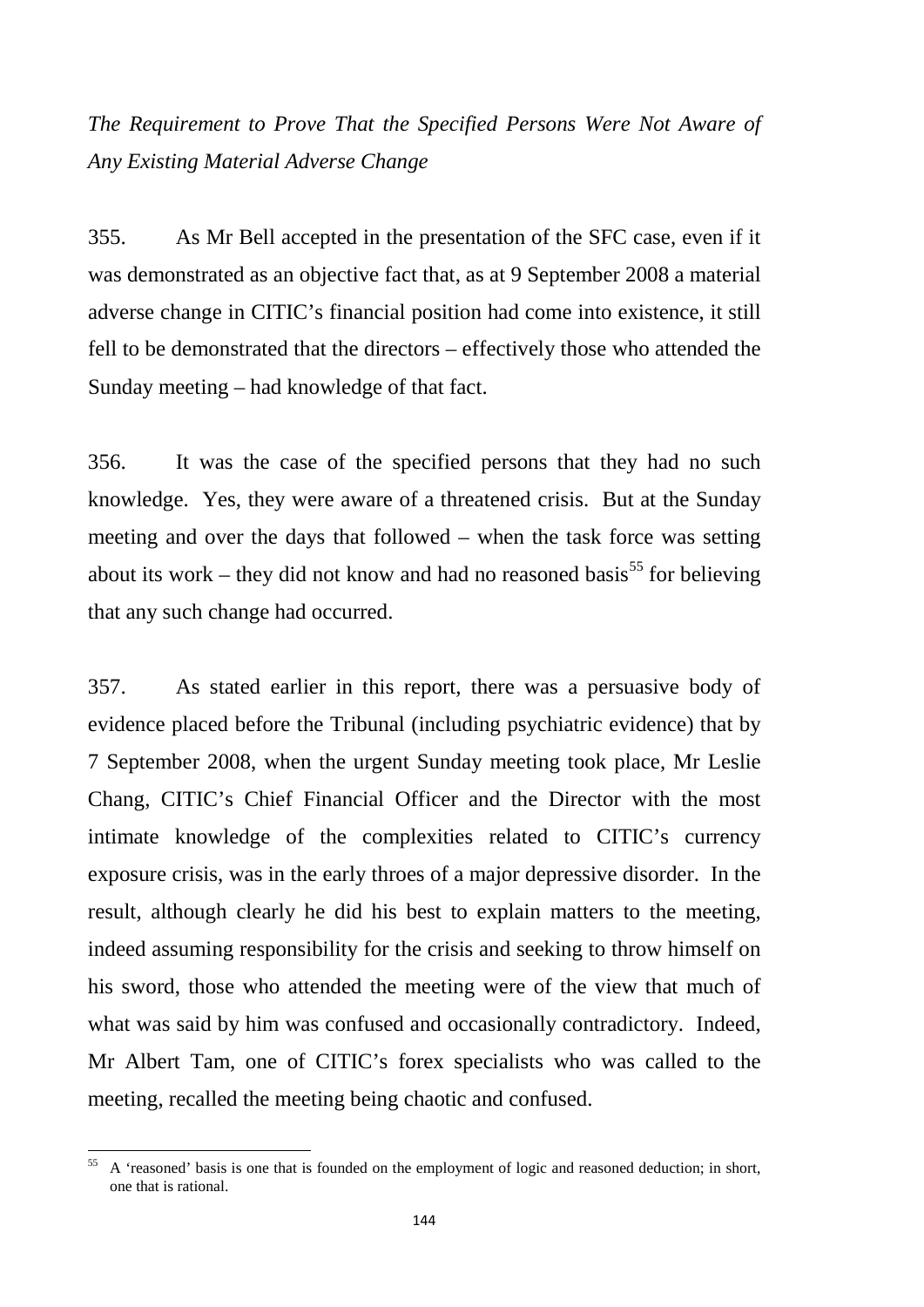358. In the light of this, as the Tribunal understood it, it was the case of the specified persons who were called to the Sunday meeting to be briefed by Mr Leslie Chang that, although what Mr Leslie Chang told them was cause for deep concern and, if the figures were proved to be correct, was evidence of a threatened crisis of major proportions, they were not able that day (or indeed over the next few days) to reasonably and rationally conclude as experienced business executives that a material adverse change to CITIC's financial position had occurred; a change, that is, that was deeply significant to the financial integrity of the Group and that was "durationally significant".

359. It was the case of the specified persons that, having regard to the confused and sometimes contradictory nature of the material before them, both oral and written, they were in no position to come to any such conclusion, not until they had been able accurately to analyse the exact nature and extent of the exposure under the TRF contracts and, of particular importance, to take account of all available remedial measures. That was why the decision was made at the Sunday meeting to set up a task force; that was the obvious and sensible course to take, an entirely rational course in the circumstances. What was required first was to fully understand the nature of the threat posed by the currency exposure and then to seek to understand whether remedial measures (for example, as to managing cash flow) would be able adequately to contain the threat.

360. In short, it may be said that while - between 7 and 12 September 2008 - the specified persons were aware of circumstances that, unless immediately investigated and combated, may give rise to a material adverse change in the financial position of the CITIC Group, they did not conclude,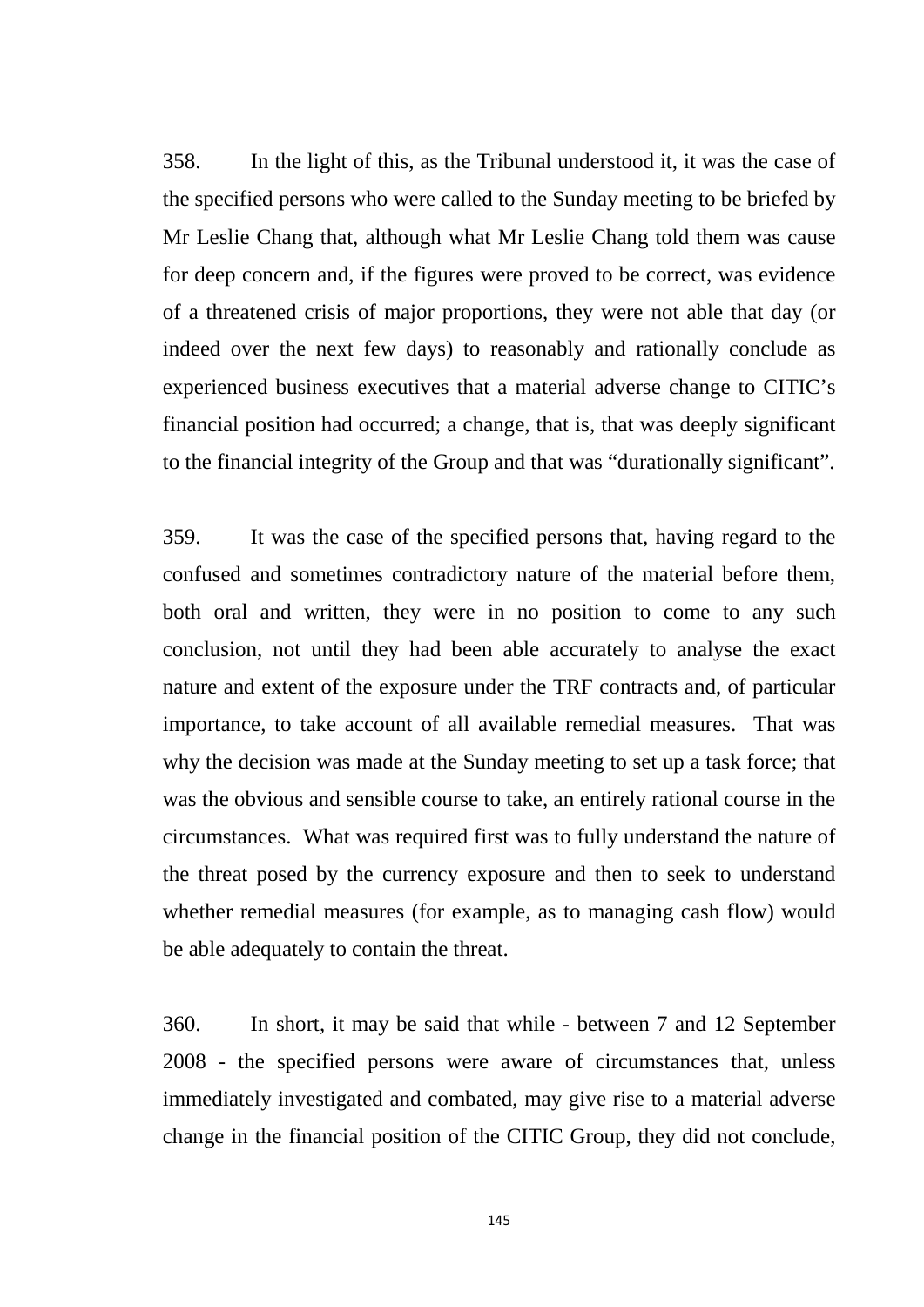simply because they were in no position to do so, that a material adverse change in the financial position of the Group was already in existence.

361. In the judgment of the Tribunal it is important to recognise that at the Sunday meeting and in the days that followed the specified persons found themselves in a position of very considerable uncertainty. The two bases of loss that were presented to them – the mark-to-market valuations attributed to each of the 16 Australian dollar TRF contracts and the spectre of cash flow stress - were both premised on fluctuating exchange rates at a time of very high volatility in the exchange market; at a time when, as the Tribunal has understood it, because of general global turbulence, it would have been difficult in the extreme to anticipate accurately the future movement of the Australian dollar against the US dollar.

362. In the course of cross-examination, Ms Stella Fung accepted that the data made available to those who attended the Sunday meeting (the information classified by her as 'Information F') was a projection of future losses that would be realised only if certain set and constant assumptions held good; more particularly if the spot rates set out in the data remained constant not just over the forthcoming days but over the forthcoming months.

363. Of necessity, therefore, there was a degree of artificiality built into the data presented to those who attended the Sunday meeting. Mr Leslie Chang, when he attempted to explain matters to those at the meeting, spoke of projected losses that would increase or decrease depending on future fluctuations in the currency market.

364. With the benefit of hindsight, it is now known that after 9 September 2008, with the exception of a short pause, the Australian dollar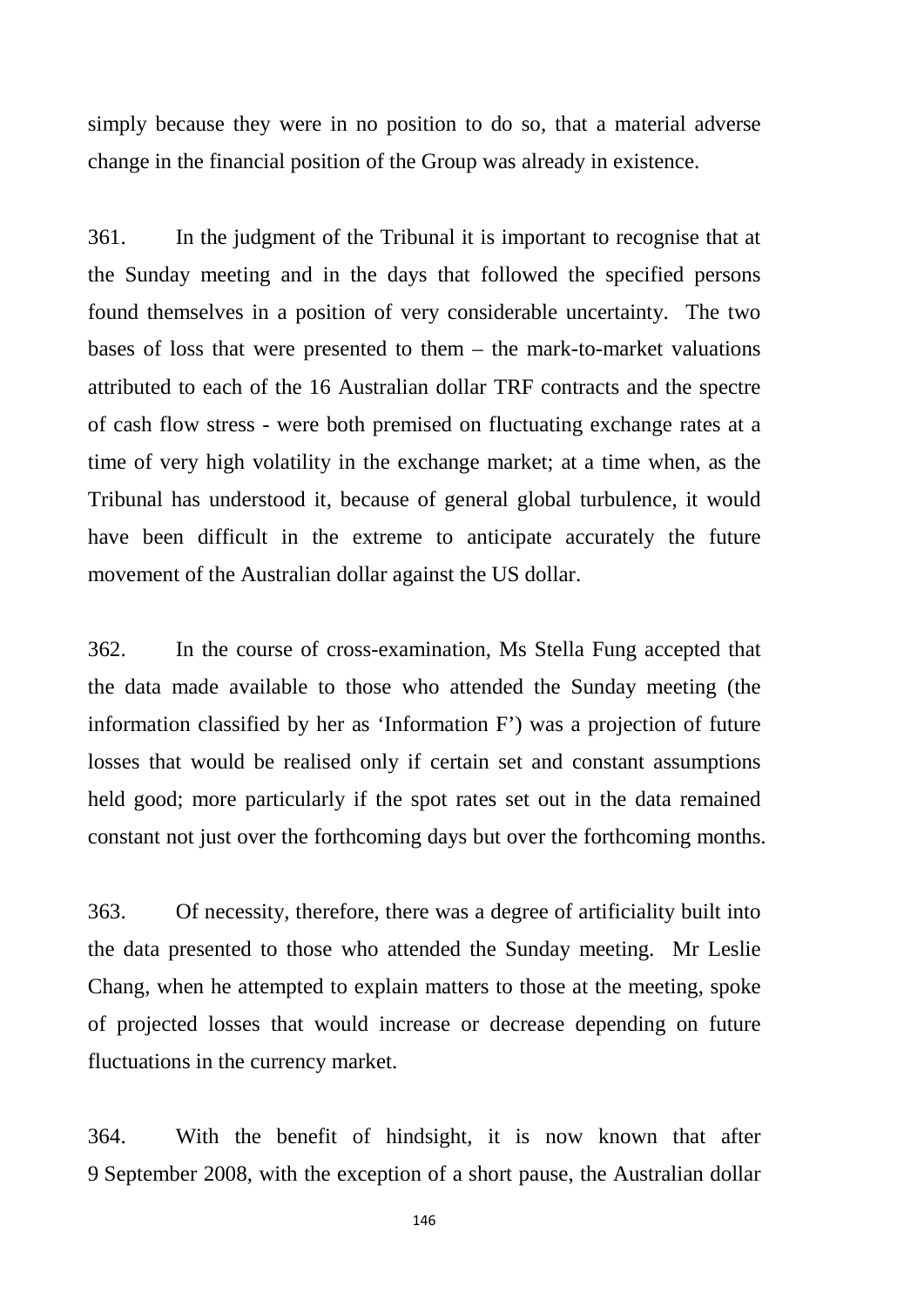continued its precipitous fall in value against the US dollar. But there was no evidence put before the Tribunal to the effect that this continued fall was at the relevant time a 'given'. If the Australian dollar had settled, if it had started to regain some of its value in the following days or weeks, that would have had a very material effect on the mark-to-market value of the individual TRF contracts and any cash flow stress arising out of those contracts.

365. In the view of the Tribunal, recognising that mark-to-market values were only ever crystallised when the underlying assets were realised, such values essentially being accounting constructs "based on a hypothetical disposal to a hypothetical buyer in circumstances where no such disposal is proposed or may even take place"<sup>56</sup>, those who attended the Sunday meeting must have had (to a greater or lesser degree) a concern not so much as to the fact of the existing mark-to-market losses but what those losses represented in terms of future cash flow stress; namely, the fact that they represented an extended and highly leveraged obligation to purchase Australian dollars at prices well below market prices: that is, if the spot rates remained constant. Yet there was no evidence that any of those who attended the Sunday meeting had before them any detailed analysis or projection of the anticipated cash flow position of CITIC.

366. In such circumstances, it was imperative for the task force, among the other matters under investigation, to come to a determination as to the ability of CITIC to deal with the anticipated cash flow stress. Earlier in this report<sup>[57](#page-150-1)</sup>, the Tribunal has made reference to the work carried out by CITIC's Business Development Department (under the management of Mr Steve

<span id="page-150-0"></span><sup>56</sup> This description is taken from Blair J's judgment in *Grupo Hotelero*, para 534, when describing the similar 'fair value' standard employed in international accountancy standards.

<span id="page-150-1"></span><sup>57</sup> See the section '*cash flow analysi*s': paras 164 to 171.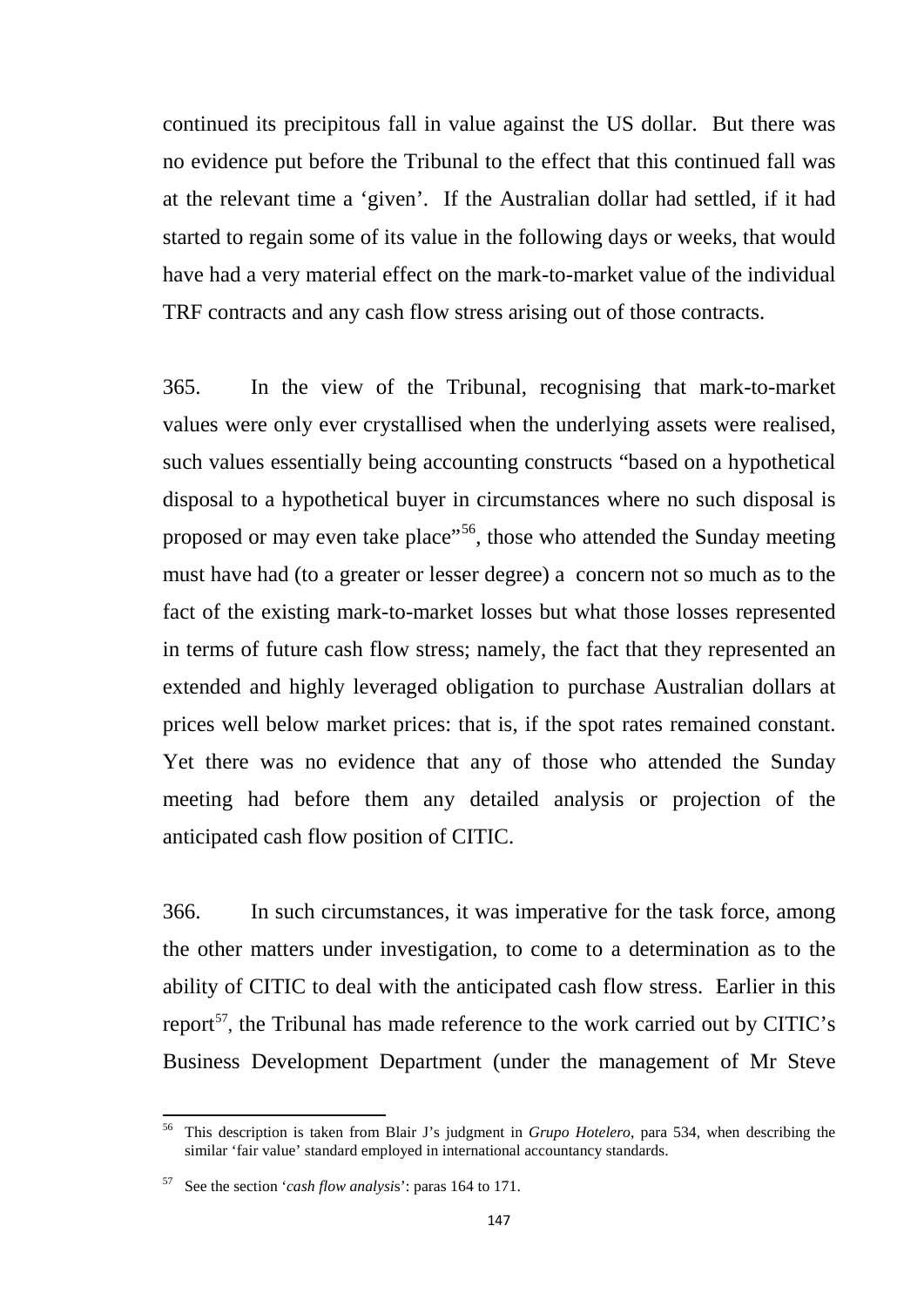Kwok) to test whether it was within CITIC's ability to manage the overhedging, that is, to ascertain whether the CITIC Group had sufficient liquidity to manage any cash flow loss arising from the obligations under the TRF contracts, doing so over the balance of those contracts: a period of 20 months or more. As Mr Steve Kwok remembered it, when the analysis was presented to the task force at its meeting on 15 September 2008, nobody at the meeting was of the view that it represented a very significant loss in profits. This was very much the case, he observed, when at the time the task force was looking to a number of measures to alleviate the drain on resources. Yes, there was a cash flow problem but it was not an immediate problem; the cash flow could be managed through 2009 and in that time the opportunity presented itself for rationality to return to the currency markets.

367. In the opinion of the Tribunal, this evidence is of importance. The Tribunal is not seeking here to do what it has already said on a number of occasions must be avoided, that is, to determine matters through the prism of hindsight. It is of importance because, focusing on the Sunday meeting and the days immediately thereafter, it tends to support the view that without any contemporary analysis of the anticipated cash flow position, other than looking at the figures and recognising that they presented a very sombre picture, those at the meeting were simply not in a position to come to any rational decision - that is, as experienced business persons, one based on logic and reason as opposed to emotion; for example, panic - that the overhedging demands had already very significantly impacted on the financial position of the CITIC Group so as to undermine its financial integrity in a way that was "durationally significant". The results of the later cash flow analysis tend to support the finding that those at the Sunday meeting had rational grounds for holding that, before any determination as to financial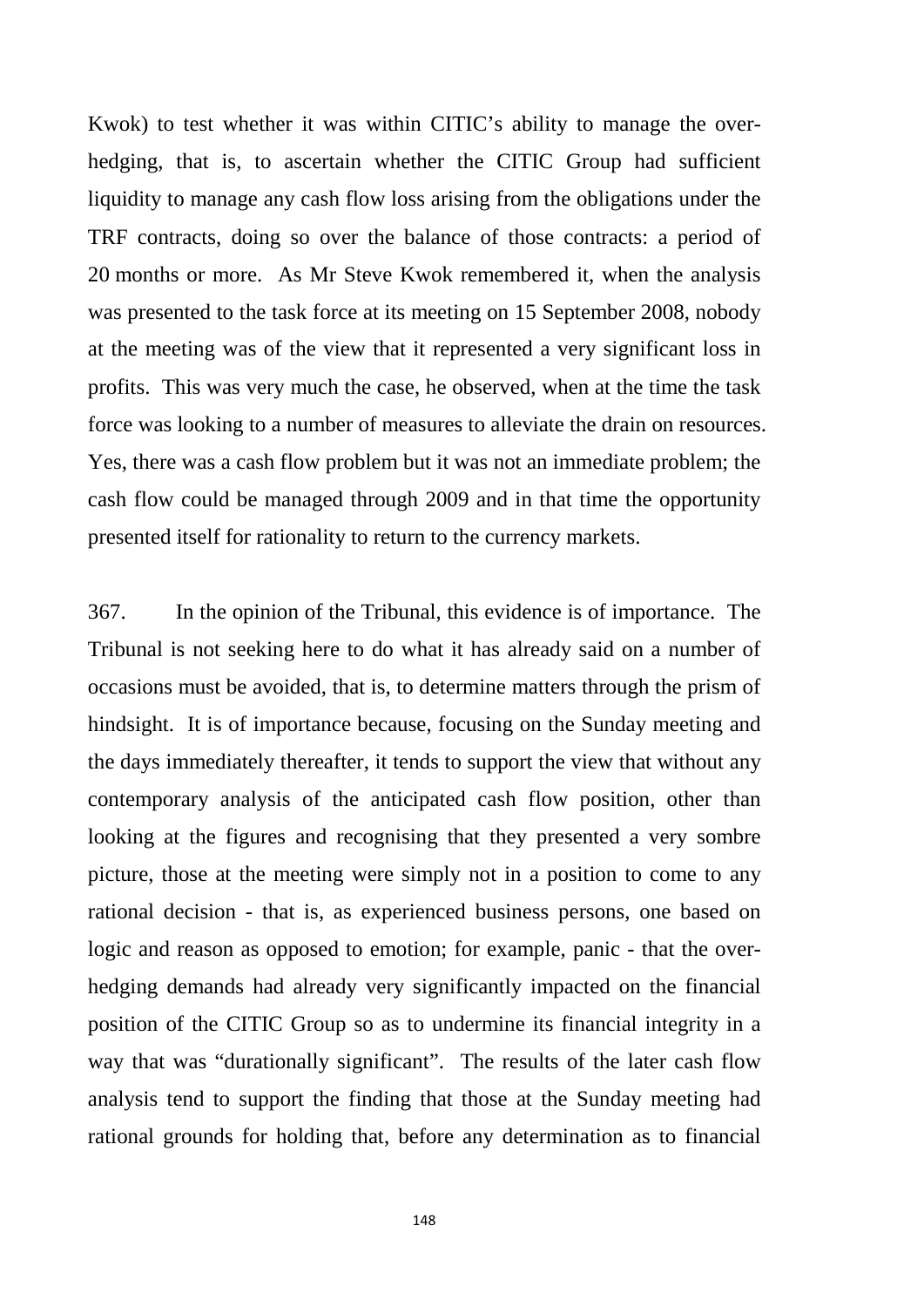impact could be made, first the true nature of the crisis facing the CITIC Group had to be fully understood.

368. In the opinion of the Tribunal, there were two pressing reasons why it would have been necessary to set up a task force, neither constituting some form of tacit acceptance that CITIC had already found itself in the throes of a material adverse change in its financial position. First, Mr Leslie Chang, while he had raised the alarm, had been in no position to fully explain the nature and extent of his reasons for doing so. Certainly, there were those in the Finance Department who had compiled the necessary analyses and who would have been able to render some assistance. But the fact remains that, with Mr Leslie Chang *hors de combat*, the other directors had lost the assistance of the person who should have been able to guide them as to overriding tactical issues. Second, with the exception of Mr Leslie Chang, everybody else at the Sunday meeting was, to a greater or lesser extent, unfamiliar with the complexities of the derivative instruments that had created the foreign currency exposure.

369. As the Tribunal sees it, in light of the circumstances, sympathy must be given to the position of the specified persons that until, as a body of senior executives, they were capable of understanding the true nature of the threat that was being faced, they could not know how to deal with it and nor, bearing in mind the extraordinary circumstances of the Sunday meeting, could they know at the time whether the CITIC Group not merely faced the threat (or likelihood) of a really significant and enduring change in its financial position but that such a position was in truth an existing fact.

370. In the view of the Tribunal, it is not possible simply to dismiss the assertion made by the specified persons that they required time to consider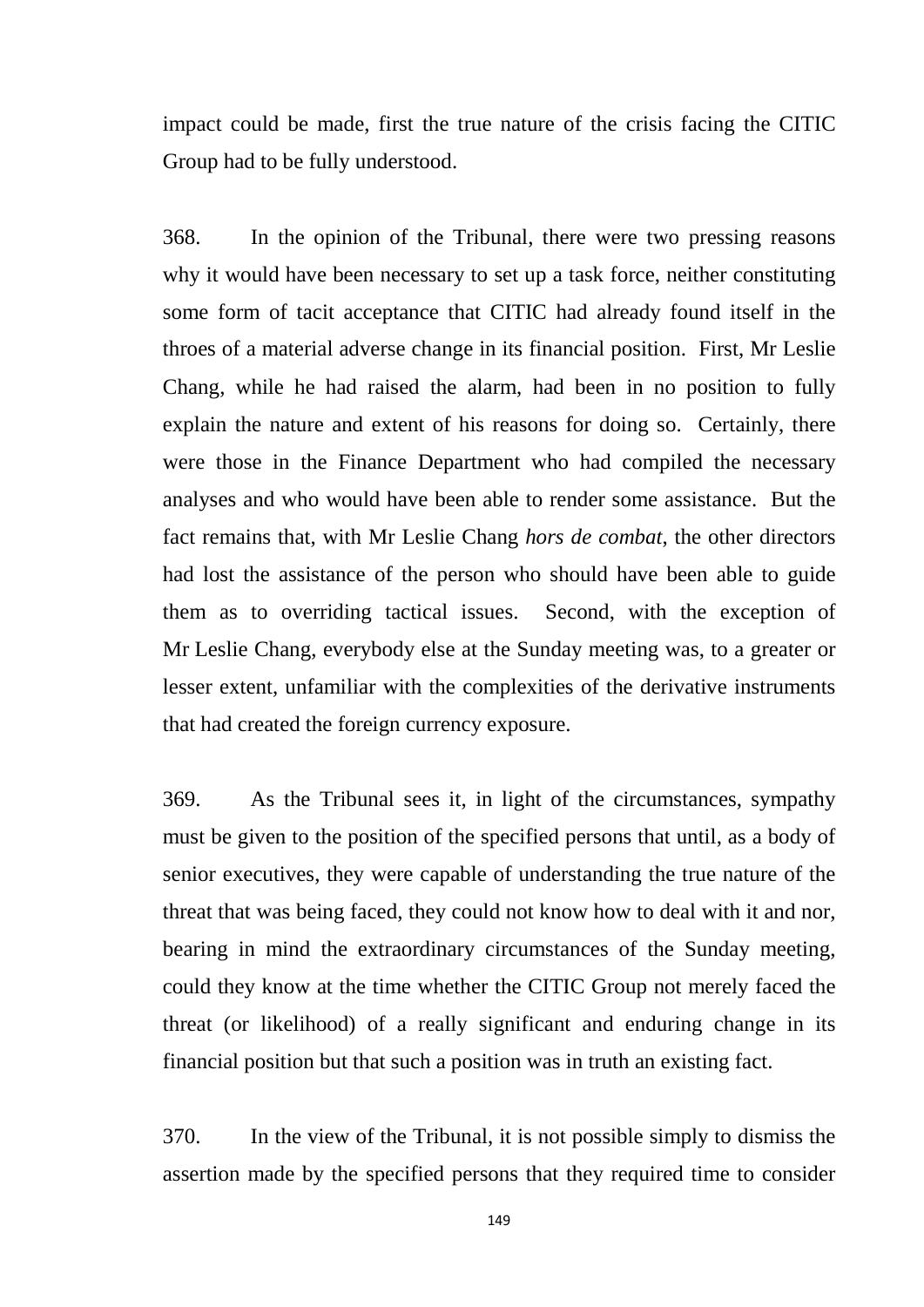the true nature of the threat that faced CITIC. As highly experienced business executives, their judgment calls made at the time are entitled to a margin of appreciation.

371. In this regard, the Tribunal records that, while certain witnesses, trying to remember back over so many years, may unconsciously have sought to some limited degree to colour the evidence to better favour their position, it was impressed by the integrity of all the specified persons and those who gave evidence on their behalf. It is satisfied that the evidence that was given was given in good faith without any conscious attempt at distortion.

372. What cannot be ignored, and has always been a fundamental issue, is that the foreign currency accumulators that had brought about the crisis were complex structured products which since 2008 have prompted regulators to introduce risk disclosure measures. The methodology for assessing their mark-to-market values was at the time opaque. Time was required to fully understand their dynamics.

373. What is to be remembered also is that, in addition to the Australian dollar TRF contracts, there were dual currency contracts - accumulators also - that had to be understood.

374. In business matters, as in military matters, those who must marshal the field must first understand their true position.

375. It was, in the view of the Tribunal, understandable that the specified persons, being caught up in the new crisis of the TRF exposures, should not have cast their minds back to the publication of the Dah Chong

150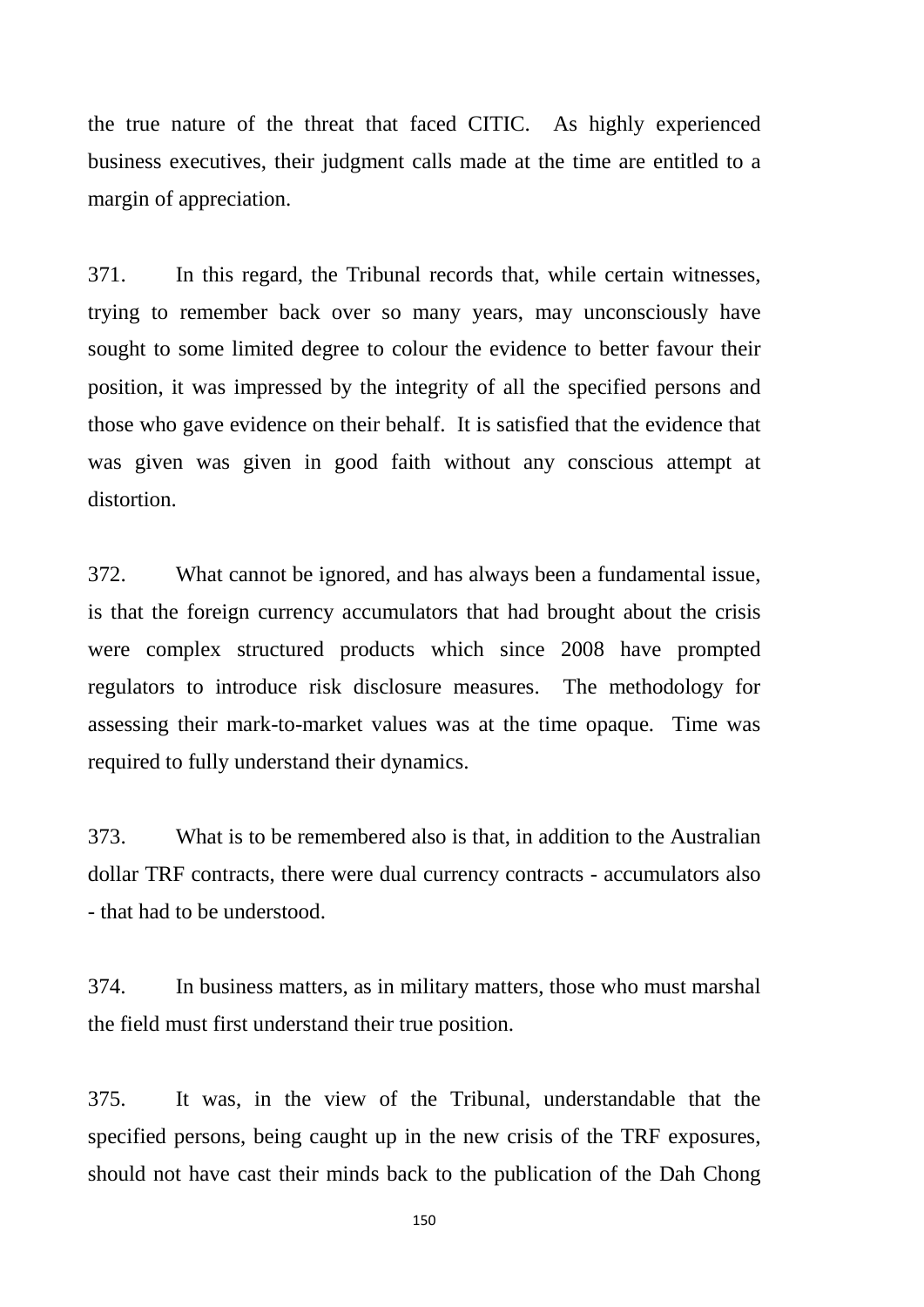Hong circular. However, Mr Peter Lee testified that he did in fact think back to the circular but at the time believed it was not necessary to seek any amendment. The Tribunal accepts his evidence in this regard. Whether, on an objective assessment, it may be held that he was correct or incorrect to come to such a conclusion, is not to the point. The point is that, taking all contemporary matters into account, it was, in the view of the Tribunal, a reasonable judgment. As Mr Peter Lee put it when he testified:

> "… in my mind, our company, CITIC, was so strong that I wouldn't imagine a so-called overexposure position of the Australian dollar in one single project would impose an MAC [material adverse change] situation on the company. And besides this kind of exposure, I was also under the impression that the Sino Iron Project was a very substantial project. We had a total investment of over US\$5 billion. Any impact of the over-hedge situation should be able to be absorbed by the project. That was my thinking at that point in time."

### *Conclusion*

376. In all the circumstances, for the reasons given, although, in parts, it has not been the easiest of matters, the Tribunal has been drawn to the conclusion that there has been a failure to prove the third essential element of section 277(1) of the Ordinance. That failure has equal application in respect of each of the specified persons and means that each must be found not culpable of market misconduct.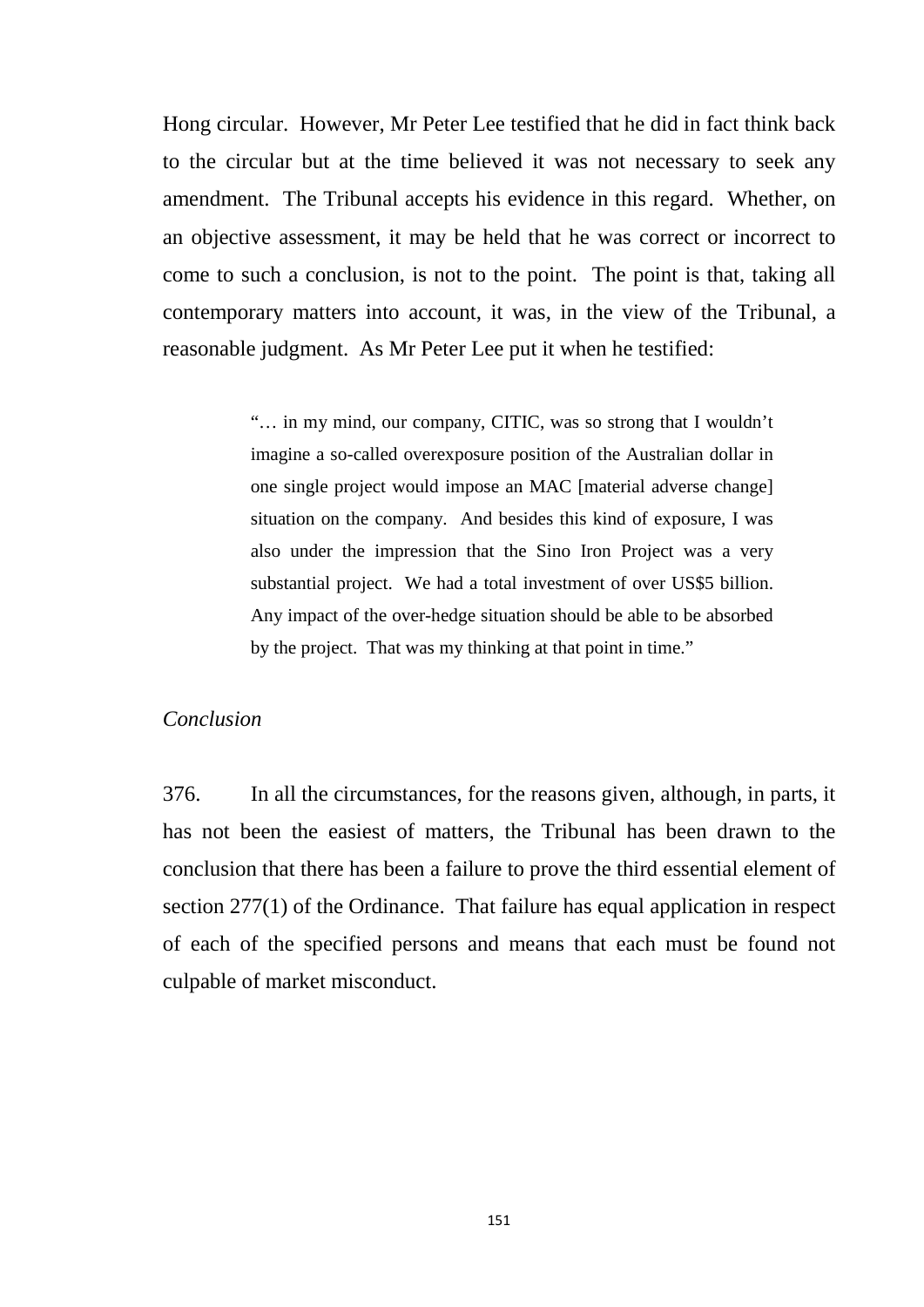## CHAPTER SIX

## CONCLUSION

#### *The Findings of the Tribunal*

377. For the reasons set out in the body of this report, the Tribunal has been drawn to the conclusion that there has been a failure to prove the second and third essential elements of culpability under section 277(1) of the Ordinance. That being the case, it has been unnecessary to move to the fourth essential element, namely, to consider what may be called the *mens rea* issues.

378. In the result, in answering the mandate given to it pursuant to the notice dated 11 September 2014, the Tribunal has found that, in the publication of the circular on 12 September 2008, that circular being described in the report as the 'Dah Chong Hong circular', no market misconduct within the meaning of section 277(1) of the Ordinance took place. Accordingly, it must follow that none of the specified persons has been identified as having engaged in market misconduct.

# *A Word about the Tribunal's Limited Mandate*

379. In coming to its decision, the Tribunal recognises that there may be some concern, when its decision is set against the broad sweep of the historical facts, namely:

> (i) That, over a period of approximately a year, at a time of increasing and deeply ominous volatility in world markets,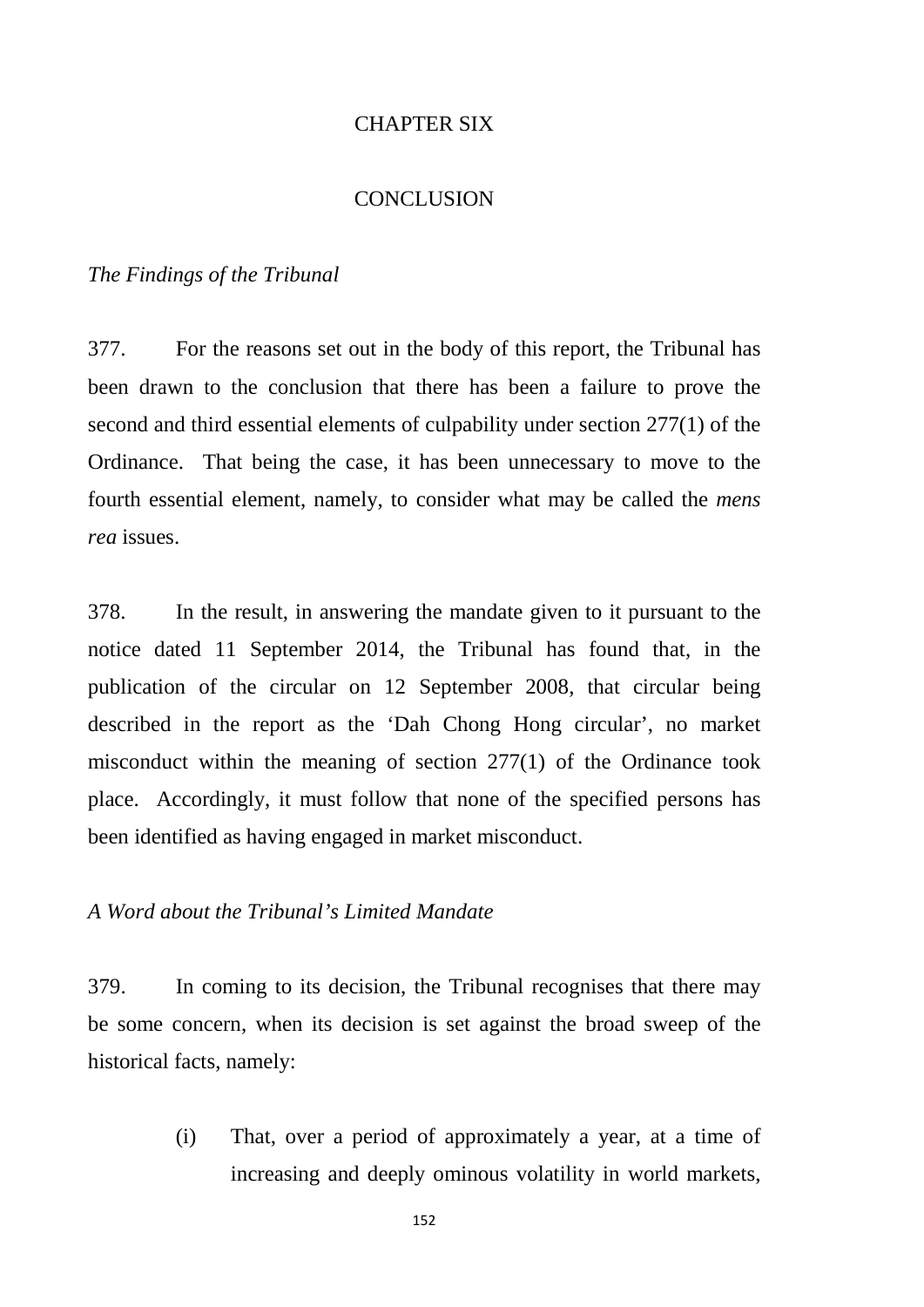CITIC utilised risky derivative instruments for hedging purposes, seeking unduly to meet budgeted exchange rates that, as it proved, were never intended to be set in stone;

- (ii) That, having become aware of its exposure on or about 7 September 2008, CITIC withheld making any form of announcement to the public until nearly 6 weeks later when it did so in the form of a profit warning published on 20 October 2008; and
- (iii) That in the intervening period while every effort was made to limit and/or reverse losses, efforts that were frustrated by a continuing and unprecedented global flight to safety in the US dollar - it amassed mark-to-market losses of some HK\$14.7 billion.

380. What must be reiterated, however, is that the Tribunal, quite properly and in the interests of justice, was never given an unlimited mandate. As emphasised in paragraphs 73 to 76 of this report, its mandate was a restricted one. It was to determine two primary matters; first, whether market misconduct had taken place in publishing the Dah Chong Hong circular on 12 September 2008, that circular containing a statement that, at the date of publication, the directors of CITIC were not aware of any existing material adverse change in the financial position of the Group, and, second, if so, the identity of any person who had engaged in that misconduct.

381. The assertion of market misconduct made by the SFC was in fact limited to a single day; namely, 9 September 2008. On that day – the latest practicable date for amending the Dah Chong Hong circular before its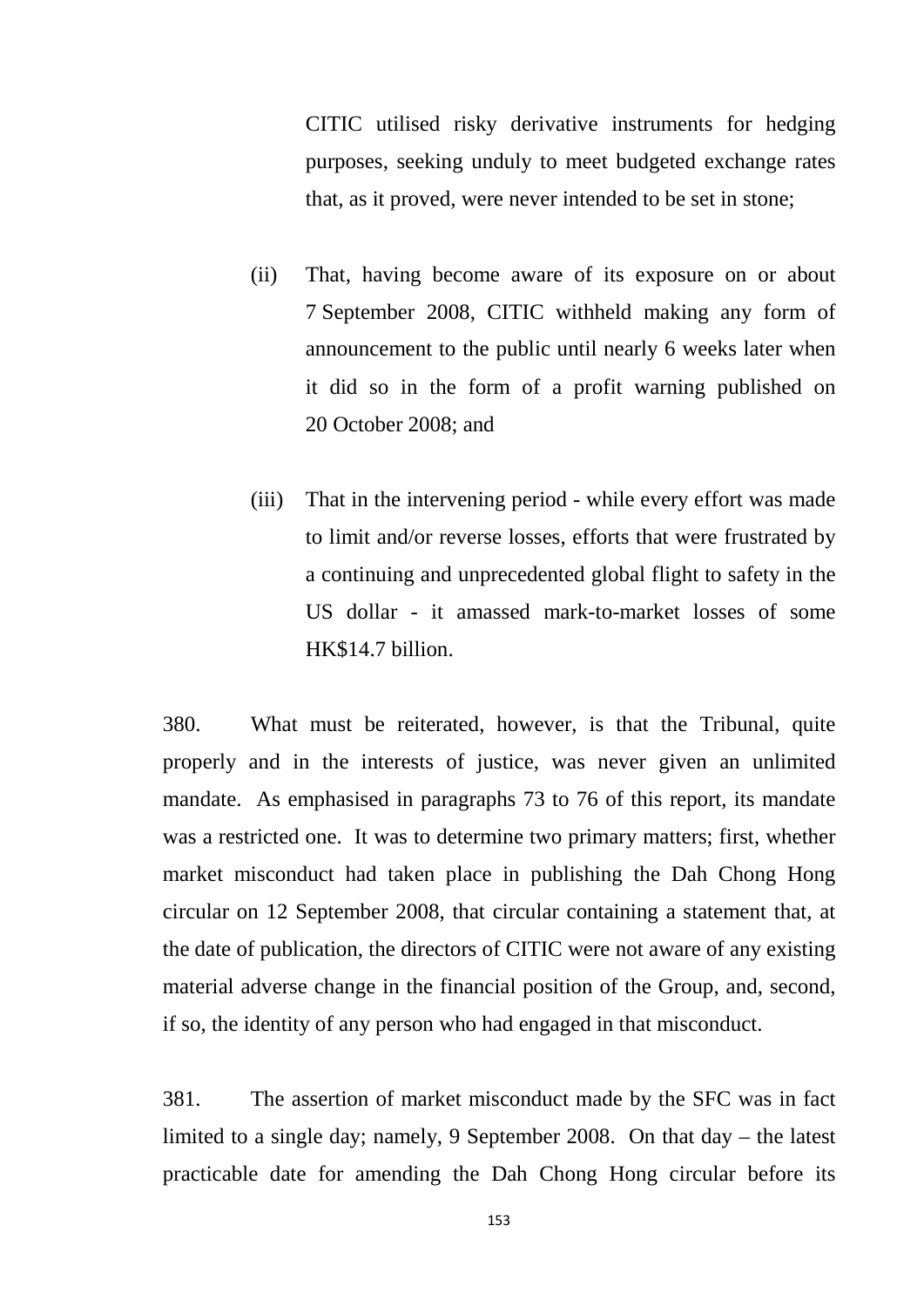publication – it was asserted, first, that there was in existence a material adverse change in CITIC's financial position and, second, that the directors (i.e. the specified persons) knew of that change.

382. The Tribunal was never asked to assume, and nor did it assume, any form of mandate to look beyond the publication of the circular in order to enquire why it was that the decision was made within CITIC not to make any form of announcement to the public as to its continuing foreign currency exposures until 20 October 2008: more than five weeks after the publication of the Dah Chong Hong circular.

383. It must further be emphasised that the Tribunal was not mandated to look to a determination based on the concept of 'price sensitivity', a concept to be considered by way of the ordinary reasonable investor, but was instead mandated to come to a determination that took into account a separate and distinct concept, a far more rigorous one, namely, that of 'material adverse change in the financial position' of the CITIC Group.

384. This is not to suggest that, in the opinion of the Tribunal, a failure to publish any form of public announcement in the intervening period constituted any form of market misconduct. It is simply to define the limits of the mandate given to the Tribunal and to confirm that the Tribunal's findings of a lack of culpability were made within those limits.

## *Costs*

385. In light of the findings that have been made, the Tribunal is of the provisional view that the specified persons are entitled to payment of their legal costs, to be agreed or taxed, and an order nisi is made to that effect, the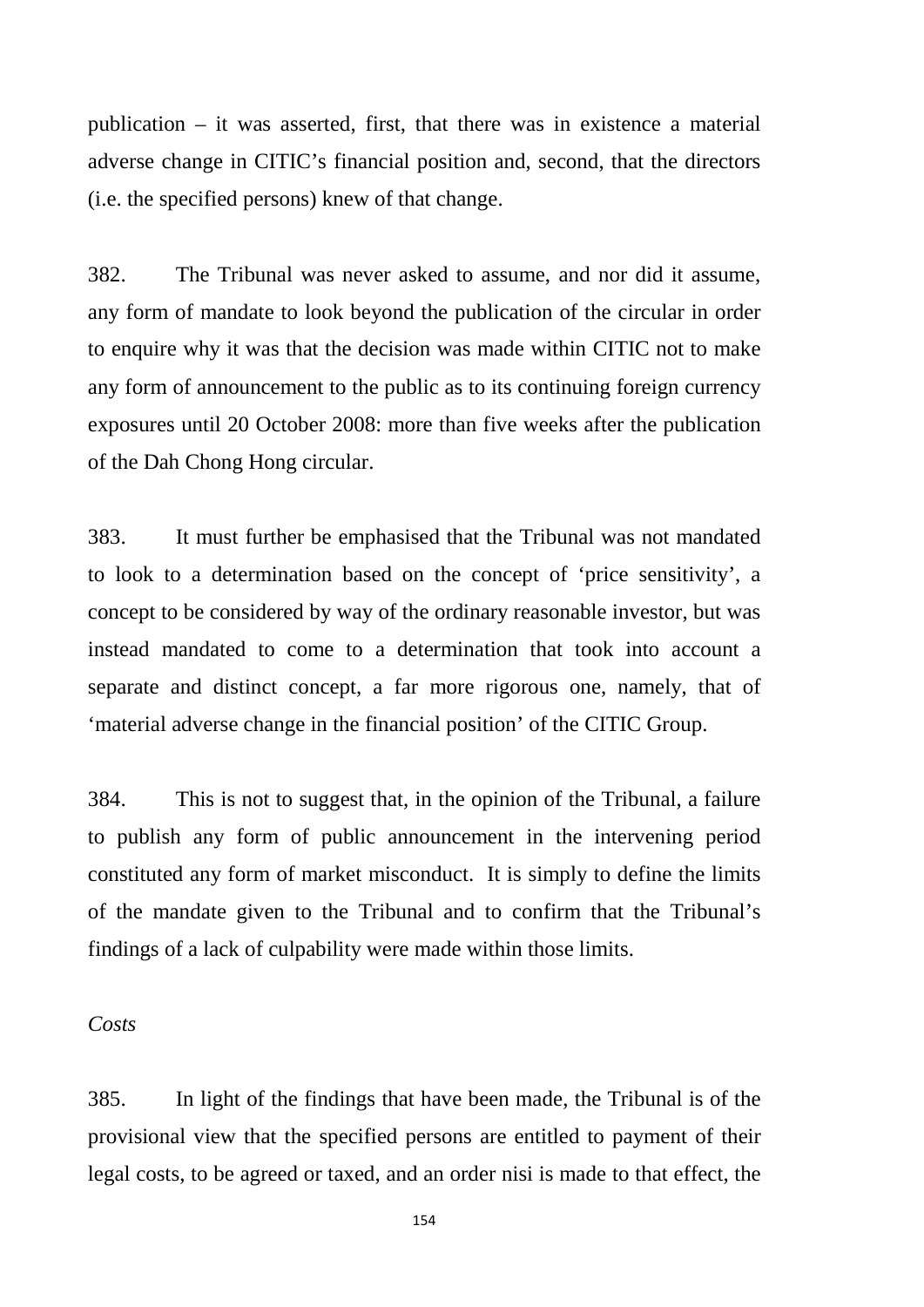order to be made final if no prior application for a different form of order has been made within 30 days of the date of handing down of this report.